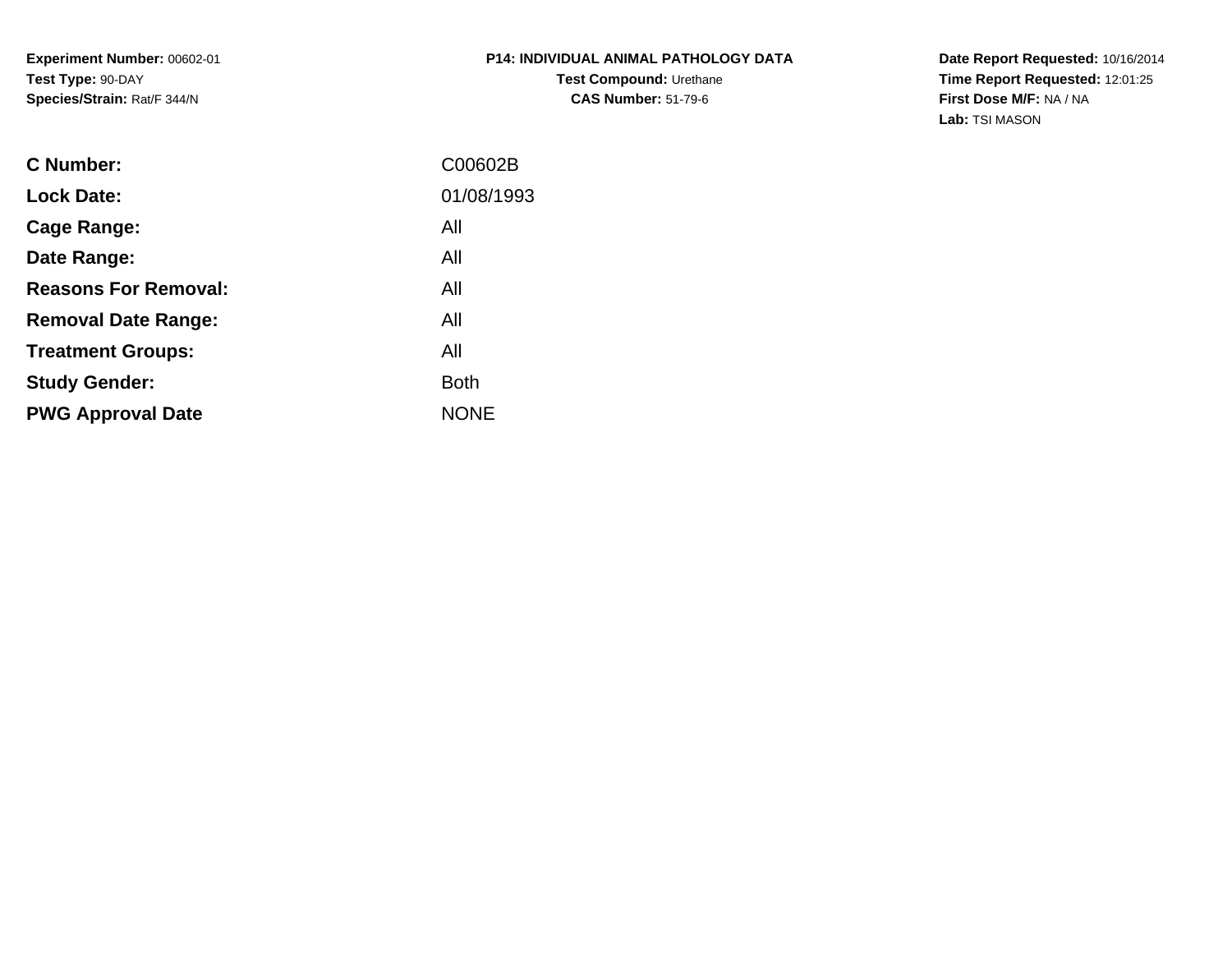| Experiment Number: 00602-01<br>Test Type: 90-DAY<br>Species/Strain: Rat/F 344/N |                         | <b>P14: INDIVIDUAL ANIMAL PATHOLOGY DATA</b><br>Test Compound: Urethane<br><b>CAS Number: 51-79-6</b> | Date Report Requested: 10/16/2014<br>Time Report Requested: 12:01:25<br>First Dose M/F: NA / NA<br>Lab: TSI MASON |
|---------------------------------------------------------------------------------|-------------------------|-------------------------------------------------------------------------------------------------------|-------------------------------------------------------------------------------------------------------------------|
| <b>ANIMAL ID: 1</b>                                                             | <b>TRT#: 1</b>          | <b>SEX: Male</b>                                                                                      | DAY ON TEST: 93                                                                                                   |
|                                                                                 | DOSE: 0 PPM             | <b>DISP: Terminal Sacrifice</b>                                                                       | <b>HISTO: 912781</b>                                                                                              |
|                                                                                 |                         | ORGAN AND ACCOUNTABLE SITE STATUS                                                                     |                                                                                                                   |
| <b>NORMAL</b>                                                                   |                         |                                                                                                       |                                                                                                                   |
| <b>Adrenal Cortex</b>                                                           | Adrenal Medulla         | Bone                                                                                                  | <b>Bone Marrow</b>                                                                                                |
| Brain                                                                           | Epididymis              | Esophagus                                                                                             | Intestine Large, Cecum                                                                                            |
| Intestine Large, Colon                                                          | Intestine Large, Rectum | Intestine Small, Duodenum                                                                             | Intestine Small, Ileum                                                                                            |
| Intestine Small, Jejunum                                                        | Islets, Pancreatic      | Liver                                                                                                 | Lung                                                                                                              |
| Lymph Node, Mandibular                                                          | Lymph Node, Mesenteric  | <b>Mammary Gland</b>                                                                                  | Nose                                                                                                              |
| Pancreas                                                                        | Parathyroid Gland       | <b>Pituitary Gland</b>                                                                                | <b>Preputial Gland</b>                                                                                            |
| Prostate                                                                        | <b>Salivary Glands</b>  | Seminal Vesicle                                                                                       | <b>Skin</b>                                                                                                       |
| Spleen                                                                          | Stomach, Forestomach    | Stomach, Glandular                                                                                    | <b>Testes</b>                                                                                                     |
| Thymus                                                                          | <b>Thyroid Gland</b>    | Trachea                                                                                               | Urinary Bladder                                                                                                   |
| <b>OBSERVATIONS</b>                                                             |                         |                                                                                                       |                                                                                                                   |
| Heart                                                                           |                         | Cardiomyopathy                                                                                        | Minimal                                                                                                           |
| Kidney                                                                          |                         | Nephropathy                                                                                           | Minimal                                                                                                           |
| PRIMARY CAUSE OF DEATH                                                          |                         |                                                                                                       |                                                                                                                   |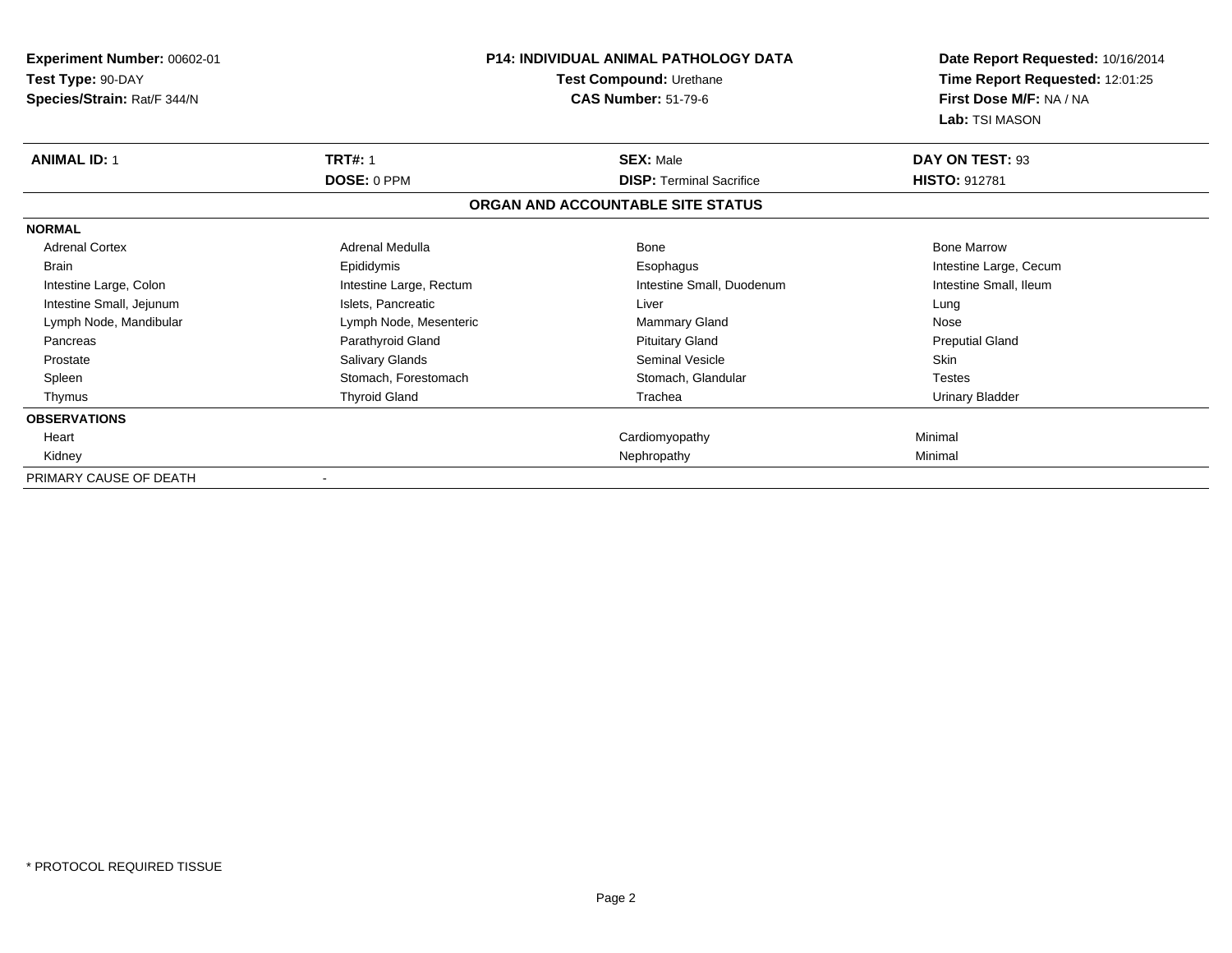| Experiment Number: 00602-01<br>Test Type: 90-DAY<br>Species/Strain: Rat/F 344/N |                         | <b>P14: INDIVIDUAL ANIMAL PATHOLOGY DATA</b><br>Test Compound: Urethane<br><b>CAS Number: 51-79-6</b> | Date Report Requested: 10/16/2014<br>Time Report Requested: 12:01:25<br>First Dose M/F: NA / NA<br>Lab: TSI MASON |
|---------------------------------------------------------------------------------|-------------------------|-------------------------------------------------------------------------------------------------------|-------------------------------------------------------------------------------------------------------------------|
| <b>ANIMAL ID: 2</b>                                                             | <b>TRT#: 1</b>          | <b>SEX: Male</b>                                                                                      | DAY ON TEST: 93                                                                                                   |
|                                                                                 | DOSE: 0 PPM             | <b>DISP: Terminal Sacrifice</b>                                                                       | <b>HISTO: 912782</b>                                                                                              |
|                                                                                 |                         | ORGAN AND ACCOUNTABLE SITE STATUS                                                                     |                                                                                                                   |
| <b>NORMAL</b>                                                                   |                         |                                                                                                       |                                                                                                                   |
| <b>Adrenal Cortex</b>                                                           | Adrenal Medulla         | Bone                                                                                                  | <b>Bone Marrow</b>                                                                                                |
| <b>Brain</b>                                                                    | Epididymis              | Esophagus                                                                                             | Intestine Large, Cecum                                                                                            |
| Intestine Large, Colon                                                          | Intestine Large, Rectum | Intestine Small, Duodenum                                                                             | Intestine Small, Ileum                                                                                            |
| Intestine Small, Jejunum                                                        | Islets, Pancreatic      | Liver                                                                                                 | Lung                                                                                                              |
| Lymph Node, Mandibular                                                          | Lymph Node, Mesenteric  | Mammary Gland                                                                                         | Nose                                                                                                              |
| Pancreas                                                                        | Parathyroid Gland       | <b>Pituitary Gland</b>                                                                                | <b>Preputial Gland</b>                                                                                            |
| Salivary Glands                                                                 | <b>Seminal Vesicle</b>  | Skin                                                                                                  | Spleen                                                                                                            |
| Stomach, Forestomach                                                            | Stomach, Glandular      | <b>Testes</b>                                                                                         | Thymus                                                                                                            |
| <b>Thyroid Gland</b>                                                            | Trachea                 | <b>Urinary Bladder</b>                                                                                |                                                                                                                   |
| <b>OBSERVATIONS</b>                                                             |                         |                                                                                                       |                                                                                                                   |
| Heart                                                                           |                         | Cardiomyopathy                                                                                        | Minimal                                                                                                           |
| Kidney                                                                          |                         | Nephropathy                                                                                           | Minimal                                                                                                           |
| Prostate                                                                        |                         | Concretion                                                                                            | Mild                                                                                                              |
| PRIMARY CAUSE OF DEATH                                                          |                         |                                                                                                       |                                                                                                                   |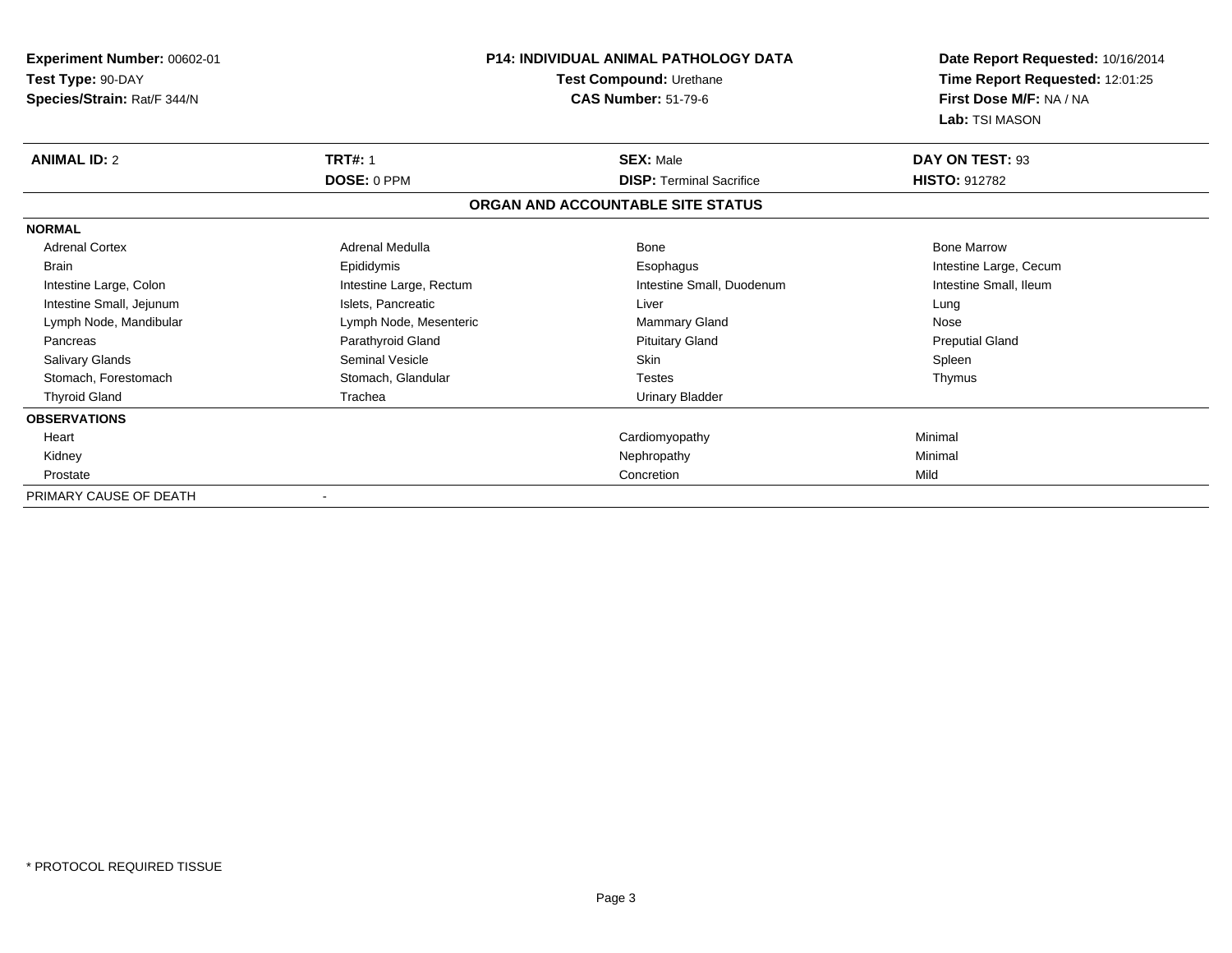| <b>Experiment Number: 00602-01</b>      | <b>P14: INDIVIDUAL ANIMAL PATHOLOGY DATA</b><br>Test Compound: Urethane |                                   | Date Report Requested: 10/16/2014         |
|-----------------------------------------|-------------------------------------------------------------------------|-----------------------------------|-------------------------------------------|
| Test Type: 90-DAY                       |                                                                         |                                   | Time Report Requested: 12:01:25           |
| Species/Strain: Rat/F 344/N             |                                                                         | <b>CAS Number: 51-79-6</b>        | First Dose M/F: NA / NA<br>Lab: TSI MASON |
| <b>ANIMAL ID: 3</b>                     | <b>TRT#: 1</b>                                                          | <b>SEX: Male</b>                  | DAY ON TEST: 93                           |
|                                         | DOSE: 0 PPM                                                             | <b>DISP: Terminal Sacrifice</b>   | <b>HISTO: 912783</b>                      |
|                                         |                                                                         | ORGAN AND ACCOUNTABLE SITE STATUS |                                           |
| <b>NORMAL</b>                           |                                                                         |                                   |                                           |
| <b>Adrenal Cortex</b>                   | Adrenal Medulla                                                         | Bone                              | <b>Bone Marrow</b>                        |
| <b>Brain</b>                            | Epididymis                                                              | Esophagus                         | Intestine Large, Cecum                    |
| Intestine Large, Colon                  | Intestine Large, Rectum                                                 | Intestine Small, Duodenum         | Intestine Small, Ileum                    |
| Intestine Small, Jejunum                | Islets, Pancreatic                                                      | Liver                             | Lung                                      |
| Lymph Node, Mandibular                  | Lymph Node, Mesenteric                                                  | Mammary Gland                     | Nose                                      |
| Pancreas                                | Parathyroid Gland                                                       | <b>Pituitary Gland</b>            | <b>Preputial Gland</b>                    |
| Prostate                                | <b>Salivary Glands</b>                                                  | Seminal Vesicle                   | <b>Skin</b>                               |
| Spleen                                  | Stomach, Forestomach                                                    | Stomach, Glandular                | <b>Testes</b>                             |
| Thymus                                  | <b>Thyroid Gland</b>                                                    | Trachea                           | <b>Urinary Bladder</b>                    |
| <b>OBSERVATIONS</b>                     |                                                                         |                                   |                                           |
| Heart                                   |                                                                         | Cardiomyopathy                    | Minimal                                   |
| Kidney                                  |                                                                         | Nephropathy                       | Minimal                                   |
| Liver                                   |                                                                         |                                   |                                           |
| Note: TGL 1 FOCI NOT SEEN ON MICRO EXAM |                                                                         |                                   |                                           |
| PRIMARY CAUSE OF DEATH                  |                                                                         |                                   |                                           |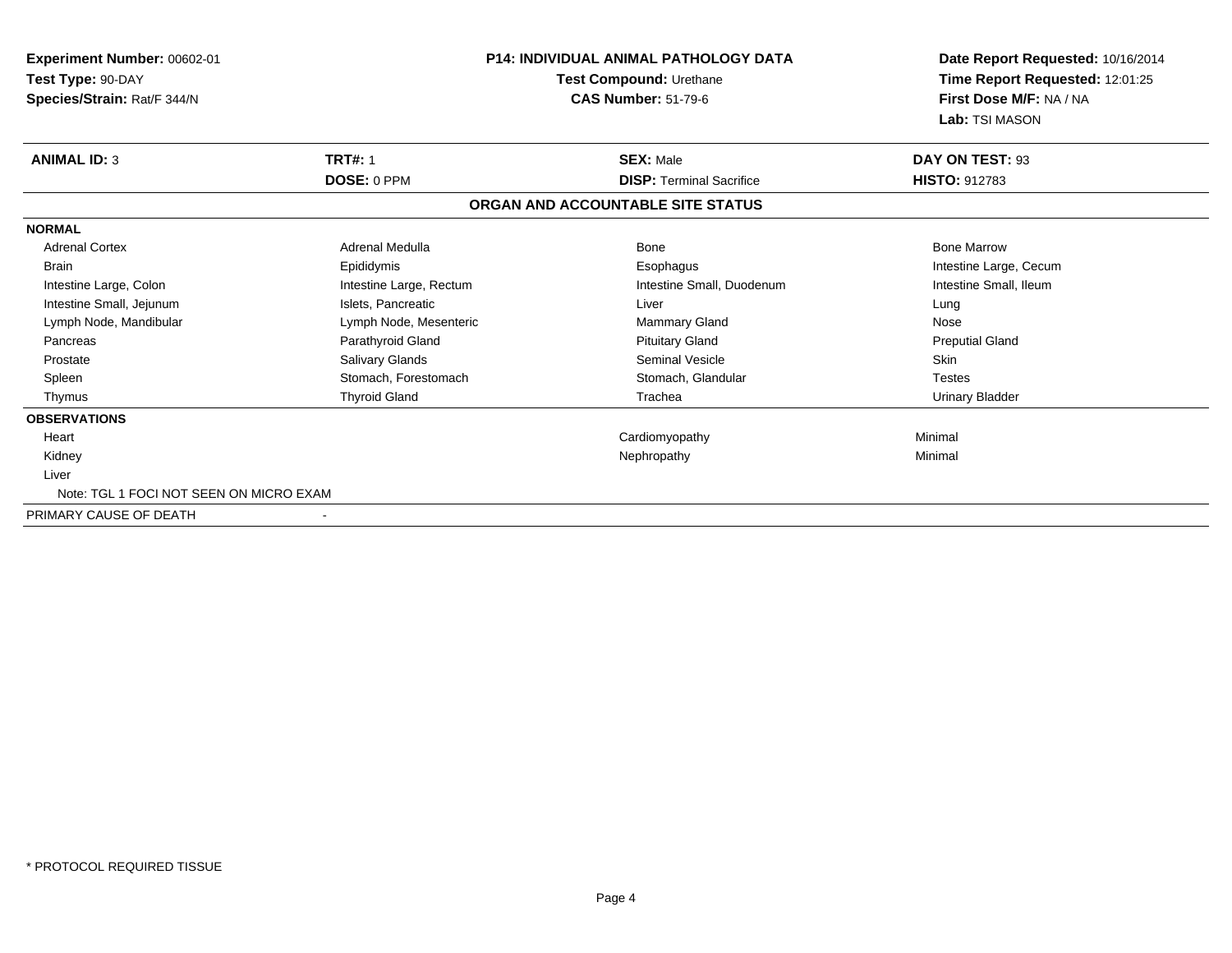| <b>Experiment Number: 00602-01</b> |                          | <b>P14: INDIVIDUAL ANIMAL PATHOLOGY DATA</b> | Date Report Requested: 10/16/2014 |
|------------------------------------|--------------------------|----------------------------------------------|-----------------------------------|
| Test Type: 90-DAY                  |                          | Test Compound: Urethane                      | Time Report Requested: 12:01:25   |
| Species/Strain: Rat/F 344/N        |                          | <b>CAS Number: 51-79-6</b>                   | First Dose M/F: NA / NA           |
|                                    |                          |                                              | Lab: TSI MASON                    |
| <b>ANIMAL ID: 4</b>                | <b>TRT#: 1</b>           | <b>SEX: Male</b>                             | DAY ON TEST: 93                   |
|                                    | DOSE: 0 PPM              | <b>DISP: Terminal Sacrifice</b>              | <b>HISTO: 912784</b>              |
|                                    |                          | ORGAN AND ACCOUNTABLE SITE STATUS            |                                   |
| <b>NORMAL</b>                      |                          |                                              |                                   |
| <b>Adrenal Cortex</b>              | <b>Adrenal Medulla</b>   | Bone                                         | <b>Bone Marrow</b>                |
| <b>Brain</b>                       | Epididymis               | Esophagus                                    | Intestine Large, Cecum            |
| Intestine Large, Colon             | Intestine Large, Rectum  | Intestine Small, Duodenum                    | Intestine Small, Ileum            |
| Intestine Small, Jejunum           | Islets, Pancreatic       | Liver                                        | Lung                              |
| Lymph Node, Mandibular             | Lymph Node, Mesenteric   | <b>Mammary Gland</b>                         | Parathyroid Gland                 |
| <b>Pituitary Gland</b>             | Prostate                 | <b>Salivary Glands</b>                       | <b>Seminal Vesicle</b>            |
| <b>Skin</b>                        | Spleen                   | Stomach, Forestomach                         | Stomach, Glandular                |
| <b>Testes</b>                      | Thymus                   | <b>Thyroid Gland</b>                         | Trachea                           |
| <b>Urinary Bladder</b>             |                          |                                              |                                   |
| <b>OBSERVATIONS</b>                |                          |                                              |                                   |
| Heart                              |                          | Cardiomyopathy                               | Minimal                           |
| Kidney                             |                          | Nephropathy                                  | Minimal                           |
| Nose                               |                          | Inflammation                                 | Chronic, Mild                     |
| Pancreas                           | Acinus                   | Atrophy                                      | Minimal                           |
| <b>Preputial Gland</b>             |                          | Inflammation                                 | Chronic, Minimal                  |
| PRIMARY CAUSE OF DEATH             | $\overline{\phantom{a}}$ |                                              |                                   |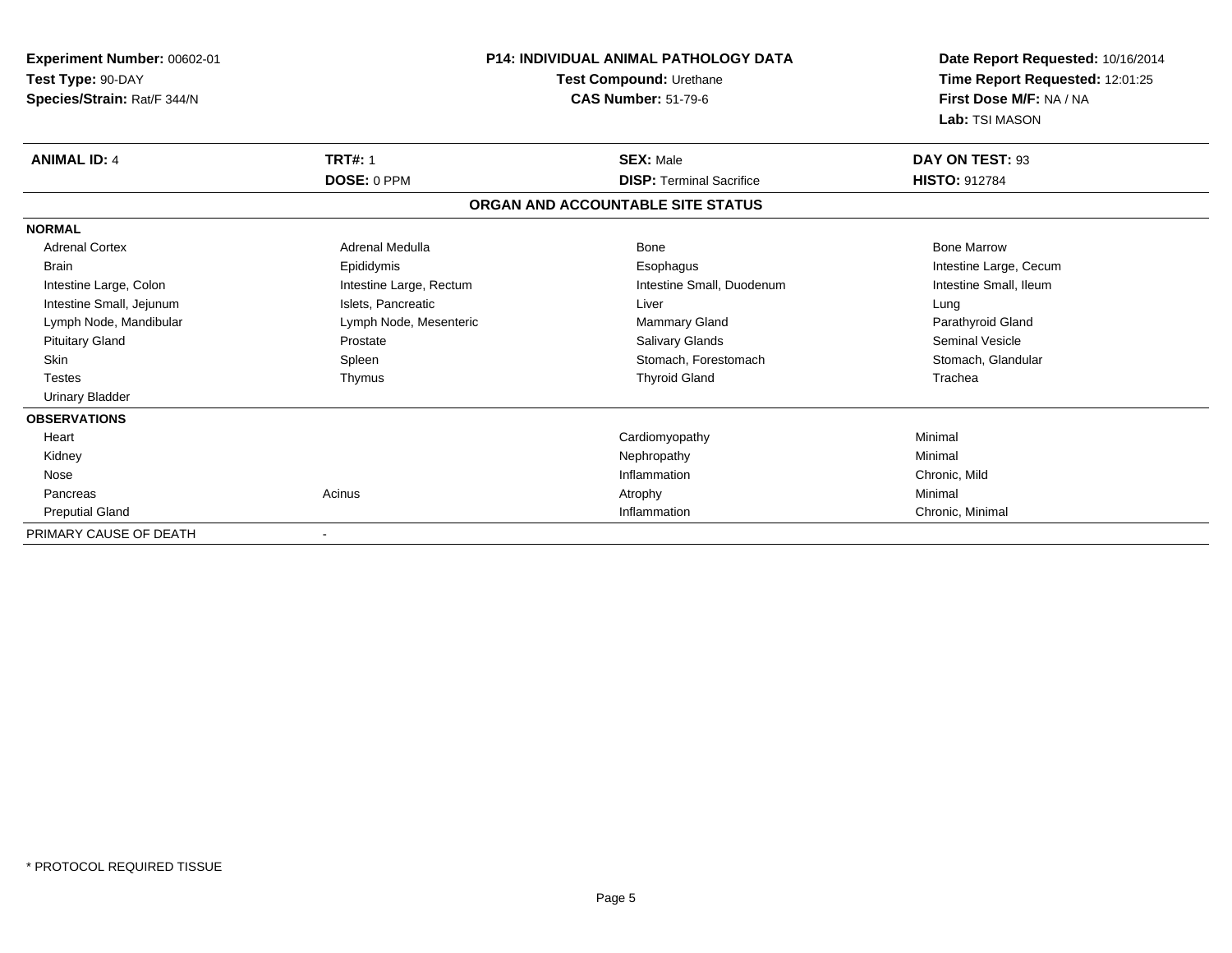| Experiment Number: 00602-01   | <b>P14: INDIVIDUAL ANIMAL PATHOLOGY DATA</b><br>Test Compound: Urethane |                                   |                                 | Date Report Requested: 10/16/2014 |
|-------------------------------|-------------------------------------------------------------------------|-----------------------------------|---------------------------------|-----------------------------------|
| Test Type: 90-DAY             |                                                                         |                                   | Time Report Requested: 12:01:25 |                                   |
| Species/Strain: Rat/F 344/N   |                                                                         | <b>CAS Number: 51-79-6</b>        | First Dose M/F: NA / NA         |                                   |
|                               |                                                                         |                                   | Lab: TSI MASON                  |                                   |
| <b>ANIMAL ID: 5</b>           | <b>TRT#: 1</b>                                                          | <b>SEX: Male</b>                  | DAY ON TEST: 93                 |                                   |
|                               | DOSE: 0 PPM                                                             | <b>DISP: Terminal Sacrifice</b>   | HISTO: 912785                   |                                   |
|                               |                                                                         | ORGAN AND ACCOUNTABLE SITE STATUS |                                 |                                   |
| <b>NORMAL</b>                 |                                                                         |                                   |                                 |                                   |
| <b>Adrenal Cortex</b>         | Adrenal Medulla                                                         | Bone                              | <b>Bone Marrow</b>              |                                   |
| Brain                         | Epididymis                                                              | Esophagus                         | Intestine Large, Cecum          |                                   |
| Intestine Large, Colon        | Intestine Large, Rectum                                                 | Intestine Small, Duodenum         | Intestine Small, Ileum          |                                   |
| Intestine Small, Jejunum      | Islets, Pancreatic                                                      | Lung                              | Lymph Node, Mandibular          |                                   |
| <b>Mammary Gland</b>          | Nose                                                                    | Pancreas                          | Parathyroid Gland               |                                   |
| <b>Pituitary Gland</b>        | <b>Preputial Gland</b>                                                  | Prostate                          | <b>Salivary Glands</b>          |                                   |
| <b>Seminal Vesicle</b>        | Skin                                                                    | Spleen                            | Stomach, Glandular              |                                   |
| <b>Testes</b>                 | Thymus                                                                  | <b>Thyroid Gland</b>              | Trachea                         |                                   |
| <b>Urinary Bladder</b>        |                                                                         |                                   |                                 |                                   |
| <b>OBSERVATIONS</b>           |                                                                         |                                   |                                 |                                   |
| Heart                         |                                                                         | Cardiomyopathy                    | Minimal                         |                                   |
| Kidney                        |                                                                         | Nephropathy                       | Minimal                         |                                   |
| Liver                         |                                                                         | Congestion                        | Mild                            |                                   |
| [Congestion TGLS = $2-6.01$ ] |                                                                         |                                   |                                 |                                   |
| Lymph Node, Mesenteric        |                                                                         | Hyperplasia                       | Lymphoid, Mild                  |                                   |
| [Hyperplasia TGLS = 1-8]      |                                                                         |                                   |                                 |                                   |
| Stomach, Forestomach          |                                                                         | Hyperplasia                       | Squamous, Minimal               |                                   |
| PRIMARY CAUSE OF DEATH        |                                                                         |                                   |                                 |                                   |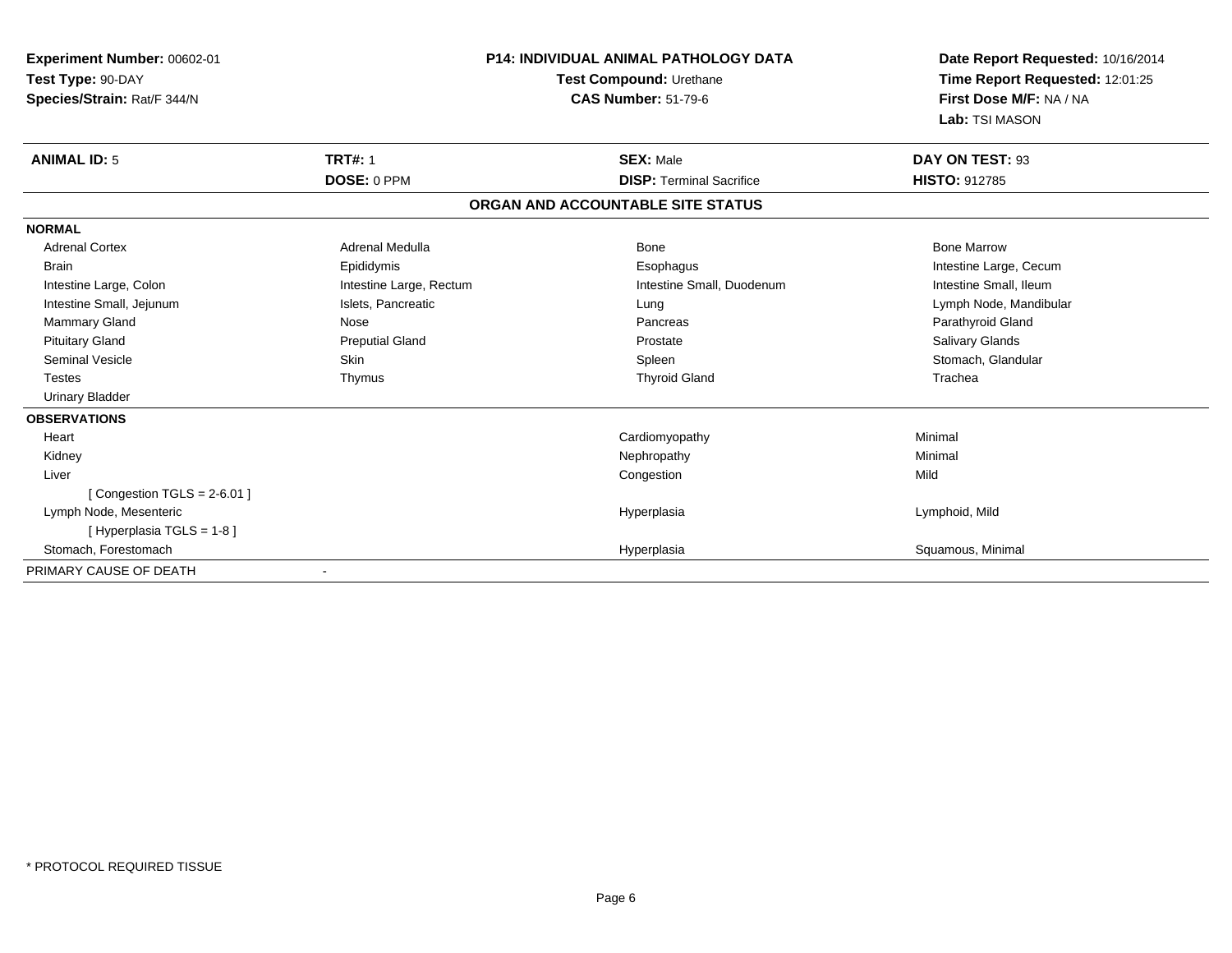| Experiment Number: 00602-01             | <b>P14: INDIVIDUAL ANIMAL PATHOLOGY DATA</b><br>Test Compound: Urethane |                                   | Date Report Requested: 10/16/2014 |
|-----------------------------------------|-------------------------------------------------------------------------|-----------------------------------|-----------------------------------|
| Test Type: 90-DAY                       |                                                                         |                                   | Time Report Requested: 12:01:25   |
| Species/Strain: Rat/F 344/N             |                                                                         | <b>CAS Number: 51-79-6</b>        | First Dose M/F: NA / NA           |
|                                         |                                                                         |                                   | Lab: TSI MASON                    |
| <b>ANIMAL ID: 6</b>                     | <b>TRT#: 1</b>                                                          | <b>SEX: Male</b>                  | DAY ON TEST: 93                   |
|                                         | DOSE: 0 PPM                                                             | <b>DISP: Terminal Sacrifice</b>   | <b>HISTO: 912786</b>              |
|                                         |                                                                         | ORGAN AND ACCOUNTABLE SITE STATUS |                                   |
| <b>NORMAL</b>                           |                                                                         |                                   |                                   |
| <b>Adrenal Cortex</b>                   | Adrenal Medulla                                                         | Bone                              | <b>Bone Marrow</b>                |
| Brain                                   | Epididymis                                                              | Esophagus                         | Intestine Large, Cecum            |
| Intestine Large, Colon                  | Intestine Large, Rectum                                                 | Intestine Small, Duodenum         | Intestine Small, Ileum            |
| Intestine Small, Jejunum                | Islets, Pancreatic                                                      | Liver                             | Lymph Node, Mandibular            |
| Lymph Node, Mesenteric                  | <b>Mammary Gland</b>                                                    | Parathyroid Gland                 | <b>Pituitary Gland</b>            |
| <b>Preputial Gland</b>                  | Salivary Glands                                                         | <b>Seminal Vesicle</b>            | <b>Skin</b>                       |
| Spleen                                  | Stomach, Forestomach                                                    | Stomach, Glandular                | Testes                            |
| Thymus                                  | <b>Thyroid Gland</b>                                                    | Trachea                           | <b>Urinary Bladder</b>            |
| <b>OBSERVATIONS</b>                     |                                                                         |                                   |                                   |
| Heart                                   |                                                                         | Cardiomyopathy                    | Minimal                           |
| Kidney                                  |                                                                         | Nephropathy                       | Minimal                           |
| Liver                                   |                                                                         |                                   |                                   |
| Note: TGL 1 FOCI NOT SEEN ON MICRO EXAM |                                                                         |                                   |                                   |
| Lung                                    |                                                                         | Inflammation                      | Chronic, Mild                     |
| Nose                                    | Glands                                                                  | Inflammation                      | Acute, Minimal                    |
| Pancreas                                | Acinus                                                                  | Atrophy                           | Minimal                           |
| Prostate                                |                                                                         | Inflammation                      | Chronic, Mild                     |
| PRIMARY CAUSE OF DEATH                  |                                                                         |                                   |                                   |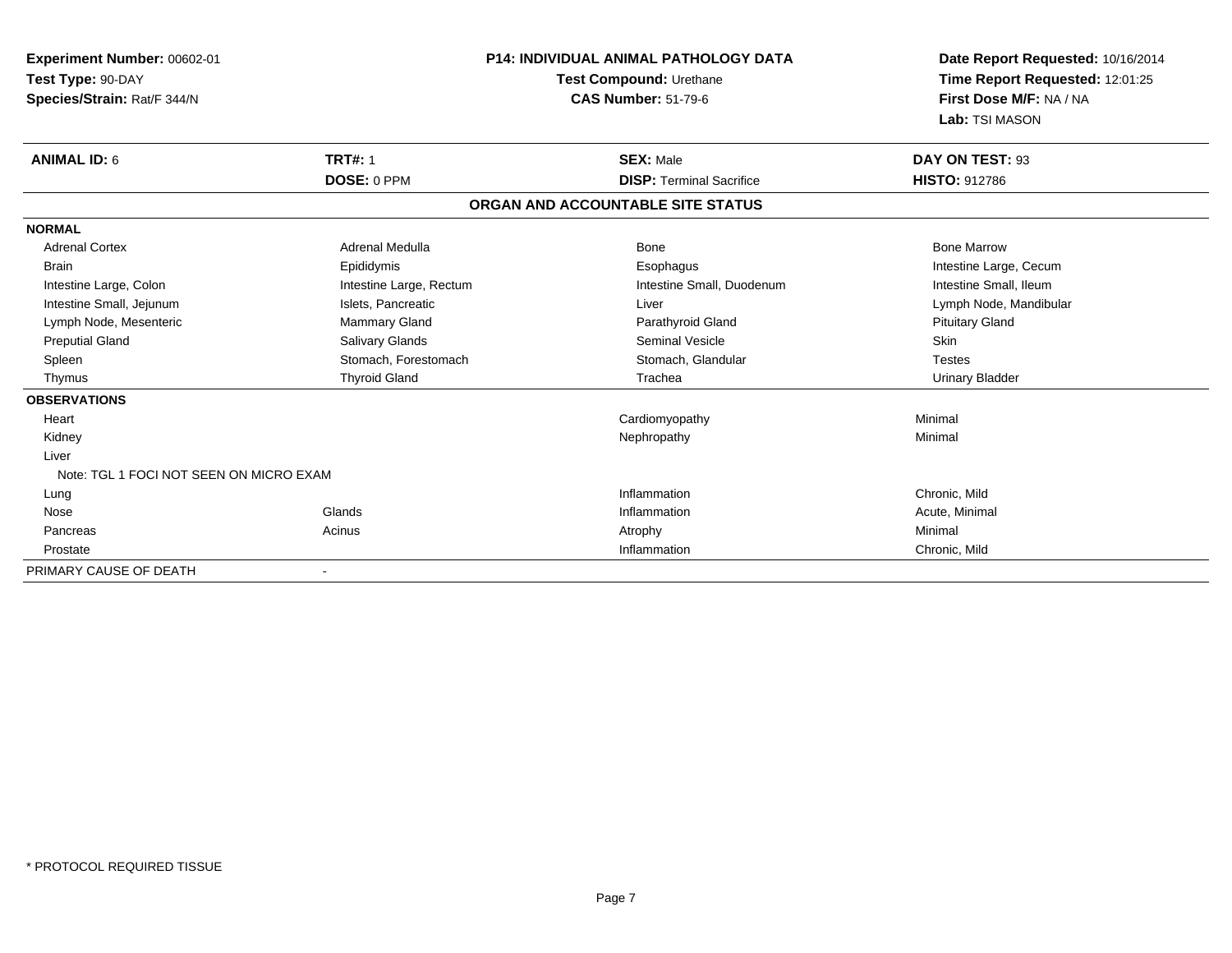| Experiment Number: 00602-01<br>Test Type: 90-DAY<br>Species/Strain: Rat/F 344/N |                          | <b>P14: INDIVIDUAL ANIMAL PATHOLOGY DATA</b><br>Test Compound: Urethane<br><b>CAS Number: 51-79-6</b> | Date Report Requested: 10/16/2014<br>Time Report Requested: 12:01:25<br>First Dose M/F: NA / NA<br>Lab: TSI MASON |
|---------------------------------------------------------------------------------|--------------------------|-------------------------------------------------------------------------------------------------------|-------------------------------------------------------------------------------------------------------------------|
| <b>ANIMAL ID: 7</b>                                                             | <b>TRT#: 1</b>           | <b>SEX: Male</b>                                                                                      | DAY ON TEST: 93                                                                                                   |
|                                                                                 | DOSE: 0 PPM              | <b>DISP: Terminal Sacrifice</b>                                                                       | <b>HISTO: 912787</b>                                                                                              |
|                                                                                 |                          | ORGAN AND ACCOUNTABLE SITE STATUS                                                                     |                                                                                                                   |
| <b>NORMAL</b>                                                                   |                          |                                                                                                       |                                                                                                                   |
| <b>Adrenal Cortex</b>                                                           | Adrenal Medulla          | <b>Bone</b>                                                                                           | <b>Bone Marrow</b>                                                                                                |
| <b>Brain</b>                                                                    | Epididymis               | Esophagus                                                                                             | Intestine Large, Cecum                                                                                            |
| Intestine Large, Colon                                                          | Intestine Large, Rectum  | Intestine Small, Duodenum                                                                             | Intestine Small, Ileum                                                                                            |
| Intestine Small, Jejunum                                                        | Islets, Pancreatic       | Liver                                                                                                 | Lymph Node, Mandibular                                                                                            |
| Lymph Node, Mesenteric                                                          | Pancreas                 | Parathyroid Gland                                                                                     | <b>Preputial Gland</b>                                                                                            |
| Prostate                                                                        | Salivary Glands          | <b>Seminal Vesicle</b>                                                                                | Skin                                                                                                              |
| Spleen                                                                          | Stomach, Forestomach     | Stomach, Glandular                                                                                    | <b>Testes</b>                                                                                                     |
| Thymus                                                                          | <b>Thyroid Gland</b>     | Trachea                                                                                               | <b>Urinary Bladder</b>                                                                                            |
| <b>MISSING</b>                                                                  |                          |                                                                                                       |                                                                                                                   |
| <b>Mammary Gland</b>                                                            |                          |                                                                                                       |                                                                                                                   |
| <b>OBSERVATIONS</b>                                                             |                          |                                                                                                       |                                                                                                                   |
| Heart                                                                           |                          | Cardiomyopathy                                                                                        | Minimal                                                                                                           |
| Kidney                                                                          |                          | Nephropathy                                                                                           | Minimal                                                                                                           |
| Liver                                                                           |                          |                                                                                                       |                                                                                                                   |
| Note: TGL 1 FOCI NOT SEEN ON MICRO EXAM                                         |                          |                                                                                                       |                                                                                                                   |
| Lung                                                                            |                          | Inflammation                                                                                          | Chronic, Minimal                                                                                                  |
| Nose                                                                            |                          | Inflammation                                                                                          | Chronic, Mild                                                                                                     |
| <b>Pituitary Gland</b>                                                          | Pars Distalis            | Cyst                                                                                                  |                                                                                                                   |
| PRIMARY CAUSE OF DEATH                                                          | $\overline{\phantom{a}}$ |                                                                                                       |                                                                                                                   |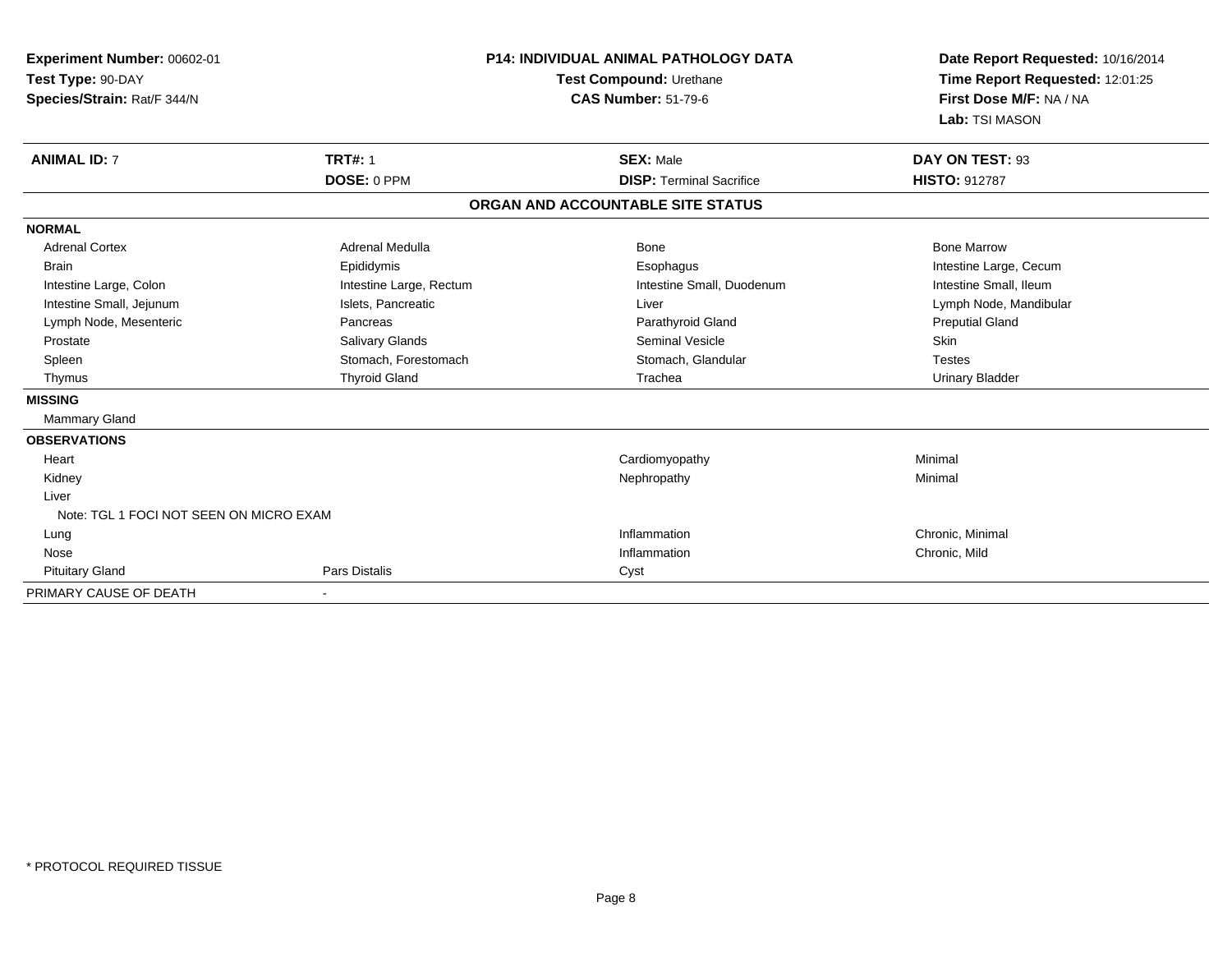| Experiment Number: 00602-01<br>Test Type: 90-DAY<br>Species/Strain: Rat/F 344/N |                         | <b>P14: INDIVIDUAL ANIMAL PATHOLOGY DATA</b><br>Test Compound: Urethane<br><b>CAS Number: 51-79-6</b> | Date Report Requested: 10/16/2014<br>Time Report Requested: 12:01:25<br>First Dose M/F: NA / NA |
|---------------------------------------------------------------------------------|-------------------------|-------------------------------------------------------------------------------------------------------|-------------------------------------------------------------------------------------------------|
| <b>ANIMAL ID: 8</b>                                                             | <b>TRT#: 1</b>          | <b>SEX: Male</b>                                                                                      | Lab: TSI MASON<br>DAY ON TEST: 93                                                               |
|                                                                                 | DOSE: 0 PPM             | <b>DISP: Terminal Sacrifice</b>                                                                       | <b>HISTO: 912788</b>                                                                            |
|                                                                                 |                         | ORGAN AND ACCOUNTABLE SITE STATUS                                                                     |                                                                                                 |
| <b>NORMAL</b>                                                                   |                         |                                                                                                       |                                                                                                 |
| <b>Adrenal Cortex</b>                                                           | Adrenal Medulla         | Bone                                                                                                  | <b>Bone Marrow</b>                                                                              |
| Brain                                                                           | Epididymis              | Esophagus                                                                                             | Intestine Large, Cecum                                                                          |
| Intestine Large, Colon                                                          | Intestine Large, Rectum | Intestine Small, Duodenum                                                                             | Intestine Small, Ileum                                                                          |
| Intestine Small, Jejunum                                                        | Islets, Pancreatic      | Liver                                                                                                 | Lymph Node, Mandibular                                                                          |
| Lymph Node, Mesenteric                                                          | Mammary Gland           | Nose                                                                                                  | Pancreas                                                                                        |
| Parathyroid Gland                                                               | <b>Pituitary Gland</b>  | <b>Preputial Gland</b>                                                                                | Prostate                                                                                        |
| Salivary Glands                                                                 | Seminal Vesicle         | <b>Skin</b>                                                                                           | Spleen                                                                                          |
| Stomach, Forestomach                                                            | Stomach, Glandular      | <b>Testes</b>                                                                                         | Thymus                                                                                          |
| <b>Thyroid Gland</b>                                                            | Trachea                 | <b>Urinary Bladder</b>                                                                                |                                                                                                 |
| <b>OBSERVATIONS</b>                                                             |                         |                                                                                                       |                                                                                                 |
| Heart                                                                           |                         | Cardiomyopathy                                                                                        | Minimal                                                                                         |
| Kidney                                                                          |                         | Nephropathy                                                                                           | Minimal                                                                                         |
| Lung                                                                            |                         | Inflammation                                                                                          | Chronic, Mild                                                                                   |
| PRIMARY CAUSE OF DEATH                                                          |                         |                                                                                                       |                                                                                                 |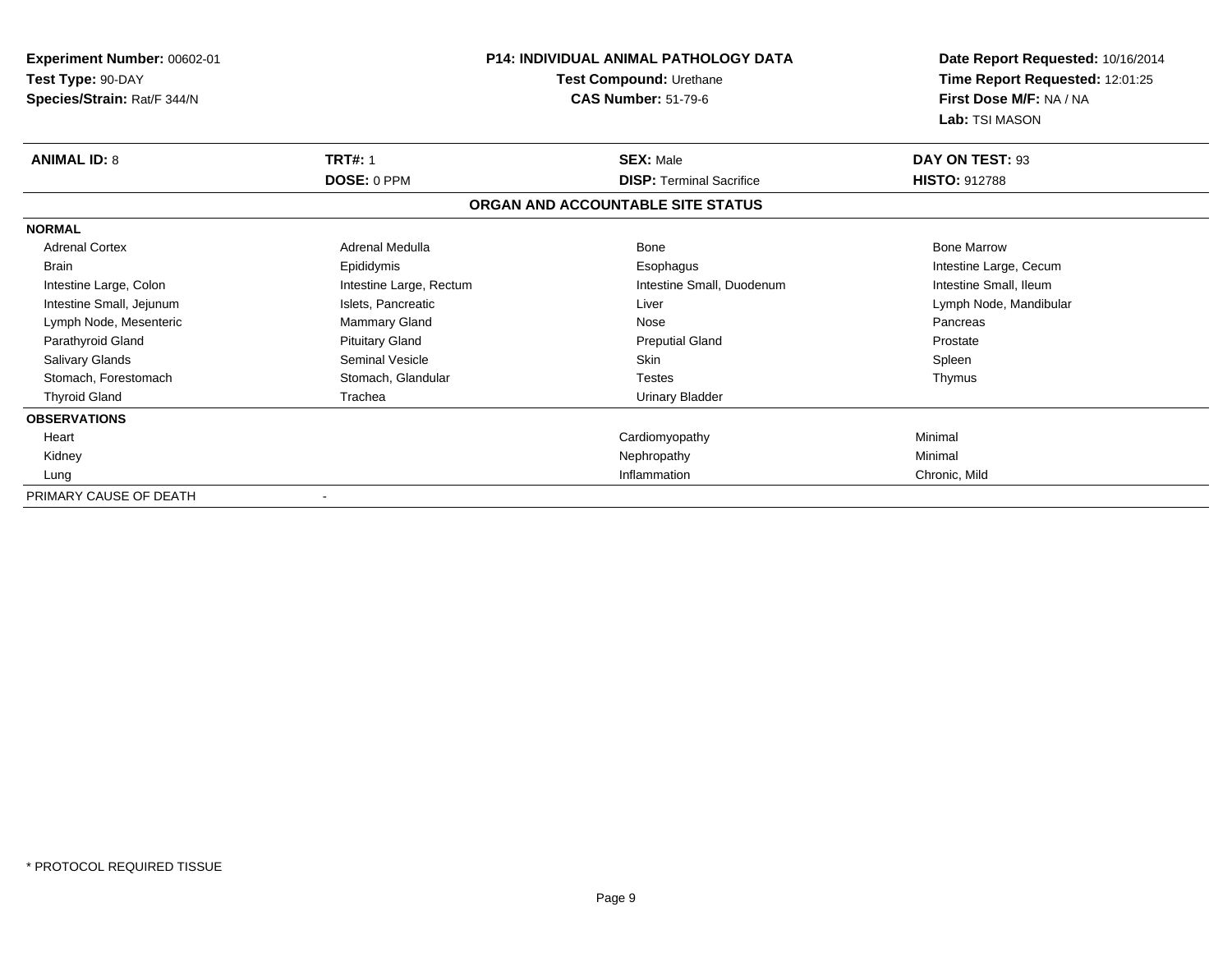| Experiment Number: 00602-01             |                         | <b>P14: INDIVIDUAL ANIMAL PATHOLOGY DATA</b> | Date Report Requested: 10/16/2014 |
|-----------------------------------------|-------------------------|----------------------------------------------|-----------------------------------|
| Test Type: 90-DAY                       | Test Compound: Urethane |                                              | Time Report Requested: 12:01:25   |
| Species/Strain: Rat/F 344/N             |                         | <b>CAS Number: 51-79-6</b>                   | First Dose M/F: NA / NA           |
|                                         |                         |                                              | Lab: TSI MASON                    |
| <b>ANIMAL ID: 9</b>                     | <b>TRT#: 1</b>          | <b>SEX: Male</b>                             | DAY ON TEST: 93                   |
|                                         | DOSE: 0 PPM             | <b>DISP: Terminal Sacrifice</b>              | <b>HISTO: 912789</b>              |
|                                         |                         | ORGAN AND ACCOUNTABLE SITE STATUS            |                                   |
| <b>NORMAL</b>                           |                         |                                              |                                   |
| <b>Adrenal Cortex</b>                   | Adrenal Medulla         | Bone                                         | <b>Bone Marrow</b>                |
| <b>Brain</b>                            | Epididymis              | Esophagus                                    | Intestine Large, Cecum            |
| Intestine Large, Colon                  | Intestine Large, Rectum | Intestine Small, Duodenum                    | Intestine Small, Ileum            |
| Intestine Small, Jejunum                | Islets, Pancreatic      | Liver                                        | Lymph Node, Mandibular            |
| Lymph Node, Mesenteric                  | <b>Mammary Gland</b>    | Pancreas                                     | Parathyroid Gland                 |
| <b>Pituitary Gland</b>                  | <b>Preputial Gland</b>  | <b>Salivary Glands</b>                       | <b>Seminal Vesicle</b>            |
| Skin                                    | Spleen                  | Stomach, Forestomach                         | Stomach, Glandular                |
| <b>Testes</b>                           | Thymus                  | <b>Thyroid Gland</b>                         | Trachea                           |
| <b>Urinary Bladder</b>                  |                         |                                              |                                   |
| <b>OBSERVATIONS</b>                     |                         |                                              |                                   |
| Heart                                   |                         | Cardiomyopathy                               | Minimal                           |
| Kidney                                  |                         | Nephropathy                                  | Mild                              |
| Liver                                   |                         |                                              |                                   |
| Note: TGL 1 FOCI NOT SEEN ON MICRO EXAM |                         |                                              |                                   |
| Lung                                    |                         | Inflammation                                 | Chronic, Mild                     |
| Nose                                    | Glands                  | Inflammation                                 | Acute, Minimal                    |
| Prostate                                |                         | Concretion                                   | Mild                              |
| PRIMARY CAUSE OF DEATH                  |                         |                                              |                                   |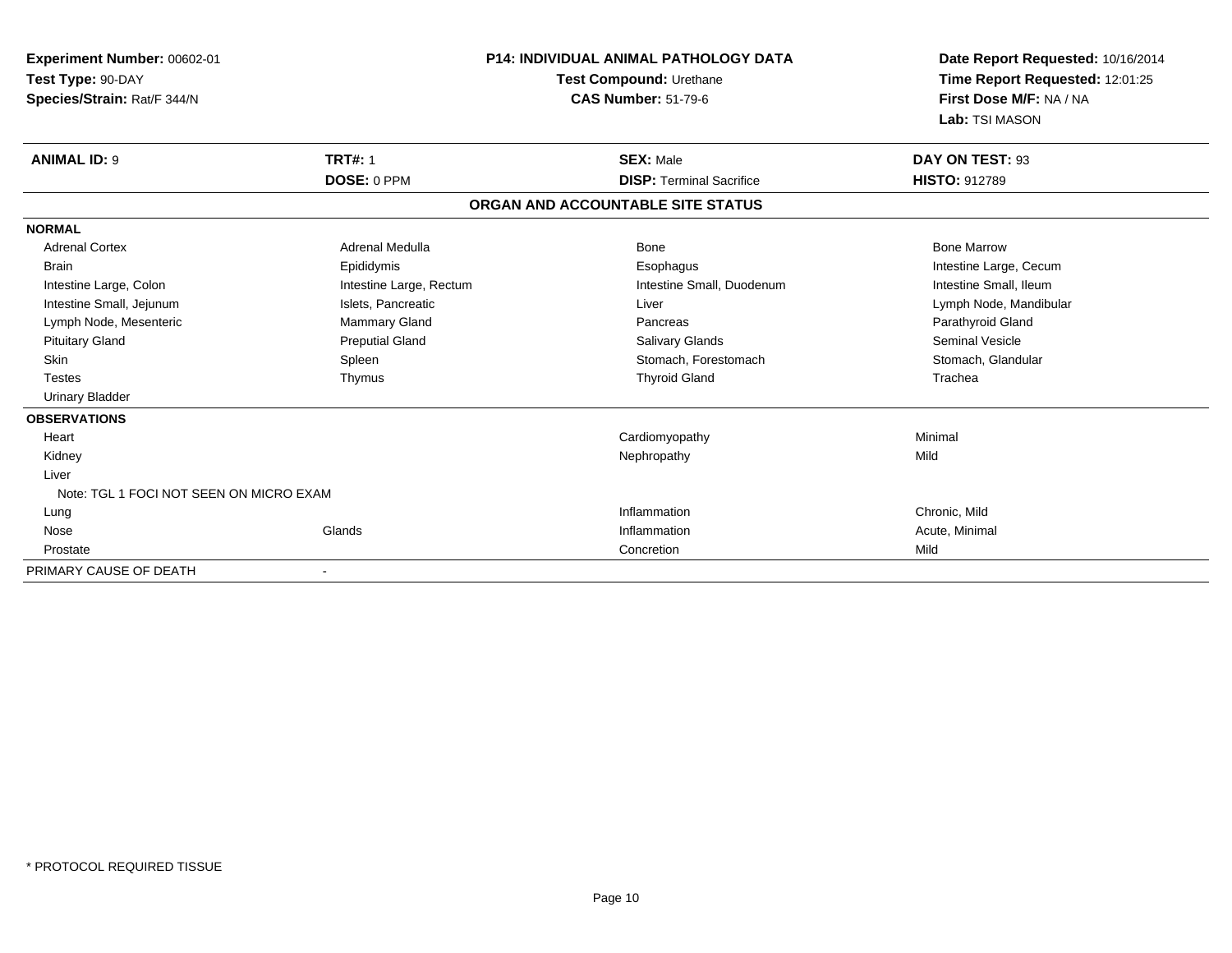| Experiment Number: 00602-01                                      | <b>P14: INDIVIDUAL ANIMAL PATHOLOGY DATA</b> |                                   | Date Report Requested: 10/16/2014 |
|------------------------------------------------------------------|----------------------------------------------|-----------------------------------|-----------------------------------|
| Test Type: 90-DAY                                                |                                              | Test Compound: Urethane           | Time Report Requested: 12:01:25   |
| Species/Strain: Rat/F 344/N                                      |                                              | <b>CAS Number: 51-79-6</b>        | First Dose M/F: NA / NA           |
|                                                                  |                                              |                                   | Lab: TSI MASON                    |
| <b>ANIMAL ID: 10</b>                                             | <b>TRT#: 1</b>                               | <b>SEX: Male</b>                  | DAY ON TEST: 93                   |
|                                                                  | DOSE: 0 PPM                                  | <b>DISP: Terminal Sacrifice</b>   | <b>HISTO: 912790</b>              |
|                                                                  |                                              | ORGAN AND ACCOUNTABLE SITE STATUS |                                   |
| <b>NORMAL</b>                                                    |                                              |                                   |                                   |
| <b>Adrenal Cortex</b>                                            | Adrenal Medulla                              | Bone                              | <b>Bone Marrow</b>                |
| <b>Brain</b>                                                     | Epididymis                                   | Esophagus                         | Intestine Large, Cecum            |
| Intestine Large, Colon                                           | Intestine Large, Rectum                      | Intestine Small, Duodenum         | Intestine Small, Ileum            |
| Intestine Small, Jejunum                                         | Islets, Pancreatic                           | Lymph Node, Mandibular            | Lymph Node, Mesenteric            |
| Pancreas                                                         | Parathyroid Gland                            | <b>Pituitary Gland</b>            | <b>Preputial Gland</b>            |
| <b>Salivary Glands</b>                                           | <b>Seminal Vesicle</b>                       | Skin                              | Spleen                            |
| Stomach, Forestomach                                             | Stomach, Glandular                           | <b>Testes</b>                     | Thymus                            |
| <b>Thyroid Gland</b>                                             | Trachea                                      | <b>Urinary Bladder</b>            |                                   |
| <b>MISSING</b>                                                   |                                              |                                   |                                   |
| <b>Mammary Gland</b>                                             |                                              |                                   |                                   |
| <b>OBSERVATIONS</b>                                              |                                              |                                   |                                   |
| Heart                                                            |                                              | Cardiomyopathy                    | Minimal                           |
| Kidney                                                           |                                              | Nephropathy                       | Mild                              |
| Liver                                                            |                                              | Hepatodiaphragmatic Nodule        |                                   |
| Note: TGL 3 NOT SEEN AT MICRO EXAM.                              |                                              |                                   |                                   |
| [ Hepatodiaphragmatic Nodule TGLS = 1-6.01 ]                     |                                              |                                   |                                   |
| Lung                                                             |                                              | Foreign Body                      | Minimal                           |
|                                                                  |                                              | Inflammation                      | Chronic, Minimal                  |
| Nose                                                             |                                              | Inflammation                      | Chronic, Mild                     |
| Prostate                                                         |                                              | Concretion                        | Mild                              |
| PRIMARY CAUSE OF DEATH                                           |                                              |                                   |                                   |
| Animal Note: TGL 2 ENLARGED LYMPHOID TISSUE NORMAL ON MICRO EXAM |                                              |                                   |                                   |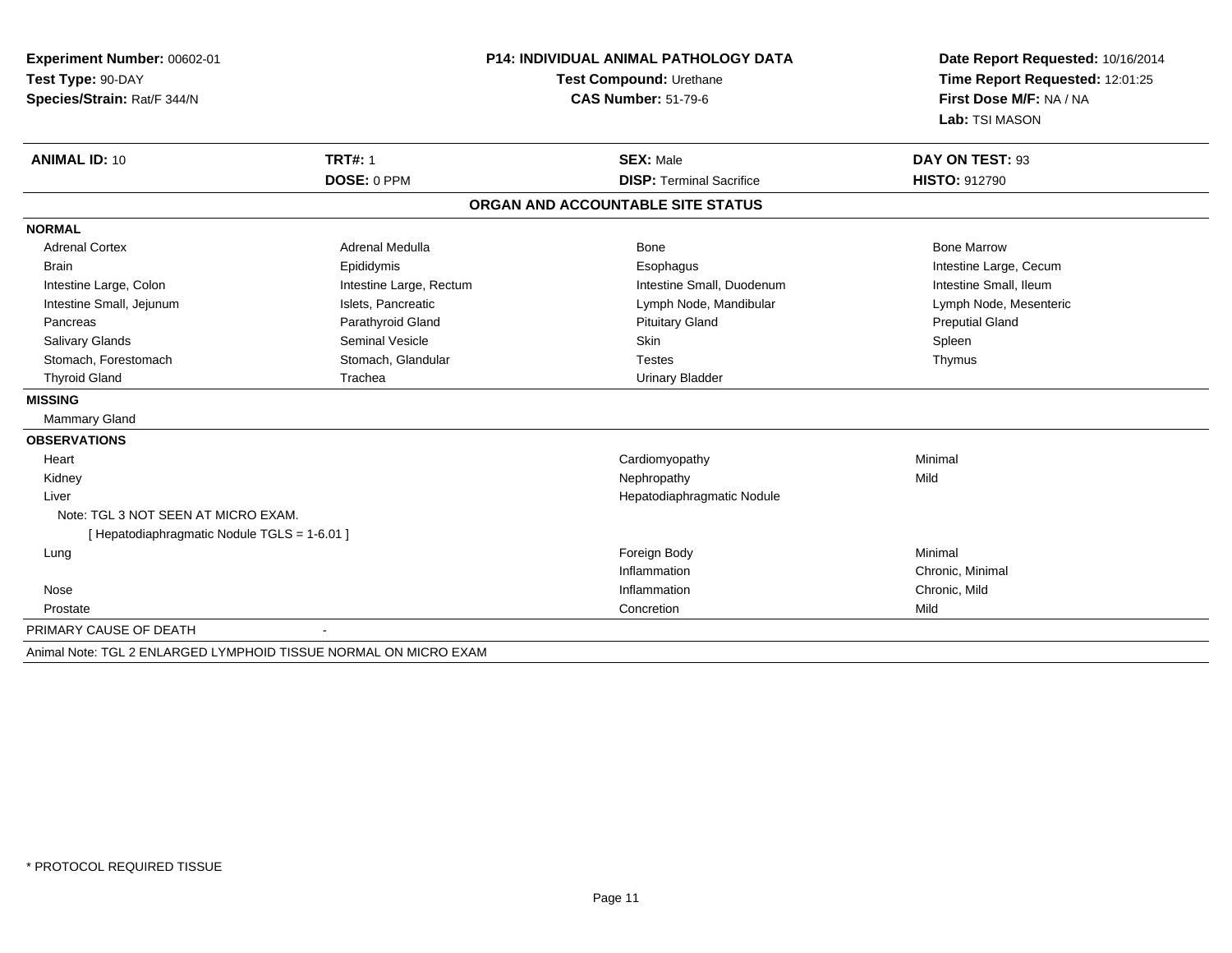| <b>Experiment Number: 00602-01</b><br>Test Type: 90-DAY<br>Species/Strain: Rat/F 344/N | <b>P14: INDIVIDUAL ANIMAL PATHOLOGY DATA</b><br>Test Compound: Urethane<br><b>CAS Number: 51-79-6</b> | Date Report Requested: 10/16/2014<br>Time Report Requested: 12:01:25<br>First Dose M/F: NA / NA<br>Lab: TSI MASON |
|----------------------------------------------------------------------------------------|-------------------------------------------------------------------------------------------------------|-------------------------------------------------------------------------------------------------------------------|
| TRT#: 3<br><b>ANIMAL ID: 11</b>                                                        | <b>SEX: Male</b>                                                                                      | DAY ON TEST: 93                                                                                                   |
| <b>DOSE: 110 PPM</b>                                                                   | <b>DISP:</b> Terminal Sacrifice                                                                       | <b>HISTO: 912831</b>                                                                                              |
|                                                                                        | ORGAN AND ACCOUNTABLE SITE STATUS                                                                     |                                                                                                                   |
| <b>NORMAL</b>                                                                          |                                                                                                       |                                                                                                                   |
| <b>Bone Marrow</b><br>Lung                                                             | Lymph Node, Mandibular                                                                                | Lymph Node, Mesenteric                                                                                            |
| Spleen<br>Thymus                                                                       |                                                                                                       |                                                                                                                   |
| <b>OBSERVATIONS</b>                                                                    |                                                                                                       |                                                                                                                   |
| Conjunctiva<br>Eye                                                                     | Inflammation                                                                                          | Chronic Active, Marked                                                                                            |
| [Inflammation TGLS = $1-16$ ]                                                          |                                                                                                       |                                                                                                                   |
| Heart                                                                                  | Cardiomyopathy                                                                                        | Minimal                                                                                                           |
| Kidney                                                                                 | Nephropathy                                                                                           | Mild                                                                                                              |
| Liver                                                                                  | Hepatodiaphragmatic Nodule                                                                            |                                                                                                                   |
| [ Hepatodiaphragmatic Nodule TGLS = 2-6.01 ]                                           |                                                                                                       |                                                                                                                   |
| PRIMARY CAUSE OF DEATH                                                                 |                                                                                                       |                                                                                                                   |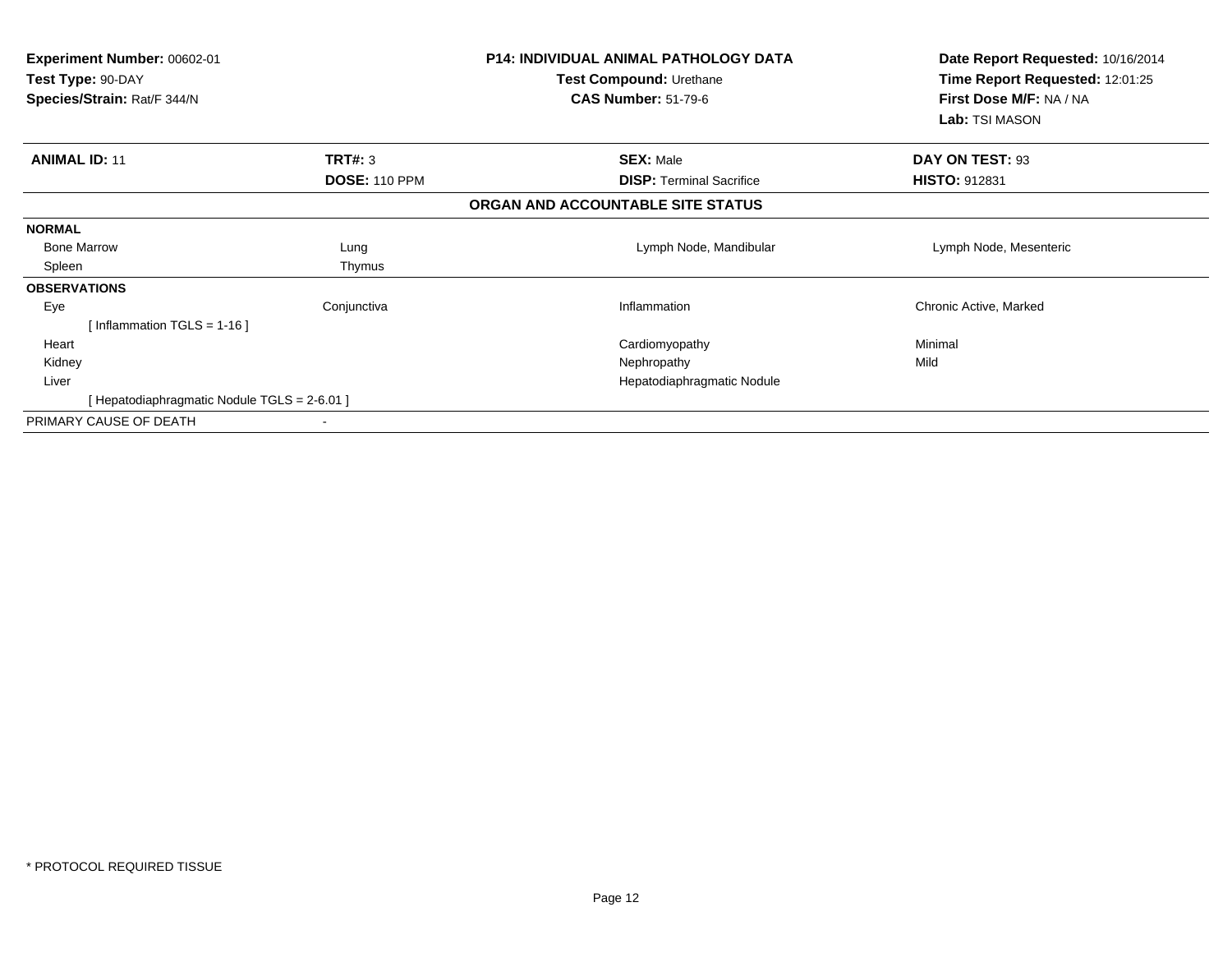| Experiment Number: 00602-01<br>Test Type: 90-DAY<br>Species/Strain: Rat/F 344/N |                      | <b>P14: INDIVIDUAL ANIMAL PATHOLOGY DATA</b><br>Test Compound: Urethane<br><b>CAS Number: 51-79-6</b> | Date Report Requested: 10/16/2014<br>Time Report Requested: 12:01:25<br>First Dose M/F: NA / NA<br>Lab: TSI MASON |
|---------------------------------------------------------------------------------|----------------------|-------------------------------------------------------------------------------------------------------|-------------------------------------------------------------------------------------------------------------------|
| <b>ANIMAL ID: 12</b>                                                            | <b>TRT#: 3</b>       | <b>SEX: Male</b>                                                                                      | DAY ON TEST: 93                                                                                                   |
|                                                                                 | <b>DOSE: 110 PPM</b> | <b>DISP: Terminal Sacrifice</b>                                                                       | <b>HISTO: 912832</b>                                                                                              |
|                                                                                 |                      | ORGAN AND ACCOUNTABLE SITE STATUS                                                                     |                                                                                                                   |
| <b>NORMAL</b>                                                                   |                      |                                                                                                       |                                                                                                                   |
| <b>Bone Marrow</b>                                                              | Liver                | Lung                                                                                                  | Lymph Node, Mandibular                                                                                            |
| Lymph Node, Mesenteric                                                          | Spleen               | Thymus                                                                                                |                                                                                                                   |
| <b>OBSERVATIONS</b>                                                             |                      |                                                                                                       |                                                                                                                   |
| Heart                                                                           |                      | Cardiomyopathy                                                                                        | Minimal                                                                                                           |
| Kidney                                                                          |                      | Nephropathy                                                                                           | Minimal                                                                                                           |
| PRIMARY CAUSE OF DEATH                                                          |                      |                                                                                                       |                                                                                                                   |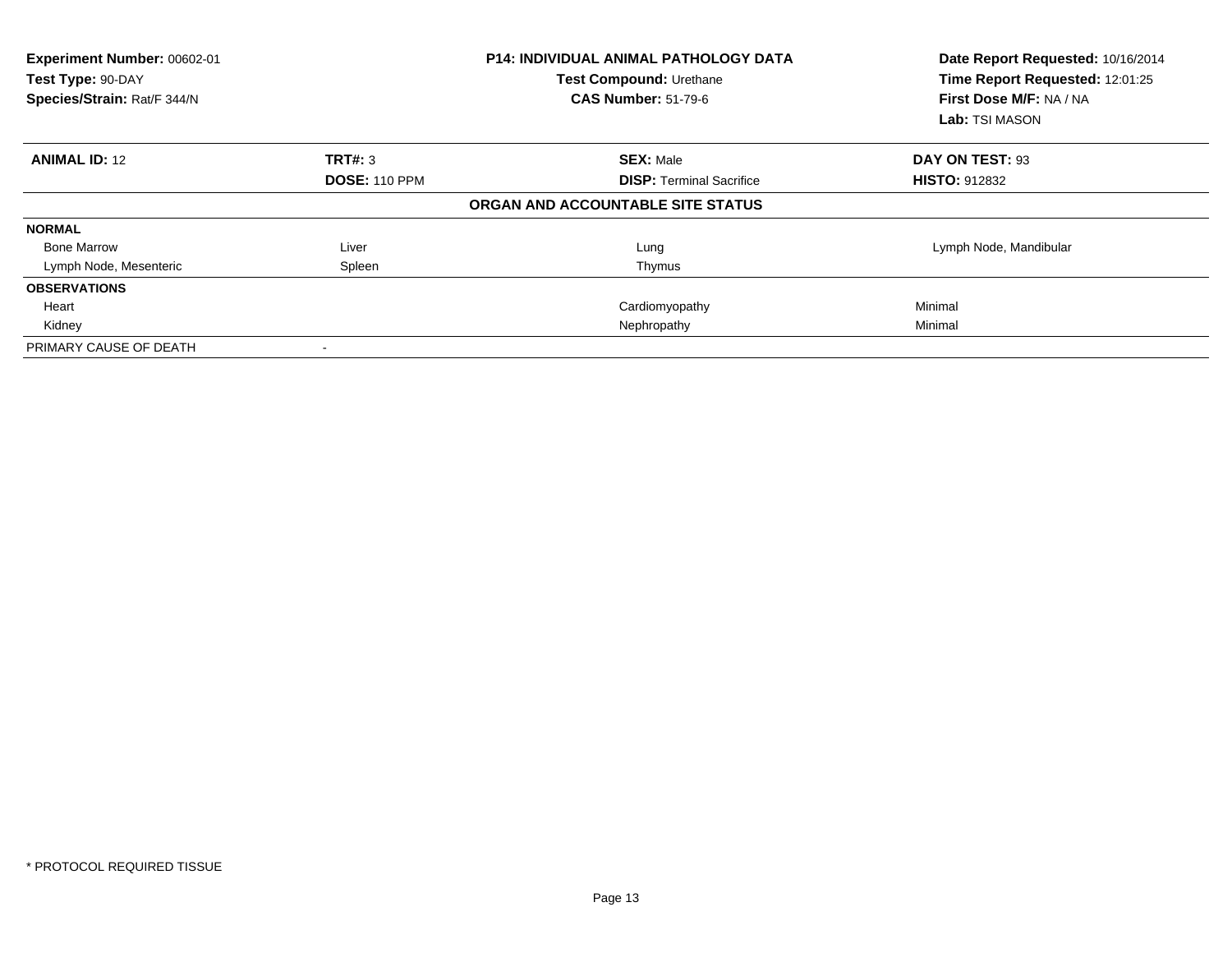| <b>Experiment Number: 00602-01</b><br>Test Type: 90-DAY<br>Species/Strain: Rat/F 344/N |                      | <b>P14: INDIVIDUAL ANIMAL PATHOLOGY DATA</b><br>Test Compound: Urethane<br><b>CAS Number: 51-79-6</b> | Date Report Requested: 10/16/2014<br>Time Report Requested: 12:01:25<br>First Dose M/F: NA / NA<br>Lab: TSI MASON |
|----------------------------------------------------------------------------------------|----------------------|-------------------------------------------------------------------------------------------------------|-------------------------------------------------------------------------------------------------------------------|
| <b>ANIMAL ID: 13</b>                                                                   | TRT#: 3              | <b>SEX: Male</b>                                                                                      | DAY ON TEST: 93                                                                                                   |
|                                                                                        | <b>DOSE: 110 PPM</b> | <b>DISP:</b> Terminal Sacrifice                                                                       | <b>HISTO: 912833</b>                                                                                              |
|                                                                                        |                      | ORGAN AND ACCOUNTABLE SITE STATUS                                                                     |                                                                                                                   |
| <b>NORMAL</b>                                                                          |                      |                                                                                                       |                                                                                                                   |
| <b>Bone Marrow</b>                                                                     | Liver                | Lymph Node, Mandibular                                                                                | Lymph Node, Mesenteric                                                                                            |
| Spleen                                                                                 | Thymus               |                                                                                                       |                                                                                                                   |
| <b>OBSERVATIONS</b>                                                                    |                      |                                                                                                       |                                                                                                                   |
| Heart                                                                                  |                      | Cardiomyopathy                                                                                        | Minimal                                                                                                           |
| Kidney                                                                                 |                      | Nephropathy                                                                                           | Mild                                                                                                              |
| Lung                                                                                   |                      | Foreign Body                                                                                          | Minimal                                                                                                           |
|                                                                                        |                      | Inflammation                                                                                          | Chronic, Moderate                                                                                                 |
| [Inflammation TGLS = $1-2+3$ ]                                                         |                      |                                                                                                       |                                                                                                                   |
| PRIMARY CAUSE OF DEATH                                                                 |                      |                                                                                                       |                                                                                                                   |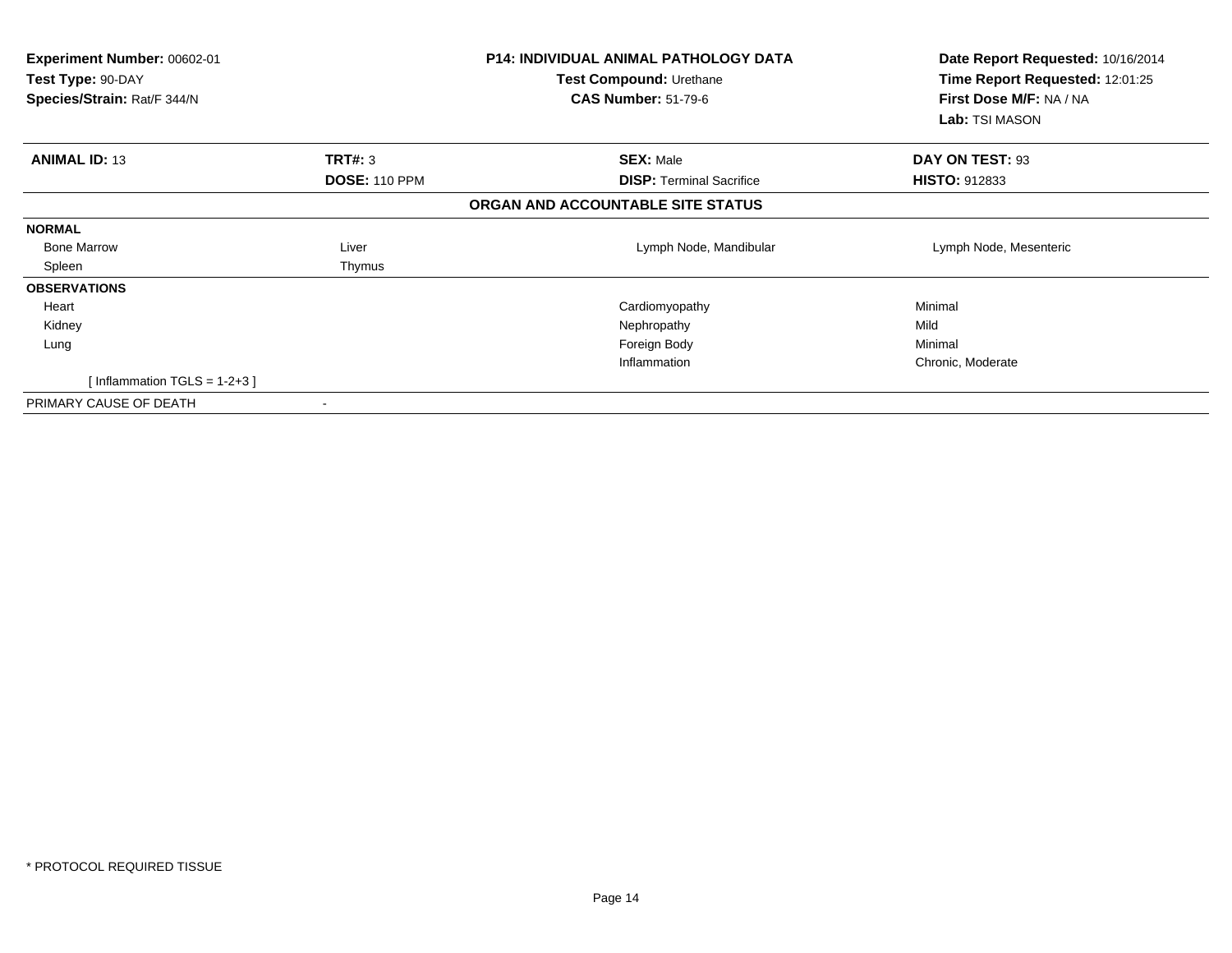| Experiment Number: 00602-01<br>Test Type: 90-DAY<br>Species/Strain: Rat/F 344/N |                      | <b>P14: INDIVIDUAL ANIMAL PATHOLOGY DATA</b><br>Test Compound: Urethane<br><b>CAS Number: 51-79-6</b> | Date Report Requested: 10/16/2014<br>Time Report Requested: 12:01:25<br>First Dose M/F: NA / NA<br>Lab: TSI MASON |
|---------------------------------------------------------------------------------|----------------------|-------------------------------------------------------------------------------------------------------|-------------------------------------------------------------------------------------------------------------------|
| <b>ANIMAL ID: 14</b>                                                            | <b>TRT#: 3</b>       | <b>SEX: Male</b>                                                                                      | DAY ON TEST: 93                                                                                                   |
|                                                                                 | <b>DOSE: 110 PPM</b> | <b>DISP: Terminal Sacrifice</b>                                                                       | <b>HISTO: 912834</b>                                                                                              |
|                                                                                 |                      | ORGAN AND ACCOUNTABLE SITE STATUS                                                                     |                                                                                                                   |
| <b>NORMAL</b>                                                                   |                      |                                                                                                       |                                                                                                                   |
| <b>Bone Marrow</b>                                                              | Liver                | Lung                                                                                                  | Lymph Node, Mandibular                                                                                            |
| Lymph Node, Mesenteric                                                          | Spleen               | Thymus                                                                                                |                                                                                                                   |
| <b>OBSERVATIONS</b>                                                             |                      |                                                                                                       |                                                                                                                   |
| Heart                                                                           |                      | Cardiomyopathy                                                                                        | Minimal                                                                                                           |
| Kidney                                                                          |                      | Nephropathy                                                                                           | Mild                                                                                                              |
| PRIMARY CAUSE OF DEATH                                                          |                      |                                                                                                       |                                                                                                                   |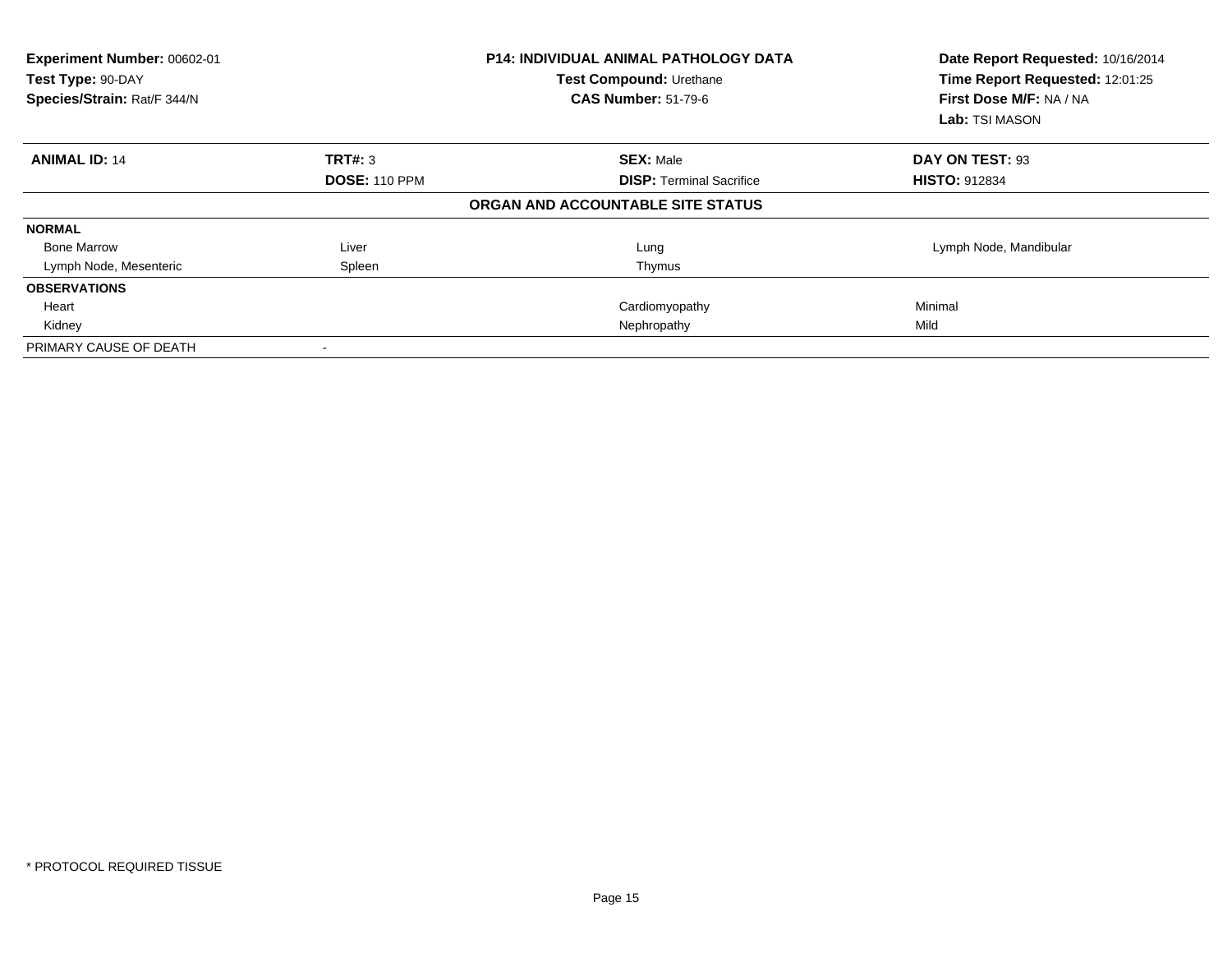| <b>Experiment Number: 00602-01</b><br>Test Type: 90-DAY<br>Species/Strain: Rat/F 344/N |                          | <b>P14: INDIVIDUAL ANIMAL PATHOLOGY DATA</b><br>Test Compound: Urethane<br><b>CAS Number: 51-79-6</b> | Date Report Requested: 10/16/2014<br>Time Report Requested: 12:01:25<br>First Dose M/F: NA / NA |
|----------------------------------------------------------------------------------------|--------------------------|-------------------------------------------------------------------------------------------------------|-------------------------------------------------------------------------------------------------|
|                                                                                        |                          |                                                                                                       | Lab: TSI MASON                                                                                  |
| <b>ANIMAL ID: 15</b>                                                                   | TRT#: 3                  | <b>SEX: Male</b>                                                                                      | DAY ON TEST: 93                                                                                 |
|                                                                                        | <b>DOSE: 110 PPM</b>     | <b>DISP: Terminal Sacrifice</b>                                                                       | HISTO: 912835                                                                                   |
|                                                                                        |                          | ORGAN AND ACCOUNTABLE SITE STATUS                                                                     |                                                                                                 |
| <b>NORMAL</b>                                                                          |                          |                                                                                                       |                                                                                                 |
| <b>Bone Marrow</b>                                                                     | Lymph Node, Mandibular   | Lymph Node, Mesenteric                                                                                | Spleen                                                                                          |
| Thymus                                                                                 |                          |                                                                                                       |                                                                                                 |
| <b>OBSERVATIONS</b>                                                                    |                          |                                                                                                       |                                                                                                 |
| Heart                                                                                  |                          | Cardiomyopathy                                                                                        | Minimal                                                                                         |
| Kidney                                                                                 |                          | Nephropathy                                                                                           | Mild                                                                                            |
| Liver                                                                                  |                          | Hepatodiaphragmatic Nodule                                                                            |                                                                                                 |
| [Hepatodiaphragmatic Nodule TGLS = 1-6.01]                                             |                          |                                                                                                       |                                                                                                 |
| Lung                                                                                   |                          | Hemorrhage                                                                                            | Minimal                                                                                         |
|                                                                                        |                          | Inflammation                                                                                          | Chronic, Mild                                                                                   |
| [Hemorrhage TGLS = $3-2+2.01+3$ ]                                                      |                          |                                                                                                       |                                                                                                 |
| [Inflammation TGLS = $2-2.01+3$ ]                                                      |                          |                                                                                                       |                                                                                                 |
| PRIMARY CAUSE OF DEATH                                                                 | $\overline{\phantom{a}}$ |                                                                                                       |                                                                                                 |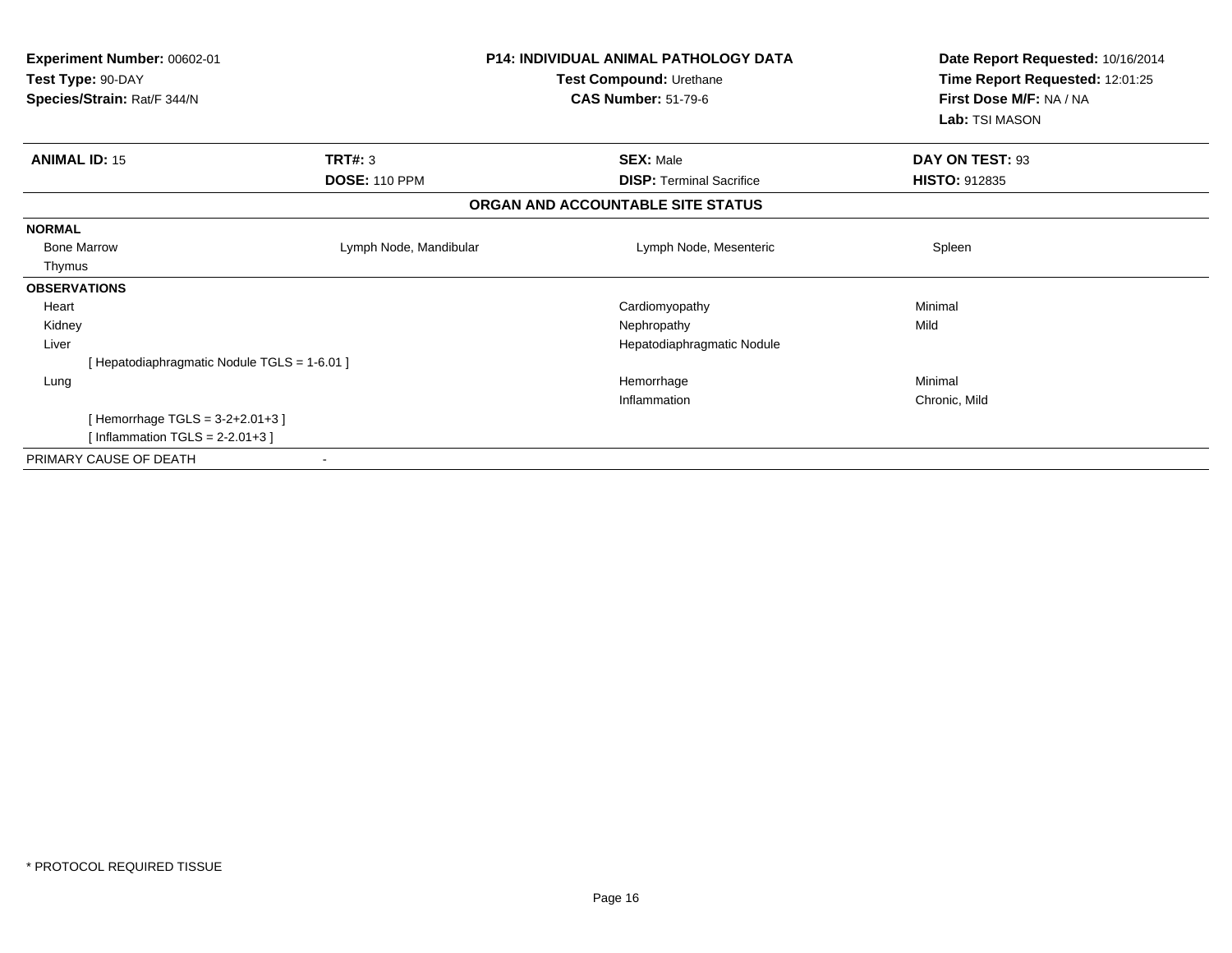| Experiment Number: 00602-01<br>Test Type: 90-DAY<br>Species/Strain: Rat/F 344/N |                      | <b>P14: INDIVIDUAL ANIMAL PATHOLOGY DATA</b><br>Test Compound: Urethane<br><b>CAS Number: 51-79-6</b> | Date Report Requested: 10/16/2014<br>Time Report Requested: 12:01:25<br>First Dose M/F: NA / NA<br>Lab: TSI MASON |
|---------------------------------------------------------------------------------|----------------------|-------------------------------------------------------------------------------------------------------|-------------------------------------------------------------------------------------------------------------------|
| <b>ANIMAL ID: 16</b>                                                            | <b>TRT#: 3</b>       | <b>SEX: Male</b>                                                                                      | DAY ON TEST: 93                                                                                                   |
|                                                                                 | <b>DOSE: 110 PPM</b> | <b>DISP: Terminal Sacrifice</b>                                                                       | <b>HISTO: 912836</b>                                                                                              |
|                                                                                 |                      | ORGAN AND ACCOUNTABLE SITE STATUS                                                                     |                                                                                                                   |
| <b>NORMAL</b>                                                                   |                      |                                                                                                       |                                                                                                                   |
| <b>Bone Marrow</b>                                                              | Liver                | Lung                                                                                                  | Lymph Node, Mandibular                                                                                            |
| Lymph Node, Mesenteric                                                          | Spleen               | Thymus                                                                                                |                                                                                                                   |
| <b>OBSERVATIONS</b>                                                             |                      |                                                                                                       |                                                                                                                   |
| Heart                                                                           |                      | Cardiomyopathy                                                                                        | Minimal                                                                                                           |
| Kidney                                                                          |                      | Nephropathy                                                                                           | Minimal                                                                                                           |
| PRIMARY CAUSE OF DEATH                                                          |                      |                                                                                                       |                                                                                                                   |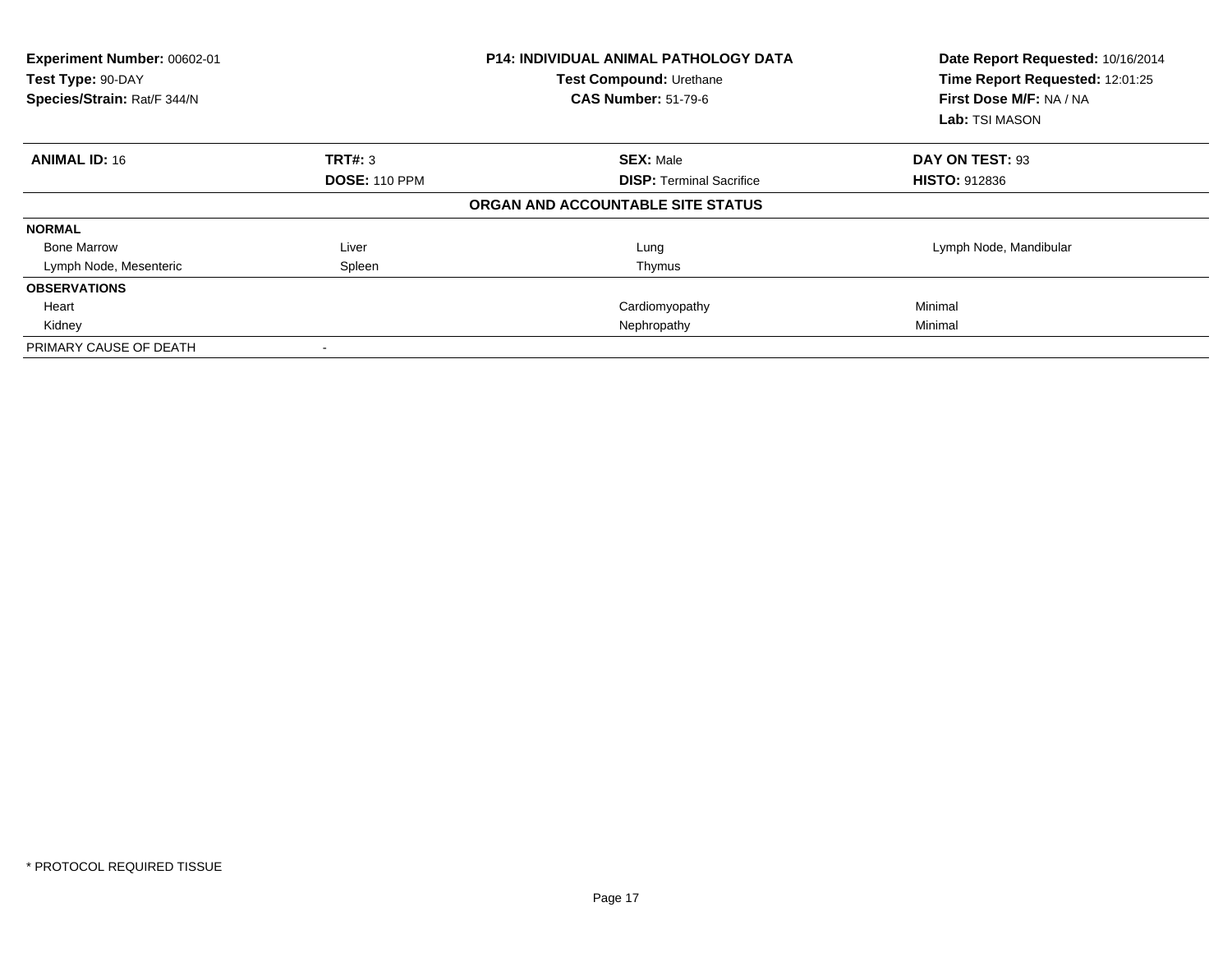| Experiment Number: 00602-01<br>Test Type: 90-DAY<br>Species/Strain: Rat/F 344/N |                      | <b>P14: INDIVIDUAL ANIMAL PATHOLOGY DATA</b><br>Test Compound: Urethane<br><b>CAS Number: 51-79-6</b> | Date Report Requested: 10/16/2014<br>Time Report Requested: 12:01:25<br>First Dose M/F: NA / NA<br>Lab: TSI MASON |
|---------------------------------------------------------------------------------|----------------------|-------------------------------------------------------------------------------------------------------|-------------------------------------------------------------------------------------------------------------------|
| <b>ANIMAL ID: 17</b>                                                            | <b>TRT#: 3</b>       | <b>SEX: Male</b>                                                                                      | DAY ON TEST: 93                                                                                                   |
|                                                                                 | <b>DOSE: 110 PPM</b> | <b>DISP: Terminal Sacrifice</b>                                                                       | <b>HISTO: 912837</b>                                                                                              |
|                                                                                 |                      | ORGAN AND ACCOUNTABLE SITE STATUS                                                                     |                                                                                                                   |
| <b>NORMAL</b>                                                                   |                      |                                                                                                       |                                                                                                                   |
| <b>Bone Marrow</b>                                                              | Liver                | Lung                                                                                                  | Lymph Node, Mandibular                                                                                            |
| Lymph Node, Mesenteric                                                          | Spleen               | Thymus                                                                                                |                                                                                                                   |
| <b>OBSERVATIONS</b>                                                             |                      |                                                                                                       |                                                                                                                   |
| Heart                                                                           |                      | Cardiomyopathy                                                                                        | Minimal                                                                                                           |
| Kidney                                                                          |                      | Nephropathy                                                                                           | Minimal                                                                                                           |
| PRIMARY CAUSE OF DEATH                                                          |                      |                                                                                                       |                                                                                                                   |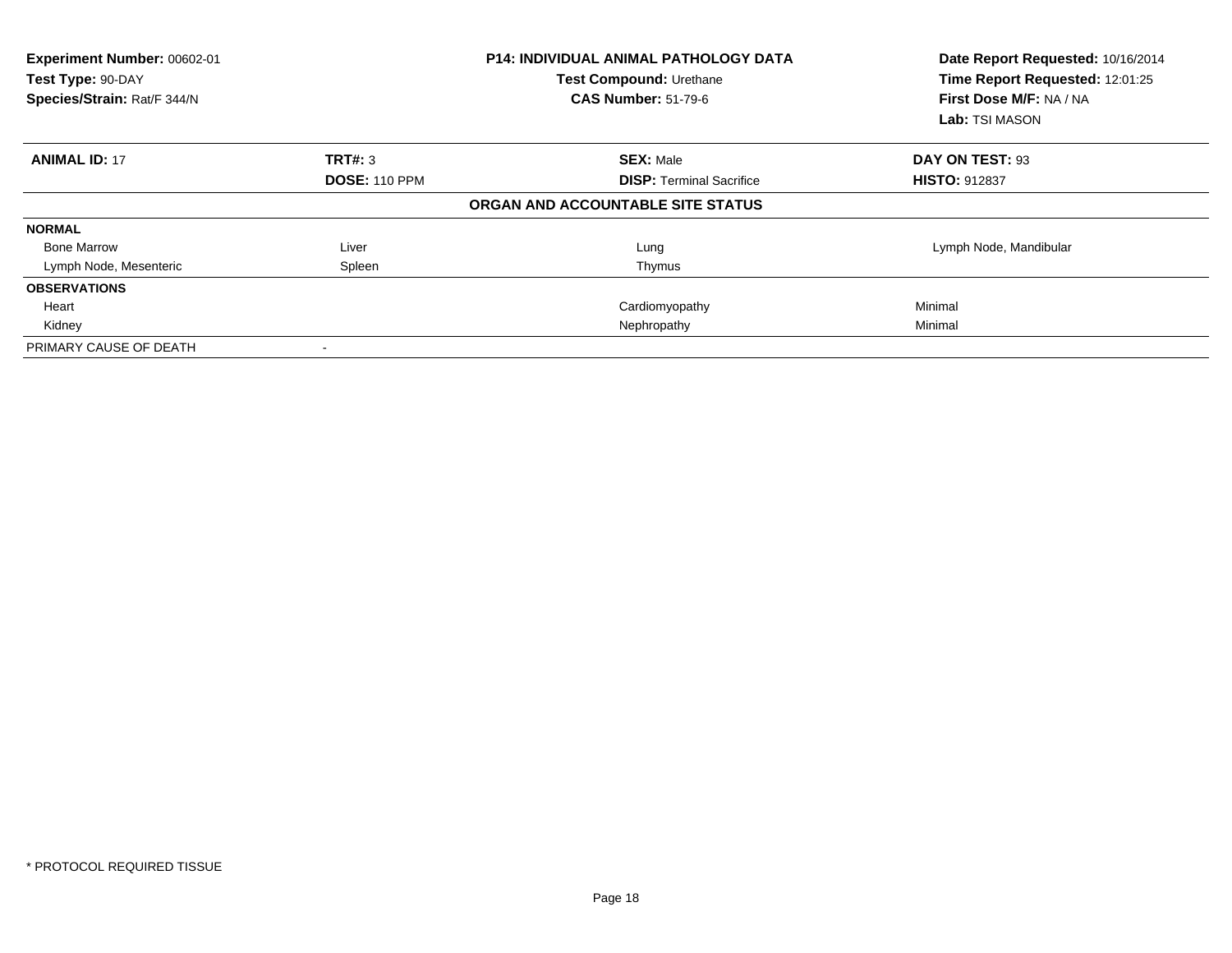| Experiment Number: 00602-01<br>Test Type: 90-DAY<br>Species/Strain: Rat/F 344/N |                      | <b>P14: INDIVIDUAL ANIMAL PATHOLOGY DATA</b><br>Test Compound: Urethane<br><b>CAS Number: 51-79-6</b> | Date Report Requested: 10/16/2014<br>Time Report Requested: 12:01:25<br>First Dose M/F: NA / NA<br>Lab: TSI MASON |
|---------------------------------------------------------------------------------|----------------------|-------------------------------------------------------------------------------------------------------|-------------------------------------------------------------------------------------------------------------------|
| <b>ANIMAL ID: 18</b>                                                            | <b>TRT#: 3</b>       | <b>SEX: Male</b>                                                                                      | DAY ON TEST: 93                                                                                                   |
|                                                                                 | <b>DOSE: 110 PPM</b> | <b>DISP: Terminal Sacrifice</b>                                                                       | <b>HISTO: 912838</b>                                                                                              |
|                                                                                 |                      | ORGAN AND ACCOUNTABLE SITE STATUS                                                                     |                                                                                                                   |
| <b>NORMAL</b>                                                                   |                      |                                                                                                       |                                                                                                                   |
| <b>Bone Marrow</b>                                                              | Liver                | Lung                                                                                                  | Lymph Node, Mandibular                                                                                            |
| Lymph Node, Mesenteric                                                          | Spleen               | Thymus                                                                                                |                                                                                                                   |
| <b>OBSERVATIONS</b>                                                             |                      |                                                                                                       |                                                                                                                   |
| Heart                                                                           |                      | Cardiomyopathy                                                                                        | Minimal                                                                                                           |
| Kidney                                                                          |                      | Nephropathy                                                                                           | Minimal                                                                                                           |
| PRIMARY CAUSE OF DEATH                                                          |                      |                                                                                                       |                                                                                                                   |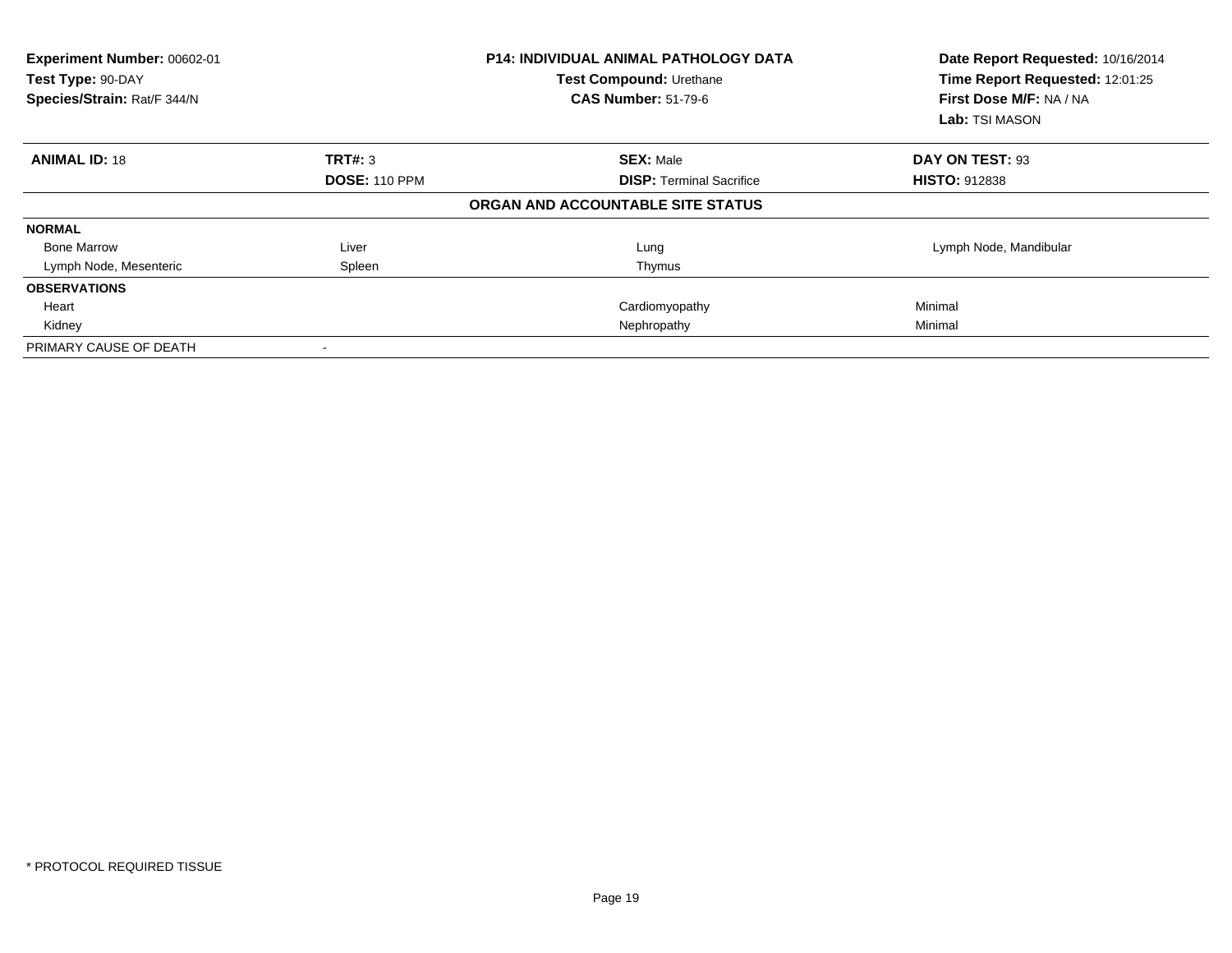| Experiment Number: 00602-01<br>Test Type: 90-DAY<br>Species/Strain: Rat/F 344/N |                      | <b>P14: INDIVIDUAL ANIMAL PATHOLOGY DATA</b><br>Test Compound: Urethane<br><b>CAS Number: 51-79-6</b> | Date Report Requested: 10/16/2014<br>Time Report Requested: 12:01:25<br>First Dose M/F: NA / NA<br>Lab: TSI MASON |
|---------------------------------------------------------------------------------|----------------------|-------------------------------------------------------------------------------------------------------|-------------------------------------------------------------------------------------------------------------------|
| <b>ANIMAL ID: 19</b>                                                            | <b>TRT#: 3</b>       | <b>SEX: Male</b>                                                                                      | DAY ON TEST: 93                                                                                                   |
|                                                                                 | <b>DOSE: 110 PPM</b> | <b>DISP: Terminal Sacrifice</b>                                                                       | <b>HISTO: 912839</b>                                                                                              |
|                                                                                 |                      | ORGAN AND ACCOUNTABLE SITE STATUS                                                                     |                                                                                                                   |
| <b>NORMAL</b>                                                                   |                      |                                                                                                       |                                                                                                                   |
| <b>Bone Marrow</b>                                                              | Liver                | Lung                                                                                                  | Lymph Node, Mandibular                                                                                            |
| Lymph Node, Mesenteric                                                          | Spleen               | Thymus                                                                                                |                                                                                                                   |
| <b>OBSERVATIONS</b>                                                             |                      |                                                                                                       |                                                                                                                   |
| Heart                                                                           |                      | Cardiomyopathy                                                                                        | Minimal                                                                                                           |
| Kidney                                                                          |                      | Nephropathy                                                                                           | Mild                                                                                                              |
| PRIMARY CAUSE OF DEATH                                                          |                      |                                                                                                       |                                                                                                                   |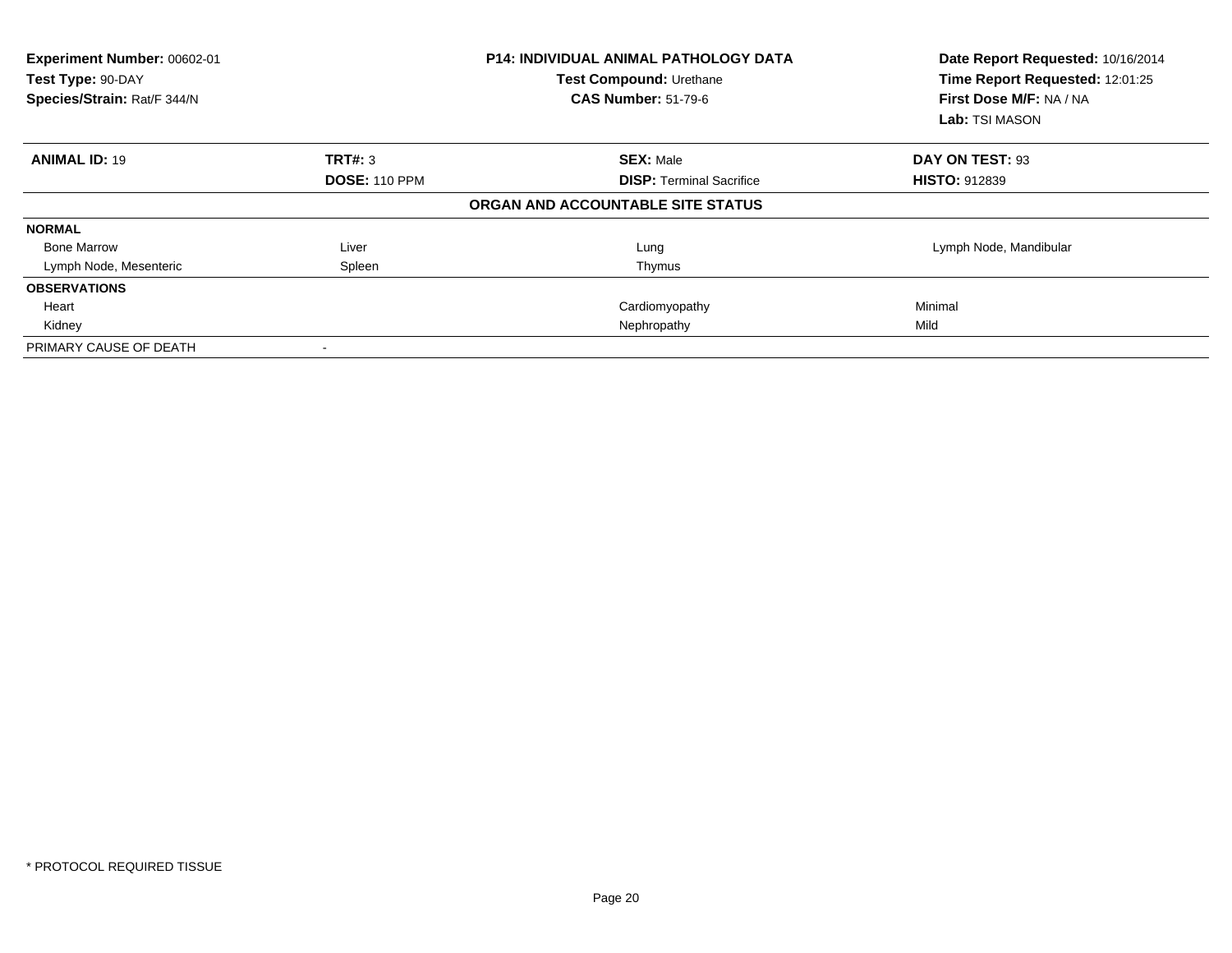| Experiment Number: 00602-01<br>Test Type: 90-DAY<br>Species/Strain: Rat/F 344/N |                      | <b>P14: INDIVIDUAL ANIMAL PATHOLOGY DATA</b><br>Test Compound: Urethane<br><b>CAS Number: 51-79-6</b> | Date Report Requested: 10/16/2014<br>Time Report Requested: 12:01:25<br>First Dose M/F: NA / NA<br>Lab: TSI MASON |
|---------------------------------------------------------------------------------|----------------------|-------------------------------------------------------------------------------------------------------|-------------------------------------------------------------------------------------------------------------------|
| <b>ANIMAL ID: 20</b>                                                            | <b>TRT#: 3</b>       | <b>SEX: Male</b>                                                                                      | DAY ON TEST: 93                                                                                                   |
|                                                                                 | <b>DOSE: 110 PPM</b> | <b>DISP: Terminal Sacrifice</b>                                                                       | <b>HISTO: 912840</b>                                                                                              |
|                                                                                 |                      | ORGAN AND ACCOUNTABLE SITE STATUS                                                                     |                                                                                                                   |
| <b>NORMAL</b>                                                                   |                      |                                                                                                       |                                                                                                                   |
| <b>Bone Marrow</b>                                                              | Liver                | Lung                                                                                                  | Lymph Node, Mandibular                                                                                            |
| Lymph Node, Mesenteric                                                          | Spleen               | Thymus                                                                                                |                                                                                                                   |
| <b>OBSERVATIONS</b>                                                             |                      |                                                                                                       |                                                                                                                   |
| Heart                                                                           |                      | Cardiomyopathy                                                                                        | Minimal                                                                                                           |
| Kidney                                                                          |                      | Nephropathy                                                                                           | Minimal                                                                                                           |
| PRIMARY CAUSE OF DEATH                                                          |                      |                                                                                                       |                                                                                                                   |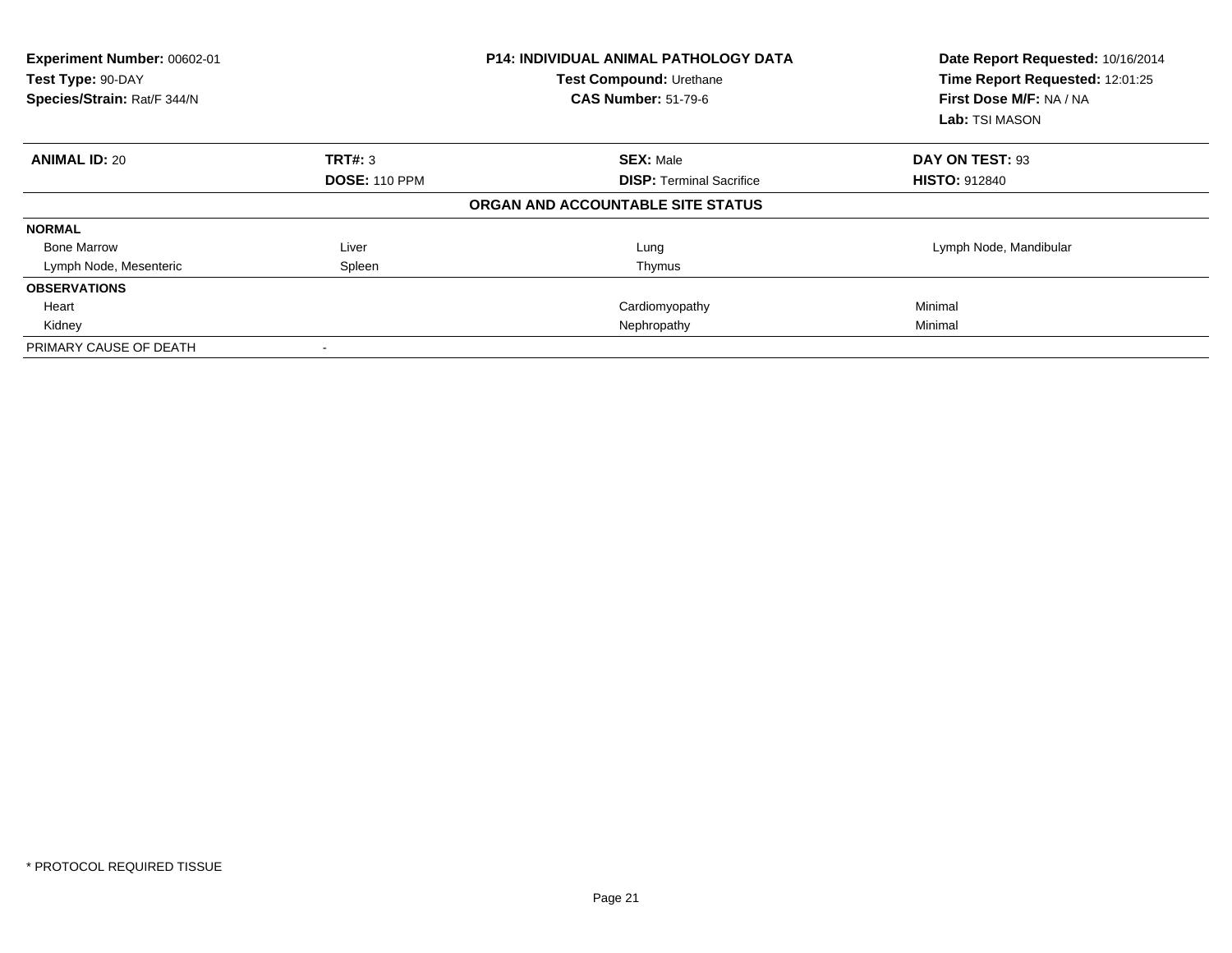| Experiment Number: 00602-01<br>Test Type: 90-DAY<br>Species/Strain: Rat/F 344/N |                      | <b>P14: INDIVIDUAL ANIMAL PATHOLOGY DATA</b><br>Test Compound: Urethane<br><b>CAS Number: 51-79-6</b> | Date Report Requested: 10/16/2014<br>Time Report Requested: 12:01:25<br>First Dose M/F: NA / NA<br>Lab: TSI MASON |
|---------------------------------------------------------------------------------|----------------------|-------------------------------------------------------------------------------------------------------|-------------------------------------------------------------------------------------------------------------------|
| <b>ANIMAL ID: 21</b>                                                            | TRT#: 5              | <b>SEX: Male</b>                                                                                      | DAY ON TEST: 93                                                                                                   |
|                                                                                 | <b>DOSE: 330 PPM</b> | <b>DISP:</b> Terminal Sacrifice                                                                       | <b>HISTO: 912821</b>                                                                                              |
|                                                                                 |                      | ORGAN AND ACCOUNTABLE SITE STATUS                                                                     |                                                                                                                   |
| <b>NORMAL</b>                                                                   |                      |                                                                                                       |                                                                                                                   |
| <b>Bone Marrow</b>                                                              | Liver                | Lung                                                                                                  | Lymph Node, Mandibular                                                                                            |
| Lymph Node, Mesenteric                                                          | Spleen               | Thymus                                                                                                |                                                                                                                   |
| <b>OBSERVATIONS</b>                                                             |                      |                                                                                                       |                                                                                                                   |
| Heart                                                                           |                      | Cardiomyopathy                                                                                        | Minimal                                                                                                           |
| Kidney                                                                          |                      | Nephropathy                                                                                           | Mild                                                                                                              |
| Lung                                                                            |                      |                                                                                                       |                                                                                                                   |
| Note: TGL 1 FOCI ARE ARTIFACTUAL SUBPLEURAL BLOOD                               |                      |                                                                                                       |                                                                                                                   |
| PRIMARY CAUSE OF DEATH                                                          |                      |                                                                                                       |                                                                                                                   |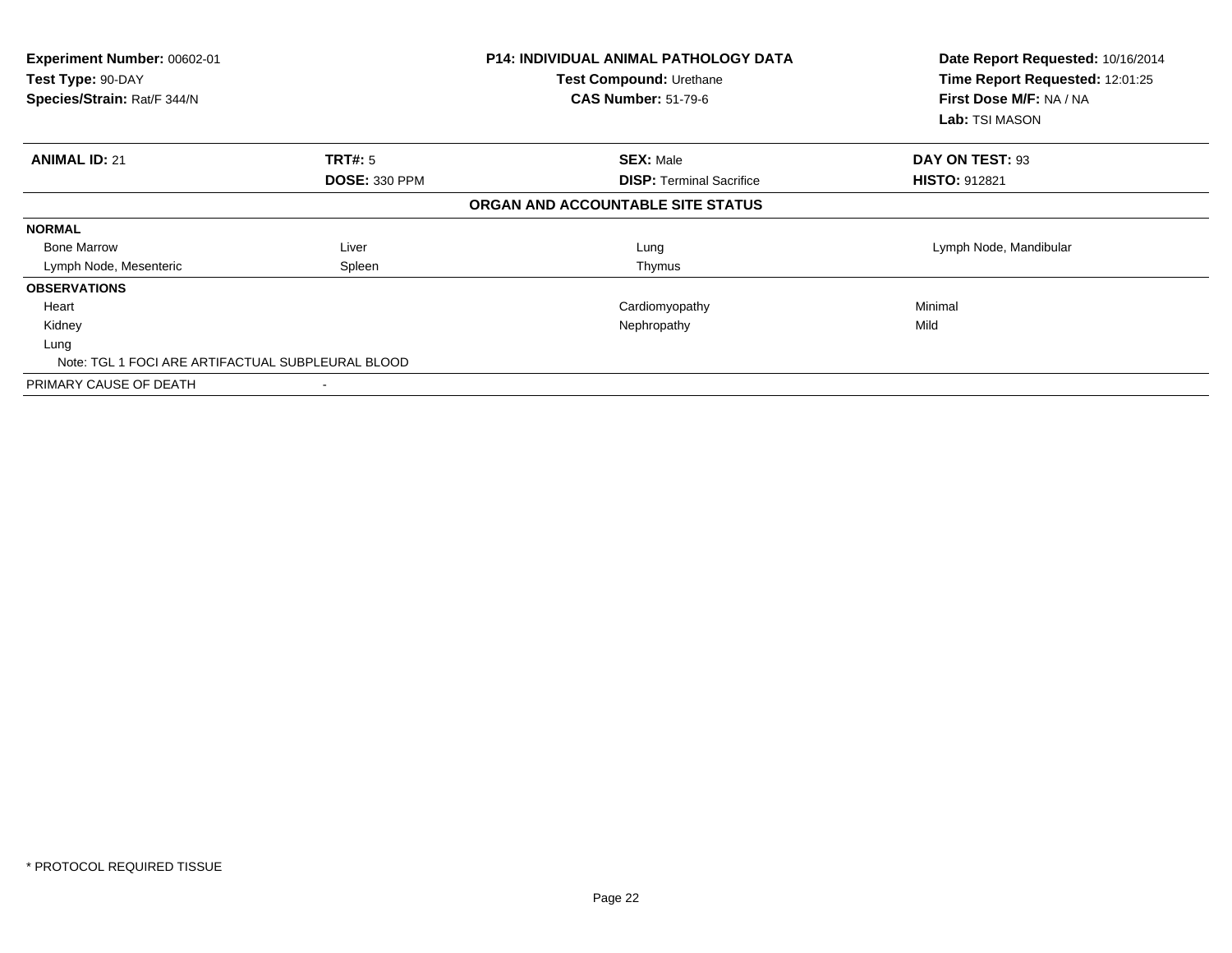| Experiment Number: 00602-01<br>Test Type: 90-DAY<br>Species/Strain: Rat/F 344/N |                      | <b>P14: INDIVIDUAL ANIMAL PATHOLOGY DATA</b><br>Test Compound: Urethane<br><b>CAS Number: 51-79-6</b> | Date Report Requested: 10/16/2014<br>Time Report Requested: 12:01:25<br>First Dose M/F: NA / NA<br>Lab: TSI MASON |
|---------------------------------------------------------------------------------|----------------------|-------------------------------------------------------------------------------------------------------|-------------------------------------------------------------------------------------------------------------------|
| <b>ANIMAL ID: 22</b>                                                            | TRT#: 5              | <b>SEX: Male</b>                                                                                      | DAY ON TEST: 93                                                                                                   |
|                                                                                 | <b>DOSE: 330 PPM</b> | <b>DISP:</b> Terminal Sacrifice                                                                       | <b>HISTO: 912822</b>                                                                                              |
|                                                                                 |                      | ORGAN AND ACCOUNTABLE SITE STATUS                                                                     |                                                                                                                   |
| <b>NORMAL</b>                                                                   |                      |                                                                                                       |                                                                                                                   |
| <b>Bone Marrow</b>                                                              | Liver                | Lung                                                                                                  | Lymph Node, Mandibular                                                                                            |
| Lymph Node, Mesenteric                                                          | Spleen               | Thymus                                                                                                |                                                                                                                   |
| <b>OBSERVATIONS</b>                                                             |                      |                                                                                                       |                                                                                                                   |
| Heart                                                                           |                      | Cardiomyopathy                                                                                        | Minimal                                                                                                           |
| Kidney                                                                          |                      | Nephropathy                                                                                           | Mild                                                                                                              |
| PRIMARY CAUSE OF DEATH                                                          |                      |                                                                                                       |                                                                                                                   |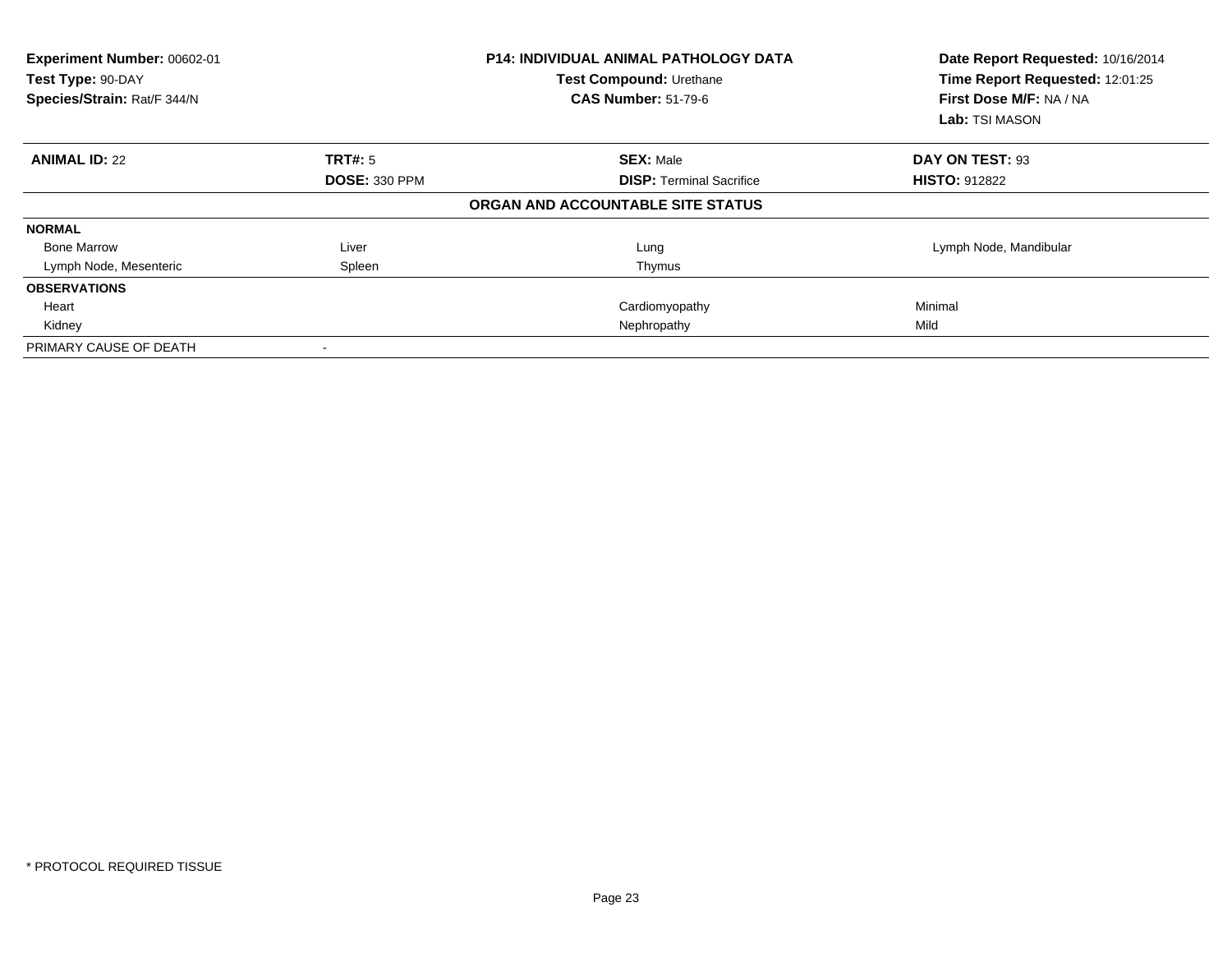| Experiment Number: 00602-01<br>Test Type: 90-DAY<br>Species/Strain: Rat/F 344/N |                      | <b>P14: INDIVIDUAL ANIMAL PATHOLOGY DATA</b><br>Test Compound: Urethane<br><b>CAS Number: 51-79-6</b> | Date Report Requested: 10/16/2014<br>Time Report Requested: 12:01:25<br>First Dose M/F: NA / NA<br>Lab: TSI MASON |
|---------------------------------------------------------------------------------|----------------------|-------------------------------------------------------------------------------------------------------|-------------------------------------------------------------------------------------------------------------------|
| <b>ANIMAL ID: 23</b>                                                            | <b>TRT#: 5</b>       | <b>SEX: Male</b>                                                                                      | DAY ON TEST: 93                                                                                                   |
|                                                                                 | <b>DOSE: 330 PPM</b> | <b>DISP: Terminal Sacrifice</b>                                                                       | <b>HISTO: 912823</b>                                                                                              |
|                                                                                 |                      | ORGAN AND ACCOUNTABLE SITE STATUS                                                                     |                                                                                                                   |
| <b>NORMAL</b>                                                                   |                      |                                                                                                       |                                                                                                                   |
| <b>Bone Marrow</b>                                                              | Liver                | Lung                                                                                                  | Lymph Node, Mandibular                                                                                            |
| Lymph Node, Mesenteric                                                          | Spleen               | Thymus                                                                                                |                                                                                                                   |
| <b>OBSERVATIONS</b>                                                             |                      |                                                                                                       |                                                                                                                   |
| Heart                                                                           |                      | Cardiomyopathy                                                                                        | Minimal                                                                                                           |
| Kidney                                                                          |                      | Nephropathy                                                                                           | Mild                                                                                                              |
| PRIMARY CAUSE OF DEATH                                                          |                      |                                                                                                       |                                                                                                                   |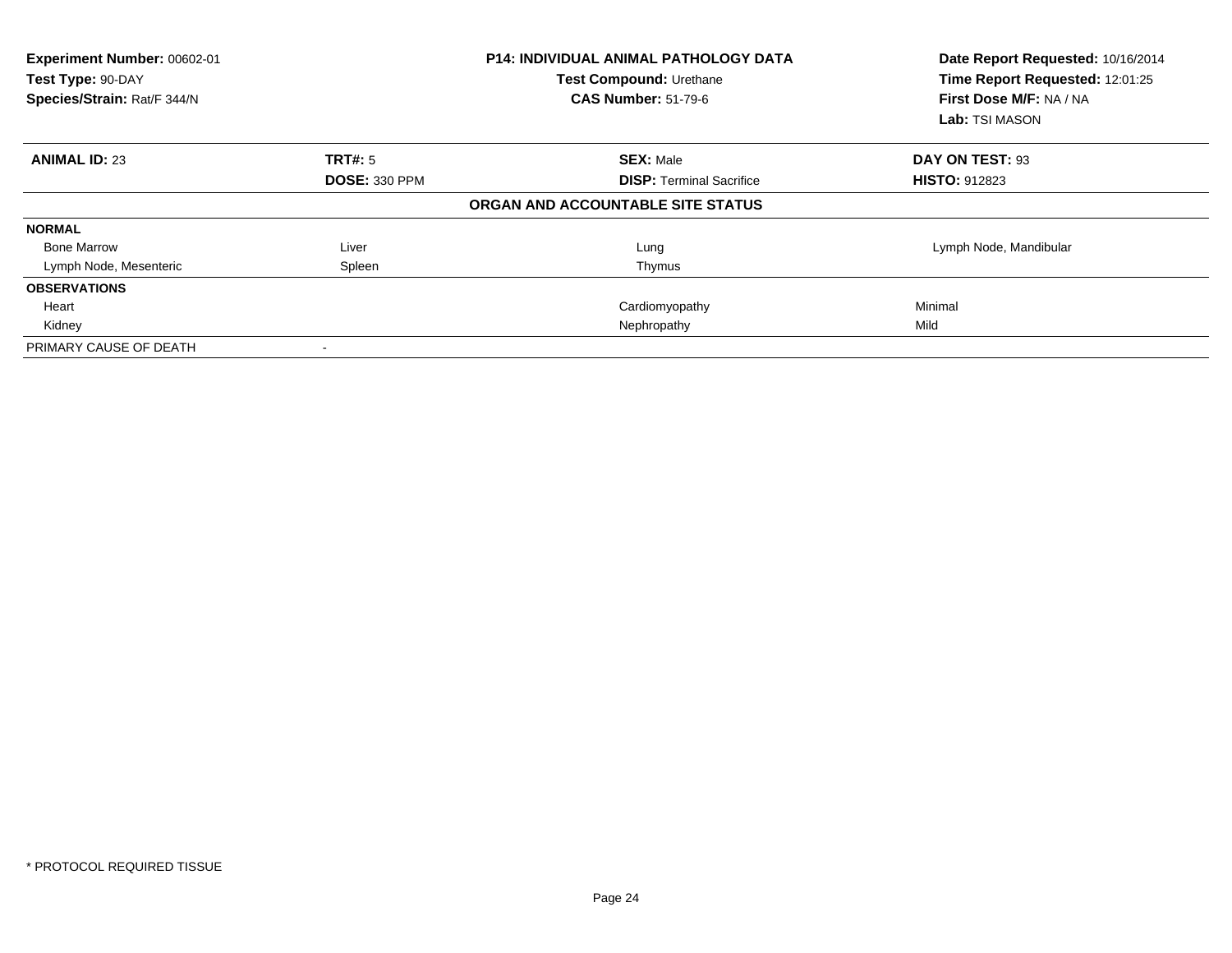| Experiment Number: 00602-01<br>Test Type: 90-DAY<br>Species/Strain: Rat/F 344/N |                      | <b>P14: INDIVIDUAL ANIMAL PATHOLOGY DATA</b><br>Test Compound: Urethane<br><b>CAS Number: 51-79-6</b> | Date Report Requested: 10/16/2014<br>Time Report Requested: 12:01:25<br>First Dose M/F: NA / NA<br>Lab: TSI MASON |
|---------------------------------------------------------------------------------|----------------------|-------------------------------------------------------------------------------------------------------|-------------------------------------------------------------------------------------------------------------------|
| <b>ANIMAL ID: 24</b>                                                            | TRT#: 5              | <b>SEX: Male</b>                                                                                      | DAY ON TEST: 93                                                                                                   |
|                                                                                 | <b>DOSE: 330 PPM</b> | <b>DISP:</b> Terminal Sacrifice                                                                       | <b>HISTO: 912824</b>                                                                                              |
|                                                                                 |                      | ORGAN AND ACCOUNTABLE SITE STATUS                                                                     |                                                                                                                   |
| <b>NORMAL</b>                                                                   |                      |                                                                                                       |                                                                                                                   |
| <b>Bone Marrow</b>                                                              | Liver                | Lung                                                                                                  | Lymph Node, Mandibular                                                                                            |
| Lymph Node, Mesenteric                                                          | Spleen               | Thymus                                                                                                |                                                                                                                   |
| <b>OBSERVATIONS</b>                                                             |                      |                                                                                                       |                                                                                                                   |
| Heart                                                                           |                      | Cardiomyopathy                                                                                        | Minimal                                                                                                           |
| Kidney                                                                          |                      | Nephropathy                                                                                           | Mild                                                                                                              |
| PRIMARY CAUSE OF DEATH                                                          |                      |                                                                                                       |                                                                                                                   |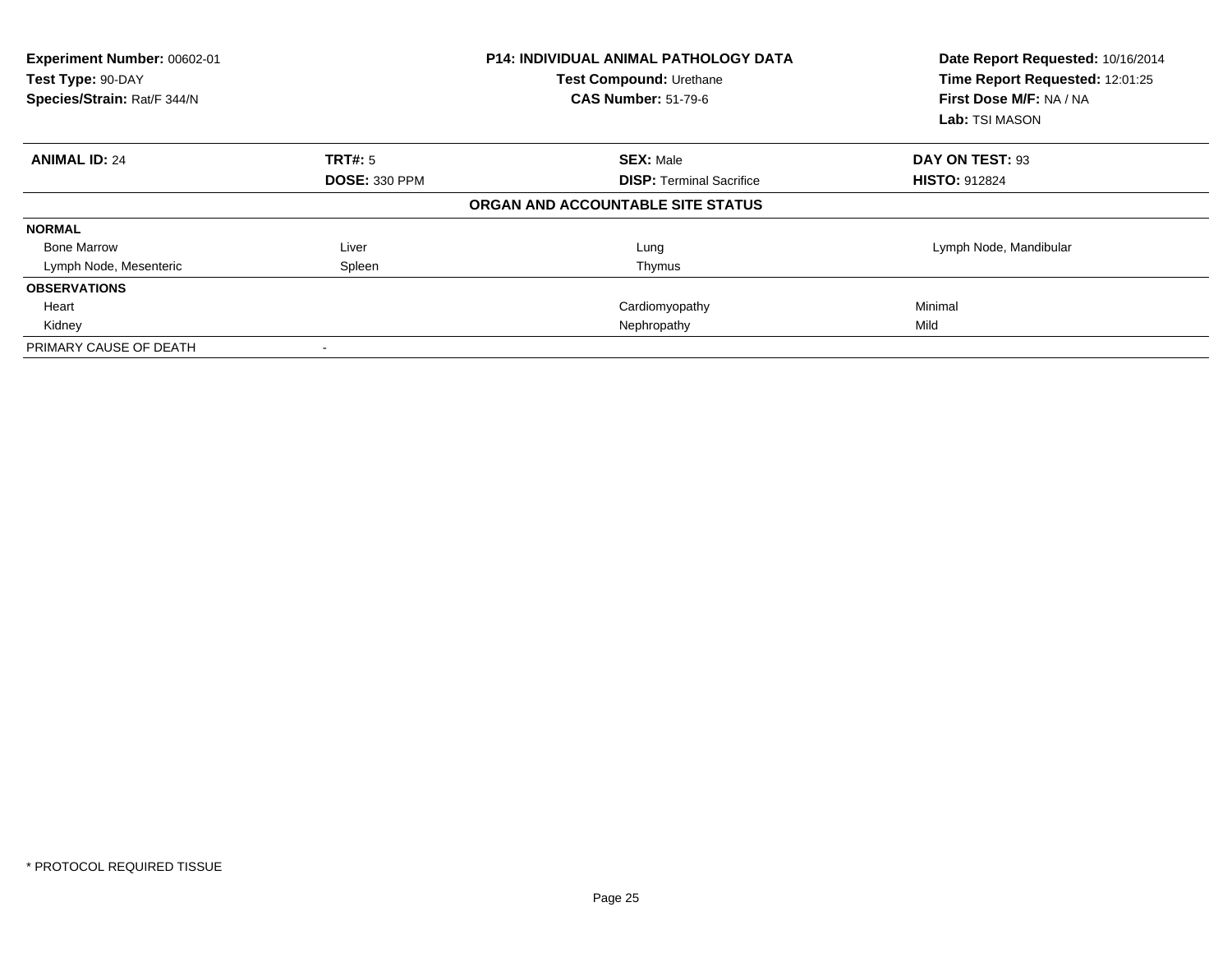| Experiment Number: 00602-01<br>Test Type: 90-DAY<br>Species/Strain: Rat/F 344/N |                      | <b>P14: INDIVIDUAL ANIMAL PATHOLOGY DATA</b><br>Test Compound: Urethane<br><b>CAS Number: 51-79-6</b> | Date Report Requested: 10/16/2014<br>Time Report Requested: 12:01:25<br>First Dose M/F: NA / NA<br>Lab: TSI MASON |
|---------------------------------------------------------------------------------|----------------------|-------------------------------------------------------------------------------------------------------|-------------------------------------------------------------------------------------------------------------------|
| <b>ANIMAL ID: 25</b>                                                            | <b>TRT#: 5</b>       | <b>SEX: Male</b>                                                                                      | DAY ON TEST: 93                                                                                                   |
|                                                                                 | <b>DOSE: 330 PPM</b> | <b>DISP: Terminal Sacrifice</b>                                                                       | <b>HISTO: 912825</b>                                                                                              |
|                                                                                 |                      | ORGAN AND ACCOUNTABLE SITE STATUS                                                                     |                                                                                                                   |
| <b>NORMAL</b>                                                                   |                      |                                                                                                       |                                                                                                                   |
| <b>Bone Marrow</b>                                                              | Liver                | Lung                                                                                                  | Lymph Node, Mandibular                                                                                            |
| Lymph Node, Mesenteric                                                          | Spleen               | Thymus                                                                                                |                                                                                                                   |
| <b>OBSERVATIONS</b>                                                             |                      |                                                                                                       |                                                                                                                   |
| Heart                                                                           |                      | Cardiomyopathy                                                                                        | Minimal                                                                                                           |
| Kidney                                                                          |                      | Nephropathy                                                                                           | Minimal                                                                                                           |
| PRIMARY CAUSE OF DEATH                                                          |                      |                                                                                                       |                                                                                                                   |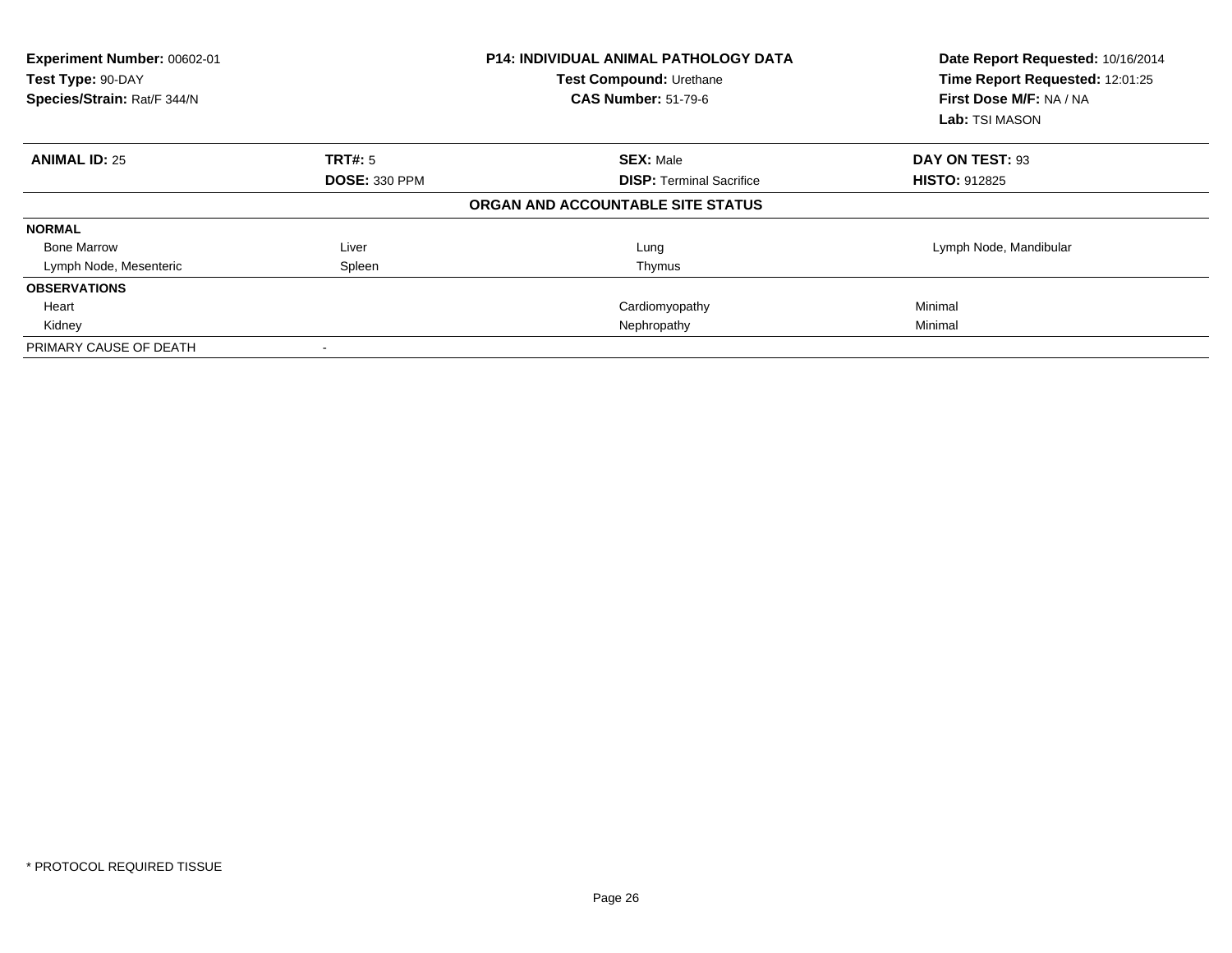| Experiment Number: 00602-01<br>Test Type: 90-DAY<br>Species/Strain: Rat/F 344/N |                      | <b>P14: INDIVIDUAL ANIMAL PATHOLOGY DATA</b><br>Test Compound: Urethane<br><b>CAS Number: 51-79-6</b> | Date Report Requested: 10/16/2014<br>Time Report Requested: 12:01:25<br>First Dose M/F: NA / NA<br>Lab: TSI MASON |
|---------------------------------------------------------------------------------|----------------------|-------------------------------------------------------------------------------------------------------|-------------------------------------------------------------------------------------------------------------------|
| <b>ANIMAL ID: 26</b>                                                            | <b>TRT#: 5</b>       | <b>SEX: Male</b>                                                                                      | DAY ON TEST: 93                                                                                                   |
|                                                                                 | <b>DOSE: 330 PPM</b> | <b>DISP: Terminal Sacrifice</b>                                                                       | <b>HISTO: 912826</b>                                                                                              |
|                                                                                 |                      | ORGAN AND ACCOUNTABLE SITE STATUS                                                                     |                                                                                                                   |
| <b>NORMAL</b>                                                                   |                      |                                                                                                       |                                                                                                                   |
| <b>Bone Marrow</b>                                                              | Liver                | Lung                                                                                                  | Lymph Node, Mandibular                                                                                            |
| Lymph Node, Mesenteric                                                          | Spleen               | Thymus                                                                                                |                                                                                                                   |
| <b>OBSERVATIONS</b>                                                             |                      |                                                                                                       |                                                                                                                   |
| Heart                                                                           |                      | Cardiomyopathy                                                                                        | Minimal                                                                                                           |
| Kidney                                                                          |                      | Nephropathy                                                                                           | Minimal                                                                                                           |
| PRIMARY CAUSE OF DEATH                                                          |                      |                                                                                                       |                                                                                                                   |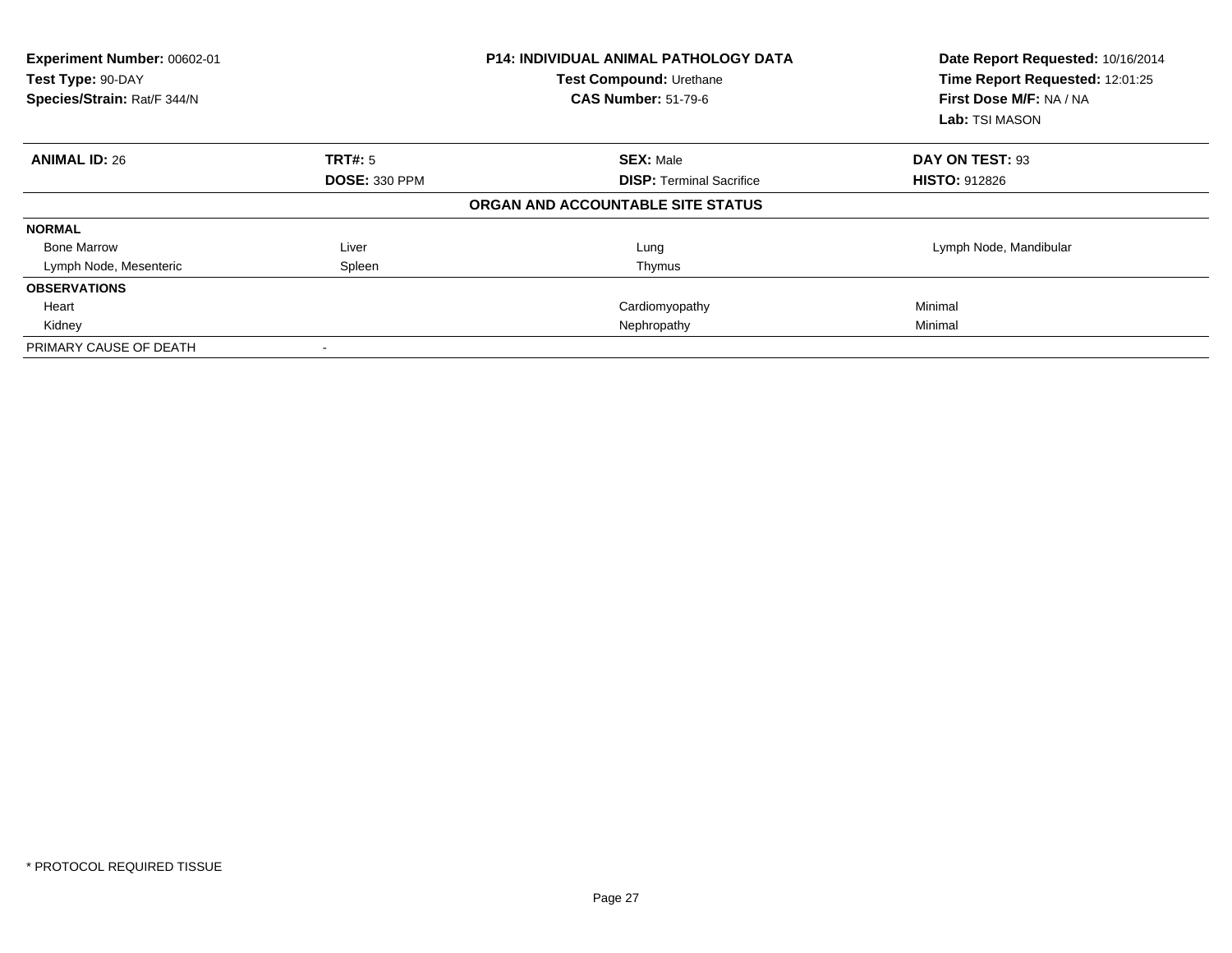| Experiment Number: 00602-01<br>Test Type: 90-DAY<br>Species/Strain: Rat/F 344/N |                      | <b>P14: INDIVIDUAL ANIMAL PATHOLOGY DATA</b><br>Test Compound: Urethane<br><b>CAS Number: 51-79-6</b> | Date Report Requested: 10/16/2014<br>Time Report Requested: 12:01:25<br>First Dose M/F: NA / NA<br>Lab: TSI MASON |
|---------------------------------------------------------------------------------|----------------------|-------------------------------------------------------------------------------------------------------|-------------------------------------------------------------------------------------------------------------------|
| <b>ANIMAL ID: 27</b>                                                            | TRT#: 5              | <b>SEX: Male</b>                                                                                      | DAY ON TEST: 93                                                                                                   |
|                                                                                 | <b>DOSE: 330 PPM</b> | <b>DISP:</b> Terminal Sacrifice                                                                       | <b>HISTO: 912827</b>                                                                                              |
|                                                                                 |                      | ORGAN AND ACCOUNTABLE SITE STATUS                                                                     |                                                                                                                   |
| <b>NORMAL</b>                                                                   |                      |                                                                                                       |                                                                                                                   |
| <b>Bone Marrow</b>                                                              | Liver                | Lung                                                                                                  | Lymph Node, Mandibular                                                                                            |
| Lymph Node, Mesenteric                                                          | Spleen               | Thymus                                                                                                |                                                                                                                   |
| <b>OBSERVATIONS</b>                                                             |                      |                                                                                                       |                                                                                                                   |
| Heart                                                                           |                      | Cardiomyopathy                                                                                        | Minimal                                                                                                           |
| Kidney                                                                          |                      | Nephropathy                                                                                           | Minimal                                                                                                           |
| Liver                                                                           |                      |                                                                                                       |                                                                                                                   |
| Note: TGL 1 FOCI NOT SEEN ON MICRO EXAM                                         |                      |                                                                                                       |                                                                                                                   |
| PRIMARY CAUSE OF DEATH                                                          |                      |                                                                                                       |                                                                                                                   |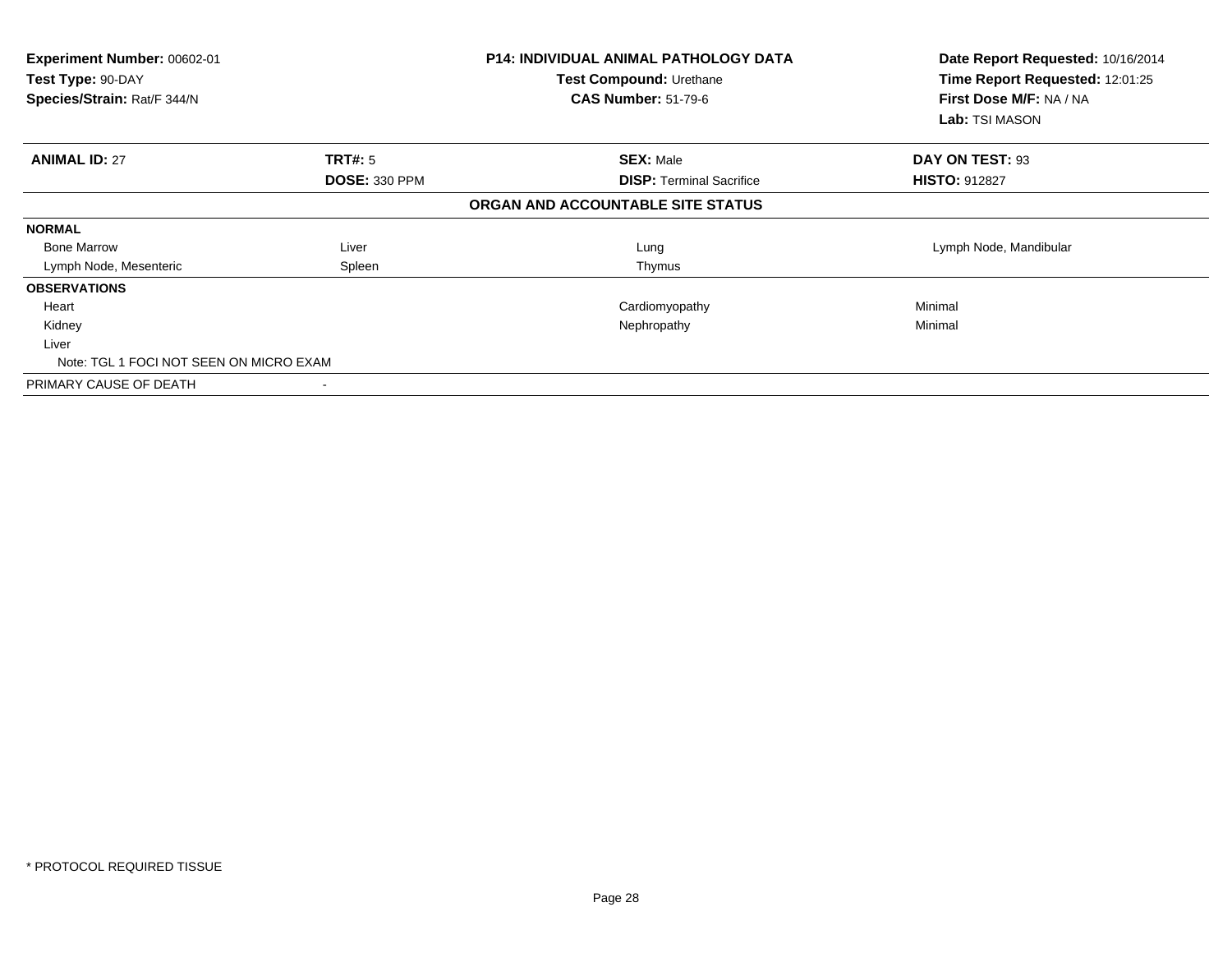| <b>Experiment Number: 00602-01</b><br>Test Type: 90-DAY<br>Species/Strain: Rat/F 344/N |                      | <b>P14: INDIVIDUAL ANIMAL PATHOLOGY DATA</b><br>Test Compound: Urethane<br><b>CAS Number: 51-79-6</b> | Date Report Requested: 10/16/2014<br>Time Report Requested: 12:01:25<br>First Dose M/F: NA / NA<br>Lab: TSI MASON |
|----------------------------------------------------------------------------------------|----------------------|-------------------------------------------------------------------------------------------------------|-------------------------------------------------------------------------------------------------------------------|
| <b>ANIMAL ID: 28</b>                                                                   | TRT#: 5              | <b>SEX: Male</b>                                                                                      | DAY ON TEST: 93                                                                                                   |
|                                                                                        | <b>DOSE: 330 PPM</b> | <b>DISP: Terminal Sacrifice</b>                                                                       | <b>HISTO: 912828</b>                                                                                              |
|                                                                                        |                      | ORGAN AND ACCOUNTABLE SITE STATUS                                                                     |                                                                                                                   |
| <b>NORMAL</b>                                                                          |                      |                                                                                                       |                                                                                                                   |
| <b>Bone Marrow</b>                                                                     | Lung                 | Lymph Node, Mandibular                                                                                | Lymph Node, Mesenteric                                                                                            |
| Spleen                                                                                 | Thymus               |                                                                                                       |                                                                                                                   |
| <b>OBSERVATIONS</b>                                                                    |                      |                                                                                                       |                                                                                                                   |
| Heart                                                                                  |                      | Cardiomyopathy                                                                                        | Minimal                                                                                                           |
| Kidney                                                                                 |                      | Nephropathy                                                                                           | Mild                                                                                                              |
| Liver                                                                                  |                      | <b>Infiltration Cellular</b>                                                                          | Mononuclear CI, Minimal                                                                                           |
| [Infiltration Cellular TGLS = $2-6$ ]                                                  |                      |                                                                                                       |                                                                                                                   |
| Mesentery                                                                              | Fat                  | <b>Necrosis</b>                                                                                       | Mild                                                                                                              |
| [Necrosis TGLS = $1-16$ ]                                                              |                      |                                                                                                       |                                                                                                                   |
| PRIMARY CAUSE OF DEATH                                                                 |                      |                                                                                                       |                                                                                                                   |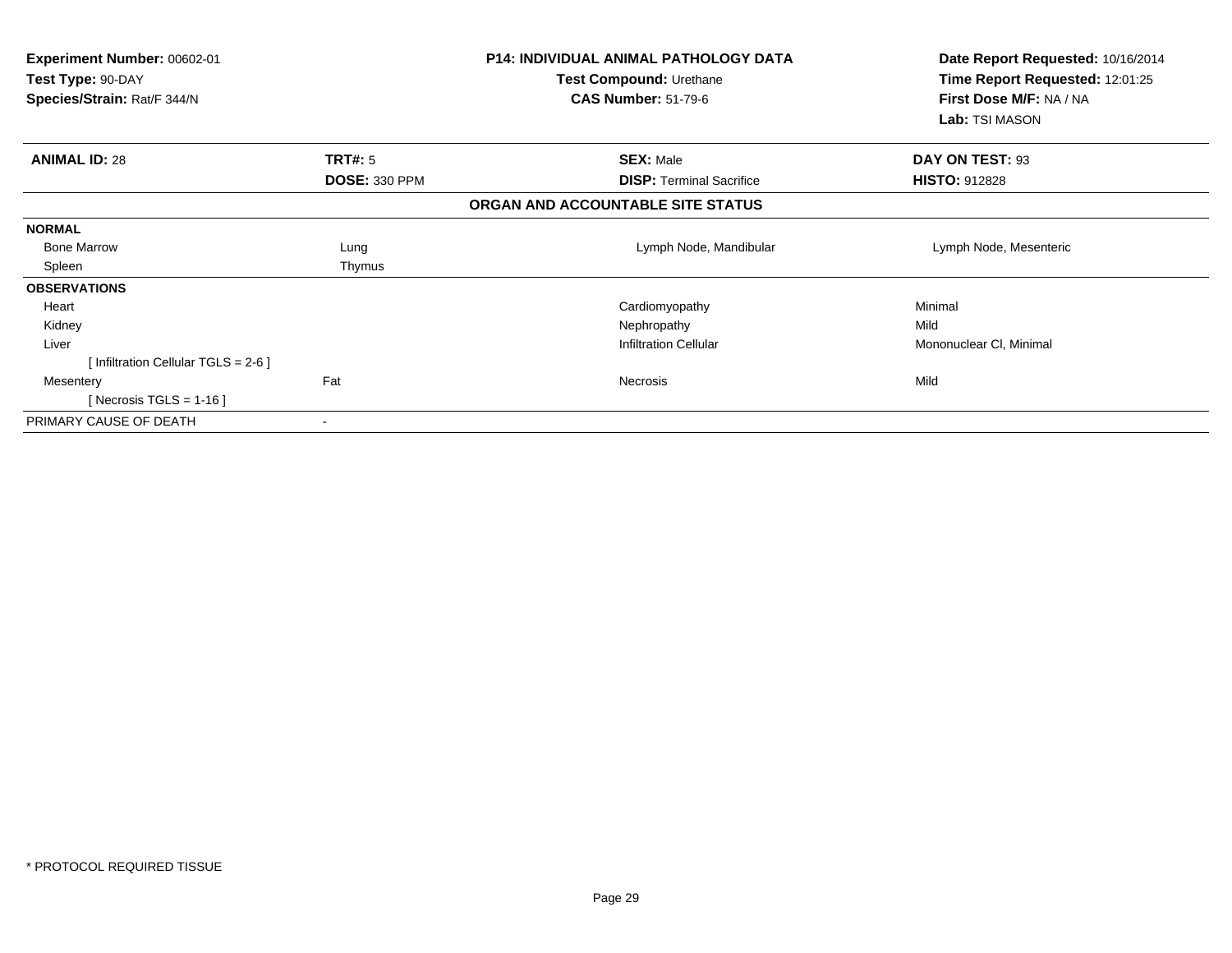| Experiment Number: 00602-01<br>Test Type: 90-DAY<br>Species/Strain: Rat/F 344/N |                      | <b>P14: INDIVIDUAL ANIMAL PATHOLOGY DATA</b><br>Test Compound: Urethane<br><b>CAS Number: 51-79-6</b> | Date Report Requested: 10/16/2014<br>Time Report Requested: 12:01:25<br>First Dose M/F: NA / NA<br>Lab: TSI MASON |
|---------------------------------------------------------------------------------|----------------------|-------------------------------------------------------------------------------------------------------|-------------------------------------------------------------------------------------------------------------------|
| <b>ANIMAL ID: 29</b>                                                            | TRT#: 5              | <b>SEX: Male</b>                                                                                      | DAY ON TEST: 93                                                                                                   |
|                                                                                 | <b>DOSE: 330 PPM</b> | <b>DISP: Terminal Sacrifice</b>                                                                       | <b>HISTO: 912829</b>                                                                                              |
|                                                                                 |                      | ORGAN AND ACCOUNTABLE SITE STATUS                                                                     |                                                                                                                   |
| <b>NORMAL</b>                                                                   |                      |                                                                                                       |                                                                                                                   |
| <b>Bone Marrow</b>                                                              | Lung                 | Lymph Node, Mandibular                                                                                | Lymph Node, Mesenteric                                                                                            |
| Spleen                                                                          | Thymus               |                                                                                                       |                                                                                                                   |
| <b>OBSERVATIONS</b>                                                             |                      |                                                                                                       |                                                                                                                   |
| Heart                                                                           |                      | Cardiomyopathy                                                                                        | Minimal                                                                                                           |
| Kidney                                                                          |                      | Nephropathy                                                                                           | Mild                                                                                                              |
| PRIMARY CAUSE OF DEATH                                                          | $\blacksquare$       |                                                                                                       |                                                                                                                   |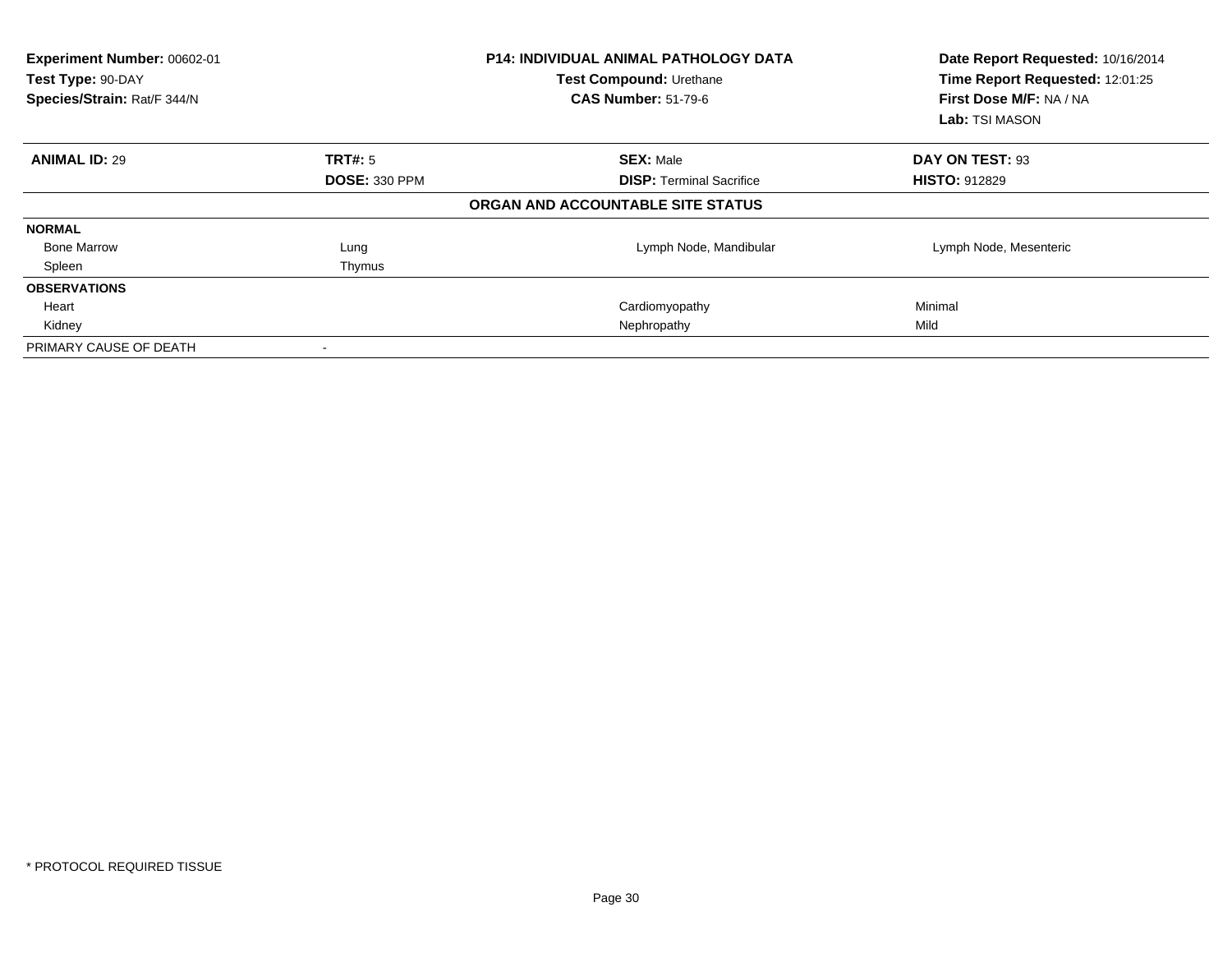| Experiment Number: 00602-01<br>Test Type: 90-DAY<br>Species/Strain: Rat/F 344/N |                      | <b>P14: INDIVIDUAL ANIMAL PATHOLOGY DATA</b><br>Test Compound: Urethane<br><b>CAS Number: 51-79-6</b> | Date Report Requested: 10/16/2014<br>Time Report Requested: 12:01:25<br>First Dose M/F: NA / NA<br>Lab: TSI MASON |
|---------------------------------------------------------------------------------|----------------------|-------------------------------------------------------------------------------------------------------|-------------------------------------------------------------------------------------------------------------------|
| <b>ANIMAL ID: 30</b>                                                            | <b>TRT#: 5</b>       | <b>SEX: Male</b>                                                                                      | DAY ON TEST: 93                                                                                                   |
|                                                                                 | <b>DOSE: 330 PPM</b> | <b>DISP: Terminal Sacrifice</b>                                                                       | <b>HISTO: 912830</b>                                                                                              |
|                                                                                 |                      | ORGAN AND ACCOUNTABLE SITE STATUS                                                                     |                                                                                                                   |
| <b>NORMAL</b>                                                                   |                      |                                                                                                       |                                                                                                                   |
| <b>Bone Marrow</b>                                                              | Lung                 | Lymph Node, Mandibular                                                                                | Lymph Node, Mesenteric                                                                                            |
| Spleen                                                                          | Thymus               |                                                                                                       |                                                                                                                   |
| <b>OBSERVATIONS</b>                                                             |                      |                                                                                                       |                                                                                                                   |
| Heart                                                                           |                      | Cardiomyopathy                                                                                        | Minimal                                                                                                           |
| Kidney                                                                          |                      | Nephropathy                                                                                           | Mild                                                                                                              |
| Liver                                                                           |                      | Fatty Change                                                                                          | Minimal                                                                                                           |
| PRIMARY CAUSE OF DEATH                                                          |                      |                                                                                                       |                                                                                                                   |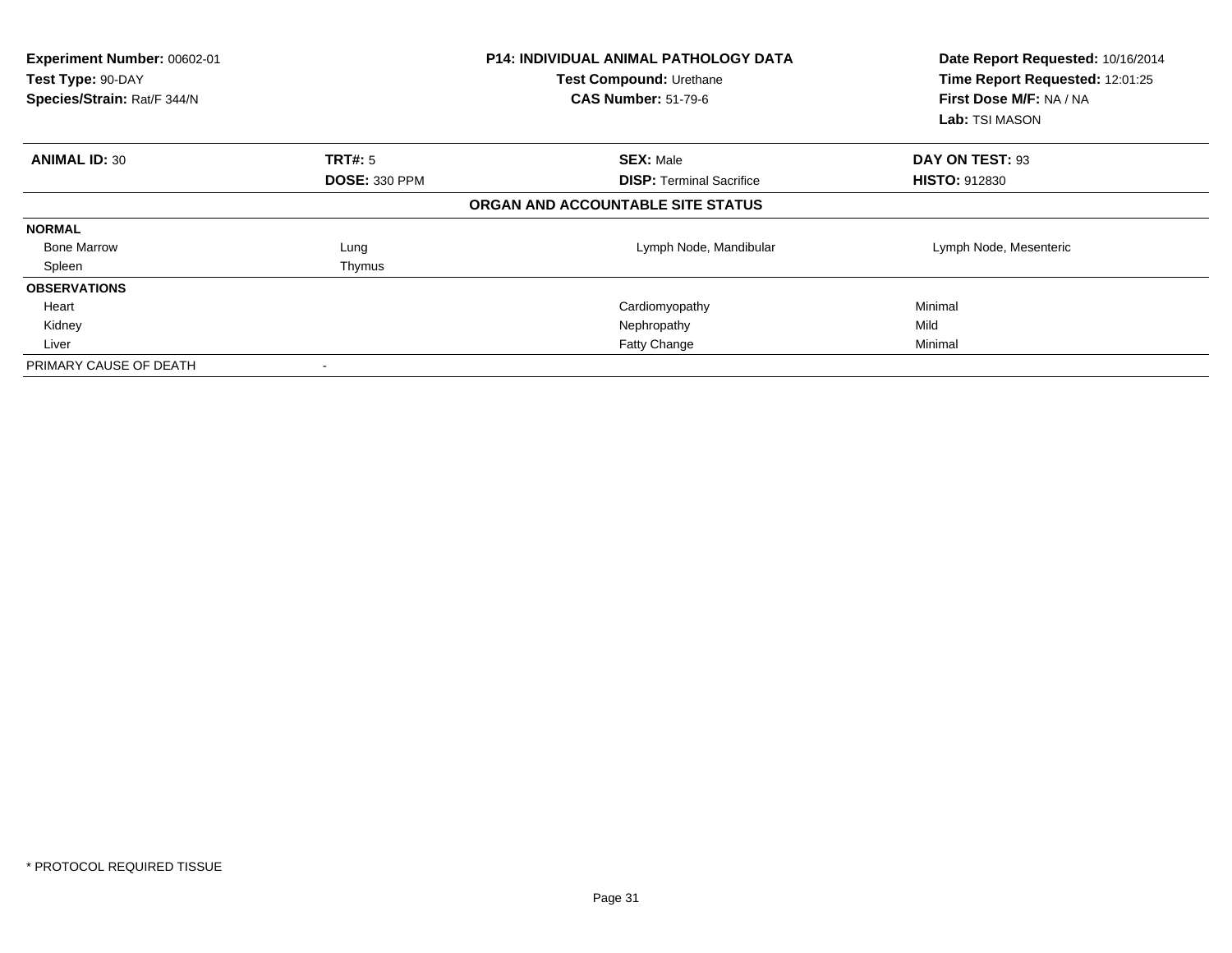| Experiment Number: 00602-01<br>Test Type: 90-DAY<br>Species/Strain: Rat/F 344/N |                       | <b>P14: INDIVIDUAL ANIMAL PATHOLOGY DATA</b><br>Test Compound: Urethane<br><b>CAS Number: 51-79-6</b> | Date Report Requested: 10/16/2014<br>Time Report Requested: 12:01:25<br>First Dose M/F: NA / NA<br>Lab: TSI MASON |
|---------------------------------------------------------------------------------|-----------------------|-------------------------------------------------------------------------------------------------------|-------------------------------------------------------------------------------------------------------------------|
| <b>ANIMAL ID: 31</b>                                                            | <b>TRT#: 7</b>        | <b>SEX: Male</b>                                                                                      | DAY ON TEST: 93                                                                                                   |
|                                                                                 | <b>DOSE: 1100 PPM</b> | <b>DISP: Terminal Sacrifice</b>                                                                       | <b>HISTO: 912811</b>                                                                                              |
|                                                                                 |                       | ORGAN AND ACCOUNTABLE SITE STATUS                                                                     |                                                                                                                   |
| <b>NORMAL</b>                                                                   |                       |                                                                                                       |                                                                                                                   |
| <b>Bone Marrow</b>                                                              | Liver                 | Lung                                                                                                  | Lymph Node, Mandibular                                                                                            |
| Thymus                                                                          |                       |                                                                                                       |                                                                                                                   |
| <b>OBSERVATIONS</b>                                                             |                       |                                                                                                       |                                                                                                                   |
| Heart                                                                           |                       | Cardiomyopathy                                                                                        | Minimal                                                                                                           |
| Kidney                                                                          |                       | Nephropathy                                                                                           | Mild                                                                                                              |
| Lymph Node                                                                      | Pancreatic            | <b>Infiltration Cellular</b>                                                                          | Histiocyte, Mild                                                                                                  |
| [Infiltration Cellular TGLS = 1-9]                                              |                       |                                                                                                       |                                                                                                                   |
| Lymph Node, Mesenteric                                                          |                       | Hyperplasia                                                                                           | Lymphoid, Mild                                                                                                    |
| [Hyperplasia TGLS = $2-8$ ]                                                     |                       |                                                                                                       |                                                                                                                   |
| Spleen                                                                          |                       | Depletion Lymphoid                                                                                    | Minimal                                                                                                           |
| PRIMARY CAUSE OF DEATH                                                          |                       |                                                                                                       |                                                                                                                   |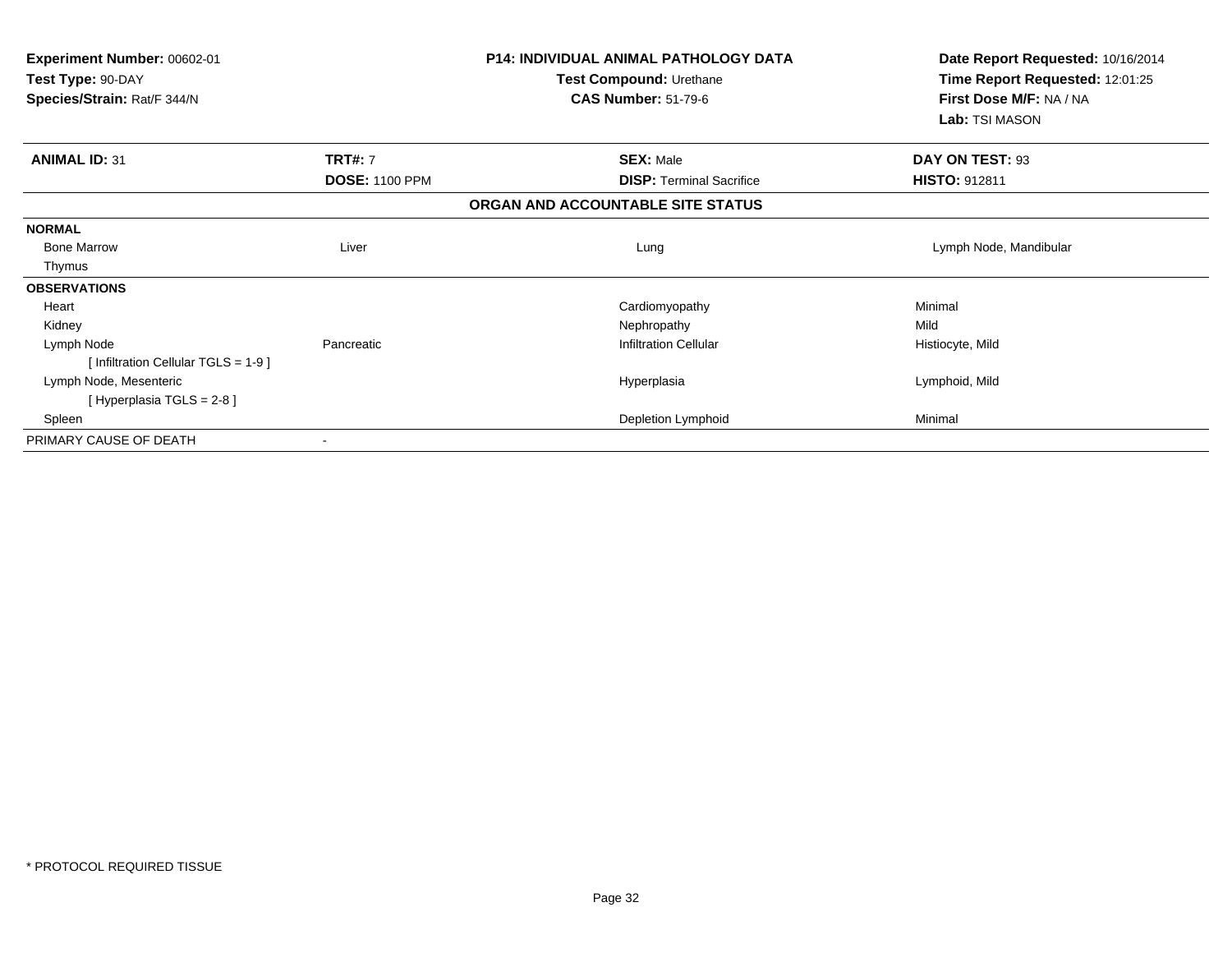| <b>Experiment Number: 00602-01</b><br>Test Type: 90-DAY<br>Species/Strain: Rat/F 344/N |                       | <b>P14: INDIVIDUAL ANIMAL PATHOLOGY DATA</b><br>Test Compound: Urethane<br><b>CAS Number: 51-79-6</b> | Date Report Requested: 10/16/2014<br>Time Report Requested: 12:01:25<br>First Dose M/F: NA / NA<br>Lab: TSI MASON |
|----------------------------------------------------------------------------------------|-----------------------|-------------------------------------------------------------------------------------------------------|-------------------------------------------------------------------------------------------------------------------|
| <b>ANIMAL ID: 32</b>                                                                   | <b>TRT#: 7</b>        | <b>SEX: Male</b>                                                                                      | DAY ON TEST: 93                                                                                                   |
|                                                                                        | <b>DOSE: 1100 PPM</b> | <b>DISP:</b> Terminal Sacrifice                                                                       | <b>HISTO: 912812</b>                                                                                              |
|                                                                                        |                       | ORGAN AND ACCOUNTABLE SITE STATUS                                                                     |                                                                                                                   |
| <b>NORMAL</b>                                                                          |                       |                                                                                                       |                                                                                                                   |
| <b>Bone Marrow</b>                                                                     | Liver                 | Lung                                                                                                  | Lymph Node, Mandibular                                                                                            |
| Lymph Node, Mesenteric                                                                 | Thymus                |                                                                                                       |                                                                                                                   |
| <b>OBSERVATIONS</b>                                                                    |                       |                                                                                                       |                                                                                                                   |
| Heart                                                                                  |                       | Cardiomyopathy                                                                                        | Minimal                                                                                                           |
| Kidney                                                                                 |                       | Nephropathy                                                                                           | Minimal                                                                                                           |
| Spleen                                                                                 |                       | Depletion Lymphoid                                                                                    | Minimal                                                                                                           |
| <b>Urinary Bladder</b>                                                                 |                       | Concretion                                                                                            | Mild                                                                                                              |
| [Concretion TGLS = $1-9$ ]                                                             |                       |                                                                                                       |                                                                                                                   |
| PRIMARY CAUSE OF DEATH                                                                 |                       |                                                                                                       |                                                                                                                   |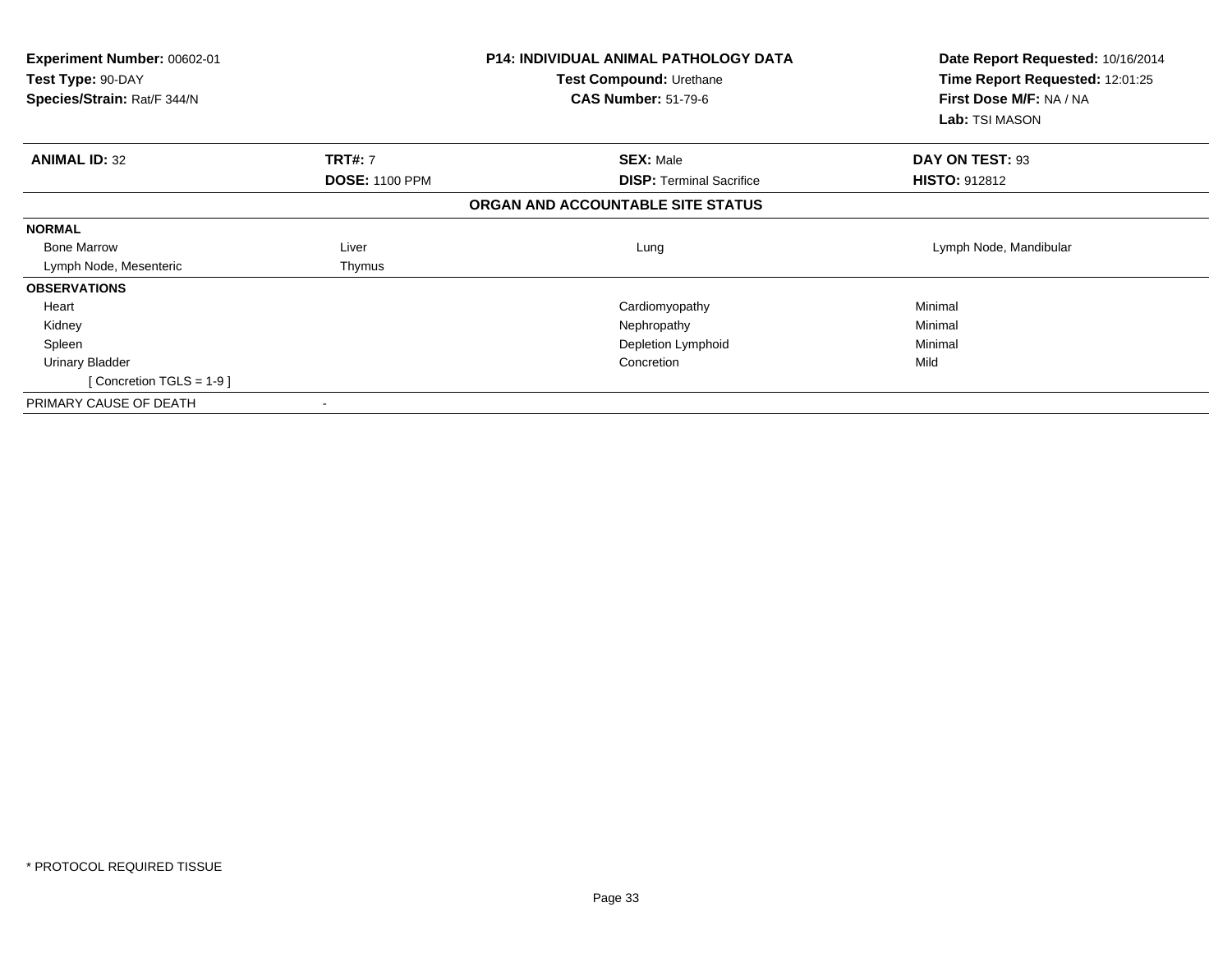| Experiment Number: 00602-01<br>Test Type: 90-DAY<br>Species/Strain: Rat/F 344/N |                       | <b>P14: INDIVIDUAL ANIMAL PATHOLOGY DATA</b><br>Test Compound: Urethane<br><b>CAS Number: 51-79-6</b> | Date Report Requested: 10/16/2014<br>Time Report Requested: 12:01:25<br>First Dose M/F: NA / NA<br>Lab: TSI MASON |
|---------------------------------------------------------------------------------|-----------------------|-------------------------------------------------------------------------------------------------------|-------------------------------------------------------------------------------------------------------------------|
| <b>ANIMAL ID: 33</b>                                                            | <b>TRT#: 7</b>        | <b>SEX: Male</b>                                                                                      | DAY ON TEST: 93                                                                                                   |
|                                                                                 | <b>DOSE: 1100 PPM</b> | <b>DISP: Terminal Sacrifice</b>                                                                       | <b>HISTO: 912813</b>                                                                                              |
|                                                                                 |                       | ORGAN AND ACCOUNTABLE SITE STATUS                                                                     |                                                                                                                   |
| <b>NORMAL</b>                                                                   |                       |                                                                                                       |                                                                                                                   |
| Liver                                                                           | Lung                  | Lymph Node, Mandibular                                                                                | Lymph Node, Mesenteric                                                                                            |
| Spleen                                                                          | Thymus                |                                                                                                       |                                                                                                                   |
| <b>OBSERVATIONS</b>                                                             |                       |                                                                                                       |                                                                                                                   |
| <b>Bone Marrow</b>                                                              |                       | Myelofibrosis                                                                                         | Mild                                                                                                              |
| Heart                                                                           |                       | Cardiomyopathy                                                                                        | Minimal                                                                                                           |
| Kidney                                                                          |                       | Nephropathy                                                                                           | Mild                                                                                                              |
| PRIMARY CAUSE OF DEATH                                                          |                       |                                                                                                       |                                                                                                                   |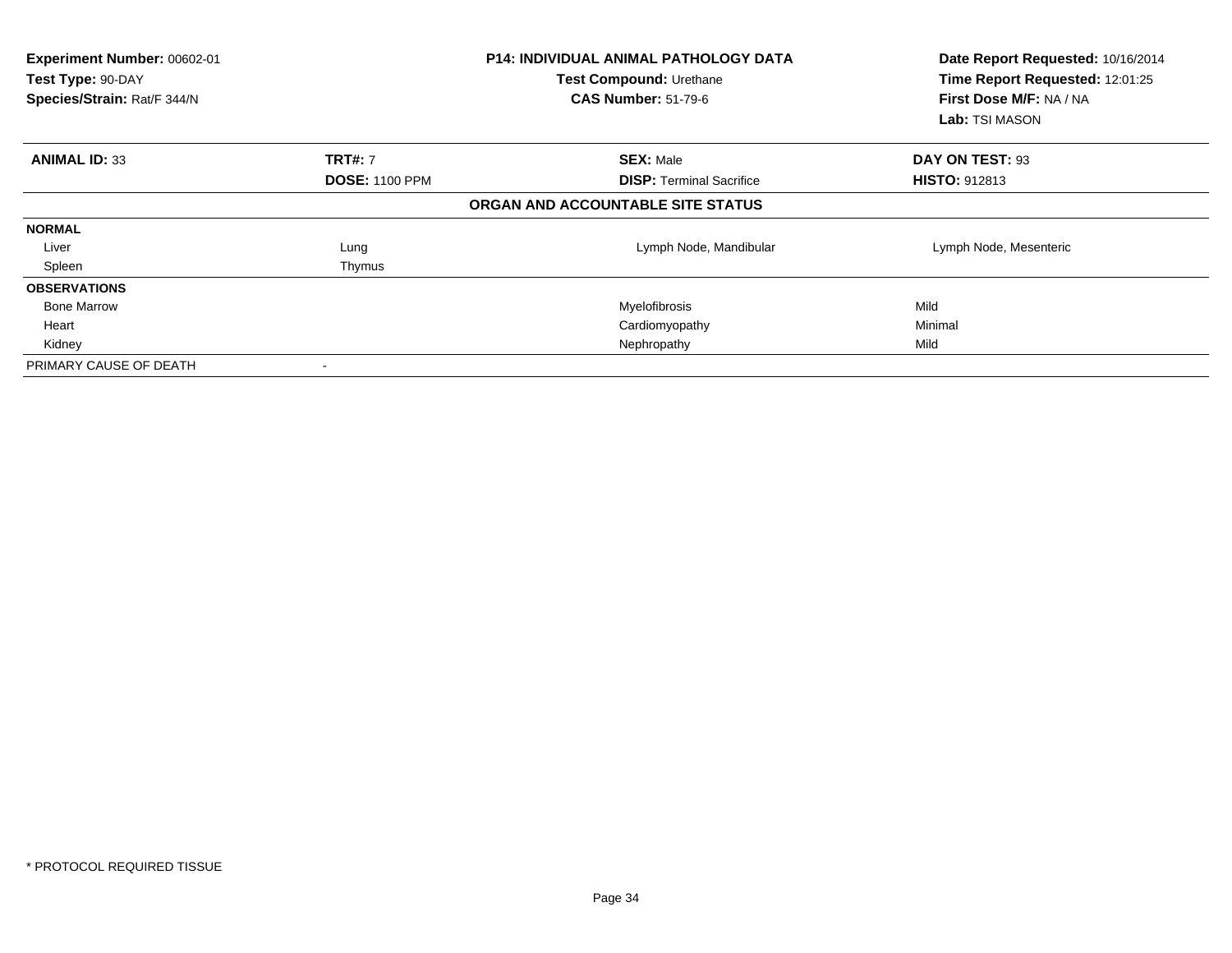| Experiment Number: 00602-01<br>Test Type: 90-DAY<br>Species/Strain: Rat/F 344/N |                       | <b>P14: INDIVIDUAL ANIMAL PATHOLOGY DATA</b><br>Test Compound: Urethane<br><b>CAS Number: 51-79-6</b> | Date Report Requested: 10/16/2014<br>Time Report Requested: 12:01:25<br>First Dose M/F: NA / NA<br>Lab: TSI MASON |
|---------------------------------------------------------------------------------|-----------------------|-------------------------------------------------------------------------------------------------------|-------------------------------------------------------------------------------------------------------------------|
| <b>ANIMAL ID: 34</b>                                                            | <b>TRT#: 7</b>        | <b>SEX: Male</b>                                                                                      | DAY ON TEST: 93                                                                                                   |
|                                                                                 | <b>DOSE: 1100 PPM</b> | <b>DISP: Terminal Sacrifice</b>                                                                       | <b>HISTO: 912814</b>                                                                                              |
|                                                                                 |                       | ORGAN AND ACCOUNTABLE SITE STATUS                                                                     |                                                                                                                   |
| <b>NORMAL</b>                                                                   |                       |                                                                                                       |                                                                                                                   |
| <b>Bone Marrow</b>                                                              | Liver                 | Lung                                                                                                  | Lymph Node, Mandibular                                                                                            |
| Lymph Node, Mesenteric                                                          | Thymus                |                                                                                                       |                                                                                                                   |
| <b>OBSERVATIONS</b>                                                             |                       |                                                                                                       |                                                                                                                   |
| Heart                                                                           |                       | Cardiomyopathy                                                                                        | Minimal                                                                                                           |
| Kidney                                                                          |                       | Nephropathy                                                                                           | Mild                                                                                                              |
| Spleen                                                                          |                       | Depletion Lymphoid                                                                                    | Minimal                                                                                                           |
| PRIMARY CAUSE OF DEATH                                                          |                       |                                                                                                       |                                                                                                                   |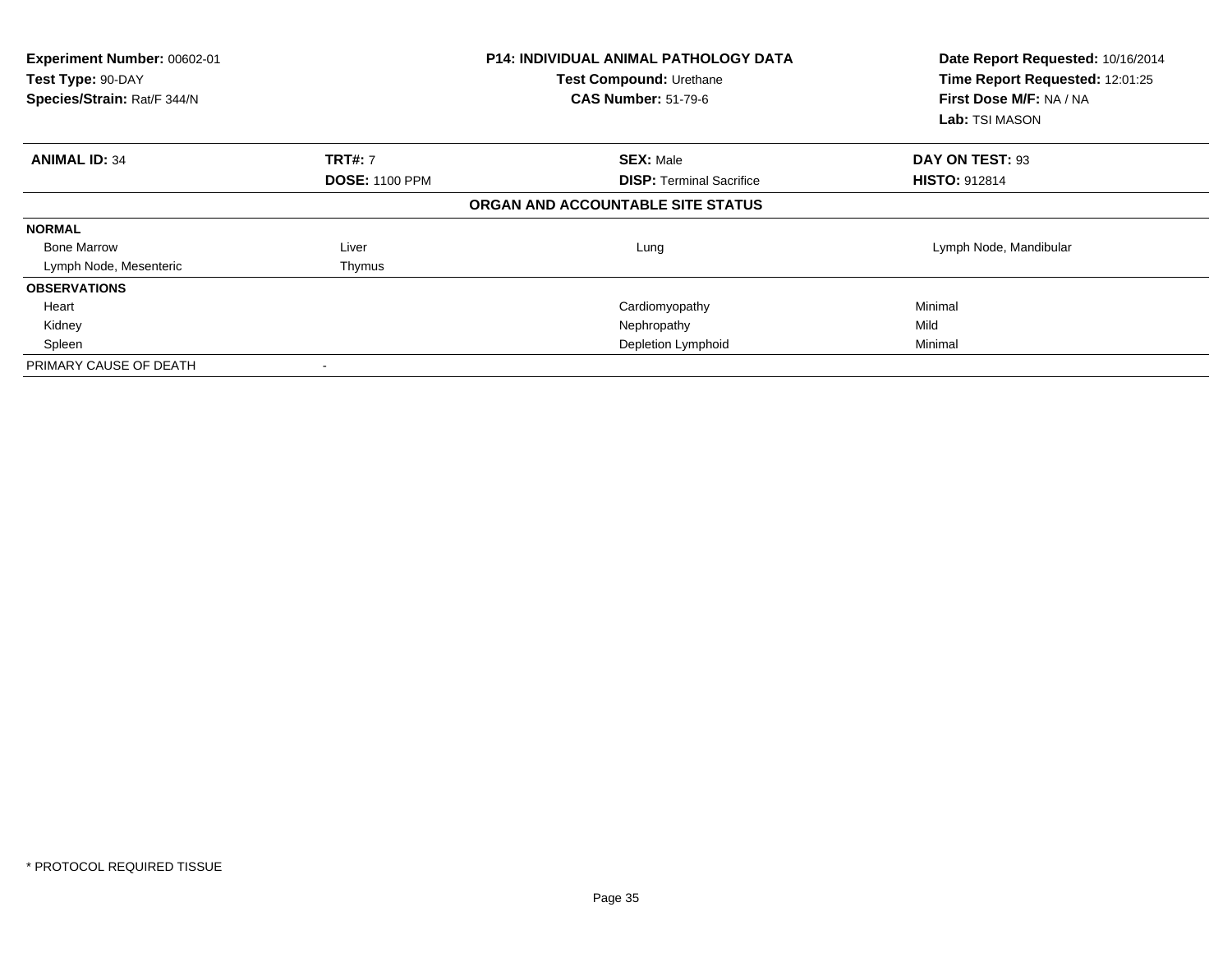| Experiment Number: 00602-01<br>Test Type: 90-DAY<br>Species/Strain: Rat/F 344/N |                       | <b>P14: INDIVIDUAL ANIMAL PATHOLOGY DATA</b><br>Test Compound: Urethane<br><b>CAS Number: 51-79-6</b> | Date Report Requested: 10/16/2014<br>Time Report Requested: 12:01:25<br>First Dose M/F: NA / NA<br>Lab: TSI MASON |
|---------------------------------------------------------------------------------|-----------------------|-------------------------------------------------------------------------------------------------------|-------------------------------------------------------------------------------------------------------------------|
| <b>ANIMAL ID: 35</b>                                                            | <b>TRT#: 7</b>        | <b>SEX: Male</b>                                                                                      | DAY ON TEST: 93                                                                                                   |
|                                                                                 | <b>DOSE: 1100 PPM</b> | <b>DISP: Terminal Sacrifice</b>                                                                       | <b>HISTO: 912815</b>                                                                                              |
|                                                                                 |                       | ORGAN AND ACCOUNTABLE SITE STATUS                                                                     |                                                                                                                   |
| <b>NORMAL</b>                                                                   |                       |                                                                                                       |                                                                                                                   |
| <b>Bone Marrow</b>                                                              | Liver                 | Lung                                                                                                  | Lymph Node, Mandibular                                                                                            |
| Lymph Node, Mesenteric                                                          | Spleen                | Thymus                                                                                                |                                                                                                                   |
| <b>OBSERVATIONS</b>                                                             |                       |                                                                                                       |                                                                                                                   |
| Heart                                                                           |                       | Cardiomyopathy                                                                                        | Minimal                                                                                                           |
| Kidney                                                                          |                       | Nephropathy                                                                                           | Mild                                                                                                              |
| PRIMARY CAUSE OF DEATH                                                          |                       |                                                                                                       |                                                                                                                   |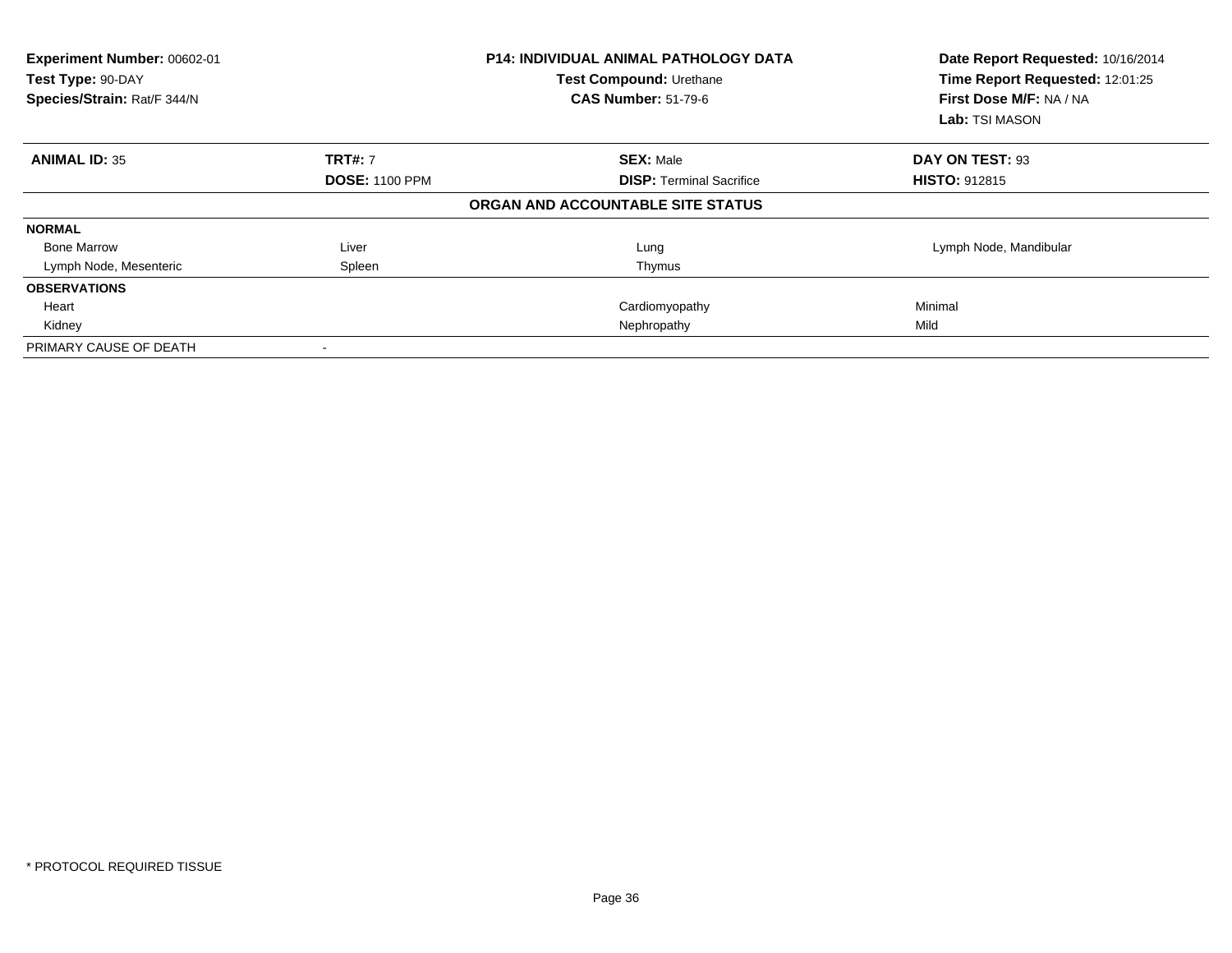| Experiment Number: 00602-01<br>Test Type: 90-DAY<br>Species/Strain: Rat/F 344/N |                       | <b>P14: INDIVIDUAL ANIMAL PATHOLOGY DATA</b><br><b>Test Compound: Urethane</b><br><b>CAS Number: 51-79-6</b> | Date Report Requested: 10/16/2014<br>Time Report Requested: 12:01:25<br>First Dose M/F: NA / NA<br><b>Lab:</b> TSI MASON |
|---------------------------------------------------------------------------------|-----------------------|--------------------------------------------------------------------------------------------------------------|--------------------------------------------------------------------------------------------------------------------------|
| <b>ANIMAL ID: 36</b>                                                            | <b>TRT#: 7</b>        | <b>SEX: Male</b>                                                                                             | DAY ON TEST: 93                                                                                                          |
|                                                                                 | <b>DOSE: 1100 PPM</b> | <b>DISP: Terminal Sacrifice</b>                                                                              | <b>HISTO: 912816</b>                                                                                                     |
|                                                                                 |                       | ORGAN AND ACCOUNTABLE SITE STATUS                                                                            |                                                                                                                          |
| <b>NORMAL</b>                                                                   |                       |                                                                                                              |                                                                                                                          |
| <b>Bone Marrow</b>                                                              | Liver                 | Lymph Node, Mandibular                                                                                       | Lymph Node, Mesenteric                                                                                                   |
| Thymus                                                                          |                       |                                                                                                              |                                                                                                                          |
| <b>OBSERVATIONS</b>                                                             |                       |                                                                                                              |                                                                                                                          |
| Heart                                                                           |                       | Cardiomyopathy                                                                                               | Minimal                                                                                                                  |
| Kidney                                                                          |                       | Nephropathy                                                                                                  | Mild                                                                                                                     |
| Lung                                                                            |                       | Inflammation                                                                                                 | Chronic, Minimal                                                                                                         |
| Spleen                                                                          |                       | Depletion Lymphoid                                                                                           | Minimal                                                                                                                  |
| PRIMARY CAUSE OF DEATH                                                          |                       |                                                                                                              |                                                                                                                          |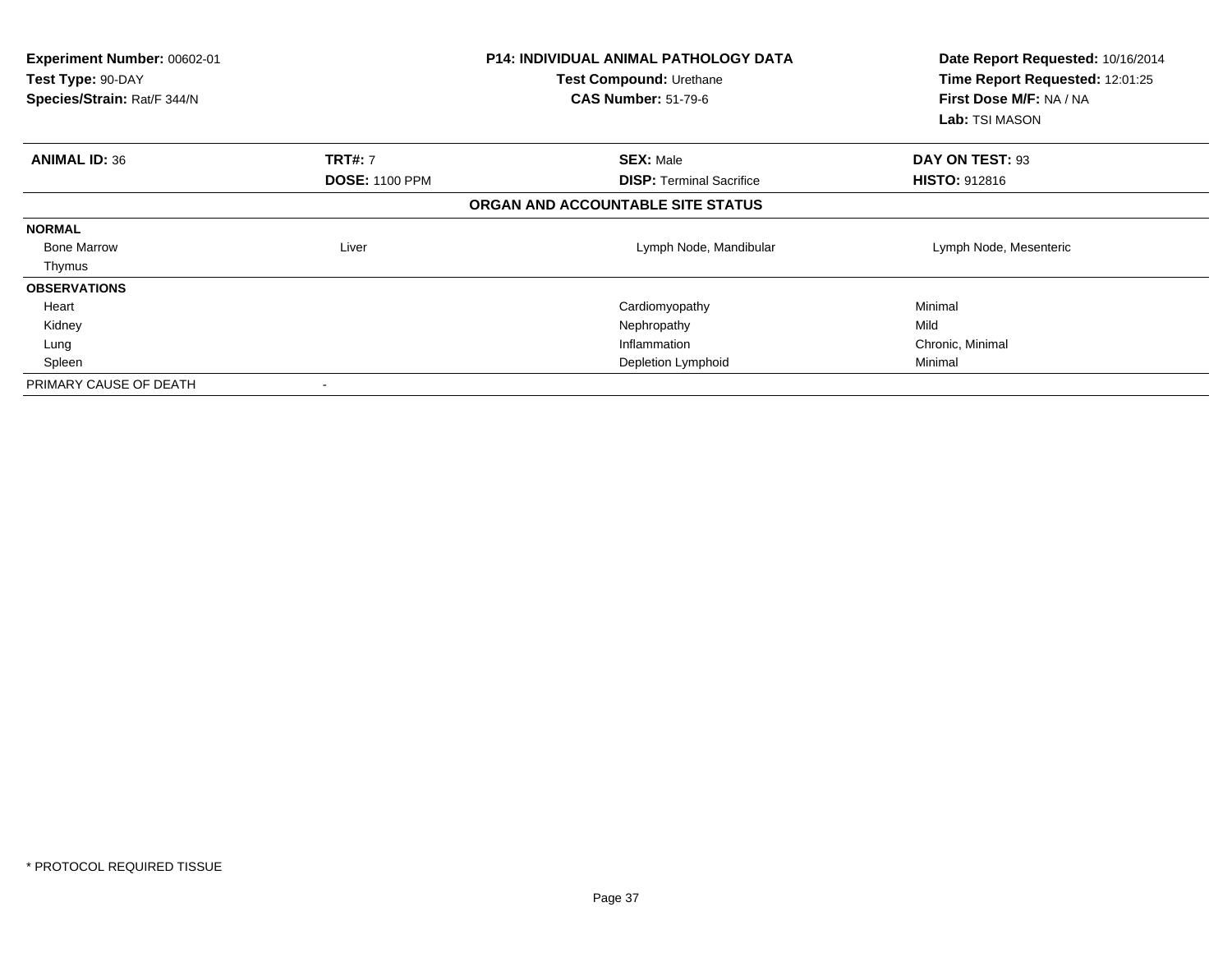| Experiment Number: 00602-01<br>Test Type: 90-DAY<br>Species/Strain: Rat/F 344/N |                       | <b>P14: INDIVIDUAL ANIMAL PATHOLOGY DATA</b><br>Test Compound: Urethane<br><b>CAS Number: 51-79-6</b> | Date Report Requested: 10/16/2014<br>Time Report Requested: 12:01:25<br>First Dose M/F: NA / NA<br>Lab: TSI MASON |
|---------------------------------------------------------------------------------|-----------------------|-------------------------------------------------------------------------------------------------------|-------------------------------------------------------------------------------------------------------------------|
| <b>ANIMAL ID: 37</b>                                                            | <b>TRT#: 7</b>        | <b>SEX: Male</b>                                                                                      | DAY ON TEST: 93                                                                                                   |
|                                                                                 | <b>DOSE: 1100 PPM</b> | <b>DISP: Terminal Sacrifice</b>                                                                       | <b>HISTO: 912817</b>                                                                                              |
|                                                                                 |                       | ORGAN AND ACCOUNTABLE SITE STATUS                                                                     |                                                                                                                   |
| <b>NORMAL</b>                                                                   |                       |                                                                                                       |                                                                                                                   |
| <b>Bone Marrow</b>                                                              | Liver                 | Lung                                                                                                  | Lymph Node, Mandibular                                                                                            |
| Lymph Node, Mesenteric                                                          | Spleen                | Thymus                                                                                                |                                                                                                                   |
| <b>OBSERVATIONS</b>                                                             |                       |                                                                                                       |                                                                                                                   |
| Heart                                                                           |                       | Cardiomyopathy                                                                                        | Mild                                                                                                              |
| Kidney                                                                          |                       | Nephropathy                                                                                           | Mild                                                                                                              |
| PRIMARY CAUSE OF DEATH                                                          |                       |                                                                                                       |                                                                                                                   |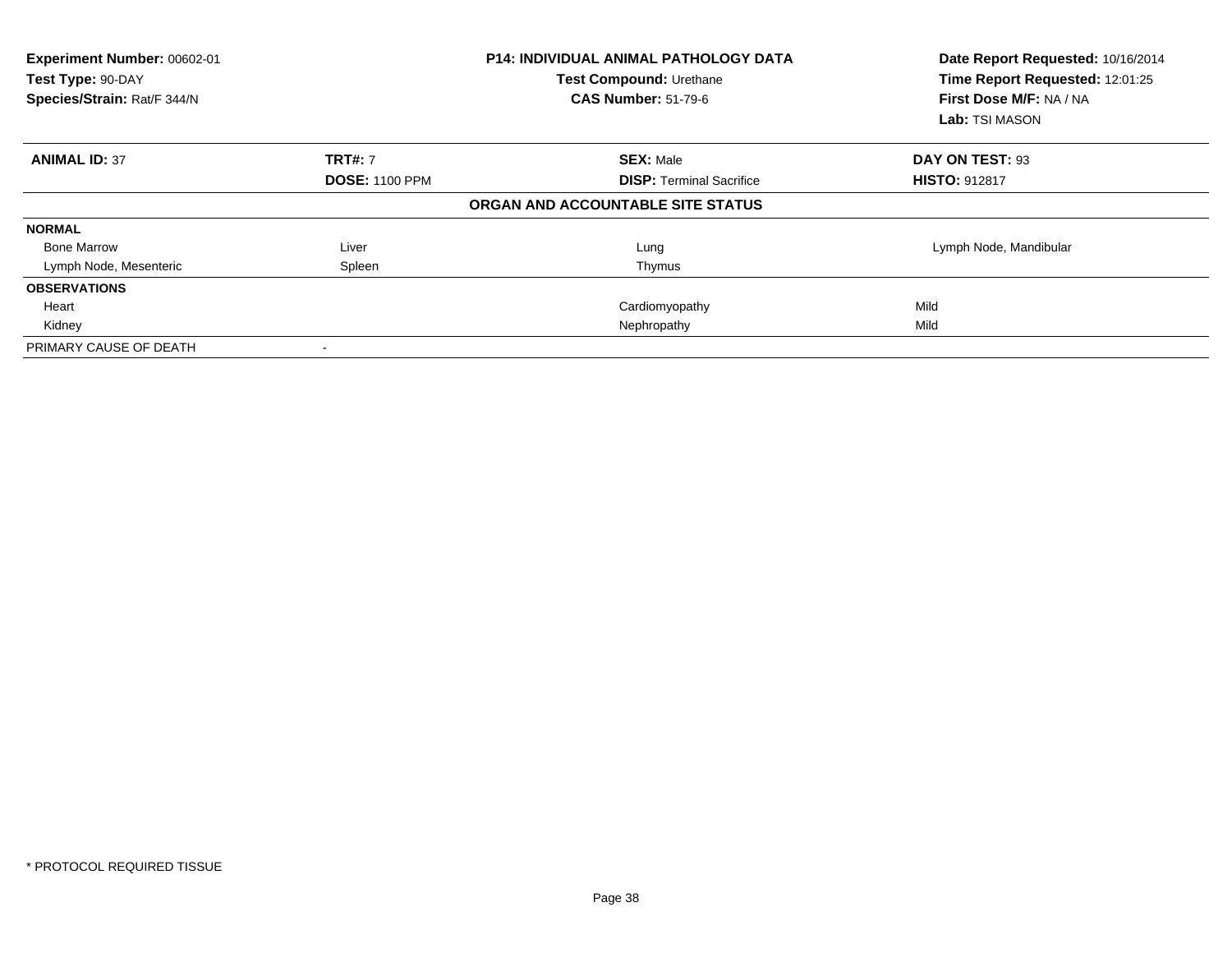| <b>Experiment Number: 00602-01</b><br>Test Type: 90-DAY<br>Species/Strain: Rat/F 344/N |                       | <b>P14: INDIVIDUAL ANIMAL PATHOLOGY DATA</b><br>Test Compound: Urethane<br><b>CAS Number: 51-79-6</b> | Date Report Requested: 10/16/2014<br>Time Report Requested: 12:01:25<br>First Dose M/F: NA / NA<br>Lab: TSI MASON |
|----------------------------------------------------------------------------------------|-----------------------|-------------------------------------------------------------------------------------------------------|-------------------------------------------------------------------------------------------------------------------|
| <b>ANIMAL ID: 38</b>                                                                   | <b>TRT#: 7</b>        | <b>SEX: Male</b>                                                                                      | DAY ON TEST: 93                                                                                                   |
|                                                                                        | <b>DOSE: 1100 PPM</b> | <b>DISP:</b> Terminal Sacrifice                                                                       | <b>HISTO: 912818</b>                                                                                              |
|                                                                                        |                       | ORGAN AND ACCOUNTABLE SITE STATUS                                                                     |                                                                                                                   |
| <b>NORMAL</b>                                                                          |                       |                                                                                                       |                                                                                                                   |
| <b>Bone Marrow</b>                                                                     | Liver                 | Lung                                                                                                  | Lymph Node, Mandibular                                                                                            |
| Thymus                                                                                 |                       |                                                                                                       |                                                                                                                   |
| <b>OBSERVATIONS</b>                                                                    |                       |                                                                                                       |                                                                                                                   |
| Heart                                                                                  |                       | Cardiomyopathy                                                                                        | Minimal                                                                                                           |
| Kidney                                                                                 |                       | Nephropathy                                                                                           | Minimal                                                                                                           |
| Lymph Node, Mesenteric                                                                 |                       | Hyperplasia                                                                                           | Lymphoid, Mild                                                                                                    |
| [Hyperplasia TGLS = $1-8$ ]                                                            |                       |                                                                                                       |                                                                                                                   |
| Spleen                                                                                 |                       | Depletion Lymphoid                                                                                    | Mild                                                                                                              |
| PRIMARY CAUSE OF DEATH                                                                 |                       |                                                                                                       |                                                                                                                   |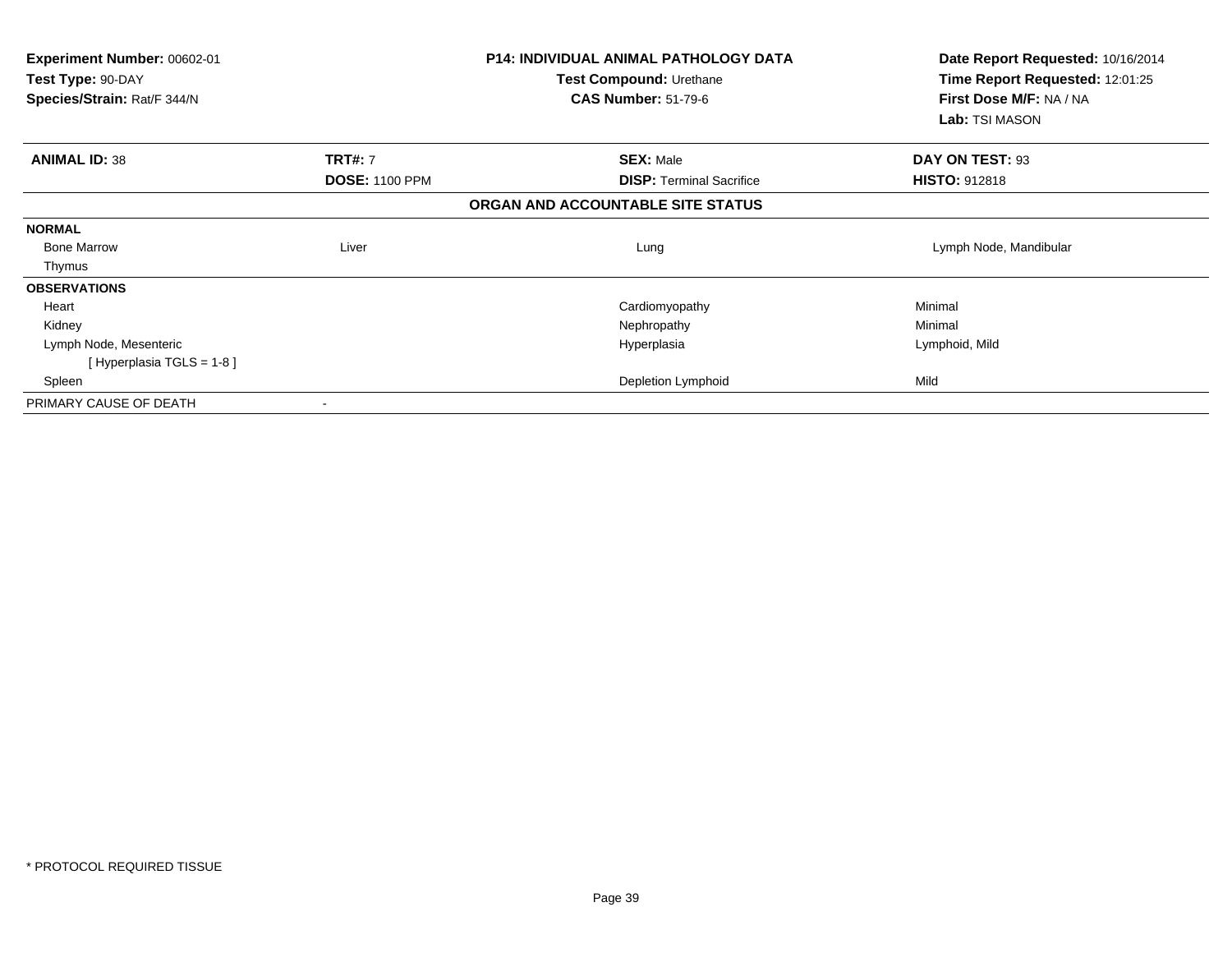| Experiment Number: 00602-01<br>Test Type: 90-DAY<br>Species/Strain: Rat/F 344/N |                       | <b>P14: INDIVIDUAL ANIMAL PATHOLOGY DATA</b><br>Test Compound: Urethane<br><b>CAS Number: 51-79-6</b> | Date Report Requested: 10/16/2014<br>Time Report Requested: 12:01:25<br>First Dose M/F: NA / NA<br>Lab: TSI MASON |
|---------------------------------------------------------------------------------|-----------------------|-------------------------------------------------------------------------------------------------------|-------------------------------------------------------------------------------------------------------------------|
| <b>ANIMAL ID: 39</b>                                                            | <b>TRT#: 7</b>        | <b>SEX: Male</b>                                                                                      | DAY ON TEST: 93                                                                                                   |
|                                                                                 | <b>DOSE: 1100 PPM</b> | <b>DISP:</b> Terminal Sacrifice                                                                       | <b>HISTO: 912819</b>                                                                                              |
|                                                                                 |                       | ORGAN AND ACCOUNTABLE SITE STATUS                                                                     |                                                                                                                   |
| <b>NORMAL</b>                                                                   |                       |                                                                                                       |                                                                                                                   |
| <b>Bone Marrow</b>                                                              | Liver                 | Lung                                                                                                  | Lymph Node, Mandibular                                                                                            |
| Lymph Node, Mesenteric                                                          | Thymus                |                                                                                                       |                                                                                                                   |
| <b>OBSERVATIONS</b>                                                             |                       |                                                                                                       |                                                                                                                   |
| Heart                                                                           |                       | Cardiomyopathy                                                                                        | Minimal                                                                                                           |
| Kidney                                                                          |                       | Nephropathy                                                                                           | Mild                                                                                                              |
| Spleen                                                                          |                       | Depletion Lymphoid                                                                                    | Minimal                                                                                                           |
| PRIMARY CAUSE OF DEATH                                                          |                       |                                                                                                       |                                                                                                                   |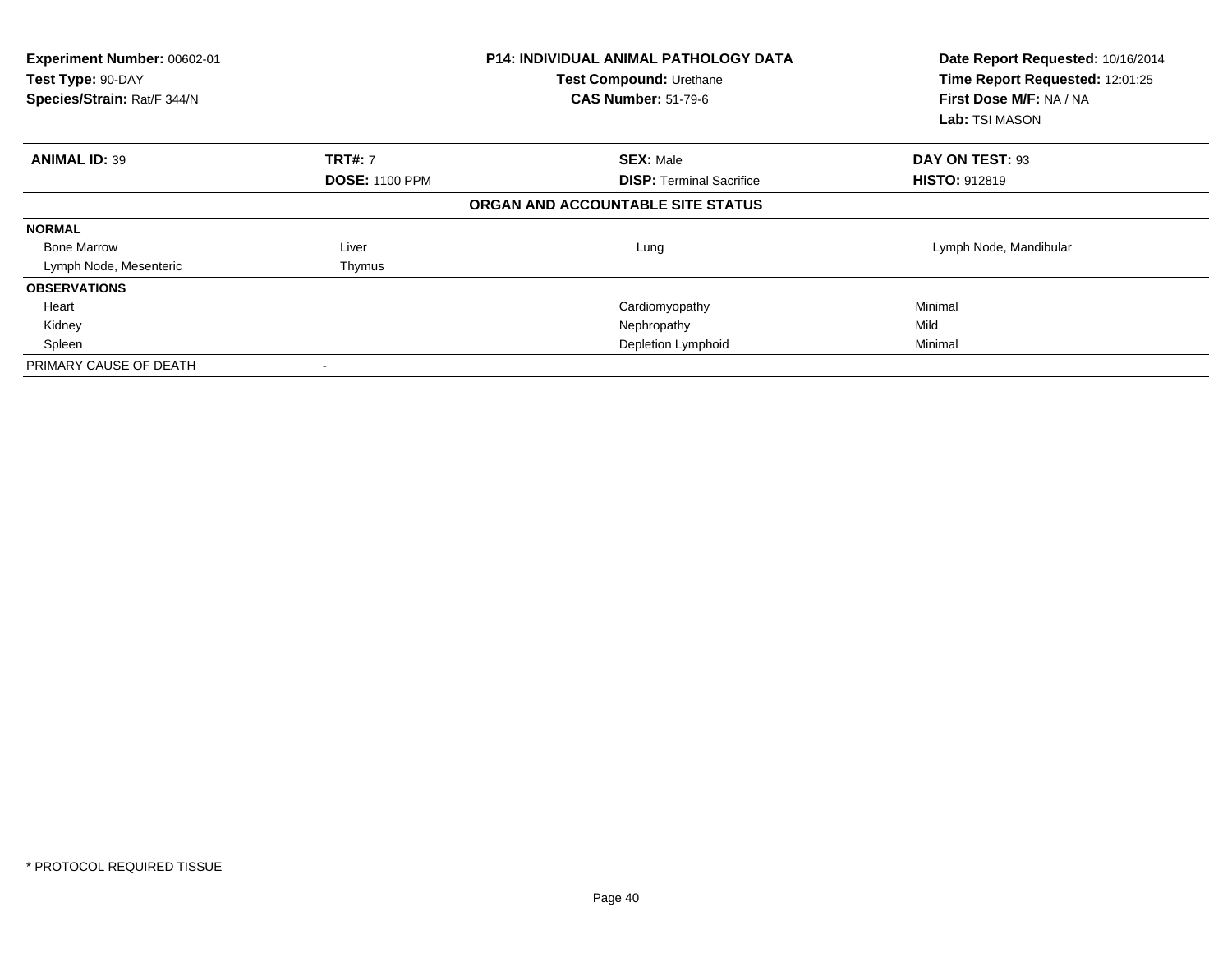| Experiment Number: 00602-01<br>Test Type: 90-DAY<br>Species/Strain: Rat/F 344/N |                       | <b>P14: INDIVIDUAL ANIMAL PATHOLOGY DATA</b><br>Test Compound: Urethane<br><b>CAS Number: 51-79-6</b> | Date Report Requested: 10/16/2014<br>Time Report Requested: 12:01:25<br>First Dose M/F: NA / NA<br>Lab: TSI MASON |
|---------------------------------------------------------------------------------|-----------------------|-------------------------------------------------------------------------------------------------------|-------------------------------------------------------------------------------------------------------------------|
| <b>ANIMAL ID: 40</b>                                                            | <b>TRT#: 7</b>        | <b>SEX: Male</b>                                                                                      | DAY ON TEST: 93                                                                                                   |
|                                                                                 | <b>DOSE: 1100 PPM</b> | <b>DISP:</b> Terminal Sacrifice                                                                       | <b>HISTO: 912820</b>                                                                                              |
|                                                                                 |                       | ORGAN AND ACCOUNTABLE SITE STATUS                                                                     |                                                                                                                   |
| <b>NORMAL</b>                                                                   |                       |                                                                                                       |                                                                                                                   |
| <b>Bone Marrow</b>                                                              | Liver                 | Lung                                                                                                  | Lymph Node, Mandibular                                                                                            |
| Lymph Node, Mesenteric                                                          | Prostate              | Thymus                                                                                                |                                                                                                                   |
| <b>OBSERVATIONS</b>                                                             |                       |                                                                                                       |                                                                                                                   |
| Heart                                                                           |                       | Cardiomyopathy                                                                                        | Minimal                                                                                                           |
| Kidney                                                                          |                       | Nephropathy                                                                                           | Minimal                                                                                                           |
| Spleen                                                                          |                       | Depletion Lymphoid                                                                                    | Minimal                                                                                                           |
| PRIMARY CAUSE OF DEATH                                                          |                       |                                                                                                       |                                                                                                                   |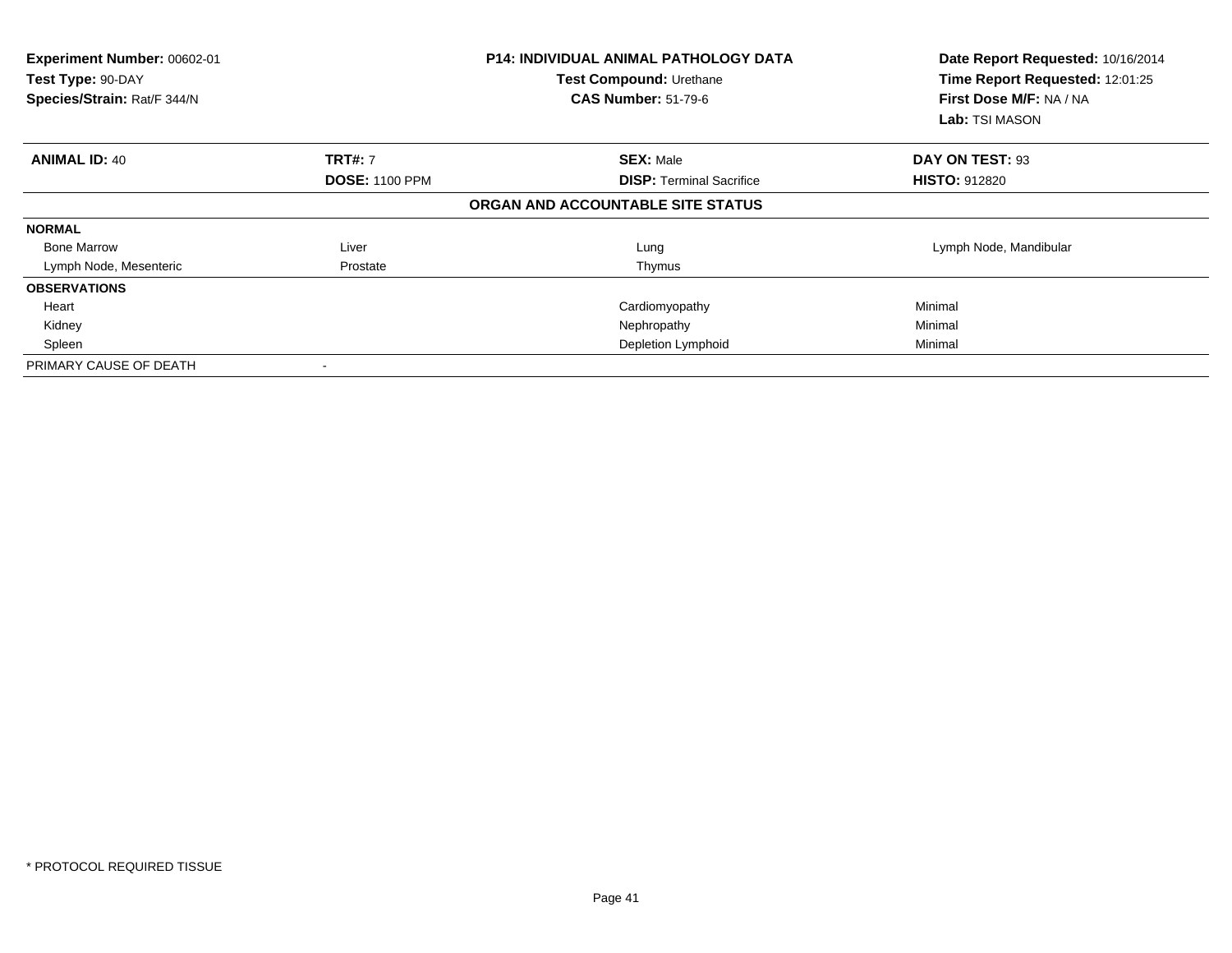| Experiment Number: 00602-01<br>Test Type: 90-DAY<br>Species/Strain: Rat/F 344/N | <b>P14: INDIVIDUAL ANIMAL PATHOLOGY DATA</b><br>Test Compound: Urethane<br><b>CAS Number: 51-79-6</b> |                                                     | Date Report Requested: 10/16/2014<br>Time Report Requested: 12:01:25<br>First Dose M/F: NA / NA |
|---------------------------------------------------------------------------------|-------------------------------------------------------------------------------------------------------|-----------------------------------------------------|-------------------------------------------------------------------------------------------------|
|                                                                                 |                                                                                                       |                                                     | Lab: TSI MASON                                                                                  |
| <b>ANIMAL ID: 41</b>                                                            | <b>TRT#: 9</b><br><b>DOSE: 3300 PPM</b>                                                               | <b>SEX: Male</b><br><b>DISP: Terminal Sacrifice</b> | DAY ON TEST: 93<br><b>HISTO: 912801</b>                                                         |
|                                                                                 |                                                                                                       | ORGAN AND ACCOUNTABLE SITE STATUS                   |                                                                                                 |
| <b>NORMAL</b>                                                                   |                                                                                                       |                                                     |                                                                                                 |
| <b>Adrenal Cortex</b>                                                           | Adrenal Medulla                                                                                       | <b>Bone</b>                                         | <b>Bone Marrow</b>                                                                              |
| Brain                                                                           | Epididymis                                                                                            | Esophagus                                           | Intestine Large, Cecum                                                                          |
| Intestine Large, Colon                                                          | Intestine Large, Rectum                                                                               | Intestine Small, Duodenum                           | Intestine Small, Ileum                                                                          |
| Intestine Small, Jejunum                                                        | Islets, Pancreatic                                                                                    | Liver                                               | Lung                                                                                            |
| Lymph Node, Mandibular                                                          | Lymph Node, Mesenteric                                                                                | Mammary Gland                                       | Nose                                                                                            |
| Pancreas                                                                        | Parathyroid Gland                                                                                     | <b>Pituitary Gland</b>                              | <b>Preputial Gland</b>                                                                          |
| Prostate                                                                        | Salivary Glands                                                                                       | Seminal Vesicle                                     | <b>Skin</b>                                                                                     |
| Stomach, Forestomach                                                            | Stomach, Glandular                                                                                    | <b>Testes</b>                                       | Thymus                                                                                          |
| <b>Thyroid Gland</b>                                                            | Trachea                                                                                               | <b>Urinary Bladder</b>                              |                                                                                                 |
| <b>OBSERVATIONS</b>                                                             |                                                                                                       |                                                     |                                                                                                 |
| Heart                                                                           |                                                                                                       | Cardiomyopathy                                      | Minimal                                                                                         |
| Kidney                                                                          |                                                                                                       | Nephropathy                                         | Mild                                                                                            |
| Spleen                                                                          |                                                                                                       | Depletion Lymphoid                                  | Mild                                                                                            |
| PRIMARY CAUSE OF DEATH                                                          |                                                                                                       |                                                     |                                                                                                 |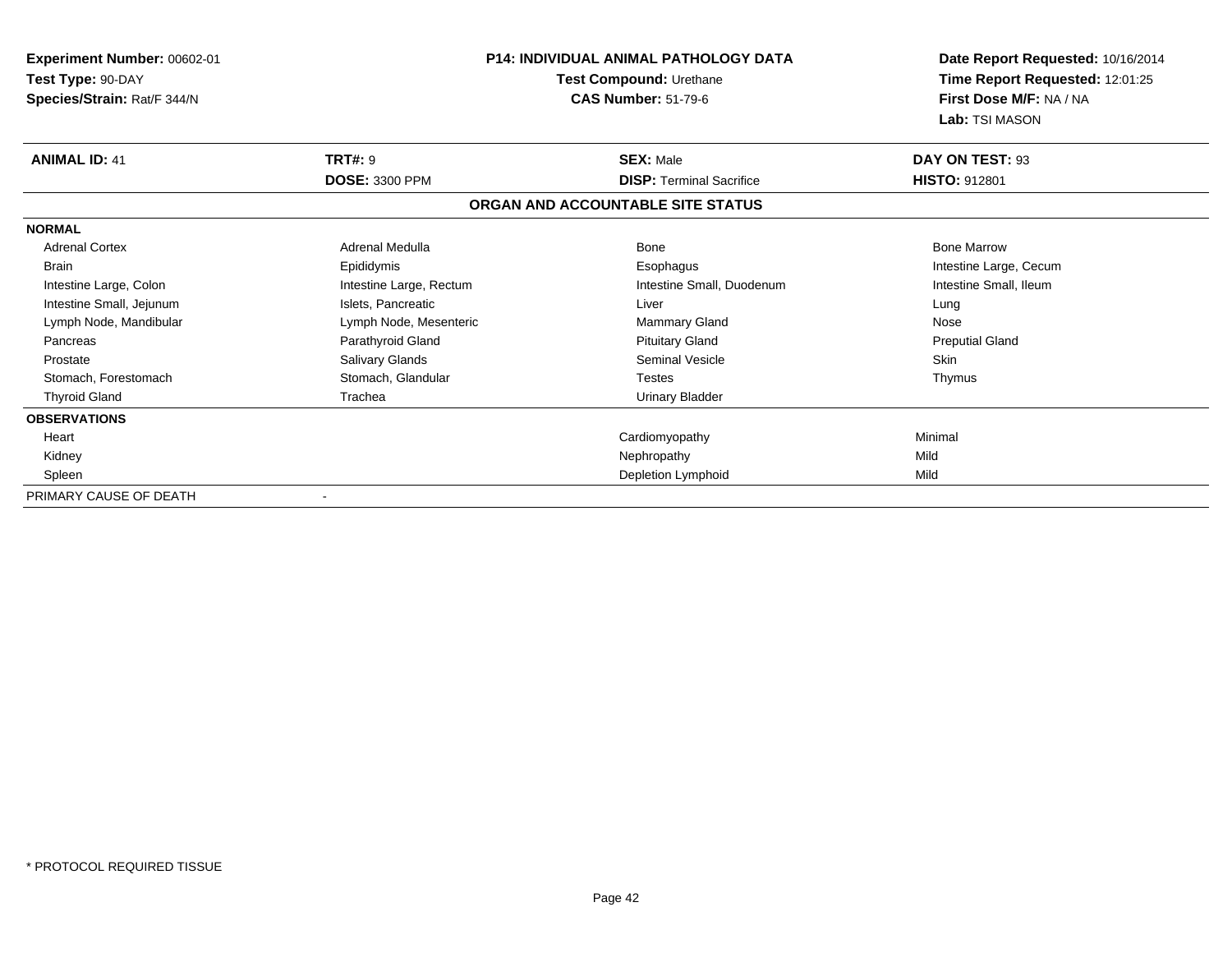| <b>Experiment Number: 00602-01</b><br>Test Type: 90-DAY<br>Species/Strain: Rat/F 344/N |                         | <b>P14: INDIVIDUAL ANIMAL PATHOLOGY DATA</b><br>Test Compound: Urethane<br><b>CAS Number: 51-79-6</b> |                        |
|----------------------------------------------------------------------------------------|-------------------------|-------------------------------------------------------------------------------------------------------|------------------------|
| <b>ANIMAL ID: 42</b>                                                                   | <b>TRT#: 9</b>          | <b>SEX: Male</b>                                                                                      | DAY ON TEST: 93        |
|                                                                                        | <b>DOSE: 3300 PPM</b>   | <b>DISP: Terminal Sacrifice</b>                                                                       | <b>HISTO: 912802</b>   |
|                                                                                        |                         | ORGAN AND ACCOUNTABLE SITE STATUS                                                                     |                        |
| <b>NORMAL</b>                                                                          |                         |                                                                                                       |                        |
| <b>Adrenal Cortex</b>                                                                  | Adrenal Medulla         | <b>Bone</b>                                                                                           | <b>Bone Marrow</b>     |
| <b>Brain</b>                                                                           | Epididymis              | Esophagus                                                                                             | Intestine Large, Cecum |
| Intestine Large, Colon                                                                 | Intestine Large, Rectum | Intestine Small, Duodenum                                                                             | Intestine Small, Ileum |
| Intestine Small, Jejunum                                                               | Islets, Pancreatic      | Liver                                                                                                 | Lung                   |
| Lymph Node, Mandibular                                                                 | Lymph Node, Mesenteric  | Nose                                                                                                  | Pancreas               |
| Parathyroid Gland                                                                      | <b>Pituitary Gland</b>  | <b>Preputial Gland</b>                                                                                | Prostate               |
| <b>Salivary Glands</b>                                                                 | <b>Seminal Vesicle</b>  | <b>Skin</b>                                                                                           | Stomach, Forestomach   |
| Stomach, Glandular                                                                     | Testes                  | Thymus                                                                                                | <b>Thyroid Gland</b>   |
| Trachea                                                                                | <b>Urinary Bladder</b>  |                                                                                                       |                        |
| <b>MISSING</b>                                                                         |                         |                                                                                                       |                        |
| Mammary Gland                                                                          |                         |                                                                                                       |                        |
| <b>OBSERVATIONS</b>                                                                    |                         |                                                                                                       |                        |
| Heart                                                                                  |                         | Cardiomyopathy                                                                                        | Minimal                |
| Kidney                                                                                 |                         | Nephropathy                                                                                           | Mild                   |
| Spleen                                                                                 |                         | Depletion Lymphoid                                                                                    | Minimal                |
| PRIMARY CAUSE OF DEATH                                                                 |                         |                                                                                                       |                        |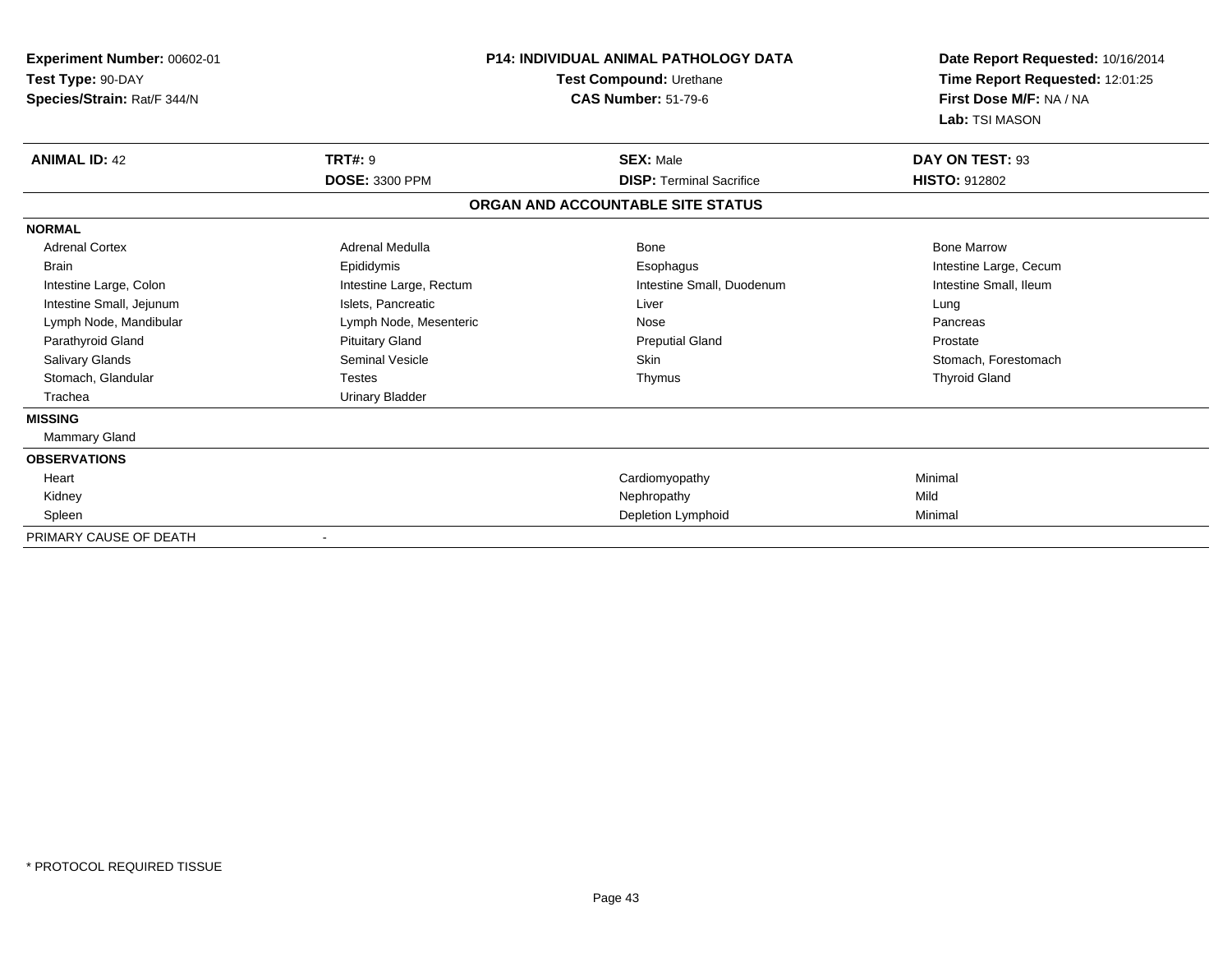| Experiment Number: 00602-01<br>Test Type: 90-DAY<br>Species/Strain: Rat/F 344/N |                                         | <b>P14: INDIVIDUAL ANIMAL PATHOLOGY DATA</b><br>Test Compound: Urethane<br><b>CAS Number: 51-79-6</b> | Date Report Requested: 10/16/2014<br>Time Report Requested: 12:01:25<br>First Dose M/F: NA / NA<br>Lab: TSI MASON |
|---------------------------------------------------------------------------------|-----------------------------------------|-------------------------------------------------------------------------------------------------------|-------------------------------------------------------------------------------------------------------------------|
| <b>ANIMAL ID: 43</b>                                                            | <b>TRT#: 9</b><br><b>DOSE: 3300 PPM</b> | <b>SEX: Male</b><br><b>DISP: Terminal Sacrifice</b>                                                   | DAY ON TEST: 93<br><b>HISTO: 912803</b>                                                                           |
|                                                                                 |                                         |                                                                                                       |                                                                                                                   |
|                                                                                 |                                         | ORGAN AND ACCOUNTABLE SITE STATUS                                                                     |                                                                                                                   |
| <b>NORMAL</b>                                                                   |                                         |                                                                                                       |                                                                                                                   |
| <b>Adrenal Cortex</b>                                                           | Adrenal Medulla                         | Bone                                                                                                  | <b>Bone Marrow</b>                                                                                                |
| <b>Brain</b>                                                                    | Epididymis                              | Esophagus                                                                                             | Intestine Large, Cecum                                                                                            |
| Intestine Large, Colon                                                          | Intestine Large, Rectum                 | Intestine Small, Duodenum                                                                             | Intestine Small, Ileum                                                                                            |
| Intestine Small, Jejunum                                                        | Islets, Pancreatic                      | Lung                                                                                                  | Lymph Node, Mandibular                                                                                            |
| Lymph Node, Mesenteric                                                          | Mammary Gland                           | Nose                                                                                                  | Pancreas                                                                                                          |
| <b>Pituitary Gland</b>                                                          | <b>Preputial Gland</b>                  | Prostate                                                                                              | <b>Salivary Glands</b>                                                                                            |
| Seminal Vesicle                                                                 | <b>Skin</b>                             | Stomach, Forestomach                                                                                  | Stomach, Glandular                                                                                                |
| Thymus                                                                          | <b>Thyroid Gland</b>                    | Trachea                                                                                               |                                                                                                                   |
| <b>MISSING</b>                                                                  |                                         |                                                                                                       |                                                                                                                   |
| Parathyroid Gland                                                               |                                         |                                                                                                       |                                                                                                                   |
| <b>OBSERVATIONS</b>                                                             |                                         |                                                                                                       |                                                                                                                   |
| Heart                                                                           |                                         | Cardiomyopathy                                                                                        | Minimal                                                                                                           |
| Kidney                                                                          |                                         | Nephropathy                                                                                           | Mild                                                                                                              |
| Liver                                                                           |                                         | <b>Clear Cell Focus</b>                                                                               |                                                                                                                   |
|                                                                                 |                                         | Hepatodiaphragmatic Nodule                                                                            |                                                                                                                   |
| [ Hepatodiaphragmatic Nodule TGLS = 2-6.01 ]                                    |                                         |                                                                                                       |                                                                                                                   |
| Spleen                                                                          |                                         | Depletion Lymphoid                                                                                    | Mild                                                                                                              |
| <b>Testes</b>                                                                   | Seminif Tub                             | Atrophy                                                                                               | Minimal                                                                                                           |
| <b>Urinary Bladder</b>                                                          |                                         | Concretion                                                                                            | Moderate                                                                                                          |
| [Concretion TGLS = 1-9]                                                         |                                         |                                                                                                       |                                                                                                                   |
| PRIMARY CAUSE OF DEATH                                                          |                                         |                                                                                                       |                                                                                                                   |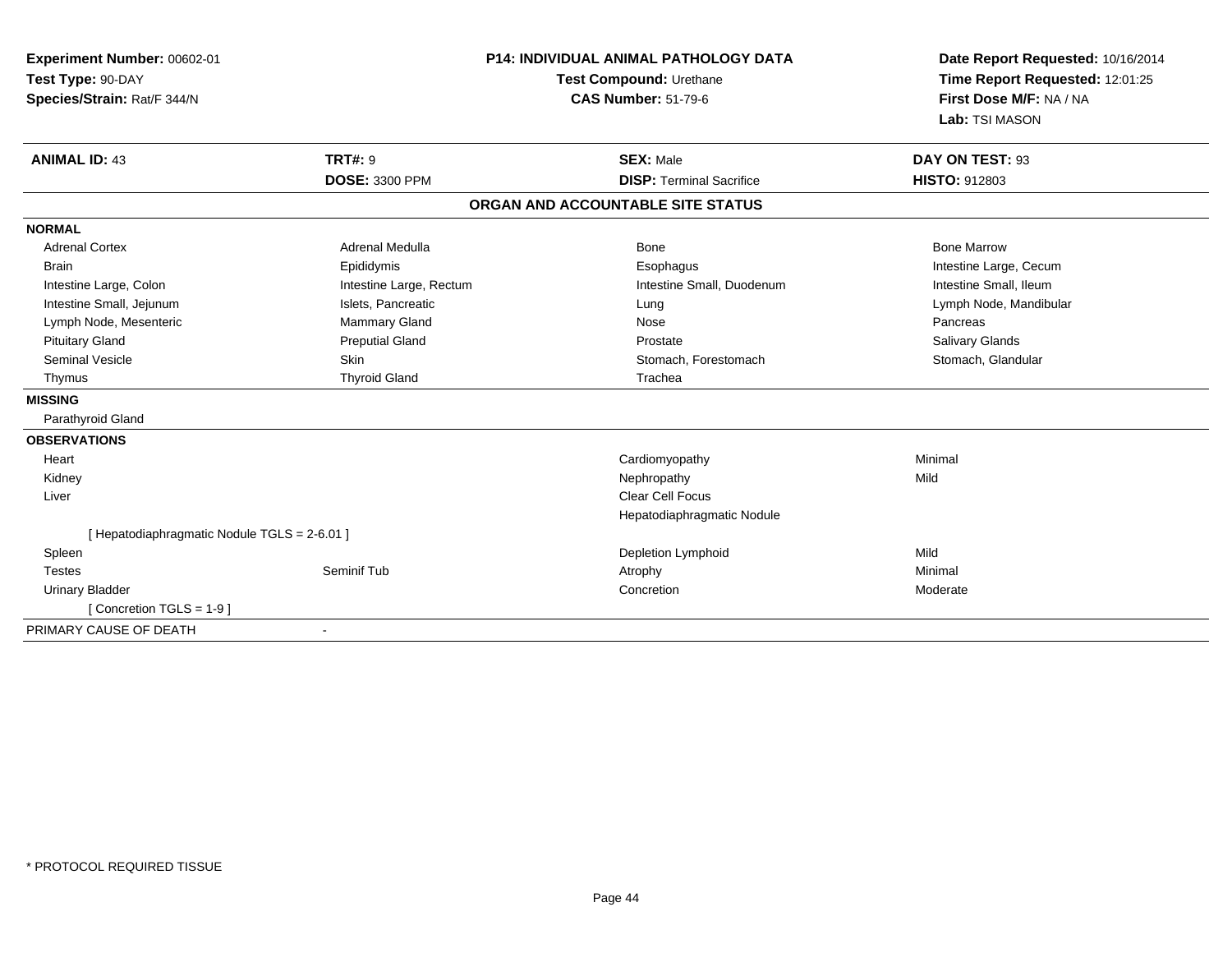| Experiment Number: 00602-01 |                          | <b>P14: INDIVIDUAL ANIMAL PATHOLOGY DATA</b>          | Date Report Requested: 10/16/2014                          |
|-----------------------------|--------------------------|-------------------------------------------------------|------------------------------------------------------------|
| Test Type: 90-DAY           |                          | Test Compound: Urethane<br><b>CAS Number: 51-79-6</b> | Time Report Requested: 12:01:25<br>First Dose M/F: NA / NA |
| Species/Strain: Rat/F 344/N |                          |                                                       | Lab: TSI MASON                                             |
| <b>ANIMAL ID: 44</b>        | <b>TRT#: 9</b>           | <b>SEX: Male</b>                                      | DAY ON TEST: 93                                            |
|                             | <b>DOSE: 3300 PPM</b>    | <b>DISP: Terminal Sacrifice</b>                       | <b>HISTO: 912804</b>                                       |
|                             |                          | ORGAN AND ACCOUNTABLE SITE STATUS                     |                                                            |
| <b>NORMAL</b>               |                          |                                                       |                                                            |
| <b>Adrenal Cortex</b>       | <b>Adrenal Medulla</b>   | <b>Bone</b>                                           | <b>Bone Marrow</b>                                         |
| <b>Brain</b>                | Epididymis               | Esophagus                                             | Intestine Large, Cecum                                     |
| Intestine Large, Colon      | Intestine Large, Rectum  | Intestine Small, Duodenum                             | Intestine Small, Ileum                                     |
| Intestine Small, Jejunum    | Islets, Pancreatic       | Liver                                                 | Lung                                                       |
| Lymph Node, Mandibular      | Lymph Node, Mesenteric   | Mammary Gland                                         | Nose                                                       |
| Pancreas                    | Parathyroid Gland        | <b>Pituitary Gland</b>                                | <b>Preputial Gland</b>                                     |
| Salivary Glands             | <b>Seminal Vesicle</b>   | <b>Skin</b>                                           | Stomach, Forestomach                                       |
| Stomach, Glandular          | <b>Testes</b>            | Thymus                                                | <b>Thyroid Gland</b>                                       |
| Trachea                     | Urinary Bladder          |                                                       |                                                            |
| <b>OBSERVATIONS</b>         |                          |                                                       |                                                            |
| Heart                       |                          | Cardiomyopathy                                        | Minimal                                                    |
| Kidney                      |                          | Nephropathy                                           | Mild                                                       |
| Prostate                    |                          | Concretion                                            | Moderate                                                   |
| Spleen                      |                          | Depletion Lymphoid                                    | Mild                                                       |
| PRIMARY CAUSE OF DEATH      | $\overline{\phantom{a}}$ |                                                       |                                                            |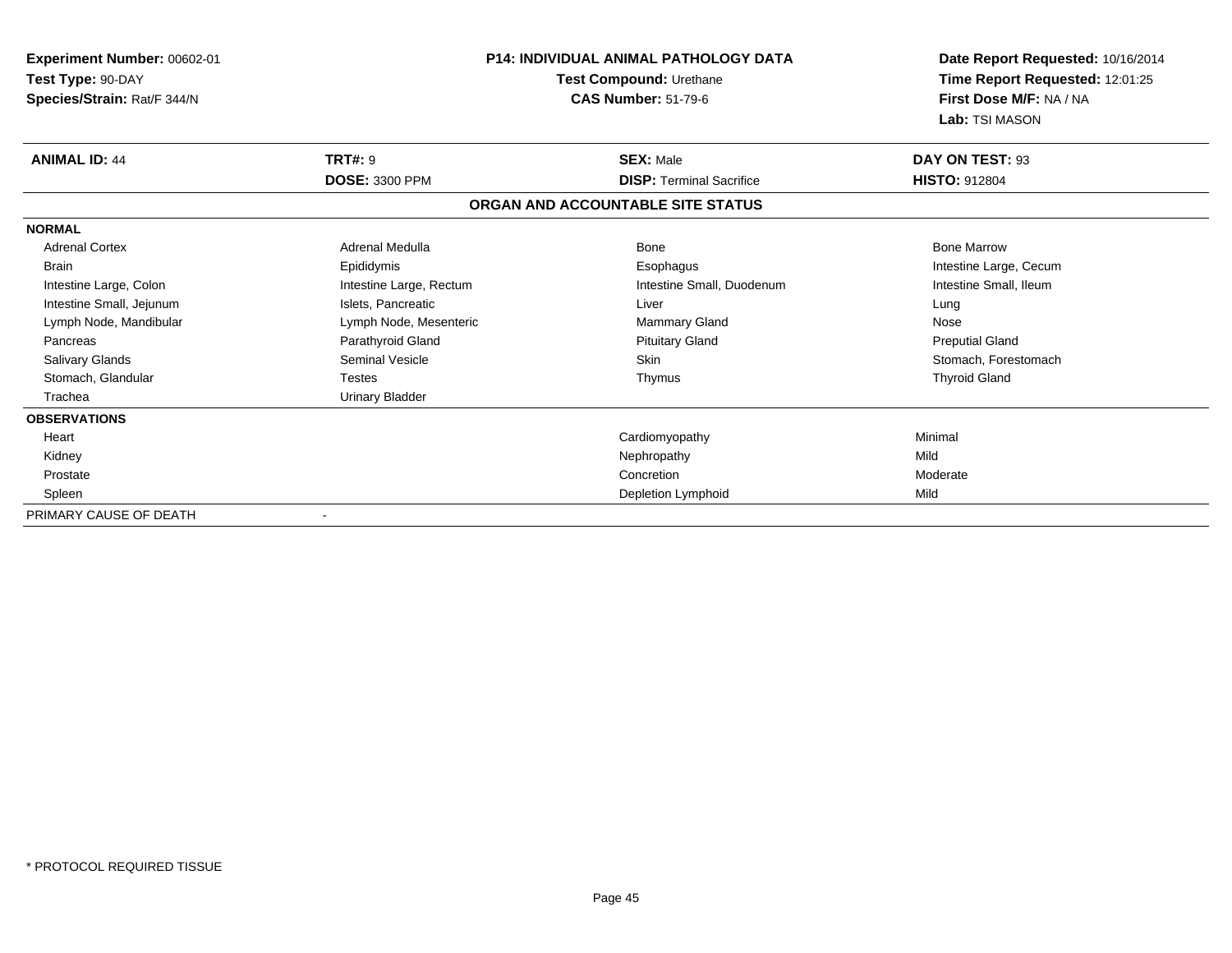| <b>Experiment Number: 00602-01</b>               |                          | <b>P14: INDIVIDUAL ANIMAL PATHOLOGY DATA</b>          | Date Report Requested: 10/16/2014                                            |
|--------------------------------------------------|--------------------------|-------------------------------------------------------|------------------------------------------------------------------------------|
| Test Type: 90-DAY<br>Species/Strain: Rat/F 344/N |                          | Test Compound: Urethane<br><b>CAS Number: 51-79-6</b> | Time Report Requested: 12:01:25<br>First Dose M/F: NA / NA<br>Lab: TSI MASON |
| <b>ANIMAL ID: 45</b>                             | <b>TRT#: 9</b>           | <b>SEX: Male</b>                                      | DAY ON TEST: 93                                                              |
|                                                  | <b>DOSE: 3300 PPM</b>    | <b>DISP: Terminal Sacrifice</b>                       | <b>HISTO: 912805</b>                                                         |
|                                                  |                          | ORGAN AND ACCOUNTABLE SITE STATUS                     |                                                                              |
| <b>NORMAL</b>                                    |                          |                                                       |                                                                              |
| <b>Adrenal Cortex</b>                            | <b>Adrenal Medulla</b>   | <b>Bone</b>                                           | <b>Bone Marrow</b>                                                           |
| <b>Brain</b>                                     | Epididymis               | Esophagus                                             | Intestine Large, Cecum                                                       |
| Intestine Large, Colon                           | Intestine Large, Rectum  | Intestine Small, Duodenum                             | Intestine Small, Ileum                                                       |
| Intestine Small, Jejunum                         | Islets, Pancreatic       | Liver                                                 | Lung                                                                         |
| Lymph Node, Mandibular                           | Lymph Node, Mesenteric   | <b>Mammary Gland</b>                                  | Pancreas                                                                     |
| Parathyroid Gland                                | <b>Pituitary Gland</b>   | <b>Preputial Gland</b>                                | <b>Salivary Glands</b>                                                       |
| <b>Seminal Vesicle</b>                           | Skin                     | Stomach, Glandular                                    | <b>Testes</b>                                                                |
| Thymus                                           | <b>Thyroid Gland</b>     | Trachea                                               | <b>Urinary Bladder</b>                                                       |
| <b>OBSERVATIONS</b>                              |                          |                                                       |                                                                              |
| Heart                                            |                          | Cardiomyopathy                                        | Minimal                                                                      |
| Kidney                                           |                          | Nephropathy                                           | Mild                                                                         |
| Nose                                             | Glands                   | Inflammation                                          | Acute, Minimal                                                               |
| Prostate                                         |                          | Concretion                                            | Mild                                                                         |
| Spleen                                           |                          | <b>Depletion Lymphoid</b>                             | Moderate                                                                     |
| Stomach, Forestomach                             |                          | Hyperplasia                                           | Squamous, Minimal                                                            |
| PRIMARY CAUSE OF DEATH                           | $\overline{\phantom{a}}$ |                                                       |                                                                              |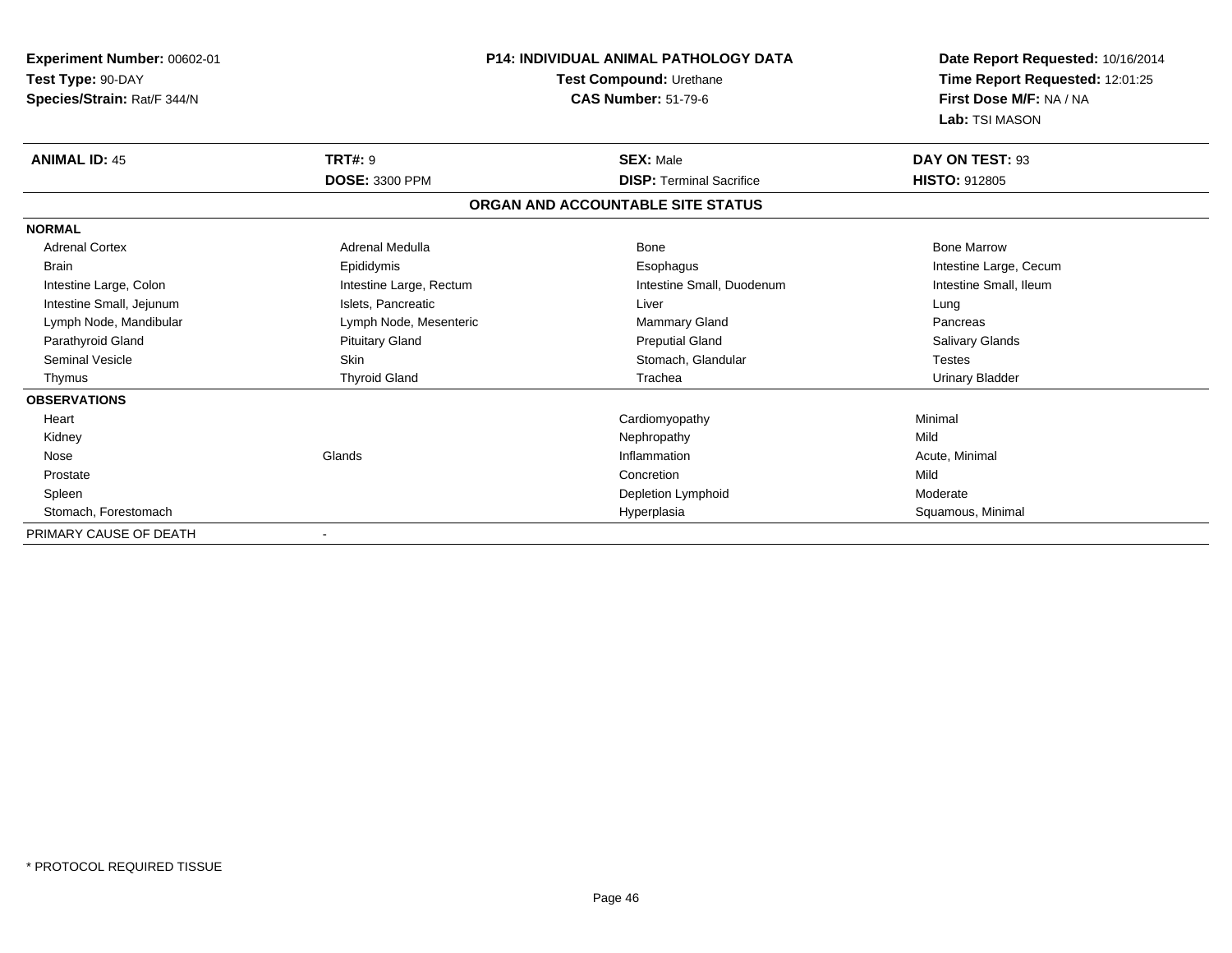| Experiment Number: 00602-01<br>Test Type: 90-DAY |                          | <b>P14: INDIVIDUAL ANIMAL PATHOLOGY DATA</b><br>Test Compound: Urethane | Date Report Requested: 10/16/2014<br>Time Report Requested: 12:01:25 |
|--------------------------------------------------|--------------------------|-------------------------------------------------------------------------|----------------------------------------------------------------------|
| Species/Strain: Rat/F 344/N                      |                          | <b>CAS Number: 51-79-6</b>                                              | First Dose M/F: NA / NA                                              |
|                                                  |                          |                                                                         | Lab: TSI MASON                                                       |
| <b>ANIMAL ID: 46</b>                             | <b>TRT#: 9</b>           | <b>SEX: Male</b>                                                        | DAY ON TEST: 93                                                      |
|                                                  | <b>DOSE: 3300 PPM</b>    | <b>DISP: Terminal Sacrifice</b>                                         | <b>HISTO: 912806</b>                                                 |
|                                                  |                          | ORGAN AND ACCOUNTABLE SITE STATUS                                       |                                                                      |
| <b>NORMAL</b>                                    |                          |                                                                         |                                                                      |
| <b>Adrenal Cortex</b>                            | Adrenal Medulla          | <b>Bone</b>                                                             | <b>Bone Marrow</b>                                                   |
| <b>Brain</b>                                     | Epididymis               | Esophagus                                                               | Intestine Large, Cecum                                               |
| Intestine Large, Colon                           | Intestine Large, Rectum  | Intestine Small, Duodenum                                               | Intestine Small, Ileum                                               |
| Intestine Small, Jejunum                         | Islets, Pancreatic       | Liver                                                                   | Lung                                                                 |
| Lymph Node, Mesenteric                           | <b>Mammary Gland</b>     | Pancreas                                                                | Parathyroid Gland                                                    |
| <b>Pituitary Gland</b>                           | <b>Preputial Gland</b>   | Prostate                                                                | Salivary Glands                                                      |
| <b>Seminal Vesicle</b>                           | <b>Skin</b>              | Stomach, Forestomach                                                    | Stomach, Glandular                                                   |
| Testes                                           | Thymus                   | <b>Thyroid Gland</b>                                                    | Trachea                                                              |
| <b>Urinary Bladder</b>                           |                          |                                                                         |                                                                      |
| <b>OBSERVATIONS</b>                              |                          |                                                                         |                                                                      |
| Heart                                            |                          | Cardiomyopathy                                                          | Minimal                                                              |
| Kidney                                           |                          | Nephropathy                                                             | Mild                                                                 |
| Lymph Node, Mandibular                           |                          | Depletion Lymphoid                                                      | Mild                                                                 |
| Nose                                             |                          | Inflammation                                                            | Chronic, Minimal                                                     |
| Spleen                                           |                          | Depletion Lymphoid                                                      | Mild                                                                 |
| PRIMARY CAUSE OF DEATH                           | $\overline{\phantom{a}}$ |                                                                         |                                                                      |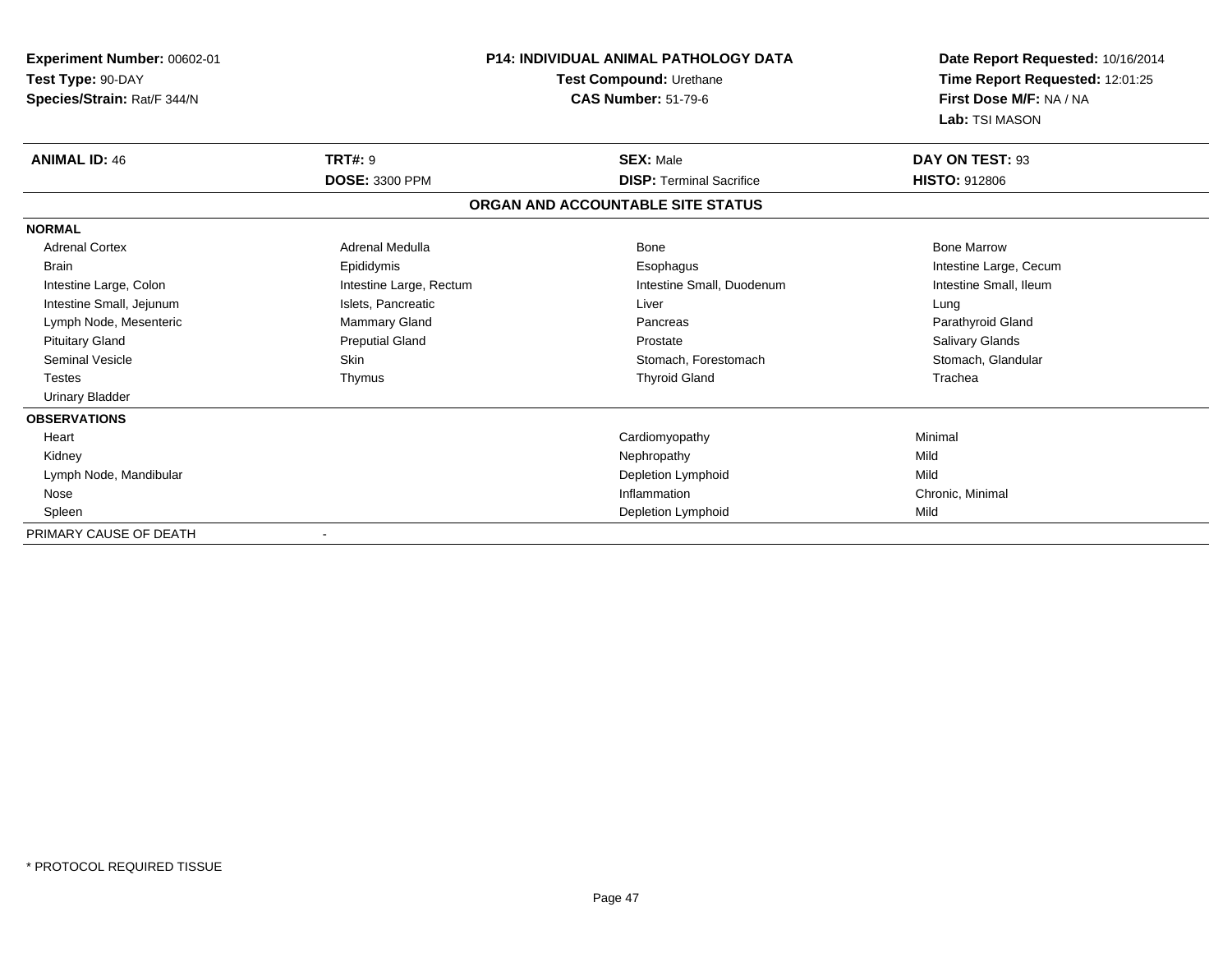| Experiment Number: 00602-01<br>Test Type: 90-DAY<br>Species/Strain: Rat/F 344/N | <b>P14: INDIVIDUAL ANIMAL PATHOLOGY DATA</b><br>Test Compound: Urethane<br><b>CAS Number: 51-79-6</b> |                                   | Date Report Requested: 10/16/2014<br>Time Report Requested: 12:01:25<br>First Dose M/F: NA / NA |
|---------------------------------------------------------------------------------|-------------------------------------------------------------------------------------------------------|-----------------------------------|-------------------------------------------------------------------------------------------------|
|                                                                                 |                                                                                                       |                                   | Lab: TSI MASON                                                                                  |
| <b>ANIMAL ID: 47</b>                                                            | <b>TRT#: 9</b>                                                                                        | <b>SEX: Male</b>                  | DAY ON TEST: 93                                                                                 |
|                                                                                 | <b>DOSE: 3300 PPM</b>                                                                                 | <b>DISP: Terminal Sacrifice</b>   | <b>HISTO: 912807</b>                                                                            |
|                                                                                 |                                                                                                       | ORGAN AND ACCOUNTABLE SITE STATUS |                                                                                                 |
| <b>NORMAL</b>                                                                   |                                                                                                       |                                   |                                                                                                 |
| <b>Adrenal Cortex</b>                                                           | Adrenal Medulla                                                                                       | Bone                              | <b>Bone Marrow</b>                                                                              |
| Brain                                                                           | Epididymis                                                                                            | Esophagus                         | Intestine Large, Cecum                                                                          |
| Intestine Large, Colon                                                          | Intestine Large, Rectum                                                                               | Intestine Small, Duodenum         | Intestine Small, Ileum                                                                          |
| Intestine Small, Jejunum                                                        | Islets, Pancreatic                                                                                    | Liver                             | Lung                                                                                            |
| Lymph Node, Mandibular                                                          | Lymph Node, Mesenteric                                                                                | <b>Mammary Gland</b>              | Nose                                                                                            |
| Pancreas                                                                        | Parathyroid Gland                                                                                     | <b>Pituitary Gland</b>            | <b>Preputial Gland</b>                                                                          |
| Prostate                                                                        | <b>Salivary Glands</b>                                                                                | Seminal Vesicle                   | <b>Skin</b>                                                                                     |
| Stomach, Forestomach                                                            | Stomach, Glandular                                                                                    | <b>Testes</b>                     | Thymus                                                                                          |
| <b>Thyroid Gland</b>                                                            | Trachea                                                                                               | <b>Urinary Bladder</b>            |                                                                                                 |
| <b>OBSERVATIONS</b>                                                             |                                                                                                       |                                   |                                                                                                 |
| Heart                                                                           |                                                                                                       | Cardiomyopathy                    | Mild                                                                                            |
| Kidney                                                                          |                                                                                                       | Nephropathy                       | Mild                                                                                            |
| Spleen                                                                          |                                                                                                       | Depletion Lymphoid                | Mild                                                                                            |
| PRIMARY CAUSE OF DEATH                                                          |                                                                                                       |                                   |                                                                                                 |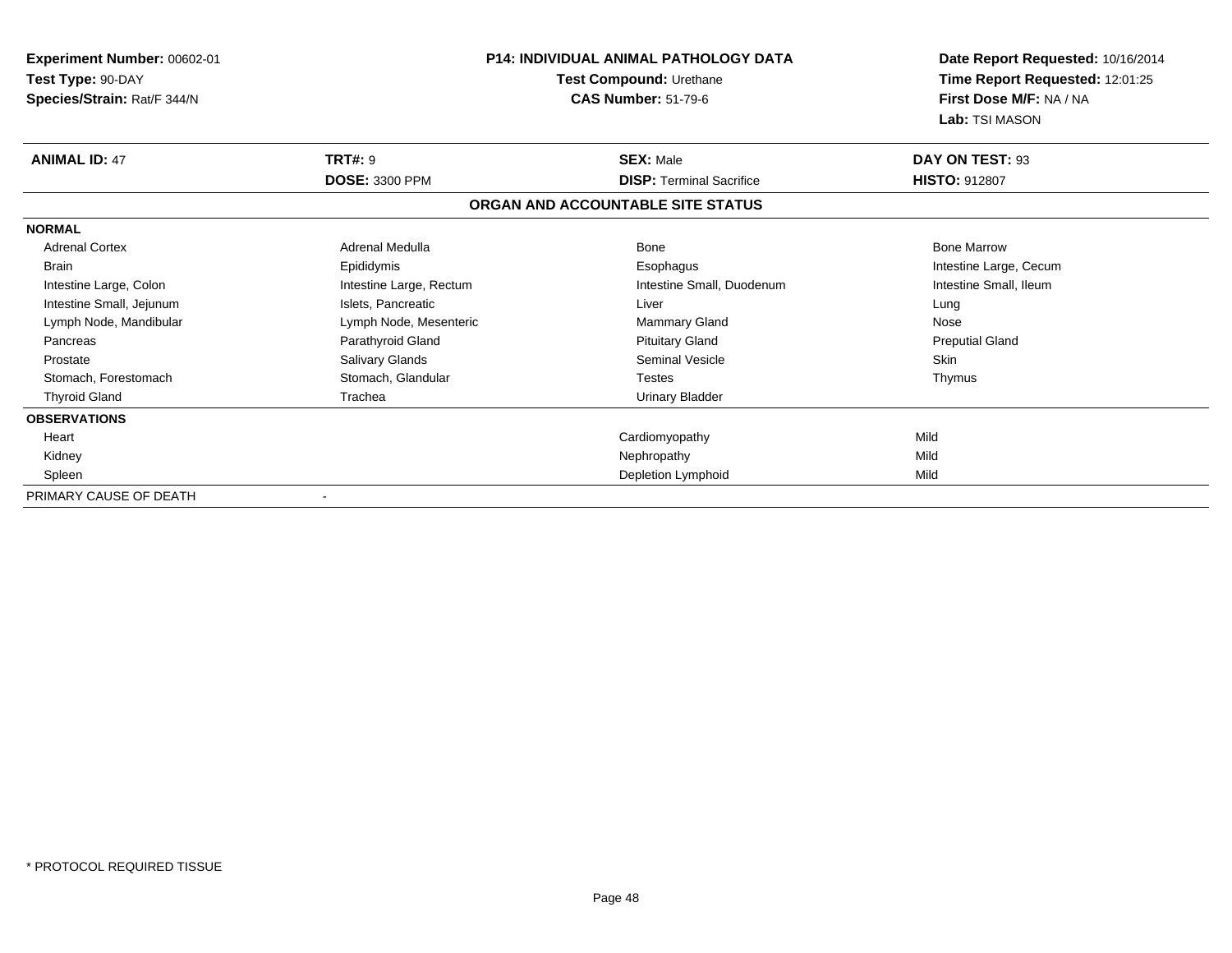| Experiment Number: 00602-01                      |                          | <b>P14: INDIVIDUAL ANIMAL PATHOLOGY DATA</b>          | Date Report Requested: 10/16/2014                          |
|--------------------------------------------------|--------------------------|-------------------------------------------------------|------------------------------------------------------------|
| Test Type: 90-DAY<br>Species/Strain: Rat/F 344/N |                          | Test Compound: Urethane<br><b>CAS Number: 51-79-6</b> | Time Report Requested: 12:01:25<br>First Dose M/F: NA / NA |
|                                                  |                          |                                                       | Lab: TSI MASON                                             |
| <b>ANIMAL ID: 48</b>                             | <b>TRT#: 9</b>           | <b>SEX: Male</b>                                      | DAY ON TEST: 93                                            |
|                                                  | <b>DOSE: 3300 PPM</b>    | <b>DISP: Terminal Sacrifice</b>                       | <b>HISTO: 912808</b>                                       |
|                                                  |                          | ORGAN AND ACCOUNTABLE SITE STATUS                     |                                                            |
| <b>NORMAL</b>                                    |                          |                                                       |                                                            |
| <b>Adrenal Cortex</b>                            | <b>Adrenal Medulla</b>   | Bone                                                  | <b>Bone Marrow</b>                                         |
| <b>Brain</b>                                     | Epididymis               | Esophagus                                             | Intestine Large, Cecum                                     |
| Intestine Large, Colon                           | Intestine Large, Rectum  | Intestine Small, Duodenum                             | Intestine Small, Ileum                                     |
| Intestine Small, Jejunum                         | Islets, Pancreatic       | Liver                                                 | Lung                                                       |
| Lymph Node, Mandibular                           | Lymph Node, Mesenteric   | Mammary Gland                                         | Pancreas                                                   |
| Parathyroid Gland                                | <b>Pituitary Gland</b>   | <b>Preputial Gland</b>                                | Prostate                                                   |
| Salivary Glands                                  | <b>Seminal Vesicle</b>   | <b>Skin</b>                                           | Stomach, Forestomach                                       |
| Stomach, Glandular                               | <b>Testes</b>            | Thymus                                                | <b>Thyroid Gland</b>                                       |
| Trachea                                          | Urinary Bladder          |                                                       |                                                            |
| <b>OBSERVATIONS</b>                              |                          |                                                       |                                                            |
| Heart                                            |                          | Cardiomyopathy                                        | Minimal                                                    |
| Kidney                                           |                          | Nephropathy                                           | Mild                                                       |
| Nose                                             |                          | Inflammation                                          | Chronic, Minimal                                           |
| Spleen                                           |                          | Depletion Lymphoid                                    | Mild                                                       |
| PRIMARY CAUSE OF DEATH                           | $\overline{\phantom{a}}$ |                                                       |                                                            |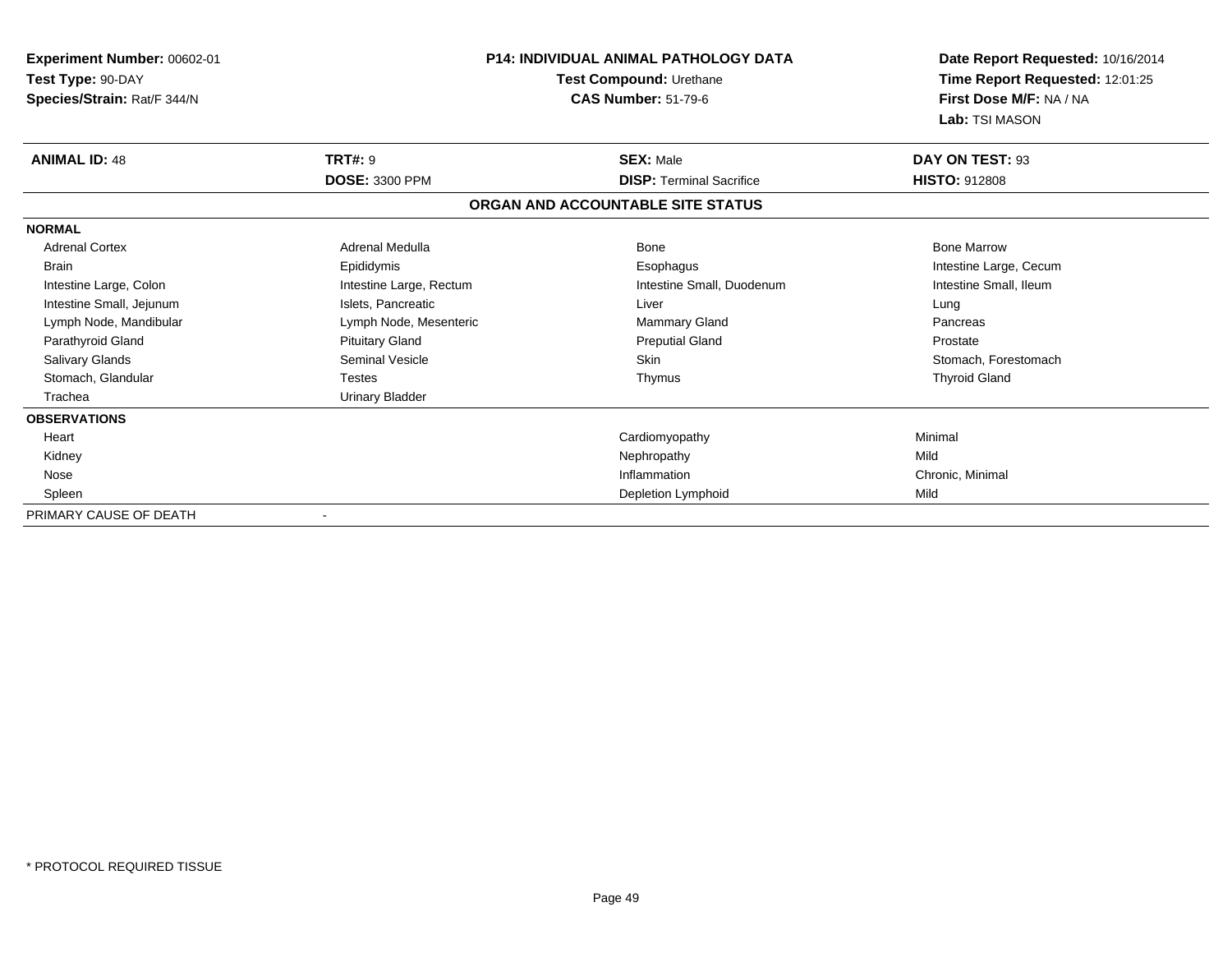| Experiment Number: 00602-01 |                         | <b>P14: INDIVIDUAL ANIMAL PATHOLOGY DATA</b> | Date Report Requested: 10/16/2014 |
|-----------------------------|-------------------------|----------------------------------------------|-----------------------------------|
| Test Type: 90-DAY           |                         | Test Compound: Urethane                      | Time Report Requested: 12:01:25   |
| Species/Strain: Rat/F 344/N |                         | <b>CAS Number: 51-79-6</b>                   | First Dose M/F: NA / NA           |
|                             |                         |                                              | Lab: TSI MASON                    |
| <b>ANIMAL ID: 49</b>        | <b>TRT#: 9</b>          | <b>SEX: Male</b>                             | DAY ON TEST: 93                   |
|                             | <b>DOSE: 3300 PPM</b>   | <b>DISP: Terminal Sacrifice</b>              | <b>HISTO: 912809</b>              |
|                             |                         | ORGAN AND ACCOUNTABLE SITE STATUS            |                                   |
| <b>NORMAL</b>               |                         |                                              |                                   |
| <b>Adrenal Cortex</b>       | Adrenal Medulla         | <b>Bone</b>                                  | <b>Bone Marrow</b>                |
| <b>Brain</b>                | Epididymis              | Esophagus                                    | Intestine Large, Cecum            |
| Intestine Large, Colon      | Intestine Large, Rectum | Intestine Small, Duodenum                    | Intestine Small, Ileum            |
| Intestine Small, Jejunum    | Islets, Pancreatic      | Lung                                         | Lymph Node, Mandibular            |
| Lymph Node, Mesenteric      | Mammary Gland           | Nose                                         | Pancreas                          |
| Parathyroid Gland           | <b>Preputial Gland</b>  | Salivary Glands                              | <b>Seminal Vesicle</b>            |
| <b>Skin</b>                 | Stomach, Forestomach    | Stomach, Glandular                           | Thymus                            |
| <b>Thyroid Gland</b>        | Trachea                 | <b>Urinary Bladder</b>                       |                                   |
| <b>OBSERVATIONS</b>         |                         |                                              |                                   |
| Heart                       |                         | Cardiomyopathy                               | Minimal                           |
| Kidney                      |                         | Nephropathy                                  | Mild                              |
| Liver                       |                         | Clear Cell Focus                             |                                   |
| <b>Pituitary Gland</b>      | <b>Pars Distalis</b>    | Cyst                                         |                                   |
| Prostate                    |                         | Concretion                                   | Moderate                          |
| Spleen                      |                         | Depletion Lymphoid                           | Mild                              |
| <b>Testes</b>               | Seminif Tub             | Atrophy                                      | Minimal                           |
| PRIMARY CAUSE OF DEATH      |                         |                                              |                                   |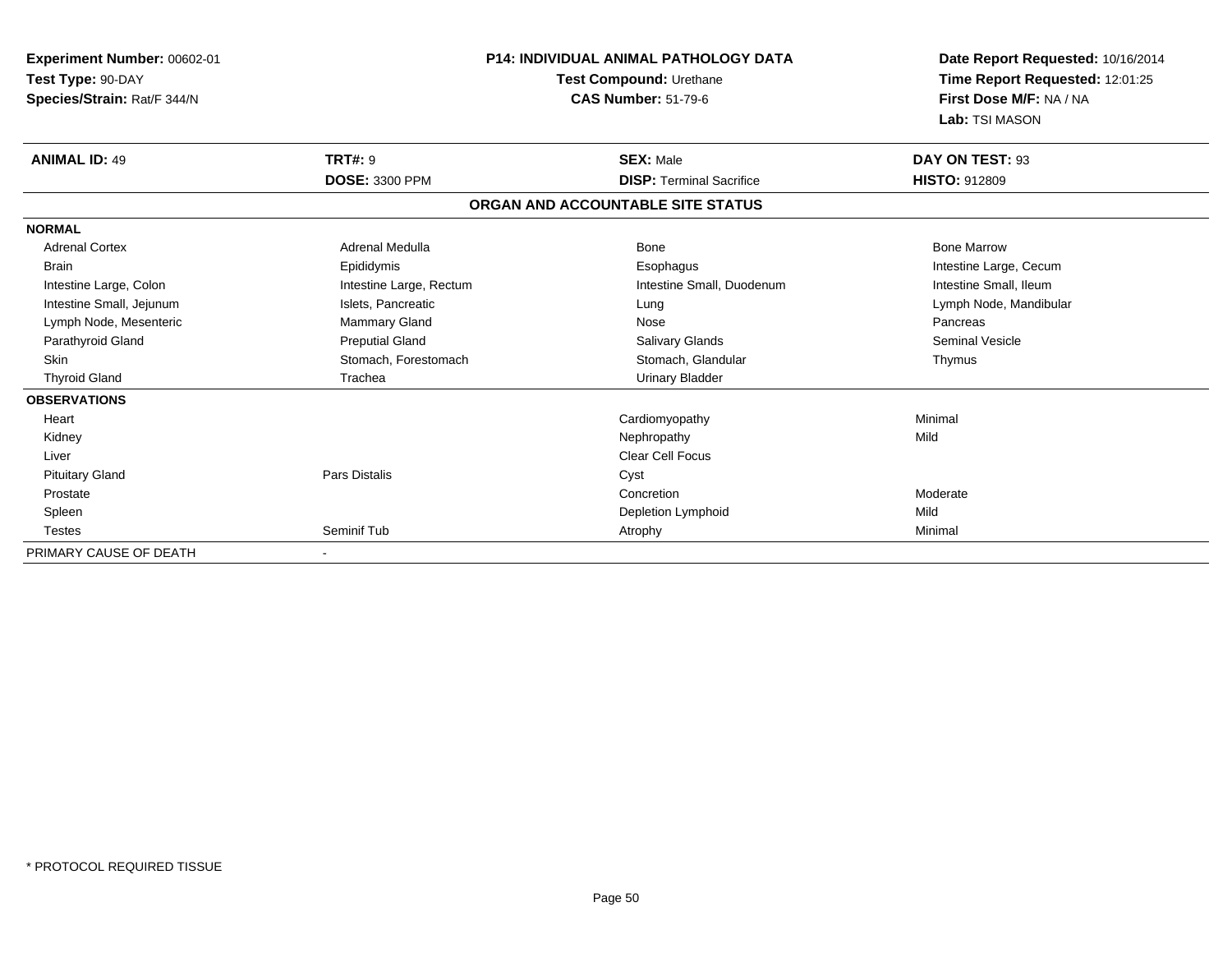| Experiment Number: 00602-01<br>Test Type: 90-DAY<br>Species/Strain: Rat/F 344/N | <b>P14: INDIVIDUAL ANIMAL PATHOLOGY DATA</b><br>Test Compound: Urethane<br><b>CAS Number: 51-79-6</b> |                                   | Date Report Requested: 10/16/2014<br>Time Report Requested: 12:01:25<br>First Dose M/F: NA / NA |  |
|---------------------------------------------------------------------------------|-------------------------------------------------------------------------------------------------------|-----------------------------------|-------------------------------------------------------------------------------------------------|--|
|                                                                                 |                                                                                                       |                                   | Lab: TSI MASON                                                                                  |  |
| <b>ANIMAL ID: 50</b>                                                            | <b>TRT#: 9</b>                                                                                        | <b>SEX: Male</b>                  | DAY ON TEST: 93                                                                                 |  |
|                                                                                 | <b>DOSE: 3300 PPM</b>                                                                                 | <b>DISP: Terminal Sacrifice</b>   | <b>HISTO: 912810</b>                                                                            |  |
|                                                                                 |                                                                                                       | ORGAN AND ACCOUNTABLE SITE STATUS |                                                                                                 |  |
| <b>NORMAL</b>                                                                   |                                                                                                       |                                   |                                                                                                 |  |
| <b>Adrenal Cortex</b>                                                           | Adrenal Medulla                                                                                       | Bone                              | <b>Bone Marrow</b>                                                                              |  |
| <b>Brain</b>                                                                    | Epididymis                                                                                            | Esophagus                         | Intestine Large, Cecum                                                                          |  |
| Intestine Large, Colon                                                          | Intestine Large, Rectum                                                                               | Intestine Small, Duodenum         | Intestine Small, Ileum                                                                          |  |
| Intestine Small, Jejunum                                                        | Islets, Pancreatic                                                                                    | Liver                             | Lung                                                                                            |  |
| Lymph Node, Mandibular                                                          | Lymph Node, Mesenteric                                                                                | Mammary Gland                     | Pancreas                                                                                        |  |
| Parathyroid Gland                                                               | <b>Pituitary Gland</b>                                                                                | <b>Preputial Gland</b>            | Prostate                                                                                        |  |
| Salivary Glands                                                                 | Seminal Vesicle                                                                                       | Skin                              | Stomach, Glandular                                                                              |  |
| <b>Testes</b>                                                                   | Thymus                                                                                                | <b>Thyroid Gland</b>              | Trachea                                                                                         |  |
| <b>Urinary Bladder</b>                                                          |                                                                                                       |                                   |                                                                                                 |  |
| <b>OBSERVATIONS</b>                                                             |                                                                                                       |                                   |                                                                                                 |  |
| Heart                                                                           |                                                                                                       | Cardiomyopathy                    | Minimal                                                                                         |  |
| Kidney                                                                          |                                                                                                       | Nephropathy                       | Mild                                                                                            |  |
| Nose                                                                            |                                                                                                       | Inflammation                      | Chronic, Minimal                                                                                |  |
| Spleen                                                                          |                                                                                                       | Depletion Lymphoid                | Mild                                                                                            |  |
| Stomach, Forestomach                                                            |                                                                                                       | Hyperplasia                       | Squamous, Minimal                                                                               |  |
| PRIMARY CAUSE OF DEATH                                                          | $\overline{\phantom{a}}$                                                                              |                                   |                                                                                                 |  |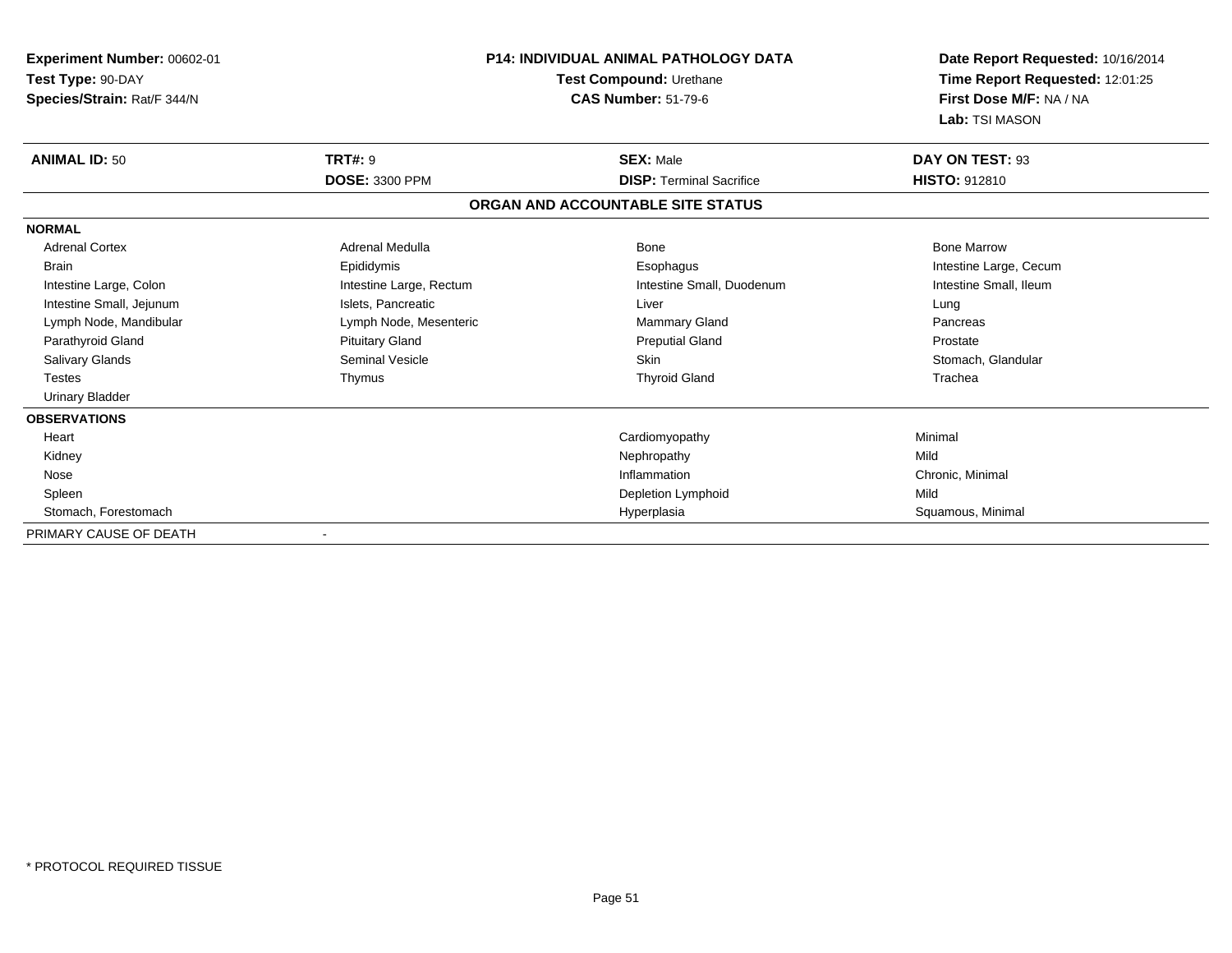| Experiment Number: 00602-01 | <b>P14: INDIVIDUAL ANIMAL PATHOLOGY DATA</b> |                                   | Date Report Requested: 10/16/2014                          |  |
|-----------------------------|----------------------------------------------|-----------------------------------|------------------------------------------------------------|--|
| Test Type: 90-DAY           |                                              | Test Compound: Urethane           | Time Report Requested: 12:01:25<br>First Dose M/F: NA / NA |  |
| Species/Strain: Rat/F 344/N |                                              | <b>CAS Number: 51-79-6</b>        |                                                            |  |
|                             |                                              |                                   | Lab: TSI MASON                                             |  |
| <b>ANIMAL ID: 51</b>        | <b>TRT#: 11</b>                              | <b>SEX: Male</b>                  | <b>DAY ON TEST: 86</b>                                     |  |
|                             | DOSE: 10000 PPM                              | <b>DISP:</b> Accidentally Killed  | <b>HISTO: 912791</b>                                       |  |
|                             |                                              | ORGAN AND ACCOUNTABLE SITE STATUS |                                                            |  |
| <b>NORMAL</b>               |                                              |                                   |                                                            |  |
| <b>Adrenal Cortex</b>       | Adrenal Medulla                              | Bone                              | <b>Bone Marrow</b>                                         |  |
| <b>Brain</b>                | Epididymis                                   | Esophagus                         | Intestine Large, Cecum                                     |  |
| Intestine Large, Colon      | Intestine Large, Rectum                      | Intestine Small, Duodenum         | Intestine Small, Ileum                                     |  |
| Intestine Small, Jejunum    | Islets, Pancreatic                           | Lung                              | Mammary Gland                                              |  |
| Nose                        | Pancreas                                     | Parathyroid Gland                 | <b>Pituitary Gland</b>                                     |  |
| <b>Preputial Gland</b>      | Prostate                                     | <b>Salivary Glands</b>            | <b>Seminal Vesicle</b>                                     |  |
| <b>Skin</b>                 | Stomach, Forestomach                         | Stomach, Glandular                | <b>Testes</b>                                              |  |
| Thymus                      | <b>Thyroid Gland</b>                         | Trachea                           | <b>Urinary Bladder</b>                                     |  |
| <b>OBSERVATIONS</b>         |                                              |                                   |                                                            |  |
| Heart                       |                                              | Cardiomyopathy                    | Marked                                                     |  |
| Kidney                      |                                              | Nephropathy                       | Mild                                                       |  |
| Liver                       |                                              | Fatty Change                      | Mild                                                       |  |
| Lymph Node, Mandibular      |                                              | Depletion Lymphoid                | Moderate                                                   |  |
| Lymph Node, Mesenteric      |                                              | Depletion Lymphoid                | Moderate                                                   |  |
| Spleen                      |                                              | Congestion                        | Marked                                                     |  |
|                             |                                              | Depletion Lymphoid                | Mild                                                       |  |
| PRIMARY CAUSE OF DEATH      |                                              |                                   |                                                            |  |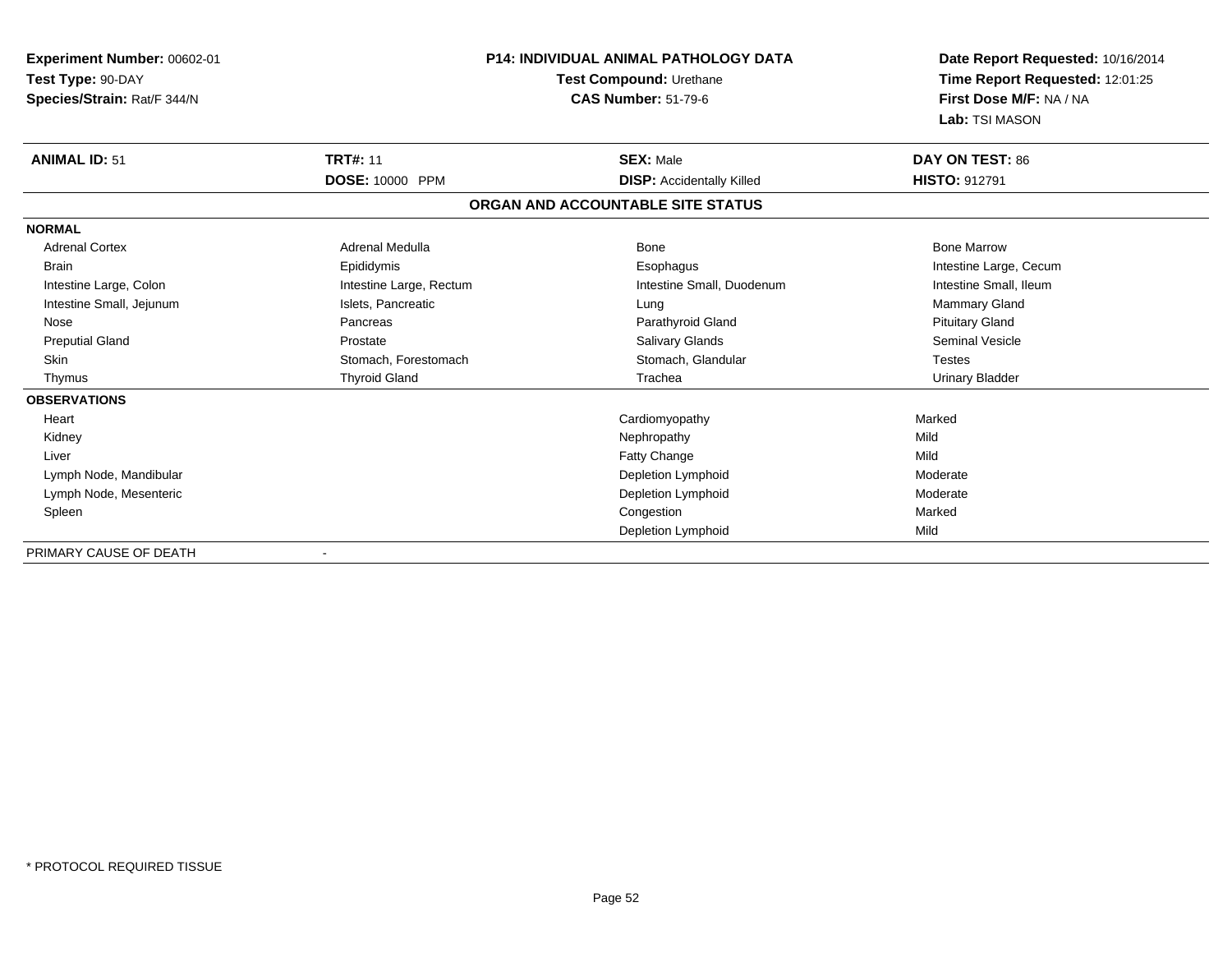| Experiment Number: 00602-01<br>Test Type: 90-DAY<br>Species/Strain: Rat/F 344/N | P14: INDIVIDUAL ANIMAL PATHOLOGY DATA<br>Test Compound: Urethane<br><b>CAS Number: 51-79-6</b> |                                   | Date Report Requested: 10/16/2014<br>Time Report Requested: 12:01:25<br>First Dose M/F: NA / NA<br>Lab: TSI MASON |
|---------------------------------------------------------------------------------|------------------------------------------------------------------------------------------------|-----------------------------------|-------------------------------------------------------------------------------------------------------------------|
| <b>ANIMAL ID: 52</b>                                                            | <b>TRT#: 11</b>                                                                                | <b>SEX: Male</b>                  | DAY ON TEST: 86                                                                                                   |
|                                                                                 | DOSE: 10000 PPM                                                                                | <b>DISP: Natural Death</b>        | HISTO: 912792                                                                                                     |
|                                                                                 |                                                                                                | ORGAN AND ACCOUNTABLE SITE STATUS |                                                                                                                   |
| <b>NORMAL</b>                                                                   |                                                                                                |                                   |                                                                                                                   |
| <b>Adrenal Cortex</b>                                                           | Adrenal Medulla                                                                                | Bone                              | <b>Brain</b>                                                                                                      |
| Epididymis                                                                      | Esophagus                                                                                      | Intestine Large, Cecum            | Intestine Large, Colon                                                                                            |
| Intestine Large, Rectum                                                         | Intestine Small, Duodenum                                                                      | Intestine Small, Jejunum          | Islets, Pancreatic                                                                                                |
| Lung                                                                            | Mammary Gland                                                                                  | Nose                              | Pancreas                                                                                                          |
| Parathyroid Gland                                                               | <b>Pituitary Gland</b>                                                                         | Prostate                          | Salivary Glands                                                                                                   |
| Seminal Vesicle                                                                 | Skin                                                                                           | Stomach, Forestomach              | Stomach, Glandular                                                                                                |
| <b>Testes</b>                                                                   | <b>Thyroid Gland</b>                                                                           | Trachea                           | <b>Urinary Bladder</b>                                                                                            |
| <b>MISSING</b>                                                                  |                                                                                                |                                   |                                                                                                                   |
| <b>Preputial Gland</b>                                                          |                                                                                                |                                   |                                                                                                                   |
| <b>AUTO PRECLUDES DIAG.</b>                                                     |                                                                                                |                                   |                                                                                                                   |
| Intestine Small, Ileum                                                          |                                                                                                |                                   |                                                                                                                   |
| <b>OBSERVATIONS</b>                                                             |                                                                                                |                                   |                                                                                                                   |
| <b>Bone Marrow</b>                                                              |                                                                                                | <b>Depletion Cellular</b>         | Mild                                                                                                              |
| Heart                                                                           |                                                                                                | Cardiomyopathy                    | Moderate                                                                                                          |
|                                                                                 | Atrium                                                                                         | Thrombosis                        |                                                                                                                   |
| Kidney                                                                          |                                                                                                | Nephropathy                       | Minimal                                                                                                           |
| Liver                                                                           |                                                                                                | Congestion                        | Marked                                                                                                            |
|                                                                                 |                                                                                                | Hepatodiaphragmatic Nodule        |                                                                                                                   |
|                                                                                 |                                                                                                | Thrombosis                        | Mild                                                                                                              |
| [Congestion TGLS = 3-6]                                                         |                                                                                                |                                   |                                                                                                                   |
| [ Hepatodiaphragmatic Nodule TGLS = 1-6 ]                                       |                                                                                                |                                   |                                                                                                                   |
| Lymph Node, Mandibular                                                          |                                                                                                | Depletion Lymphoid                | Mild                                                                                                              |
| Lymph Node, Mesenteric                                                          |                                                                                                | Depletion Lymphoid                | Mild                                                                                                              |
| Spleen                                                                          |                                                                                                | Depletion Lymphoid                | Moderate                                                                                                          |
| Thymus                                                                          |                                                                                                | Depletion Lymphoid                | Mild                                                                                                              |
| PRIMARY CAUSE OF DEATH                                                          | $\blacksquare$                                                                                 |                                   |                                                                                                                   |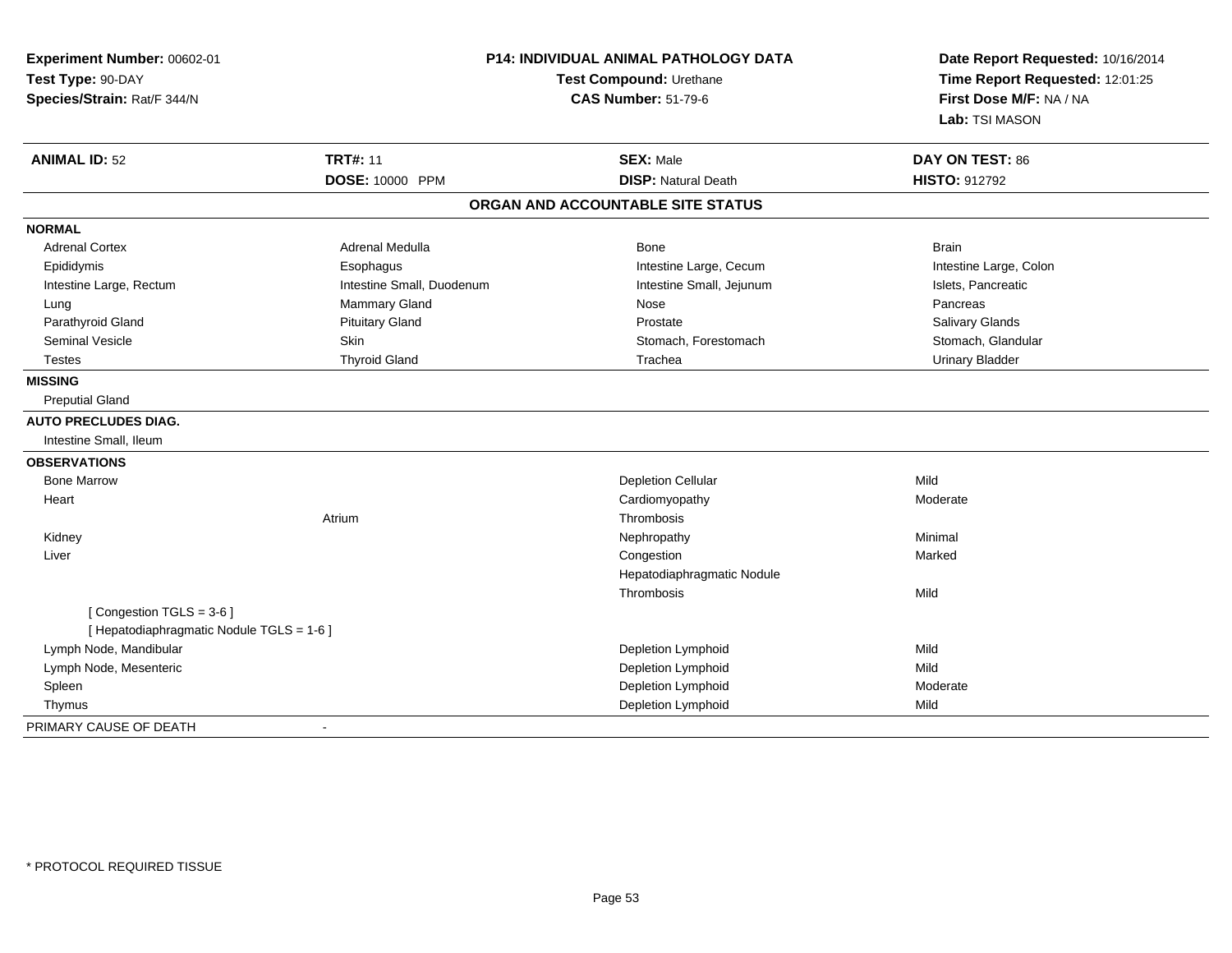| Experiment Number: 00602-01<br>Test Type: 90-DAY<br>Species/Strain: Rat/F 344/N | <b>P14: INDIVIDUAL ANIMAL PATHOLOGY DATA</b><br>Test Compound: Urethane<br><b>CAS Number: 51-79-6</b> |                                   | Date Report Requested: 10/16/2014<br>Time Report Requested: 12:01:25<br>First Dose M/F: NA / NA<br>Lab: TSI MASON |
|---------------------------------------------------------------------------------|-------------------------------------------------------------------------------------------------------|-----------------------------------|-------------------------------------------------------------------------------------------------------------------|
| <b>ANIMAL ID: 53</b>                                                            | <b>TRT#: 11</b>                                                                                       | <b>SEX: Male</b>                  | DAY ON TEST: 78                                                                                                   |
|                                                                                 | <b>DOSE: 10000 PPM</b>                                                                                | <b>DISP: Natural Death</b>        | <b>HISTO: 912793</b>                                                                                              |
|                                                                                 |                                                                                                       | ORGAN AND ACCOUNTABLE SITE STATUS |                                                                                                                   |
| <b>NORMAL</b>                                                                   |                                                                                                       |                                   |                                                                                                                   |
| <b>Adrenal Cortex</b>                                                           | Adrenal Medulla                                                                                       | Bone                              | <b>Brain</b>                                                                                                      |
| Epididymis                                                                      | Esophagus                                                                                             | Kidney                            | Liver                                                                                                             |
| Lung                                                                            | Lymph Node, Mandibular                                                                                | <b>Mammary Gland</b>              | Nose                                                                                                              |
| Parathyroid Gland                                                               | <b>Pituitary Gland</b>                                                                                | <b>Preputial Gland</b>            | Prostate                                                                                                          |
| Salivary Glands                                                                 | <b>Seminal Vesicle</b>                                                                                | <b>Skin</b>                       | Stomach, Forestomach                                                                                              |
| Stomach, Glandular                                                              | <b>Testes</b>                                                                                         | Thymus                            | <b>Thyroid Gland</b>                                                                                              |
| Trachea                                                                         | <b>Urinary Bladder</b>                                                                                |                                   |                                                                                                                   |
| <b>AUTO PRECLUDES DIAG.</b>                                                     |                                                                                                       |                                   |                                                                                                                   |
| Intestine Large, Cecum                                                          | Intestine Large, Colon                                                                                | Intestine Large, Rectum           | Intestine Small, Duodenum                                                                                         |
| Intestine Small, Ileum                                                          | Intestine Small, Jejunum                                                                              | Islets, Pancreatic                | Lymph Node, Mesenteric                                                                                            |
| Pancreas                                                                        |                                                                                                       |                                   |                                                                                                                   |
| <b>OBSERVATIONS</b>                                                             |                                                                                                       |                                   |                                                                                                                   |
| <b>Bone Marrow</b>                                                              |                                                                                                       | <b>Depletion Cellular</b>         | Mild                                                                                                              |
| Heart                                                                           |                                                                                                       | Cardiomyopathy                    | Marked                                                                                                            |
| Spleen                                                                          |                                                                                                       | Depletion Lymphoid                | Mild                                                                                                              |
| PRIMARY CAUSE OF DEATH                                                          | $\overline{\phantom{a}}$                                                                              |                                   |                                                                                                                   |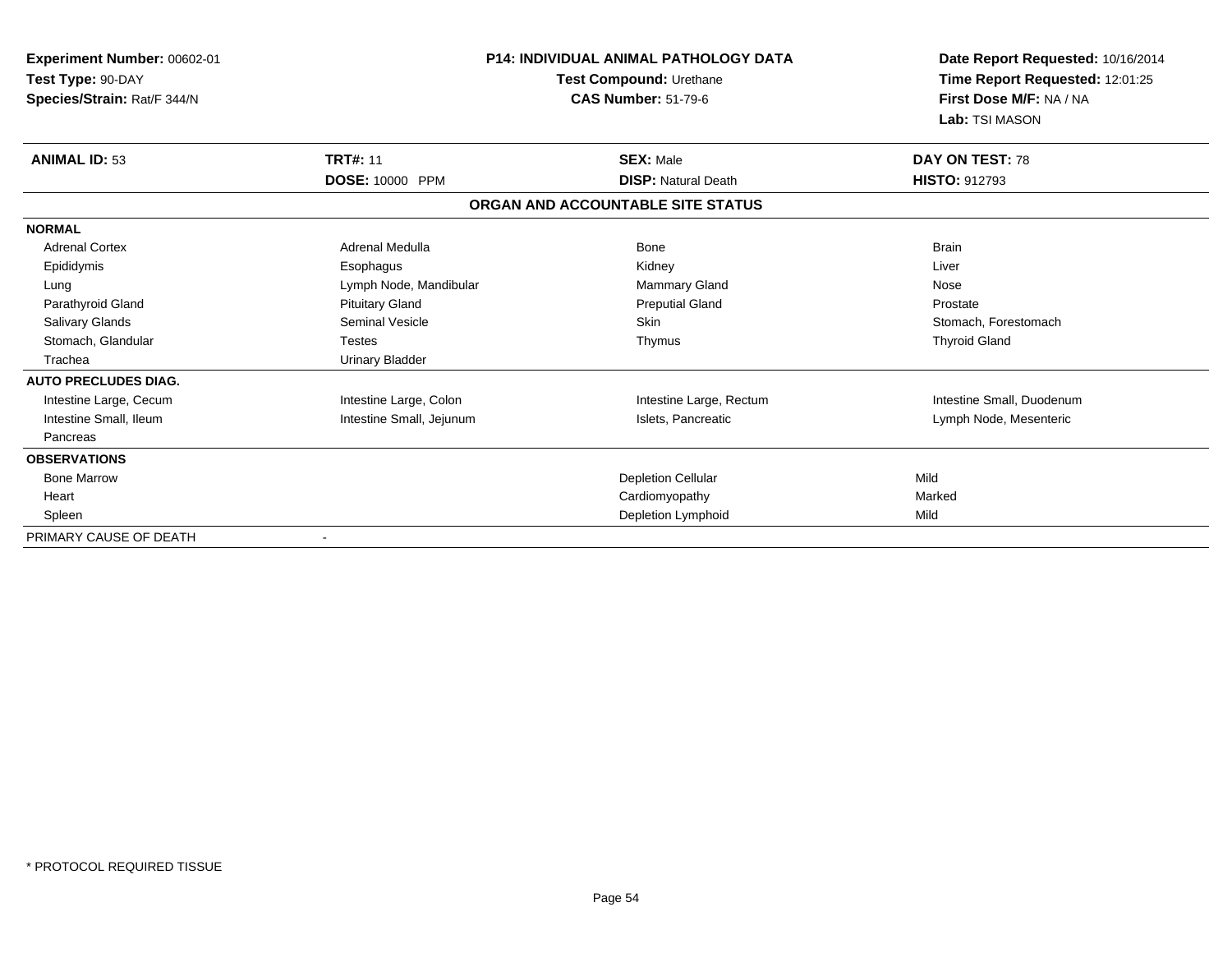| <b>Experiment Number: 00602-01</b><br>Test Type: 90-DAY<br>Species/Strain: Rat/F 344/N |                          | <b>P14: INDIVIDUAL ANIMAL PATHOLOGY DATA</b><br>Test Compound: Urethane<br><b>CAS Number: 51-79-6</b> | Date Report Requested: 10/16/2014<br>Time Report Requested: 12:01:25<br>First Dose M/F: NA / NA<br>Lab: TSI MASON |
|----------------------------------------------------------------------------------------|--------------------------|-------------------------------------------------------------------------------------------------------|-------------------------------------------------------------------------------------------------------------------|
| <b>ANIMAL ID: 54</b>                                                                   | <b>TRT#: 11</b>          | <b>SEX: Male</b>                                                                                      | DAY ON TEST: 93                                                                                                   |
|                                                                                        | DOSE: 10000 PPM          | <b>DISP: Terminal Sacrifice</b>                                                                       | <b>HISTO: 912794</b>                                                                                              |
|                                                                                        |                          | ORGAN AND ACCOUNTABLE SITE STATUS                                                                     |                                                                                                                   |
| <b>NORMAL</b>                                                                          |                          |                                                                                                       |                                                                                                                   |
| <b>Adrenal Cortex</b>                                                                  | Adrenal Medulla          | Bone                                                                                                  | <b>Bone Marrow</b>                                                                                                |
| <b>Brain</b>                                                                           | Epididymis               | Esophagus                                                                                             | Intestine Large, Cecum                                                                                            |
| Intestine Large, Colon                                                                 | Intestine Large, Rectum  | Intestine Small, Duodenum                                                                             | Intestine Small, Ileum                                                                                            |
| Intestine Small, Jejunum                                                               | Islets, Pancreatic       | Lung                                                                                                  | Lymph Node, Mandibular                                                                                            |
| Lymph Node, Mesenteric                                                                 | <b>Mammary Gland</b>     | Nose                                                                                                  | Pancreas                                                                                                          |
| Parathyroid Gland                                                                      | <b>Pituitary Gland</b>   | <b>Preputial Gland</b>                                                                                | Prostate                                                                                                          |
| Salivary Glands                                                                        | <b>Seminal Vesicle</b>   | Skin                                                                                                  | Stomach, Forestomach                                                                                              |
| Stomach, Glandular                                                                     | Testes                   | Thymus                                                                                                | <b>Thyroid Gland</b>                                                                                              |
| Trachea                                                                                | <b>Urinary Bladder</b>   |                                                                                                       |                                                                                                                   |
| <b>OBSERVATIONS</b>                                                                    |                          |                                                                                                       |                                                                                                                   |
| Heart                                                                                  |                          | Cardiomyopathy                                                                                        | Marked                                                                                                            |
| Kidney                                                                                 |                          | Nephropathy                                                                                           | Mild                                                                                                              |
| Liver                                                                                  |                          | <b>Clear Cell Focus</b>                                                                               |                                                                                                                   |
|                                                                                        |                          | Fatty Change                                                                                          | Mild                                                                                                              |
| Spleen                                                                                 |                          | Depletion Lymphoid                                                                                    | Mild                                                                                                              |
| PRIMARY CAUSE OF DEATH                                                                 | $\overline{\phantom{a}}$ |                                                                                                       |                                                                                                                   |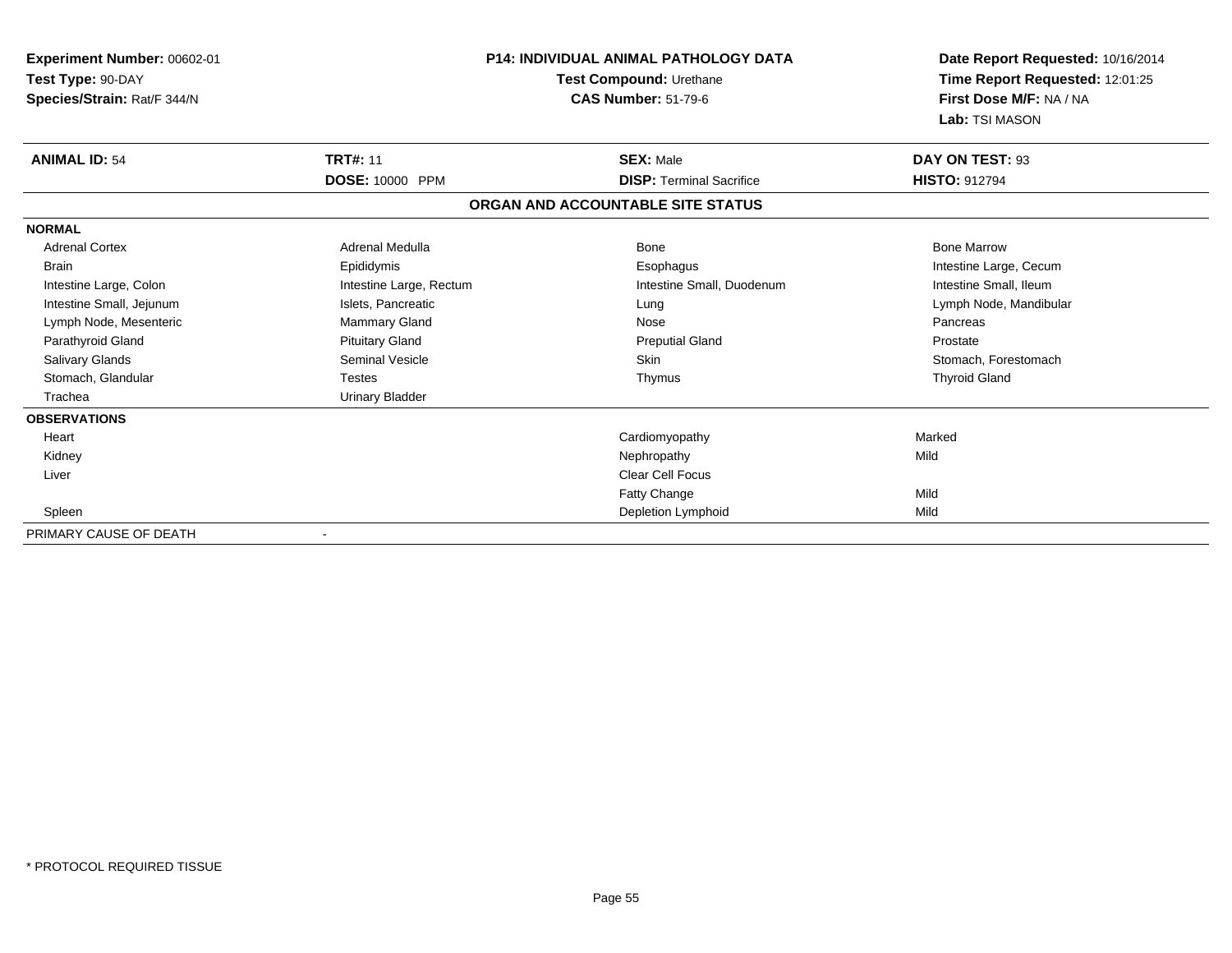| Experiment Number: 00602-01 |                          | <b>P14: INDIVIDUAL ANIMAL PATHOLOGY DATA</b> |                                 |
|-----------------------------|--------------------------|----------------------------------------------|---------------------------------|
| Test Type: 90-DAY           |                          | Test Compound: Urethane                      | Time Report Requested: 12:01:25 |
| Species/Strain: Rat/F 344/N |                          | <b>CAS Number: 51-79-6</b>                   | First Dose M/F: NA / NA         |
|                             |                          |                                              | Lab: TSI MASON                  |
| <b>ANIMAL ID: 55</b>        | <b>TRT#: 11</b>          | <b>SEX: Male</b>                             | DAY ON TEST: 92                 |
|                             | DOSE: 10000 PPM          | <b>DISP: Natural Death</b>                   | <b>HISTO: 912795</b>            |
|                             |                          | ORGAN AND ACCOUNTABLE SITE STATUS            |                                 |
| <b>NORMAL</b>               |                          |                                              |                                 |
| <b>Adrenal Cortex</b>       | Adrenal Medulla          | Bone                                         | <b>Bone Marrow</b>              |
| <b>Brain</b>                | Epididymis               | Esophagus                                    | Intestine Large, Cecum          |
| Intestine Large, Colon      | Intestine Large, Rectum  | Intestine Small, Duodenum                    | Islets, Pancreatic              |
| Liver                       | Lung                     | Mammary Gland                                | Nose                            |
| Pancreas                    | Parathyroid Gland        | <b>Pituitary Gland</b>                       | <b>Preputial Gland</b>          |
| <b>Salivary Glands</b>      | <b>Seminal Vesicle</b>   | <b>Skin</b>                                  | Stomach, Forestomach            |
| Stomach, Glandular          | <b>Testes</b>            | Thymus                                       | <b>Thyroid Gland</b>            |
| Trachea                     | <b>Urinary Bladder</b>   |                                              |                                 |
| <b>AUTO PRECLUDES DIAG.</b> |                          |                                              |                                 |
| Intestine Small, Ileum      | Intestine Small, Jejunum |                                              |                                 |
| <b>OBSERVATIONS</b>         |                          |                                              |                                 |
| Heart                       |                          | Cardiomyopathy                               | Moderate                        |
| Kidney                      |                          | Nephropathy                                  | Mild                            |
| Lymph Node, Mandibular      |                          | Depletion Lymphoid                           | Mild                            |
| Lymph Node, Mesenteric      |                          | Depletion Lymphoid                           | Mild                            |
| Prostate                    |                          | Inflammation                                 | Chronic, Minimal                |
| Spleen                      |                          | Depletion Lymphoid                           | Mild                            |
| PRIMARY CAUSE OF DEATH      |                          |                                              |                                 |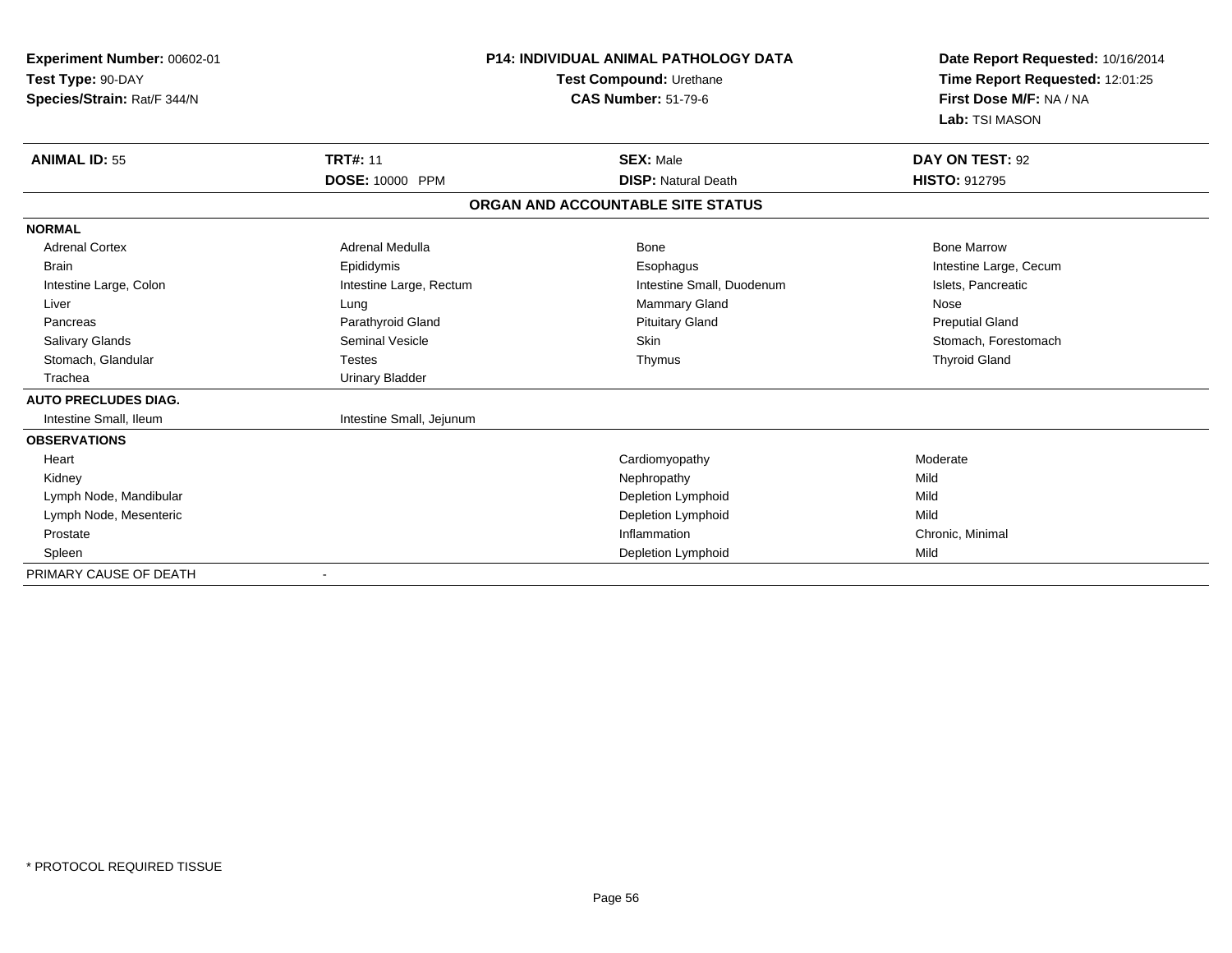| Experiment Number: 00602-01<br>Test Type: 90-DAY<br>Species/Strain: Rat/F 344/N |                          | <b>P14: INDIVIDUAL ANIMAL PATHOLOGY DATA</b><br>Test Compound: Urethane<br><b>CAS Number: 51-79-6</b> | Date Report Requested: 10/16/2014<br>Time Report Requested: 12:01:25<br>First Dose M/F: NA / NA<br>Lab: TSI MASON |
|---------------------------------------------------------------------------------|--------------------------|-------------------------------------------------------------------------------------------------------|-------------------------------------------------------------------------------------------------------------------|
| <b>ANIMAL ID: 56</b>                                                            | <b>TRT#: 11</b>          | <b>SEX: Male</b>                                                                                      | DAY ON TEST: 90                                                                                                   |
|                                                                                 | DOSE: 10000 PPM          | <b>DISP: Natural Death</b>                                                                            | <b>HISTO: 912796</b>                                                                                              |
|                                                                                 |                          | ORGAN AND ACCOUNTABLE SITE STATUS                                                                     |                                                                                                                   |
| <b>NORMAL</b>                                                                   |                          |                                                                                                       |                                                                                                                   |
| <b>Adrenal Cortex</b>                                                           | Adrenal Medulla          | Bone                                                                                                  | <b>Bone Marrow</b>                                                                                                |
| <b>Brain</b>                                                                    | Epididymis               | Esophagus                                                                                             | Intestine Large, Cecum                                                                                            |
| Intestine Large, Colon                                                          | Intestine Large, Rectum  | Islets, Pancreatic                                                                                    | Liver                                                                                                             |
| Lung                                                                            | Lymph Node, Mandibular   | <b>Mammary Gland</b>                                                                                  | Nose                                                                                                              |
| Pancreas                                                                        | Parathyroid Gland        | <b>Pituitary Gland</b>                                                                                | <b>Preputial Gland</b>                                                                                            |
| Prostate                                                                        | <b>Salivary Glands</b>   | <b>Seminal Vesicle</b>                                                                                | <b>Skin</b>                                                                                                       |
| Stomach, Forestomach                                                            | Stomach, Glandular       | <b>Testes</b>                                                                                         | Thymus                                                                                                            |
| <b>Thyroid Gland</b>                                                            | Trachea                  | <b>Urinary Bladder</b>                                                                                |                                                                                                                   |
| <b>AUTO PRECLUDES DIAG.</b>                                                     |                          |                                                                                                       |                                                                                                                   |
| Intestine Small, Duodenum                                                       | Intestine Small, Ileum   | Intestine Small, Jejunum                                                                              | Lymph Node, Mesenteric                                                                                            |
| <b>OBSERVATIONS</b>                                                             |                          |                                                                                                       |                                                                                                                   |
| Heart                                                                           |                          | Cardiomyopathy                                                                                        | Marked                                                                                                            |
|                                                                                 | Atrium                   | Thrombosis                                                                                            |                                                                                                                   |
| Kidney                                                                          |                          | Nephropathy                                                                                           | Mild                                                                                                              |
| Spleen                                                                          |                          | Depletion Lymphoid                                                                                    | Mild                                                                                                              |
| PRIMARY CAUSE OF DEATH                                                          | $\overline{\phantom{a}}$ |                                                                                                       |                                                                                                                   |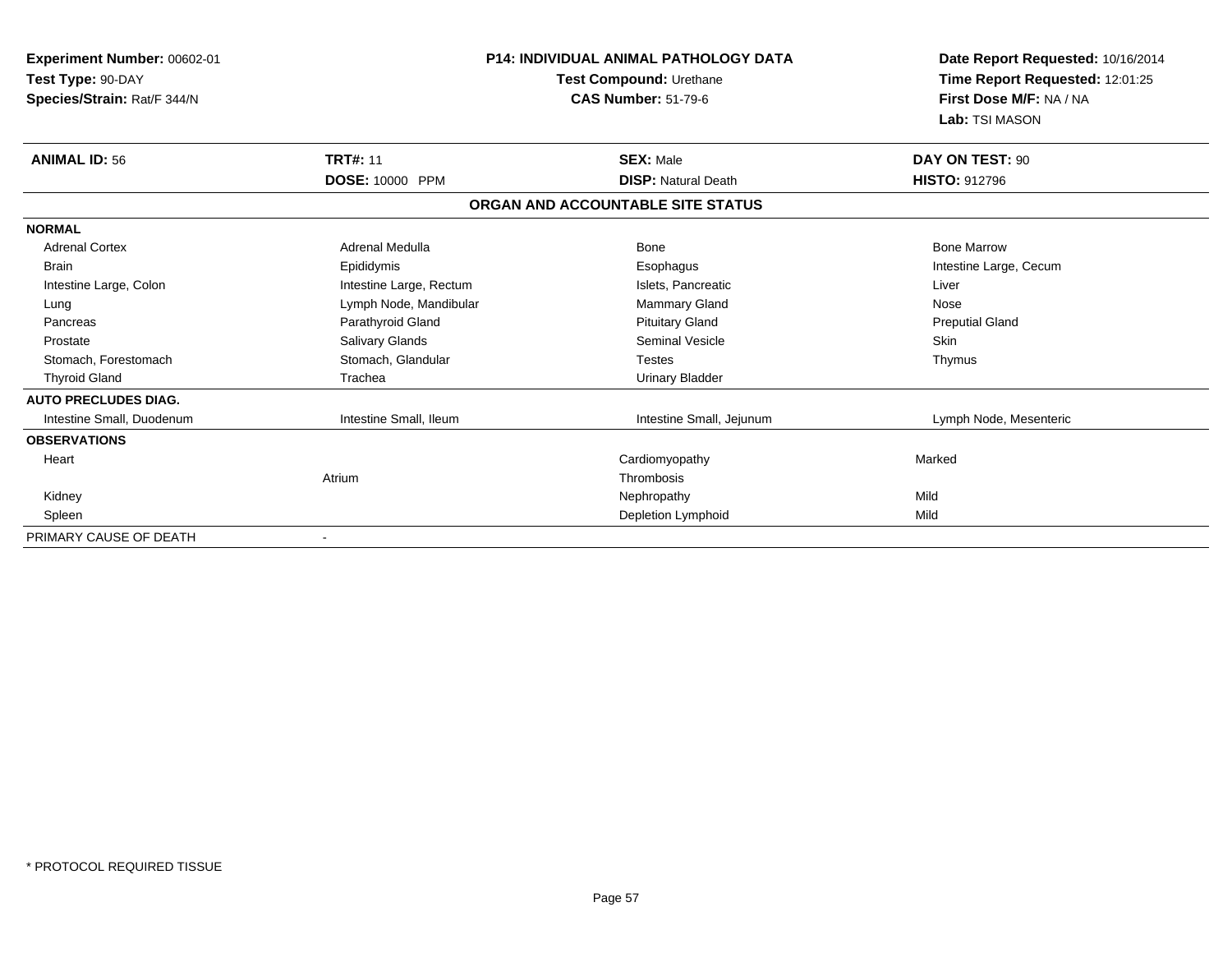| Experiment Number: 00602-01<br>Test Type: 90-DAY |                           | <b>P14: INDIVIDUAL ANIMAL PATHOLOGY DATA</b><br>Test Compound: Urethane | Date Report Requested: 10/16/2014<br>Time Report Requested: 12:01:25 |
|--------------------------------------------------|---------------------------|-------------------------------------------------------------------------|----------------------------------------------------------------------|
| Species/Strain: Rat/F 344/N                      |                           | <b>CAS Number: 51-79-6</b>                                              | First Dose M/F: NA / NA<br>Lab: TSI MASON                            |
| <b>ANIMAL ID: 57</b>                             | <b>TRT#: 11</b>           | <b>SEX: Male</b>                                                        | DAY ON TEST: 92                                                      |
|                                                  | DOSE: 10000 PPM           | <b>DISP: Natural Death</b>                                              | <b>HISTO: 912797</b>                                                 |
|                                                  |                           | ORGAN AND ACCOUNTABLE SITE STATUS                                       |                                                                      |
| <b>NORMAL</b>                                    |                           |                                                                         |                                                                      |
| <b>Adrenal Cortex</b>                            | Adrenal Medulla           | Bone                                                                    | <b>Brain</b>                                                         |
| Epididymis                                       | Esophagus                 | Intestine Large, Cecum                                                  | Intestine Large, Colon                                               |
| Intestine Large, Rectum                          | Intestine Small, Duodenum | Intestine Small, Ileum                                                  | Intestine Small, Jejunum                                             |
| Islets, Pancreatic                               | Liver                     | Lung                                                                    | <b>Mammary Gland</b>                                                 |
| Nose                                             | Pancreas                  | Parathyroid Gland                                                       | <b>Pituitary Gland</b>                                               |
| <b>Preputial Gland</b>                           | Prostate                  | Salivary Glands                                                         | <b>Seminal Vesicle</b>                                               |
| <b>Skin</b>                                      | Spleen                    | Stomach, Forestomach                                                    | Stomach, Glandular                                                   |
| <b>Testes</b>                                    | Thymus                    | <b>Thyroid Gland</b>                                                    | Trachea                                                              |
| <b>Urinary Bladder</b>                           |                           |                                                                         |                                                                      |
| <b>OBSERVATIONS</b>                              |                           |                                                                         |                                                                      |
| <b>Bone Marrow</b>                               |                           | <b>Depletion Cellular</b>                                               | Mild                                                                 |
| Heart                                            |                           | Cardiomyopathy                                                          | Marked                                                               |
| Kidney                                           |                           | Nephropathy                                                             | Minimal                                                              |
| Lymph Node, Mandibular                           |                           | Depletion Lymphoid                                                      | Mild                                                                 |
| Lymph Node, Mesenteric                           |                           | Depletion Lymphoid                                                      | Mild                                                                 |
| PRIMARY CAUSE OF DEATH                           | $\overline{\phantom{a}}$  |                                                                         |                                                                      |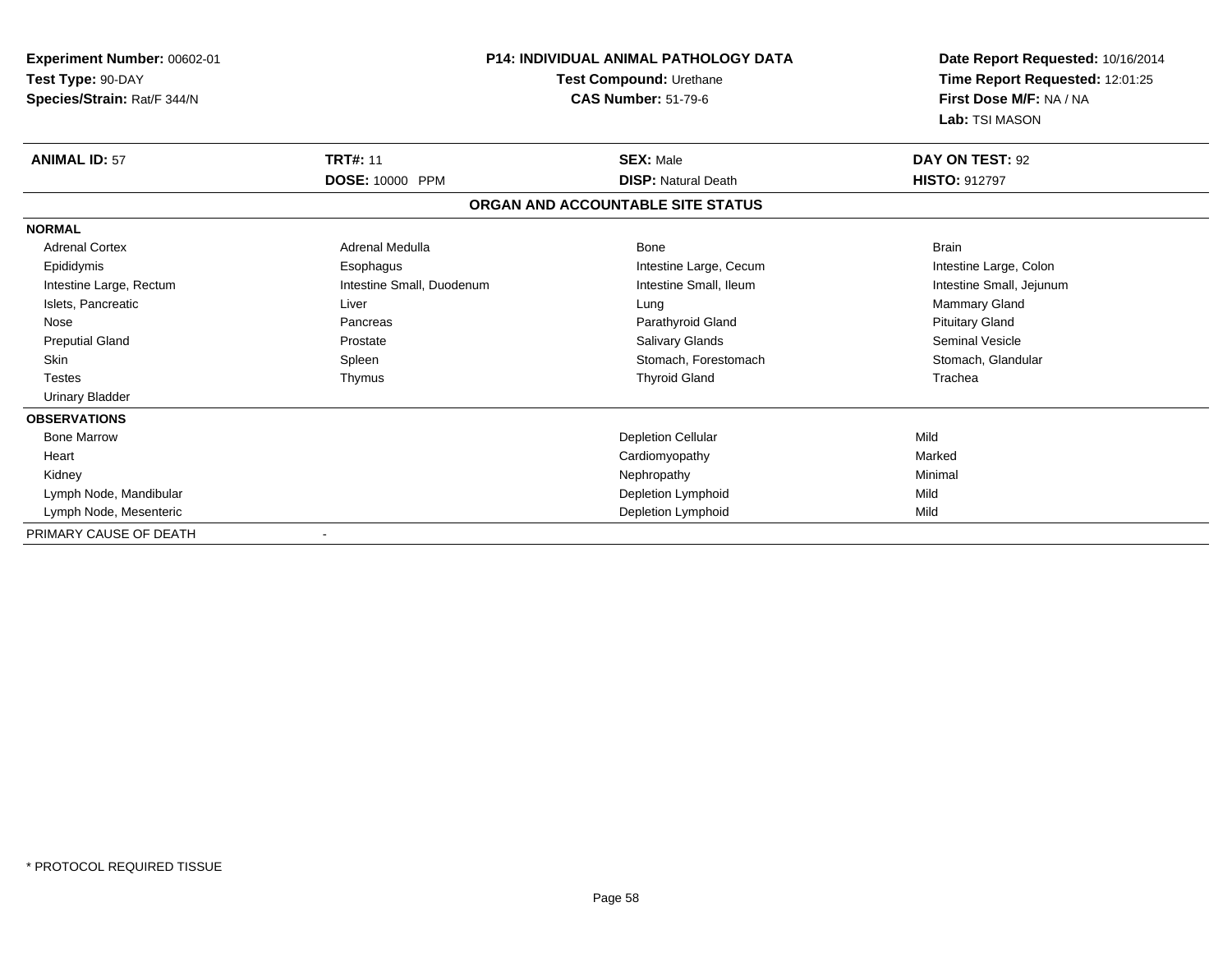| Experiment Number: 00602-01                  | <b>P14: INDIVIDUAL ANIMAL PATHOLOGY DATA</b><br>Test Compound: Urethane<br><b>CAS Number: 51-79-6</b> |                                   | Date Report Requested: 10/16/2014<br>Time Report Requested: 12:01:25<br>First Dose M/F: NA / NA |
|----------------------------------------------|-------------------------------------------------------------------------------------------------------|-----------------------------------|-------------------------------------------------------------------------------------------------|
| Test Type: 90-DAY                            |                                                                                                       |                                   |                                                                                                 |
| Species/Strain: Rat/F 344/N                  |                                                                                                       |                                   |                                                                                                 |
|                                              |                                                                                                       |                                   | Lab: TSI MASON                                                                                  |
| <b>ANIMAL ID: 58</b>                         | <b>TRT#: 11</b>                                                                                       | <b>SEX: Male</b>                  | DAY ON TEST: 72                                                                                 |
|                                              | DOSE: 10000 PPM                                                                                       | <b>DISP: Natural Death</b>        | <b>HISTO: 912798</b>                                                                            |
|                                              |                                                                                                       | ORGAN AND ACCOUNTABLE SITE STATUS |                                                                                                 |
| <b>NORMAL</b>                                |                                                                                                       |                                   |                                                                                                 |
| <b>Adrenal Cortex</b>                        | Adrenal Medulla                                                                                       | <b>Bone</b>                       | <b>Brain</b>                                                                                    |
| Epididymis                                   | Esophagus                                                                                             | Intestine Large, Cecum            | Intestine Large, Colon                                                                          |
| Intestine Large, Rectum                      | Intestine Small, Ileum                                                                                | Intestine Small, Jejunum          | Islets, Pancreatic                                                                              |
| Lung                                         | Lymph Node, Mandibular                                                                                | Mammary Gland                     | Nose                                                                                            |
| Pancreas                                     | Parathyroid Gland                                                                                     | <b>Pituitary Gland</b>            | <b>Preputial Gland</b>                                                                          |
| Prostate                                     | <b>Seminal Vesicle</b>                                                                                | <b>Skin</b>                       | Stomach, Forestomach                                                                            |
| Stomach, Glandular                           | <b>Testes</b>                                                                                         | <b>Thyroid Gland</b>              | Trachea                                                                                         |
| <b>Urinary Bladder</b>                       |                                                                                                       |                                   |                                                                                                 |
| <b>AUTO PRECLUDES DIAG.</b>                  |                                                                                                       |                                   |                                                                                                 |
| Intestine Small, Duodenum                    |                                                                                                       |                                   |                                                                                                 |
| <b>OBSERVATIONS</b>                          |                                                                                                       |                                   |                                                                                                 |
| <b>Bone Marrow</b>                           |                                                                                                       | <b>Depletion Cellular</b>         | Mild                                                                                            |
| Heart                                        |                                                                                                       | Cardiomyopathy                    | Marked                                                                                          |
| Kidney                                       |                                                                                                       | Nephropathy                       | Mild                                                                                            |
| Liver                                        |                                                                                                       | Fatty Change                      | Mild                                                                                            |
|                                              |                                                                                                       | Hepatodiaphragmatic Nodule        |                                                                                                 |
| [Fatty Change TGLS = 2-6.01]                 |                                                                                                       |                                   |                                                                                                 |
| [ Hepatodiaphragmatic Nodule TGLS = 3-6.01 ] |                                                                                                       |                                   |                                                                                                 |
| Lymph Node, Mesenteric                       |                                                                                                       | Depletion Lymphoid                | Moderate                                                                                        |
| Salivary Glands                              |                                                                                                       | <b>Cytoplasmic Alteration</b>     | Mild                                                                                            |
| Spleen                                       |                                                                                                       | Depletion Lymphoid                | Mild                                                                                            |
| Thymus                                       |                                                                                                       | Depletion Lymphoid                | Mild                                                                                            |
| PRIMARY CAUSE OF DEATH                       |                                                                                                       |                                   |                                                                                                 |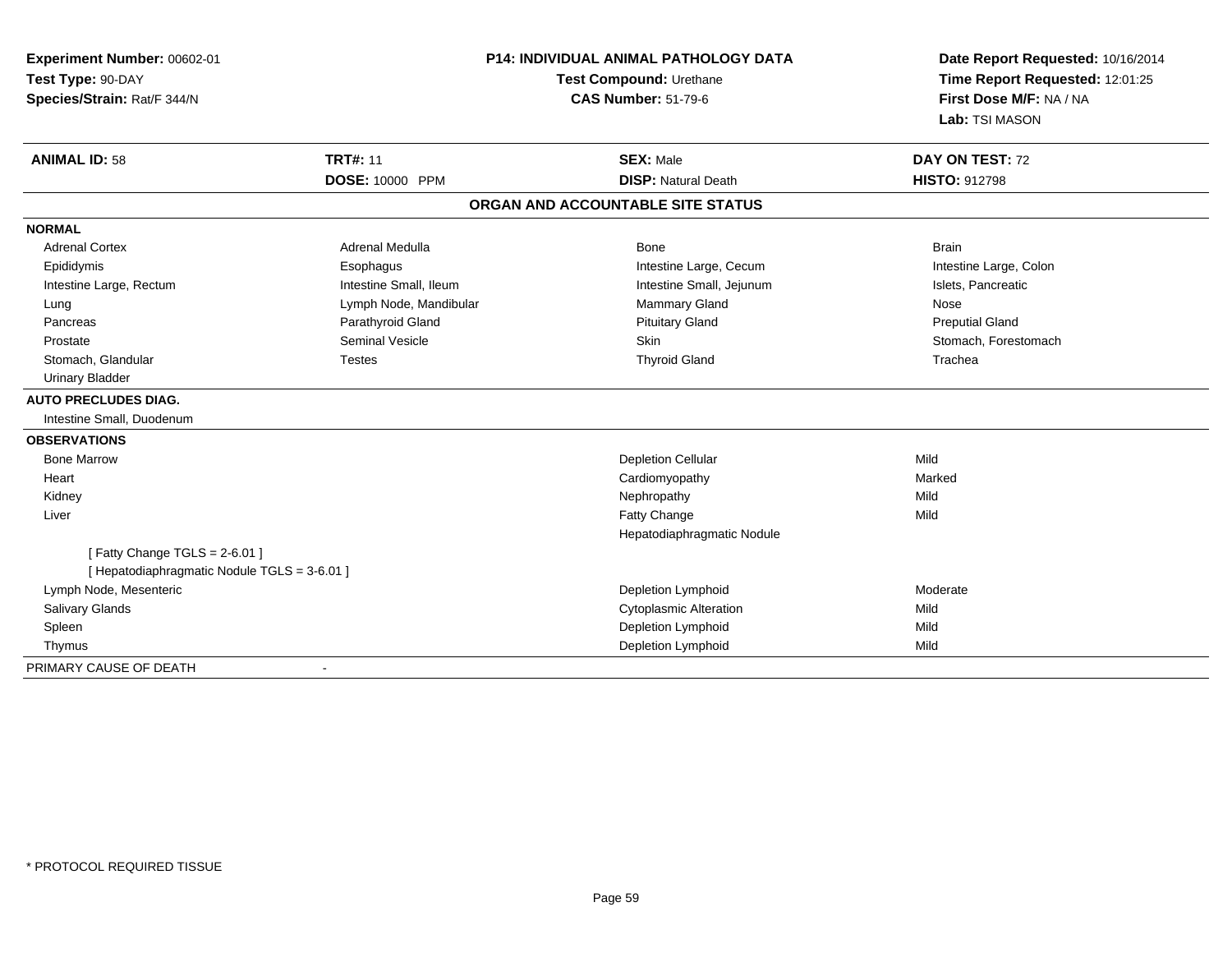| <b>Experiment Number: 00602-01</b><br>Test Type: 90-DAY<br>Species/Strain: Rat/F 344/N |                         | <b>P14: INDIVIDUAL ANIMAL PATHOLOGY DATA</b><br>Test Compound: Urethane<br><b>CAS Number: 51-79-6</b> | Date Report Requested: 10/16/2014<br>Time Report Requested: 12:01:25<br>First Dose M/F: NA / NA<br>Lab: TSI MASON |
|----------------------------------------------------------------------------------------|-------------------------|-------------------------------------------------------------------------------------------------------|-------------------------------------------------------------------------------------------------------------------|
| <b>ANIMAL ID: 59</b>                                                                   | <b>TRT#: 11</b>         | <b>SEX: Male</b>                                                                                      | DAY ON TEST: 93                                                                                                   |
|                                                                                        | DOSE: 10000 PPM         | <b>DISP: Terminal Sacrifice</b>                                                                       | <b>HISTO: 912799</b>                                                                                              |
|                                                                                        |                         | ORGAN AND ACCOUNTABLE SITE STATUS                                                                     |                                                                                                                   |
| <b>NORMAL</b>                                                                          |                         |                                                                                                       |                                                                                                                   |
| <b>Adrenal Cortex</b>                                                                  | Adrenal Medulla         | <b>Bone</b>                                                                                           | <b>Bone Marrow</b>                                                                                                |
| <b>Brain</b>                                                                           | Epididymis              | Esophagus                                                                                             | Intestine Large, Cecum                                                                                            |
| Intestine Large, Colon                                                                 | Intestine Large, Rectum | Intestine Small, Duodenum                                                                             | Intestine Small, Ileum                                                                                            |
| Intestine Small, Jejunum                                                               | Islets, Pancreatic      | Lung                                                                                                  | Nose                                                                                                              |
| Pancreas                                                                               | Parathyroid Gland       | <b>Pituitary Gland</b>                                                                                | <b>Preputial Gland</b>                                                                                            |
| Prostate                                                                               | Salivary Glands         | <b>Seminal Vesicle</b>                                                                                | <b>Skin</b>                                                                                                       |
| Stomach, Forestomach                                                                   | Stomach, Glandular      | <b>Testes</b>                                                                                         | Thymus                                                                                                            |
| <b>Thyroid Gland</b>                                                                   | Trachea                 | <b>Urinary Bladder</b>                                                                                |                                                                                                                   |
| <b>MISSING</b>                                                                         |                         |                                                                                                       |                                                                                                                   |
| <b>Mammary Gland</b>                                                                   |                         |                                                                                                       |                                                                                                                   |
| <b>OBSERVATIONS</b>                                                                    |                         |                                                                                                       |                                                                                                                   |
| Heart                                                                                  |                         | Cardiomyopathy                                                                                        | Marked                                                                                                            |
| Kidney                                                                                 |                         | Nephropathy                                                                                           | Mild                                                                                                              |
| Liver                                                                                  |                         | <b>Fatty Change</b>                                                                                   | Mild                                                                                                              |
| Lymph Node, Mandibular                                                                 |                         | Depletion Lymphoid                                                                                    | Mild                                                                                                              |
| Lymph Node, Mesenteric                                                                 |                         | Depletion Lymphoid                                                                                    | Mild                                                                                                              |
| Spleen                                                                                 |                         | Depletion Lymphoid                                                                                    | Mild                                                                                                              |
| PRIMARY CAUSE OF DEATH                                                                 |                         |                                                                                                       |                                                                                                                   |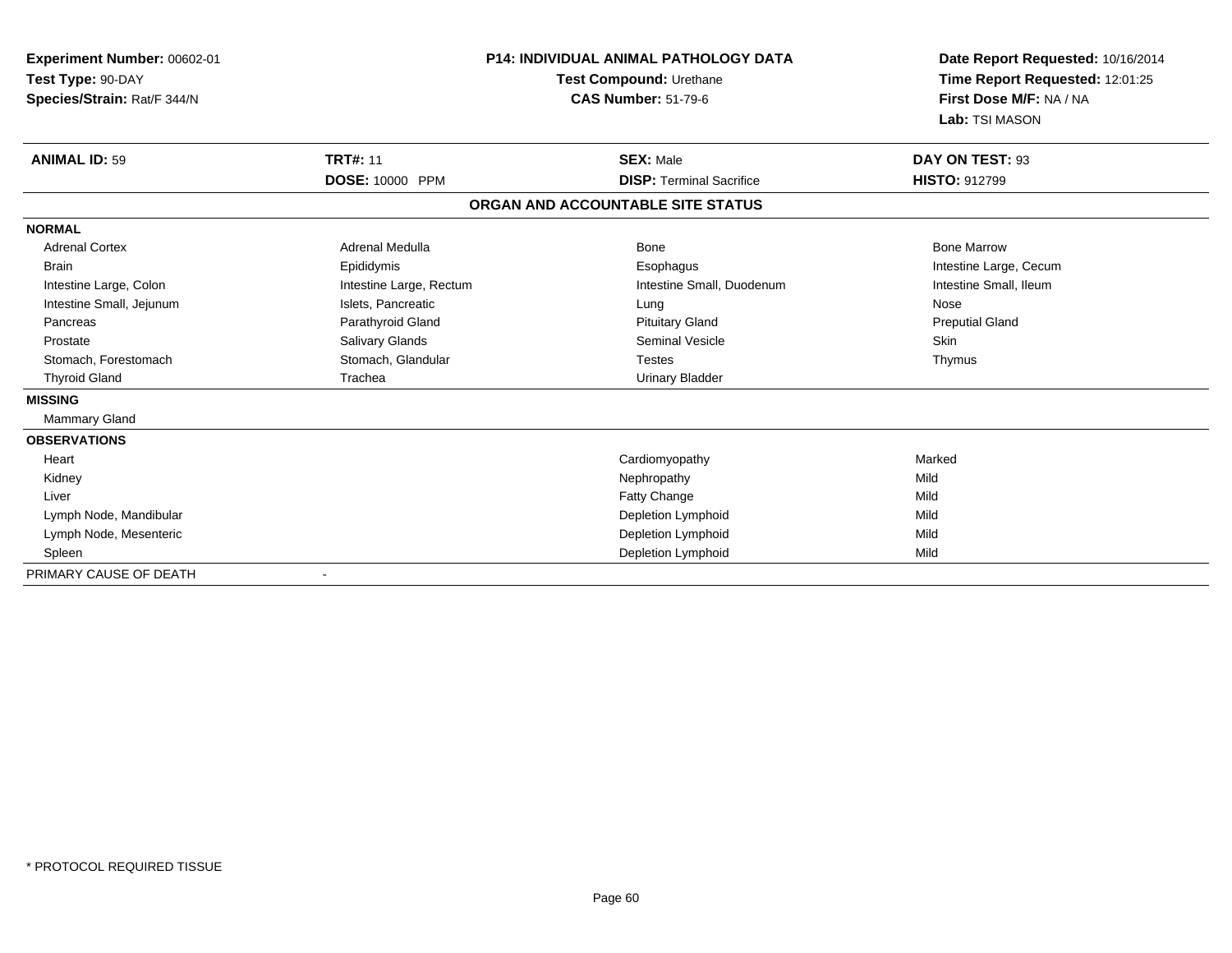| Experiment Number: 00602-01<br>Test Type: 90-DAY |                           | <b>P14: INDIVIDUAL ANIMAL PATHOLOGY DATA</b><br>Test Compound: Urethane | Date Report Requested: 10/16/2014<br>Time Report Requested: 12:01:25<br>First Dose M/F: NA / NA<br>Lab: TSI MASON |
|--------------------------------------------------|---------------------------|-------------------------------------------------------------------------|-------------------------------------------------------------------------------------------------------------------|
| Species/Strain: Rat/F 344/N                      |                           | <b>CAS Number: 51-79-6</b>                                              |                                                                                                                   |
| <b>ANIMAL ID: 60</b>                             | <b>TRT#: 11</b>           | <b>SEX: Male</b>                                                        | DAY ON TEST: 93                                                                                                   |
|                                                  | DOSE: 10000 PPM           | <b>DISP: Terminal Sacrifice</b>                                         | <b>HISTO: 912800</b>                                                                                              |
|                                                  |                           | ORGAN AND ACCOUNTABLE SITE STATUS                                       |                                                                                                                   |
| <b>NORMAL</b>                                    |                           |                                                                         |                                                                                                                   |
| <b>Adrenal Cortex</b>                            | Adrenal Medulla           | Bone                                                                    | <b>Brain</b>                                                                                                      |
| Epididymis                                       | Esophagus                 | Intestine Large, Cecum                                                  | Intestine Large, Colon                                                                                            |
| Intestine Large, Rectum                          | Intestine Small, Duodenum | Intestine Small, Ileum                                                  | Intestine Small, Jejunum                                                                                          |
| Islets, Pancreatic                               | Lung                      | Lymph Node, Mandibular                                                  | Lymph Node, Mesenteric                                                                                            |
| Nose                                             | Pancreas                  | Parathyroid Gland                                                       | <b>Pituitary Gland</b>                                                                                            |
| <b>Preputial Gland</b>                           | Prostate                  | <b>Salivary Glands</b>                                                  | <b>Seminal Vesicle</b>                                                                                            |
| <b>Skin</b>                                      | Stomach, Forestomach      | Stomach, Glandular                                                      | <b>Testes</b>                                                                                                     |
| Thymus                                           | <b>Thyroid Gland</b>      | Trachea                                                                 | <b>Urinary Bladder</b>                                                                                            |
| <b>MISSING</b>                                   |                           |                                                                         |                                                                                                                   |
| <b>Mammary Gland</b>                             |                           |                                                                         |                                                                                                                   |
| <b>OBSERVATIONS</b>                              |                           |                                                                         |                                                                                                                   |
| <b>Bone Marrow</b>                               |                           | <b>Depletion Cellular</b>                                               | Mild                                                                                                              |
| Heart                                            |                           | Cardiomyopathy                                                          | Marked                                                                                                            |
| Kidney                                           |                           | Nephropathy                                                             | Mild                                                                                                              |
| Liver                                            |                           | Fatty Change                                                            | Mild                                                                                                              |
| Spleen                                           |                           | Depletion Lymphoid                                                      | Mild                                                                                                              |
| PRIMARY CAUSE OF DEATH                           |                           |                                                                         |                                                                                                                   |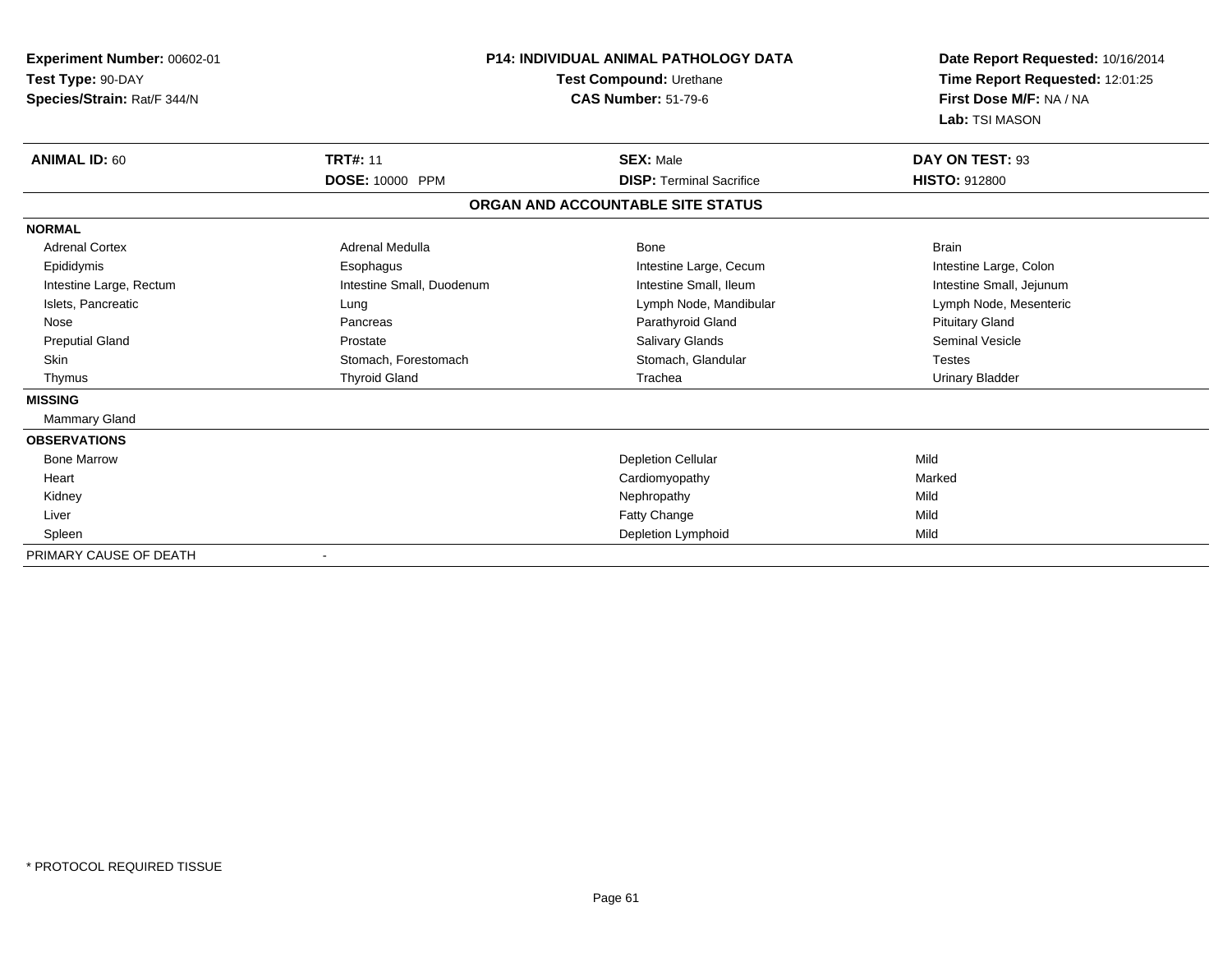| <b>Experiment Number: 00602-01</b><br>Test Type: 90-DAY<br>Species/Strain: Rat/F 344/N | <b>P14: INDIVIDUAL ANIMAL PATHOLOGY DATA</b><br>Test Compound: Urethane<br><b>CAS Number: 51-79-6</b> |                                   | Date Report Requested: 10/16/2014<br>Time Report Requested: 12:01:25<br>First Dose M/F: NA / NA |
|----------------------------------------------------------------------------------------|-------------------------------------------------------------------------------------------------------|-----------------------------------|-------------------------------------------------------------------------------------------------|
| <b>ANIMAL ID: 61</b>                                                                   | <b>TRT#: 2</b>                                                                                        | <b>SEX: Female</b>                | Lab: TSI MASON<br>DAY ON TEST: 93                                                               |
|                                                                                        | DOSE: 0 PPM                                                                                           | <b>DISP:</b> Terminal Sacrifice   | <b>HISTO: 912841</b>                                                                            |
|                                                                                        |                                                                                                       | ORGAN AND ACCOUNTABLE SITE STATUS |                                                                                                 |
| <b>NORMAL</b>                                                                          |                                                                                                       |                                   |                                                                                                 |
| <b>Adrenal Cortex</b>                                                                  | Adrenal Medulla                                                                                       | Bone                              | <b>Bone Marrow</b>                                                                              |
| <b>Brain</b>                                                                           | <b>Clitoral Gland</b>                                                                                 | Esophagus                         | Heart                                                                                           |
| Intestine Large, Cecum                                                                 | Intestine Large, Colon                                                                                | Intestine Large, Rectum           | Intestine Small, Duodenum                                                                       |
| Intestine Small, Ileum                                                                 | Intestine Small, Jejunum                                                                              | Islets, Pancreatic                | Kidney                                                                                          |
| Liver                                                                                  | Lung                                                                                                  | Lymph Node, Mandibular            | Lymph Node, Mesenteric                                                                          |
| Mammary Gland                                                                          | Nose                                                                                                  | Ovary                             | Pancreas                                                                                        |
| Parathyroid Gland                                                                      | <b>Pituitary Gland</b>                                                                                | Salivary Glands                   | <b>Skin</b>                                                                                     |
| Spleen                                                                                 | Stomach, Forestomach                                                                                  | Stomach, Glandular                | Thymus                                                                                          |
| <b>Thyroid Gland</b>                                                                   | Trachea                                                                                               | <b>Urinary Bladder</b>            | Uterus                                                                                          |
| PRIMARY CAUSE OF DEATH                                                                 |                                                                                                       |                                   |                                                                                                 |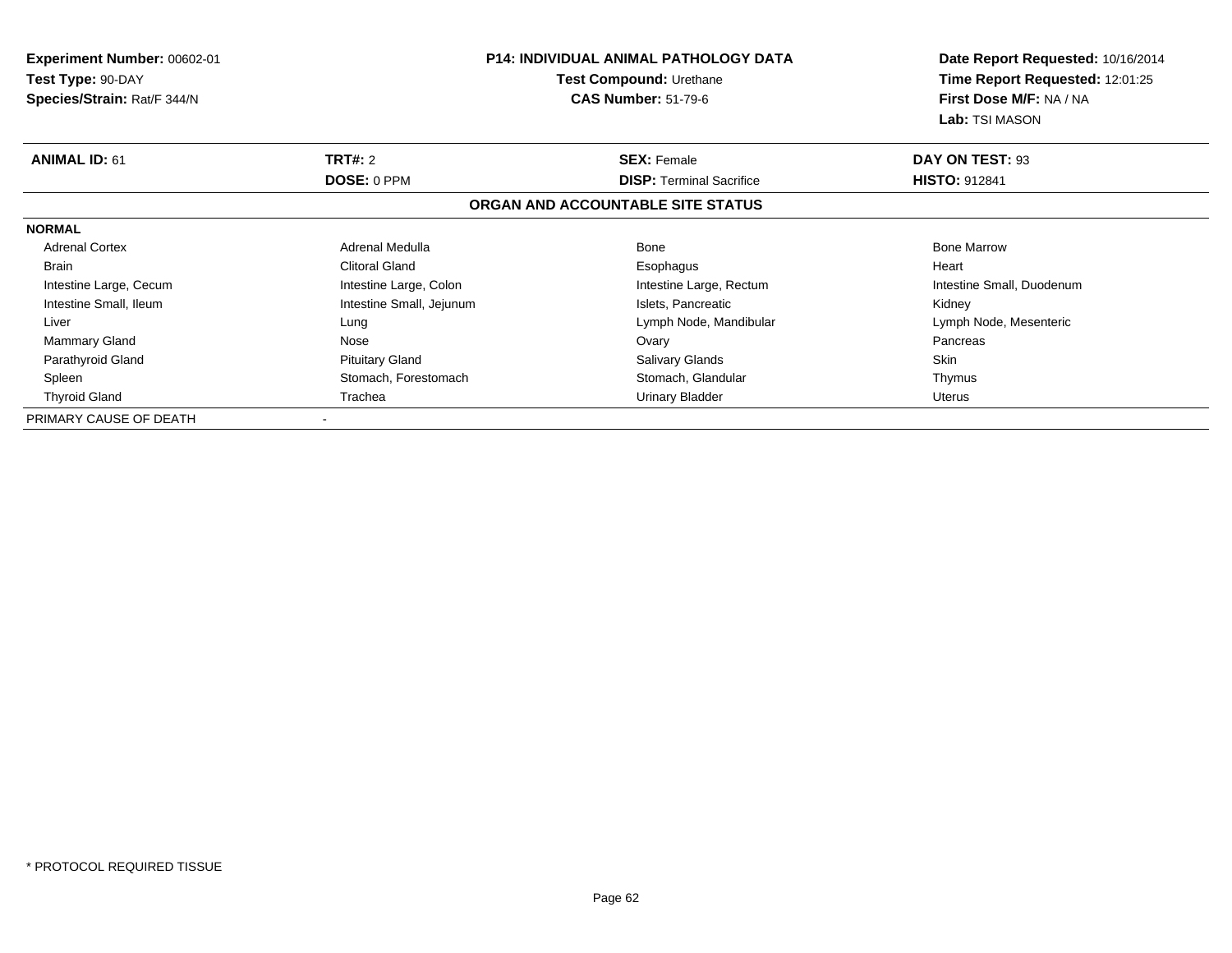| <b>Experiment Number: 00602-01</b><br>Test Type: 90-DAY<br>Species/Strain: Rat/F 344/N | <b>P14: INDIVIDUAL ANIMAL PATHOLOGY DATA</b><br>Test Compound: Urethane<br><b>CAS Number: 51-79-6</b> |                                   | Date Report Requested: 10/16/2014<br>Time Report Requested: 12:01:25<br>First Dose M/F: NA / NA<br>Lab: TSI MASON |
|----------------------------------------------------------------------------------------|-------------------------------------------------------------------------------------------------------|-----------------------------------|-------------------------------------------------------------------------------------------------------------------|
| <b>ANIMAL ID: 62</b>                                                                   | TRT#: 2                                                                                               | <b>SEX: Female</b>                | DAY ON TEST: 93                                                                                                   |
|                                                                                        | DOSE: 0 PPM                                                                                           | <b>DISP: Terminal Sacrifice</b>   | <b>HISTO: 912842</b>                                                                                              |
|                                                                                        |                                                                                                       | ORGAN AND ACCOUNTABLE SITE STATUS |                                                                                                                   |
| <b>NORMAL</b>                                                                          |                                                                                                       |                                   |                                                                                                                   |
| <b>Adrenal Cortex</b>                                                                  | Adrenal Medulla                                                                                       | Bone                              | <b>Bone Marrow</b>                                                                                                |
| <b>Brain</b>                                                                           | <b>Clitoral Gland</b>                                                                                 | Esophagus                         | Intestine Large, Cecum                                                                                            |
| Intestine Large, Colon                                                                 | Intestine Large, Rectum                                                                               | Intestine Small, Duodenum         | Intestine Small, Ileum                                                                                            |
| Intestine Small, Jejunum                                                               | Islets, Pancreatic                                                                                    | Liver                             | Lung                                                                                                              |
| Lymph Node, Mandibular                                                                 | Lymph Node, Mesenteric                                                                                | Mammary Gland                     | Ovary                                                                                                             |
| Pancreas                                                                               | <b>Pituitary Gland</b>                                                                                | Salivary Glands                   | Skin                                                                                                              |
| Spleen                                                                                 | Stomach, Forestomach                                                                                  | Stomach, Glandular                | Thymus                                                                                                            |
| <b>Thyroid Gland</b>                                                                   | Trachea                                                                                               | <b>Urinary Bladder</b>            | <b>Uterus</b>                                                                                                     |
| <b>MISSING</b>                                                                         |                                                                                                       |                                   |                                                                                                                   |
| Parathyroid Gland                                                                      |                                                                                                       |                                   |                                                                                                                   |
| <b>OBSERVATIONS</b>                                                                    |                                                                                                       |                                   |                                                                                                                   |
| Heart                                                                                  |                                                                                                       | Cardiomyopathy                    | Minimal                                                                                                           |
| Kidney                                                                                 | Cortex                                                                                                | Mineralization                    | Minimal                                                                                                           |
| Nose                                                                                   |                                                                                                       | Inflammation                      | Chronic, Mild                                                                                                     |
| PRIMARY CAUSE OF DEATH                                                                 |                                                                                                       |                                   |                                                                                                                   |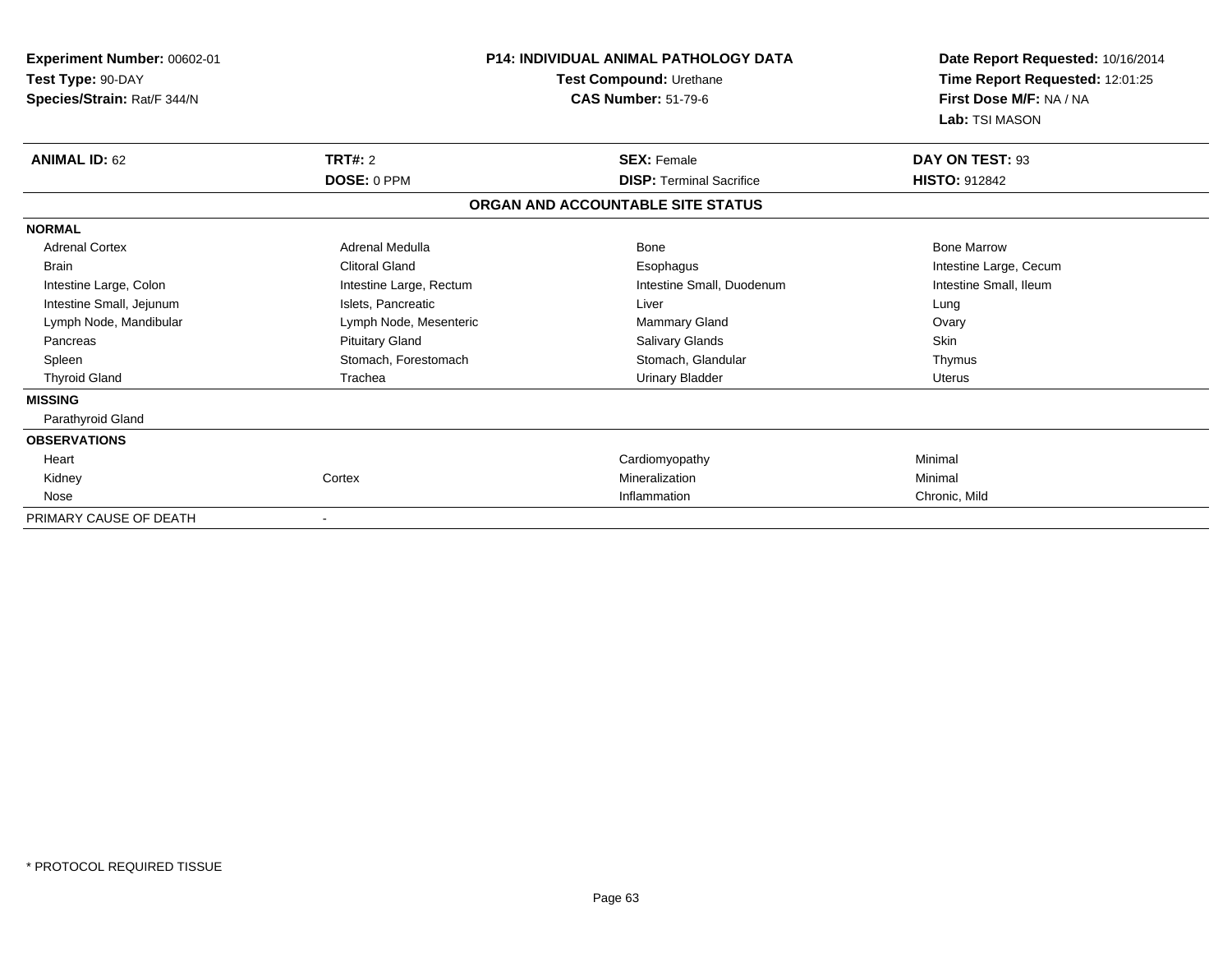| <b>Experiment Number: 00602-01</b><br>Test Type: 90-DAY<br>Species/Strain: Rat/F 344/N |                          | <b>P14: INDIVIDUAL ANIMAL PATHOLOGY DATA</b><br>Test Compound: Urethane<br><b>CAS Number: 51-79-6</b> | Date Report Requested: 10/16/2014<br>Time Report Requested: 12:01:25<br>First Dose M/F: NA / NA<br>Lab: TSI MASON |
|----------------------------------------------------------------------------------------|--------------------------|-------------------------------------------------------------------------------------------------------|-------------------------------------------------------------------------------------------------------------------|
| <b>ANIMAL ID: 63</b>                                                                   | TRT#: 2                  | <b>SEX: Female</b>                                                                                    | DAY ON TEST: 93                                                                                                   |
|                                                                                        | DOSE: 0 PPM              | <b>DISP: Terminal Sacrifice</b>                                                                       | <b>HISTO: 912843</b>                                                                                              |
|                                                                                        |                          | ORGAN AND ACCOUNTABLE SITE STATUS                                                                     |                                                                                                                   |
| <b>NORMAL</b>                                                                          |                          |                                                                                                       |                                                                                                                   |
| <b>Adrenal Cortex</b>                                                                  | Adrenal Medulla          | <b>Bone</b>                                                                                           | <b>Bone Marrow</b>                                                                                                |
| <b>Brain</b>                                                                           | Clitoral Gland           | Esophagus                                                                                             | Heart                                                                                                             |
| Intestine Large, Cecum                                                                 | Intestine Large, Colon   | Intestine Large, Rectum                                                                               | Intestine Small, Duodenum                                                                                         |
| Intestine Small, Ileum                                                                 | Intestine Small, Jejunum | Islets, Pancreatic                                                                                    | Kidney                                                                                                            |
| Liver                                                                                  | Lung                     | Lymph Node, Mandibular                                                                                | Lymph Node, Mesenteric                                                                                            |
| <b>Mammary Gland</b>                                                                   | Nose                     | Ovary                                                                                                 | Pancreas                                                                                                          |
| Parathyroid Gland                                                                      | <b>Pituitary Gland</b>   | <b>Salivary Glands</b>                                                                                | Skin                                                                                                              |
| Spleen                                                                                 | Stomach, Forestomach     | Stomach, Glandular                                                                                    | Thymus                                                                                                            |
| <b>Thyroid Gland</b>                                                                   | Urinary Bladder          | <b>Uterus</b>                                                                                         |                                                                                                                   |
| <b>OBSERVATIONS</b>                                                                    |                          |                                                                                                       |                                                                                                                   |
| Trachea                                                                                | Glands                   | Ectasia                                                                                               | Minimal                                                                                                           |
| PRIMARY CAUSE OF DEATH                                                                 |                          |                                                                                                       |                                                                                                                   |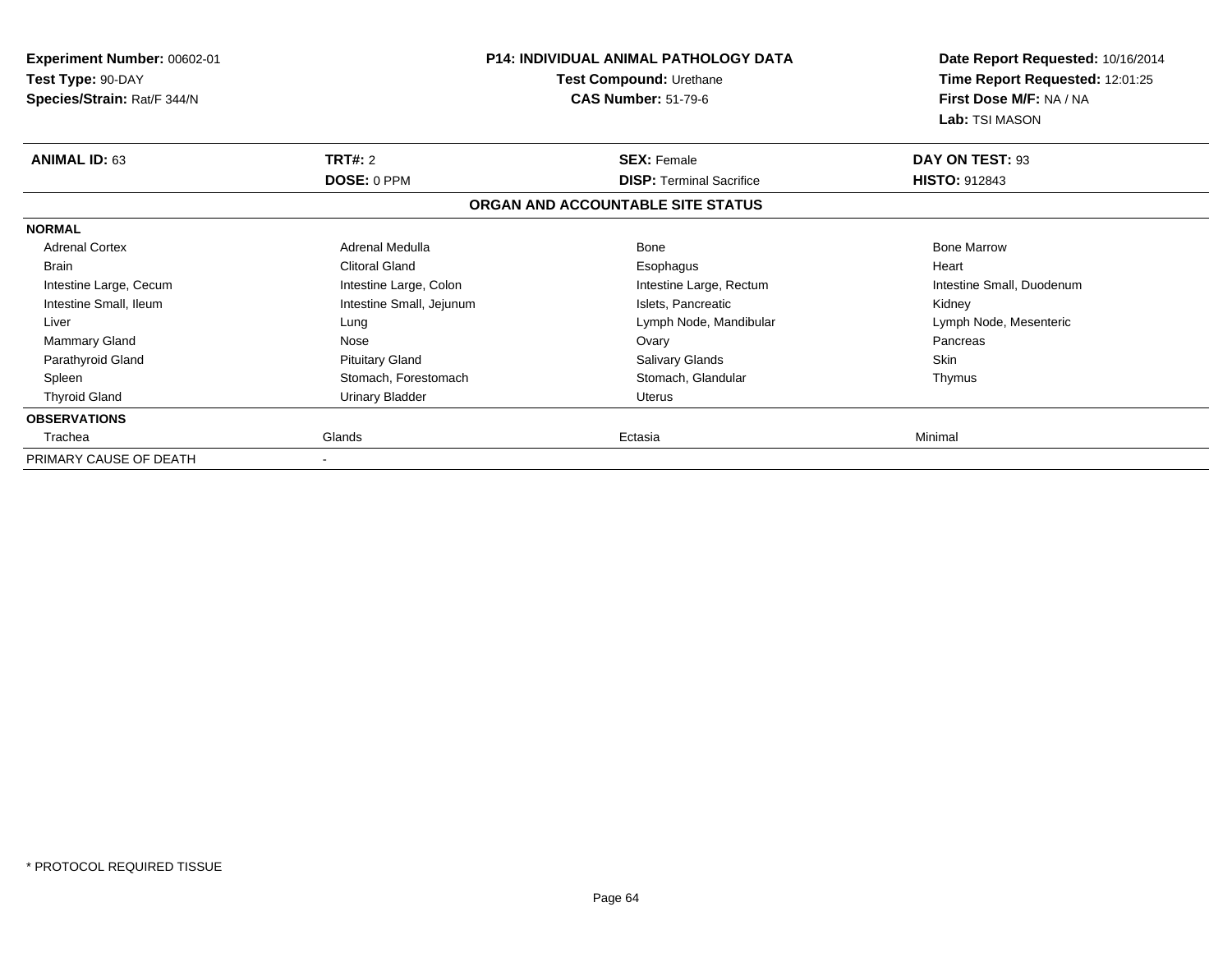| <b>Experiment Number: 00602-01</b><br>Test Type: 90-DAY<br>Species/Strain: Rat/F 344/N | P14: INDIVIDUAL ANIMAL PATHOLOGY DATA<br>Test Compound: Urethane<br><b>CAS Number: 51-79-6</b> |                                   | Date Report Requested: 10/16/2014<br>Time Report Requested: 12:01:25<br>First Dose M/F: NA / NA |
|----------------------------------------------------------------------------------------|------------------------------------------------------------------------------------------------|-----------------------------------|-------------------------------------------------------------------------------------------------|
|                                                                                        |                                                                                                |                                   | Lab: TSI MASON                                                                                  |
| <b>ANIMAL ID: 64</b>                                                                   | <b>TRT#: 2</b>                                                                                 | <b>SEX: Female</b>                | DAY ON TEST: 93                                                                                 |
|                                                                                        | DOSE: 0 PPM                                                                                    | <b>DISP: Terminal Sacrifice</b>   | <b>HISTO: 912844</b>                                                                            |
|                                                                                        |                                                                                                | ORGAN AND ACCOUNTABLE SITE STATUS |                                                                                                 |
| <b>NORMAL</b>                                                                          |                                                                                                |                                   |                                                                                                 |
| <b>Adrenal Cortex</b>                                                                  | Adrenal Medulla                                                                                | <b>Bone</b>                       | <b>Bone Marrow</b>                                                                              |
| <b>Brain</b>                                                                           | <b>Clitoral Gland</b>                                                                          | Esophagus                         | Intestine Large, Cecum                                                                          |
| Intestine Large, Colon                                                                 | Intestine Large, Rectum                                                                        | Intestine Small, Duodenum         | Intestine Small, Ileum                                                                          |
| Intestine Small, Jejunum                                                               | Islets, Pancreatic                                                                             | Kidney                            | Liver                                                                                           |
| Lymph Node, Mandibular                                                                 | Lymph Node, Mesenteric                                                                         | Mammary Gland                     | Nose                                                                                            |
| Ovary                                                                                  | Pancreas                                                                                       | <b>Pituitary Gland</b>            | Salivary Glands                                                                                 |
| Skin                                                                                   | Spleen                                                                                         | Stomach, Forestomach              | Stomach, Glandular                                                                              |
| Thymus                                                                                 | <b>Thyroid Gland</b>                                                                           | Trachea                           | <b>Urinary Bladder</b>                                                                          |
| <b>Uterus</b>                                                                          |                                                                                                |                                   |                                                                                                 |
| <b>MISSING</b>                                                                         |                                                                                                |                                   |                                                                                                 |
| Parathyroid Gland                                                                      |                                                                                                |                                   |                                                                                                 |
| <b>OBSERVATIONS</b>                                                                    |                                                                                                |                                   |                                                                                                 |
| Heart                                                                                  |                                                                                                | Cardiomyopathy                    | Minimal                                                                                         |
| Lung                                                                                   |                                                                                                | Inflammation                      | Chronic, Minimal                                                                                |
| PRIMARY CAUSE OF DEATH                                                                 | $\blacksquare$                                                                                 |                                   |                                                                                                 |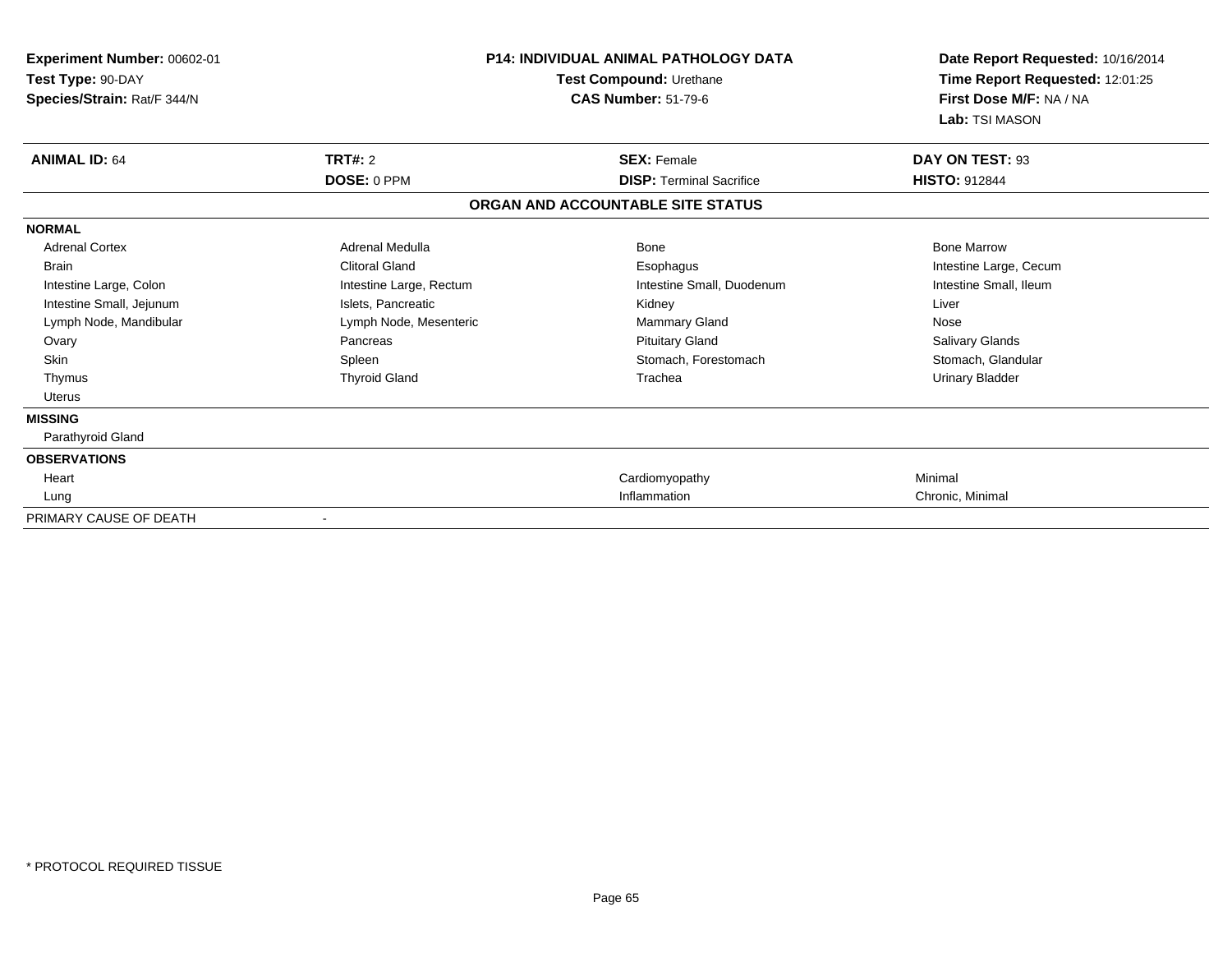| Experiment Number: 00602-01<br>Test Type: 90-DAY<br>Species/Strain: Rat/F 344/N | <b>P14: INDIVIDUAL ANIMAL PATHOLOGY DATA</b><br>Test Compound: Urethane<br><b>CAS Number: 51-79-6</b> |                                   | Date Report Requested: 10/16/2014<br>Time Report Requested: 12:01:25<br>First Dose M/F: NA / NA<br>Lab: TSI MASON |
|---------------------------------------------------------------------------------|-------------------------------------------------------------------------------------------------------|-----------------------------------|-------------------------------------------------------------------------------------------------------------------|
| <b>ANIMAL ID: 65</b>                                                            | <b>TRT#: 2</b>                                                                                        | <b>SEX: Female</b>                | DAY ON TEST: 93                                                                                                   |
|                                                                                 | DOSE: 0 PPM                                                                                           | <b>DISP: Terminal Sacrifice</b>   | <b>HISTO: 912845</b>                                                                                              |
|                                                                                 |                                                                                                       | ORGAN AND ACCOUNTABLE SITE STATUS |                                                                                                                   |
| <b>NORMAL</b>                                                                   |                                                                                                       |                                   |                                                                                                                   |
| <b>Adrenal Cortex</b>                                                           | Adrenal Medulla                                                                                       | <b>Bone</b>                       | <b>Brain</b>                                                                                                      |
| <b>Clitoral Gland</b>                                                           | Esophagus                                                                                             | Intestine Large, Cecum            | Intestine Large, Colon                                                                                            |
| Intestine Large, Rectum                                                         | Intestine Small, Duodenum                                                                             | Intestine Small, Ileum            | Intestine Small, Jejunum                                                                                          |
| Islets, Pancreatic                                                              | Liver                                                                                                 | Lung                              | Lymph Node, Mandibular                                                                                            |
| Lymph Node, Mesenteric                                                          | <b>Mammary Gland</b>                                                                                  | Nose                              | Ovary                                                                                                             |
| Pancreas                                                                        | Parathyroid Gland                                                                                     | <b>Pituitary Gland</b>            | Salivary Glands                                                                                                   |
| Skin                                                                            | Spleen                                                                                                | Stomach, Glandular                | Thymus                                                                                                            |
| <b>Thyroid Gland</b>                                                            | Trachea                                                                                               | <b>Urinary Bladder</b>            | <b>Uterus</b>                                                                                                     |
| <b>OBSERVATIONS</b>                                                             |                                                                                                       |                                   |                                                                                                                   |
| <b>Bone Marrow</b>                                                              |                                                                                                       | Myelofibrosis                     | Minimal                                                                                                           |
| Heart                                                                           |                                                                                                       | Cardiomyopathy                    | Minimal                                                                                                           |
| Kidney                                                                          | Cortex                                                                                                | Mineralization                    | Minimal                                                                                                           |
| Stomach, Forestomach                                                            |                                                                                                       | Hyperplasia                       | Squamous, Mild                                                                                                    |
| PRIMARY CAUSE OF DEATH                                                          |                                                                                                       |                                   |                                                                                                                   |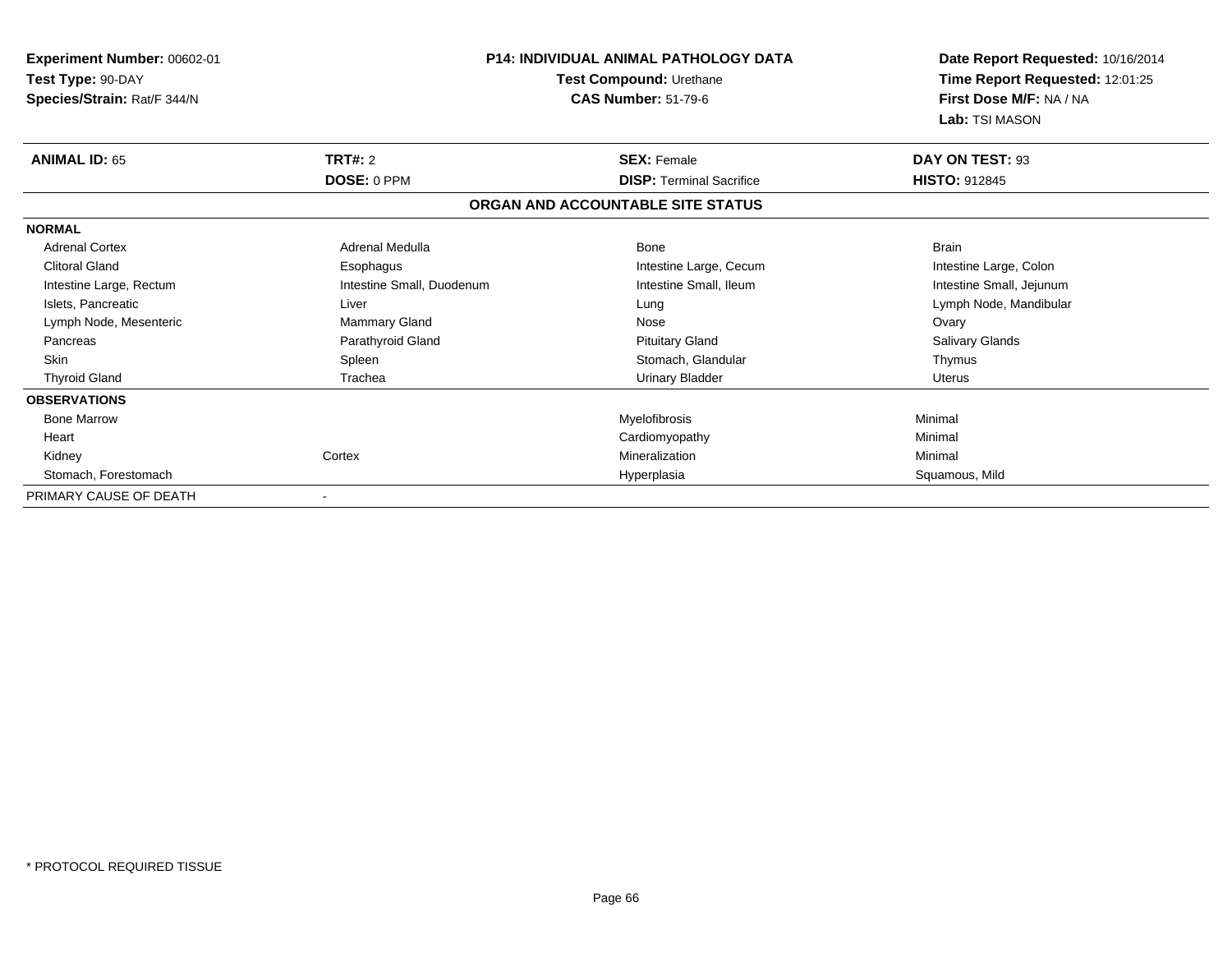| Experiment Number: 00602-01<br>Test Type: 90-DAY<br>Species/Strain: Rat/F 344/N | <b>P14: INDIVIDUAL ANIMAL PATHOLOGY DATA</b><br>Test Compound: Urethane<br><b>CAS Number: 51-79-6</b> |                                   | Date Report Requested: 10/16/2014<br>Time Report Requested: 12:01:25<br>First Dose M/F: NA / NA<br>Lab: TSI MASON |
|---------------------------------------------------------------------------------|-------------------------------------------------------------------------------------------------------|-----------------------------------|-------------------------------------------------------------------------------------------------------------------|
| <b>ANIMAL ID: 66</b>                                                            | TRT#: 2                                                                                               | <b>SEX: Female</b>                | DAY ON TEST: 93                                                                                                   |
|                                                                                 | DOSE: 0 PPM                                                                                           | <b>DISP: Terminal Sacrifice</b>   | <b>HISTO: 912846</b>                                                                                              |
|                                                                                 |                                                                                                       | ORGAN AND ACCOUNTABLE SITE STATUS |                                                                                                                   |
| <b>NORMAL</b>                                                                   |                                                                                                       |                                   |                                                                                                                   |
| <b>Adrenal Cortex</b>                                                           | Adrenal Medulla                                                                                       | Bone                              | <b>Bone Marrow</b>                                                                                                |
| <b>Brain</b>                                                                    | <b>Clitoral Gland</b>                                                                                 | Esophagus                         | Intestine Large, Cecum                                                                                            |
| Intestine Large, Colon                                                          | Intestine Large, Rectum                                                                               | Intestine Small, Duodenum         | Intestine Small, Ileum                                                                                            |
| Intestine Small, Jejunum                                                        | Islets, Pancreatic                                                                                    | Liver                             | Lung                                                                                                              |
| Lymph Node, Mandibular                                                          | Lymph Node, Mesenteric                                                                                | Mammary Gland                     | Nose                                                                                                              |
| Ovary                                                                           | Parathyroid Gland                                                                                     | <b>Pituitary Gland</b>            | Salivary Glands                                                                                                   |
| <b>Skin</b>                                                                     | Spleen                                                                                                | Stomach, Forestomach              | Stomach, Glandular                                                                                                |
| Thymus                                                                          | <b>Thyroid Gland</b>                                                                                  | Trachea                           | <b>Urinary Bladder</b>                                                                                            |
| Uterus                                                                          |                                                                                                       |                                   |                                                                                                                   |
| <b>OBSERVATIONS</b>                                                             |                                                                                                       |                                   |                                                                                                                   |
| Heart                                                                           |                                                                                                       | Cardiomyopathy                    | Minimal                                                                                                           |
| Kidney                                                                          | Cortex                                                                                                | Mineralization                    | Minimal                                                                                                           |
| Pancreas                                                                        | Acinus                                                                                                | Atrophy                           | Minimal                                                                                                           |
| PRIMARY CAUSE OF DEATH                                                          |                                                                                                       |                                   |                                                                                                                   |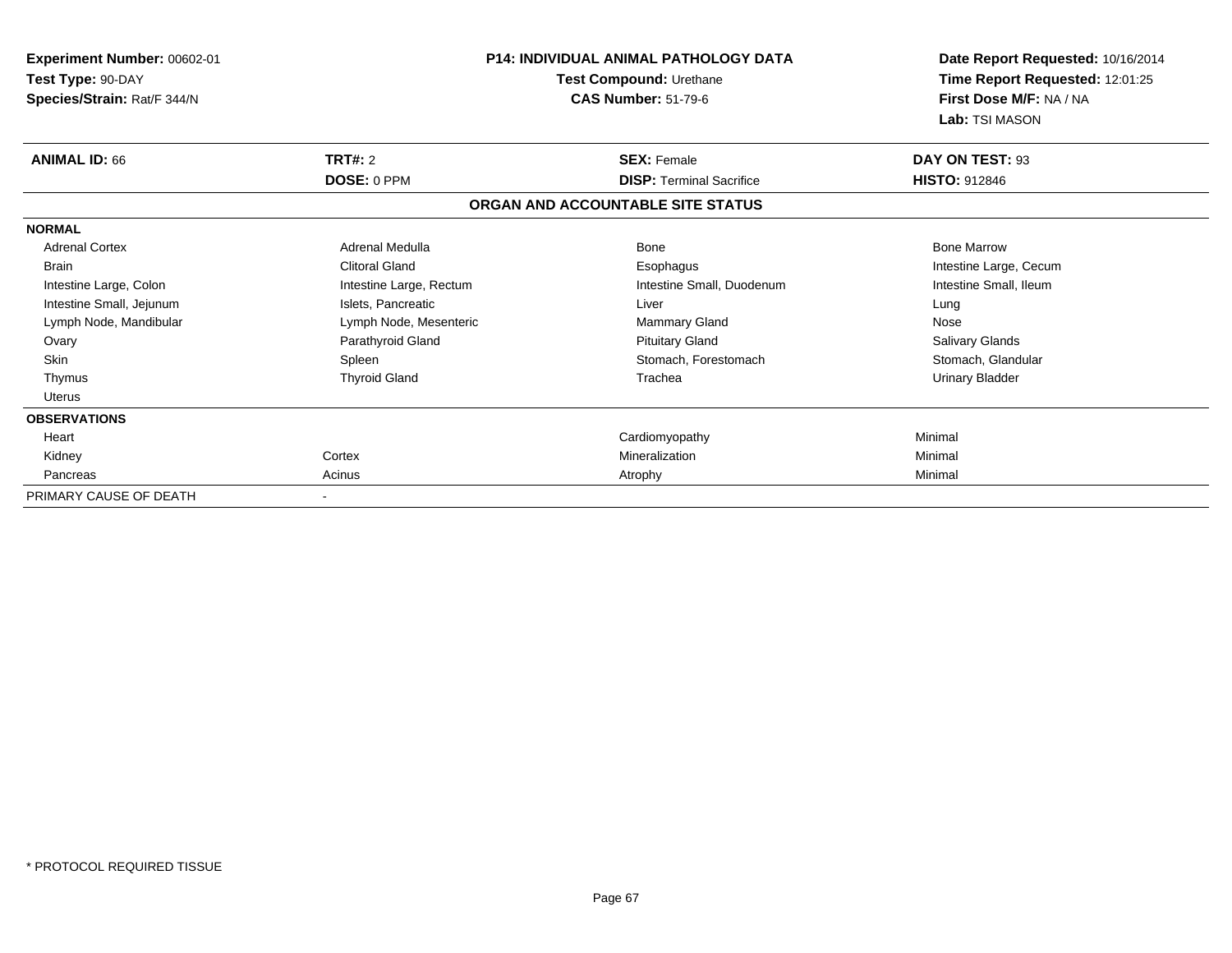| <b>Experiment Number: 00602-01</b><br>Test Type: 90-DAY<br>Species/Strain: Rat/F 344/N | <b>P14: INDIVIDUAL ANIMAL PATHOLOGY DATA</b><br>Test Compound: Urethane<br><b>CAS Number: 51-79-6</b> |                                   | Date Report Requested: 10/16/2014<br>Time Report Requested: 12:01:25<br>First Dose M/F: NA / NA |
|----------------------------------------------------------------------------------------|-------------------------------------------------------------------------------------------------------|-----------------------------------|-------------------------------------------------------------------------------------------------|
| <b>ANIMAL ID: 67</b>                                                                   | <b>TRT#: 2</b>                                                                                        | <b>SEX: Female</b>                | Lab: TSI MASON<br>DAY ON TEST: 93                                                               |
|                                                                                        | DOSE: 0 PPM                                                                                           | <b>DISP: Terminal Sacrifice</b>   | <b>HISTO: 912847</b>                                                                            |
|                                                                                        |                                                                                                       | ORGAN AND ACCOUNTABLE SITE STATUS |                                                                                                 |
| <b>NORMAL</b>                                                                          |                                                                                                       |                                   |                                                                                                 |
| <b>Adrenal Cortex</b>                                                                  | Adrenal Medulla                                                                                       | Bone                              | <b>Bone Marrow</b>                                                                              |
| <b>Brain</b>                                                                           | <b>Clitoral Gland</b>                                                                                 | Esophagus                         | Heart                                                                                           |
| Intestine Large, Cecum                                                                 | Intestine Large, Rectum                                                                               | Intestine Small, Duodenum         | Intestine Small, Ileum                                                                          |
| Intestine Small, Jejunum                                                               | Islets, Pancreatic                                                                                    | Liver                             | Lung                                                                                            |
| Lymph Node, Mandibular                                                                 | Lymph Node, Mesenteric                                                                                | Mammary Gland                     | Nose                                                                                            |
| Ovary                                                                                  | Pancreas                                                                                              | Parathyroid Gland                 | Salivary Glands                                                                                 |
| Skin                                                                                   | Spleen                                                                                                | Stomach, Forestomach              | Stomach, Glandular                                                                              |
| Thymus                                                                                 | <b>Thyroid Gland</b>                                                                                  | Trachea                           | Urinary Bladder                                                                                 |
| <b>Uterus</b>                                                                          |                                                                                                       |                                   |                                                                                                 |
| <b>OBSERVATIONS</b>                                                                    |                                                                                                       |                                   |                                                                                                 |
| Intestine Large, Colon                                                                 |                                                                                                       | Inflammation                      | Chronic, Mild                                                                                   |
| Kidney                                                                                 | Cortex                                                                                                | Mineralization                    | Minimal                                                                                         |
| <b>Pituitary Gland</b>                                                                 | Pars Distalis                                                                                         | Cyst                              |                                                                                                 |
| [ $Cyst TGLS = 1-8$ ]                                                                  |                                                                                                       |                                   |                                                                                                 |
| PRIMARY CAUSE OF DEATH                                                                 |                                                                                                       |                                   |                                                                                                 |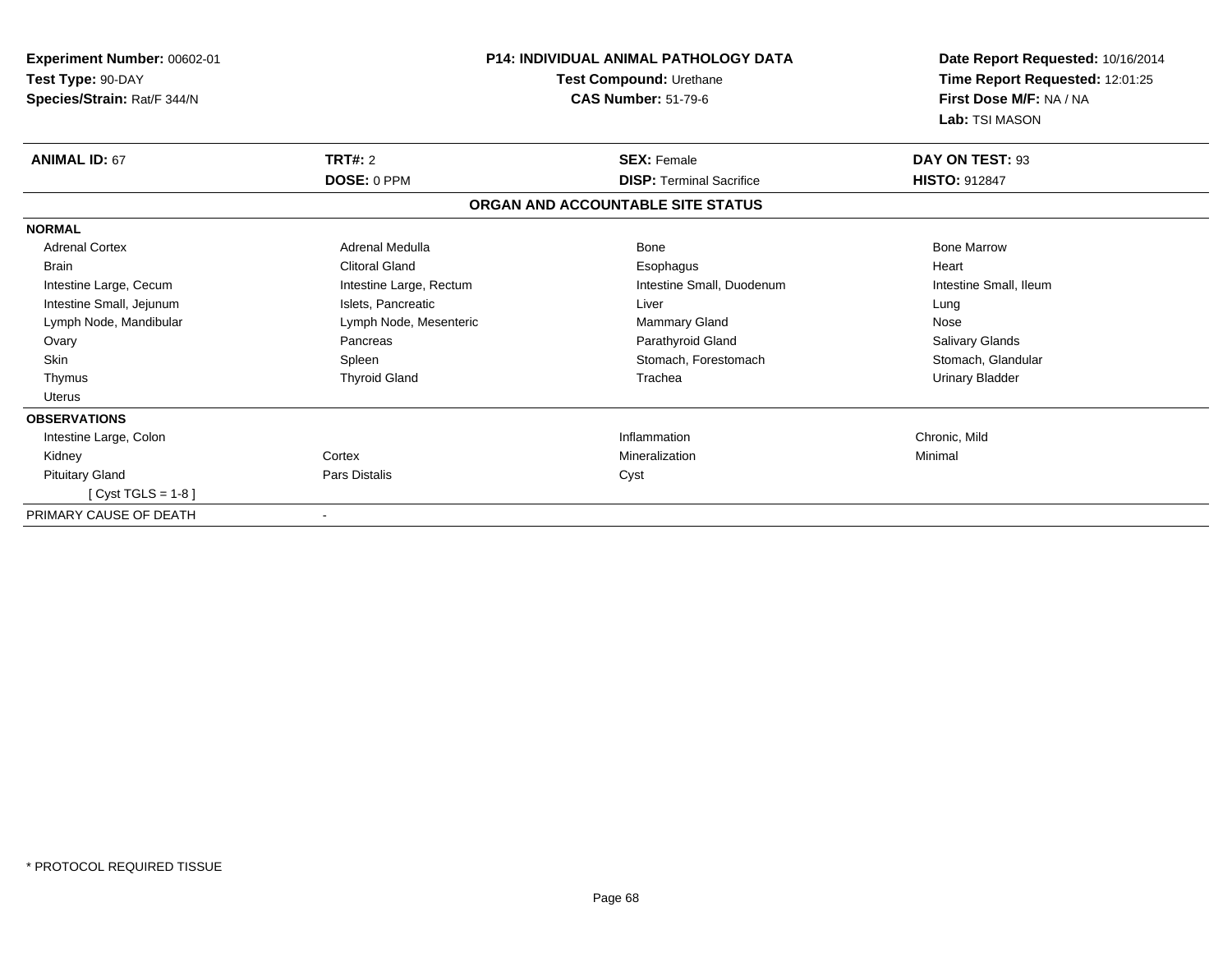| Experiment Number: 00602-01<br>Test Type: 90-DAY<br>Species/Strain: Rat/F 344/N |                          | <b>P14: INDIVIDUAL ANIMAL PATHOLOGY DATA</b><br>Test Compound: Urethane<br><b>CAS Number: 51-79-6</b> | Date Report Requested: 10/16/2014<br>Time Report Requested: 12:01:25<br>First Dose M/F: NA / NA<br>Lab: TSI MASON |
|---------------------------------------------------------------------------------|--------------------------|-------------------------------------------------------------------------------------------------------|-------------------------------------------------------------------------------------------------------------------|
| <b>ANIMAL ID: 68</b>                                                            | <b>TRT#: 2</b>           | <b>SEX: Female</b>                                                                                    | DAY ON TEST: 93                                                                                                   |
|                                                                                 | DOSE: 0 PPM              | <b>DISP: Terminal Sacrifice</b>                                                                       | <b>HISTO: 912848</b>                                                                                              |
|                                                                                 |                          | ORGAN AND ACCOUNTABLE SITE STATUS                                                                     |                                                                                                                   |
| <b>NORMAL</b>                                                                   |                          |                                                                                                       |                                                                                                                   |
| <b>Adrenal Cortex</b>                                                           | Adrenal Medulla          | <b>Bone</b>                                                                                           | <b>Bone Marrow</b>                                                                                                |
| <b>Brain</b>                                                                    | <b>Clitoral Gland</b>    | Esophagus                                                                                             | Heart                                                                                                             |
| Intestine Large, Cecum                                                          | Intestine Large, Colon   | Intestine Large, Rectum                                                                               | Intestine Small, Duodenum                                                                                         |
| Intestine Small, Ileum                                                          | Intestine Small, Jejunum | Islets, Pancreatic                                                                                    | Liver                                                                                                             |
| Lung                                                                            | Lymph Node, Mandibular   | Lymph Node, Mesenteric                                                                                | Mammary Gland                                                                                                     |
| Nose                                                                            | Ovary                    | Pancreas                                                                                              | Parathyroid Gland                                                                                                 |
| <b>Pituitary Gland</b>                                                          | Salivary Glands          | <b>Skin</b>                                                                                           | Spleen                                                                                                            |
| Stomach, Forestomach                                                            | Stomach, Glandular       | Thymus                                                                                                | <b>Thyroid Gland</b>                                                                                              |
| Trachea                                                                         | Urinary Bladder          | Uterus                                                                                                |                                                                                                                   |
| <b>OBSERVATIONS</b>                                                             |                          |                                                                                                       |                                                                                                                   |
| Kidney                                                                          | Cortex                   | Mineralization                                                                                        | Minimal                                                                                                           |
| PRIMARY CAUSE OF DEATH                                                          |                          |                                                                                                       |                                                                                                                   |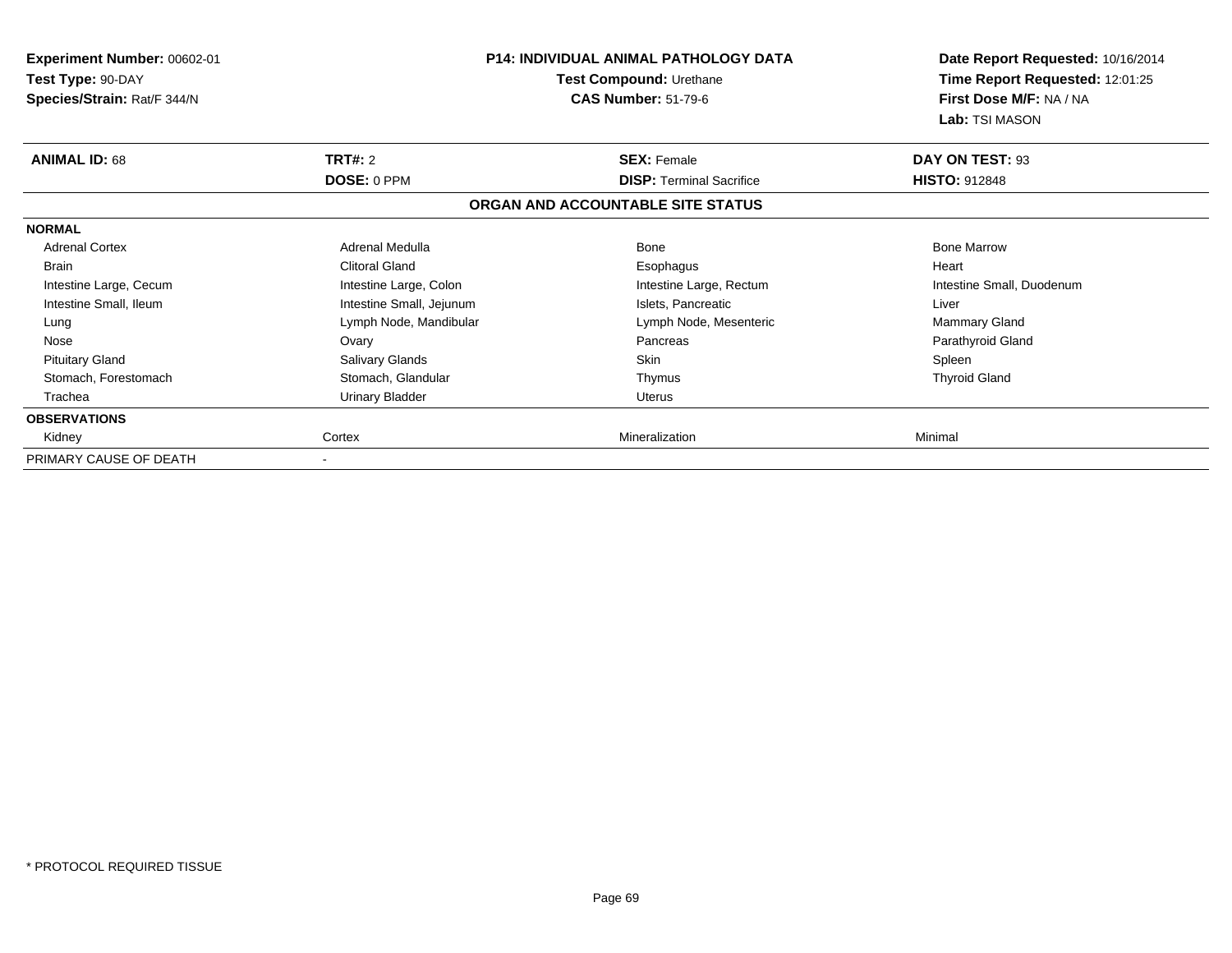| Experiment Number: 00602-01<br>Test Type: 90-DAY<br>Species/Strain: Rat/F 344/N |                         | <b>P14: INDIVIDUAL ANIMAL PATHOLOGY DATA</b><br>Test Compound: Urethane<br><b>CAS Number: 51-79-6</b> | Date Report Requested: 10/16/2014<br>Time Report Requested: 12:01:25<br>First Dose M/F: NA / NA<br>Lab: TSI MASON |
|---------------------------------------------------------------------------------|-------------------------|-------------------------------------------------------------------------------------------------------|-------------------------------------------------------------------------------------------------------------------|
| <b>ANIMAL ID: 69</b>                                                            | TRT#: 2                 | <b>SEX: Female</b>                                                                                    | DAY ON TEST: 93                                                                                                   |
|                                                                                 | DOSE: 0 PPM             | <b>DISP: Terminal Sacrifice</b>                                                                       | <b>HISTO: 912849</b>                                                                                              |
|                                                                                 |                         | ORGAN AND ACCOUNTABLE SITE STATUS                                                                     |                                                                                                                   |
| <b>NORMAL</b>                                                                   |                         |                                                                                                       |                                                                                                                   |
| <b>Adrenal Cortex</b>                                                           | Adrenal Medulla         | Bone                                                                                                  | <b>Bone Marrow</b>                                                                                                |
| Brain                                                                           | <b>Clitoral Gland</b>   | Esophagus                                                                                             | Heart                                                                                                             |
| Intestine Large, Cecum                                                          | Intestine Large, Rectum | Intestine Small, Duodenum                                                                             | Intestine Small, Ileum                                                                                            |
| Intestine Small, Jejunum                                                        | Islets, Pancreatic      | Liver                                                                                                 | Lung                                                                                                              |
| Lymph Node, Mandibular                                                          | Lymph Node, Mesenteric  | Mammary Gland                                                                                         | Ovary                                                                                                             |
| Pancreas                                                                        | Parathyroid Gland       | <b>Pituitary Gland</b>                                                                                | Salivary Glands                                                                                                   |
| <b>Skin</b>                                                                     | Spleen                  | Stomach, Forestomach                                                                                  | Stomach, Glandular                                                                                                |
| Thymus                                                                          | <b>Thyroid Gland</b>    | Trachea                                                                                               | Urinary Bladder                                                                                                   |
| Uterus                                                                          |                         |                                                                                                       |                                                                                                                   |
| <b>OBSERVATIONS</b>                                                             |                         |                                                                                                       |                                                                                                                   |
| Intestine Large, Colon                                                          |                         | Inflammation                                                                                          | Chronic, Mild                                                                                                     |
| Kidney                                                                          | Cortex                  | Mineralization                                                                                        | Minimal                                                                                                           |
| Nose                                                                            |                         | Inflammation                                                                                          | Chronic, Minimal                                                                                                  |
| PRIMARY CAUSE OF DEATH                                                          |                         |                                                                                                       |                                                                                                                   |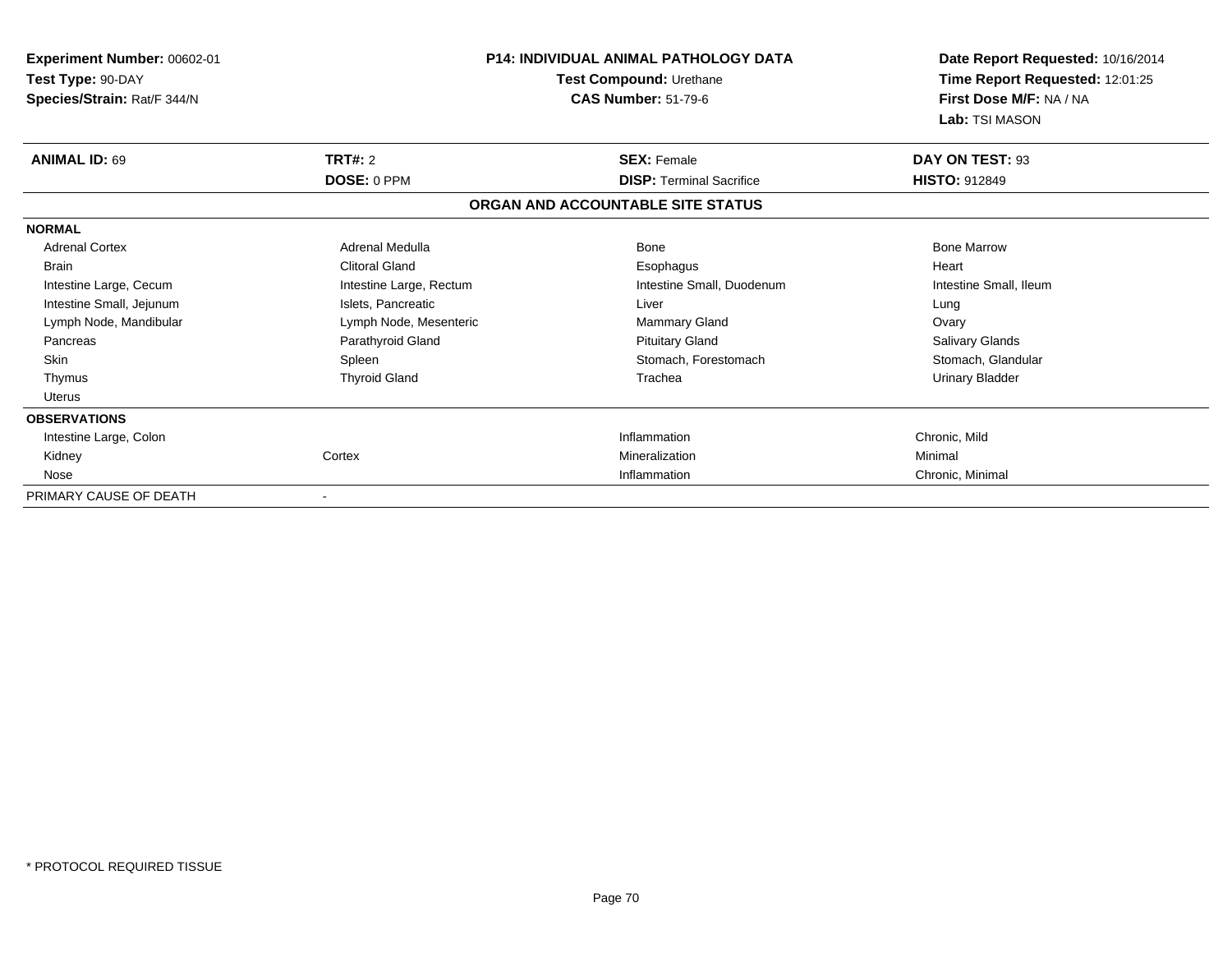| Experiment Number: 00602-01<br>Test Type: 90-DAY<br>Species/Strain: Rat/F 344/N |                          | <b>P14: INDIVIDUAL ANIMAL PATHOLOGY DATA</b><br>Test Compound: Urethane<br><b>CAS Number: 51-79-6</b> | Date Report Requested: 10/16/2014<br>Time Report Requested: 12:01:25<br>First Dose M/F: NA / NA<br>Lab: TSI MASON |
|---------------------------------------------------------------------------------|--------------------------|-------------------------------------------------------------------------------------------------------|-------------------------------------------------------------------------------------------------------------------|
| <b>ANIMAL ID: 70</b>                                                            | <b>TRT#: 2</b>           | <b>SEX: Female</b>                                                                                    | DAY ON TEST: 93                                                                                                   |
|                                                                                 | DOSE: 0 PPM              | <b>DISP: Terminal Sacrifice</b>                                                                       | <b>HISTO: 912850</b>                                                                                              |
|                                                                                 |                          | ORGAN AND ACCOUNTABLE SITE STATUS                                                                     |                                                                                                                   |
| <b>NORMAL</b>                                                                   |                          |                                                                                                       |                                                                                                                   |
| <b>Adrenal Cortex</b>                                                           | Adrenal Medulla          | <b>Bone</b>                                                                                           | <b>Bone Marrow</b>                                                                                                |
| <b>Brain</b>                                                                    | <b>Clitoral Gland</b>    | Esophagus                                                                                             | Heart                                                                                                             |
| Intestine Large, Cecum                                                          | Intestine Large, Colon   | Intestine Large, Rectum                                                                               | Intestine Small, Duodenum                                                                                         |
| Intestine Small, Ileum                                                          | Intestine Small, Jejunum | Islets, Pancreatic                                                                                    | Liver                                                                                                             |
| Lung                                                                            | Lymph Node, Mandibular   | Lymph Node, Mesenteric                                                                                | Mammary Gland                                                                                                     |
| Nose                                                                            | Ovary                    | Pancreas                                                                                              | Parathyroid Gland                                                                                                 |
| <b>Pituitary Gland</b>                                                          | Salivary Glands          | <b>Skin</b>                                                                                           | Spleen                                                                                                            |
| Stomach, Forestomach                                                            | Stomach, Glandular       | Thymus                                                                                                | <b>Thyroid Gland</b>                                                                                              |
| Trachea                                                                         | Urinary Bladder          | Uterus                                                                                                |                                                                                                                   |
| <b>OBSERVATIONS</b>                                                             |                          |                                                                                                       |                                                                                                                   |
| Kidney                                                                          | Cortex                   | Mineralization                                                                                        | Minimal                                                                                                           |
| PRIMARY CAUSE OF DEATH                                                          |                          |                                                                                                       |                                                                                                                   |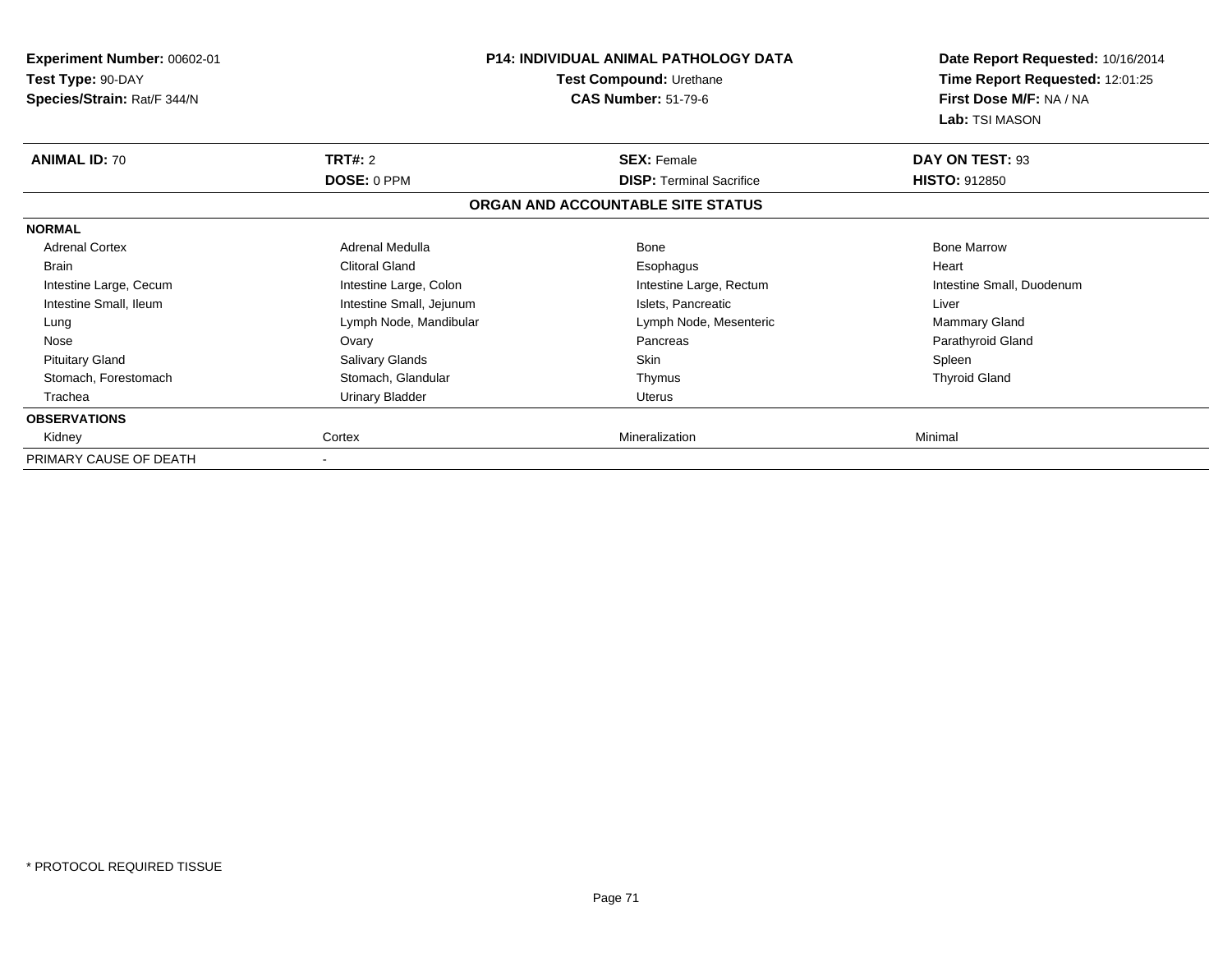| Experiment Number: 00602-01<br>Test Type: 90-DAY<br>Species/Strain: Rat/F 344/N | <b>P14: INDIVIDUAL ANIMAL PATHOLOGY DATA</b><br><b>Test Compound: Urethane</b><br><b>CAS Number: 51-79-6</b> |                                   | Date Report Requested: 10/16/2014<br>Time Report Requested: 12:01:25<br>First Dose M/F: NA / NA<br><b>Lab: TSI MASON</b> |
|---------------------------------------------------------------------------------|--------------------------------------------------------------------------------------------------------------|-----------------------------------|--------------------------------------------------------------------------------------------------------------------------|
| <b>ANIMAL ID: 71</b>                                                            | <b>TRT#: 4</b>                                                                                               | <b>SEX: Female</b>                | DAY ON TEST: 93                                                                                                          |
|                                                                                 | <b>DOSE: 110 PPM</b>                                                                                         | <b>DISP: Terminal Sacrifice</b>   | <b>HISTO: 912891</b>                                                                                                     |
|                                                                                 |                                                                                                              | ORGAN AND ACCOUNTABLE SITE STATUS |                                                                                                                          |
| <b>NORMAL</b>                                                                   |                                                                                                              |                                   |                                                                                                                          |
| <b>Bone Marrow</b>                                                              | Heart                                                                                                        | Liver                             | Lung                                                                                                                     |
| Lymph Node, Mandibular                                                          | Lymph Node, Mesenteric                                                                                       | Spleen                            | Thymus                                                                                                                   |
| <b>OBSERVATIONS</b>                                                             |                                                                                                              |                                   |                                                                                                                          |
| Kidney                                                                          | Cortex                                                                                                       | Mineralization                    | Minimal                                                                                                                  |
| PRIMARY CAUSE OF DEATH                                                          |                                                                                                              |                                   |                                                                                                                          |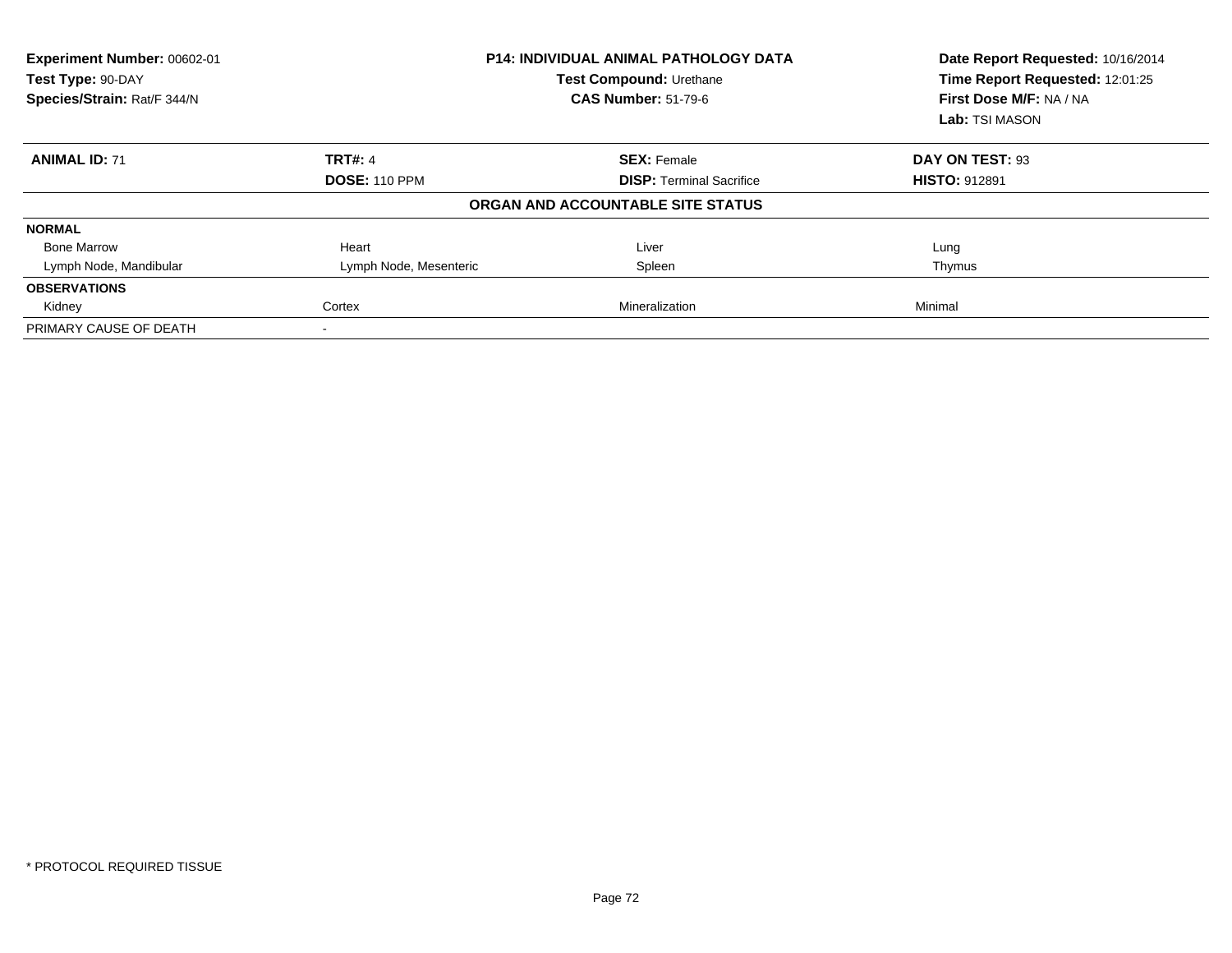| Experiment Number: 00602-01<br>Test Type: 90-DAY<br>Species/Strain: Rat/F 344/N |                      | <b>P14: INDIVIDUAL ANIMAL PATHOLOGY DATA</b><br>Test Compound: Urethane<br><b>CAS Number: 51-79-6</b> | Date Report Requested: 10/16/2014<br>Time Report Requested: 12:01:25<br>First Dose M/F: NA / NA<br>Lab: TSI MASON |
|---------------------------------------------------------------------------------|----------------------|-------------------------------------------------------------------------------------------------------|-------------------------------------------------------------------------------------------------------------------|
| <b>ANIMAL ID: 72</b>                                                            | <b>TRT#: 4</b>       | <b>SEX: Female</b>                                                                                    | DAY ON TEST: 93                                                                                                   |
|                                                                                 | <b>DOSE: 110 PPM</b> | <b>DISP:</b> Terminal Sacrifice                                                                       | <b>HISTO: 912892</b>                                                                                              |
|                                                                                 |                      | ORGAN AND ACCOUNTABLE SITE STATUS                                                                     |                                                                                                                   |
| <b>NORMAL</b>                                                                   |                      |                                                                                                       |                                                                                                                   |
| <b>Bone Marrow</b>                                                              | Liver                | Lung                                                                                                  | Lymph Node, Mandibular                                                                                            |
| Lymph Node, Mesenteric                                                          | Spleen               | Thymus                                                                                                |                                                                                                                   |
| <b>OBSERVATIONS</b>                                                             |                      |                                                                                                       |                                                                                                                   |
| Eye                                                                             |                      | Inflammation                                                                                          | Chronic Active, Marked                                                                                            |
| [Inflammation TGLS = $1 - 15 + 15.1$ ]                                          |                      |                                                                                                       |                                                                                                                   |
| Heart                                                                           |                      | Cardiomyopathy                                                                                        | Minimal                                                                                                           |
| Kidney                                                                          | Cortex               | Mineralization                                                                                        | Minimal                                                                                                           |
| PRIMARY CAUSE OF DEATH                                                          |                      |                                                                                                       |                                                                                                                   |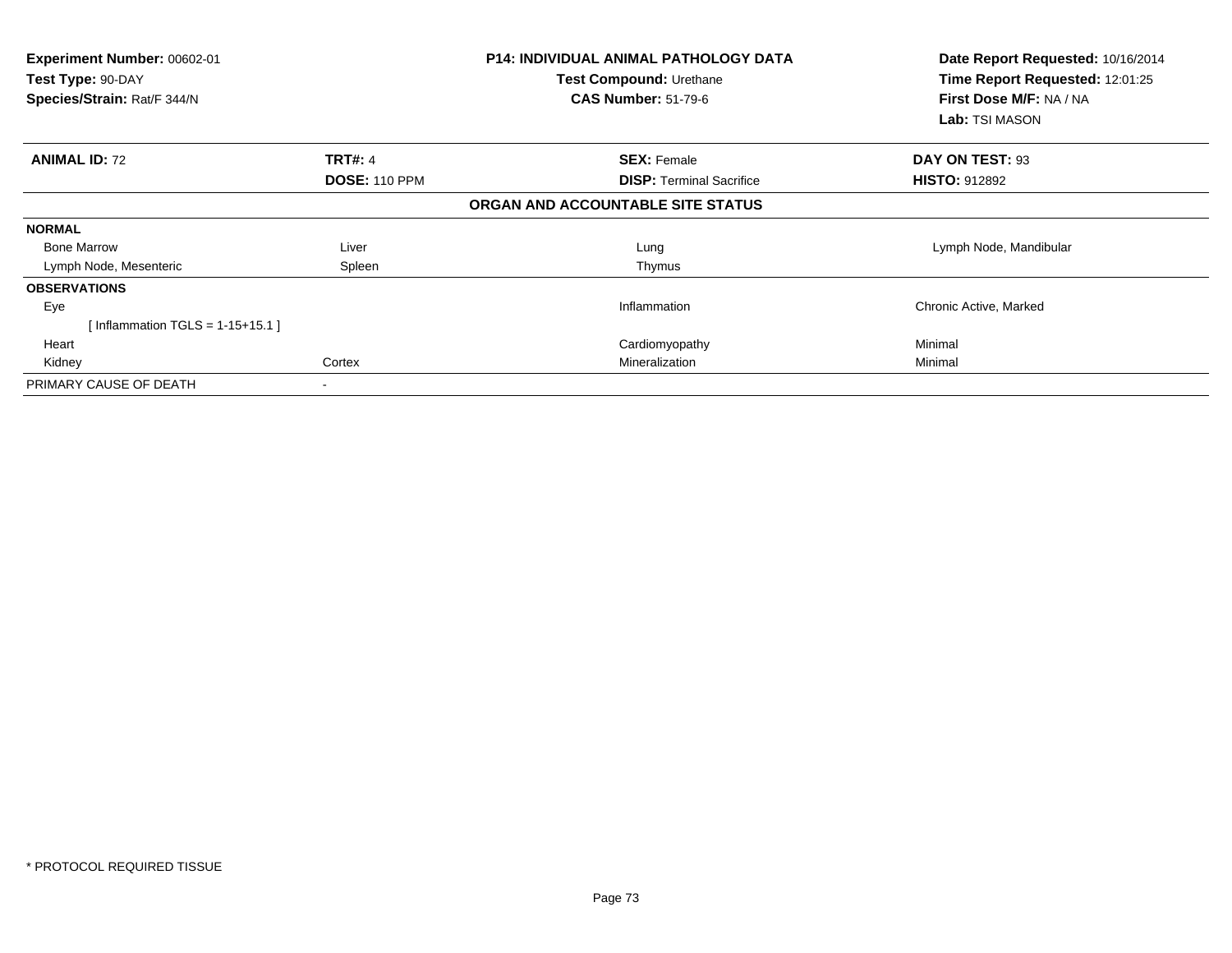| Experiment Number: 00602-01<br>Test Type: 90-DAY<br>Species/Strain: Rat/F 344/N |                      | <b>P14: INDIVIDUAL ANIMAL PATHOLOGY DATA</b><br>Test Compound: Urethane<br><b>CAS Number: 51-79-6</b> | Date Report Requested: 10/16/2014<br>Time Report Requested: 12:01:25<br>First Dose M/F: NA / NA<br>Lab: TSI MASON |
|---------------------------------------------------------------------------------|----------------------|-------------------------------------------------------------------------------------------------------|-------------------------------------------------------------------------------------------------------------------|
| <b>ANIMAL ID: 73</b>                                                            | <b>TRT#: 4</b>       | <b>SEX: Female</b>                                                                                    | DAY ON TEST: 93                                                                                                   |
|                                                                                 | <b>DOSE: 110 PPM</b> | <b>DISP:</b> Terminal Sacrifice                                                                       | <b>HISTO: 912893</b>                                                                                              |
|                                                                                 |                      | ORGAN AND ACCOUNTABLE SITE STATUS                                                                     |                                                                                                                   |
| <b>NORMAL</b>                                                                   |                      |                                                                                                       |                                                                                                                   |
| <b>Bone Marrow</b>                                                              | Liver                | Lung                                                                                                  | Lymph Node, Mandibular                                                                                            |
| Lymph Node, Mesenteric                                                          | Spleen               | Thymus                                                                                                |                                                                                                                   |
| <b>OBSERVATIONS</b>                                                             |                      |                                                                                                       |                                                                                                                   |
| Heart                                                                           |                      | Cardiomyopathy                                                                                        | Minimal                                                                                                           |
| Kidney                                                                          | Cortex               | Mineralization                                                                                        | Minimal                                                                                                           |
| PRIMARY CAUSE OF DEATH                                                          |                      |                                                                                                       |                                                                                                                   |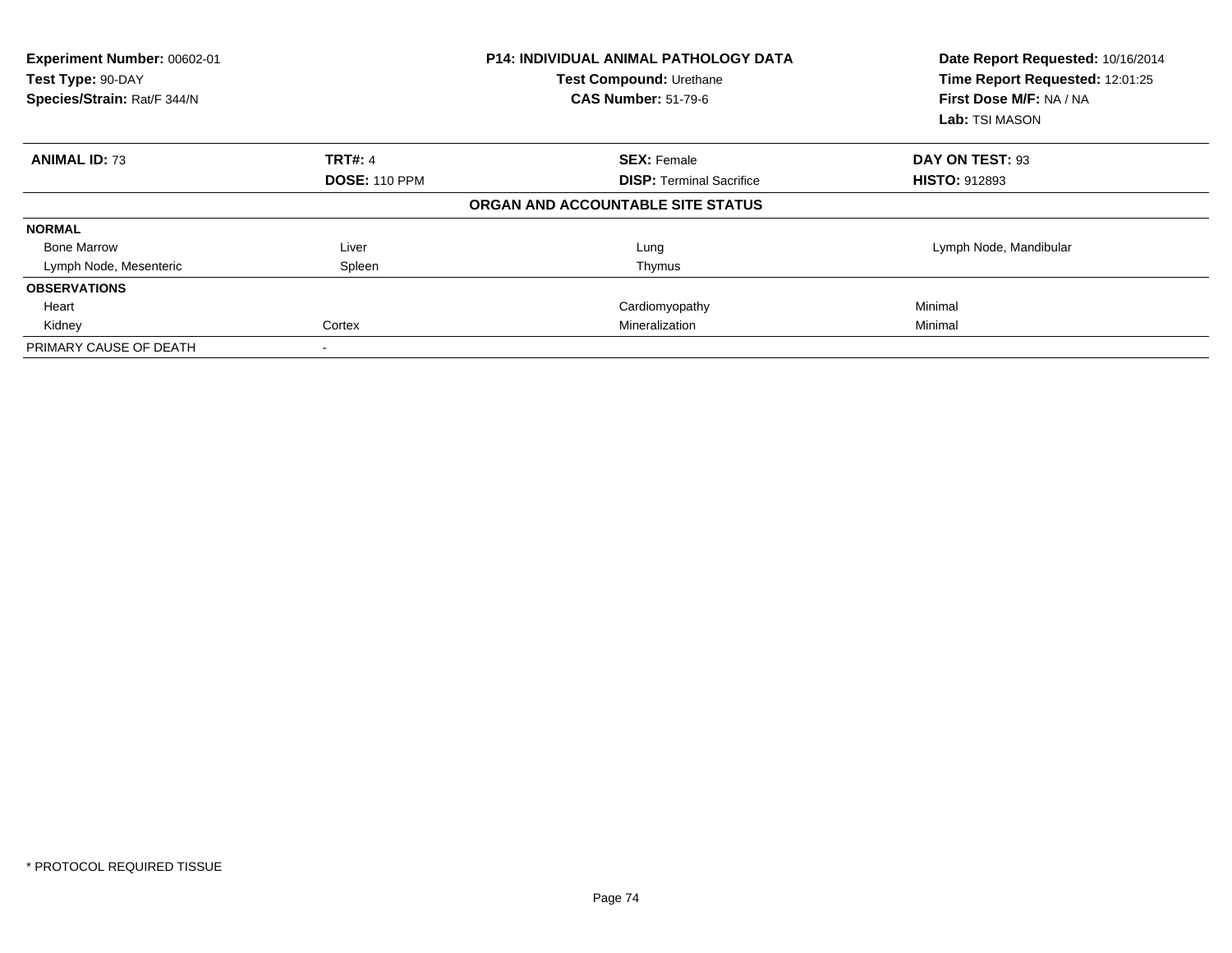| Experiment Number: 00602-01<br>Test Type: 90-DAY<br>Species/Strain: Rat/F 344/N |                      | <b>P14: INDIVIDUAL ANIMAL PATHOLOGY DATA</b><br>Test Compound: Urethane<br><b>CAS Number: 51-79-6</b> | Date Report Requested: 10/16/2014<br>Time Report Requested: 12:01:25<br>First Dose M/F: NA / NA<br>Lab: TSI MASON |
|---------------------------------------------------------------------------------|----------------------|-------------------------------------------------------------------------------------------------------|-------------------------------------------------------------------------------------------------------------------|
| <b>ANIMAL ID: 74</b>                                                            | <b>TRT#: 4</b>       | <b>SEX: Female</b>                                                                                    | DAY ON TEST: 93                                                                                                   |
|                                                                                 | <b>DOSE: 110 PPM</b> | <b>DISP:</b> Terminal Sacrifice                                                                       | <b>HISTO: 912894</b>                                                                                              |
|                                                                                 |                      | ORGAN AND ACCOUNTABLE SITE STATUS                                                                     |                                                                                                                   |
| <b>NORMAL</b>                                                                   |                      |                                                                                                       |                                                                                                                   |
| <b>Bone Marrow</b>                                                              | Liver                | Lung                                                                                                  | Lymph Node, Mandibular                                                                                            |
| Lymph Node, Mesenteric                                                          | Spleen               | Thymus                                                                                                |                                                                                                                   |
| <b>OBSERVATIONS</b>                                                             |                      |                                                                                                       |                                                                                                                   |
| Heart                                                                           |                      | Cardiomyopathy                                                                                        | Minimal                                                                                                           |
| Kidney                                                                          | Cortex               | Mineralization                                                                                        | Minimal                                                                                                           |
| PRIMARY CAUSE OF DEATH                                                          |                      |                                                                                                       |                                                                                                                   |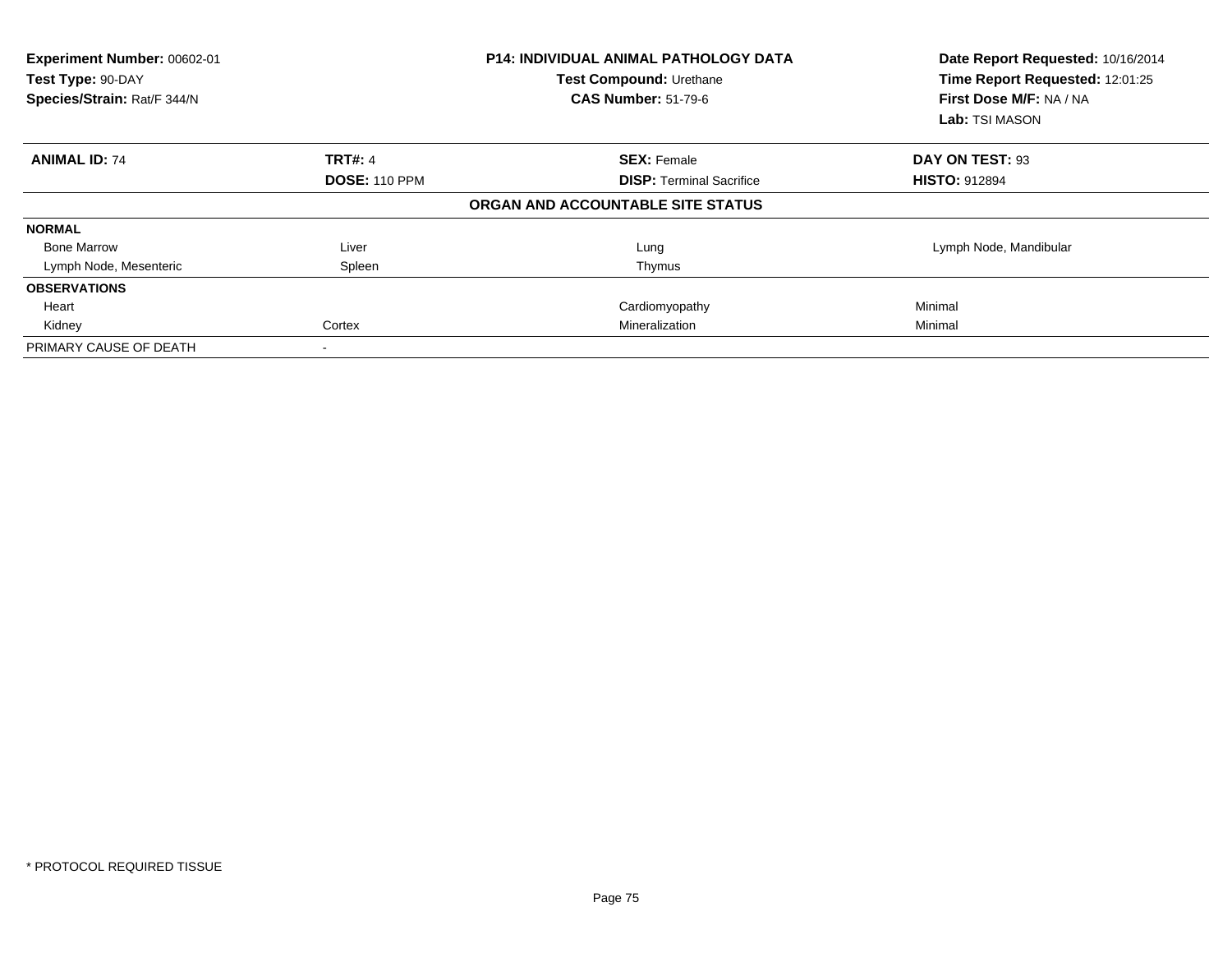| Experiment Number: 00602-01<br>Test Type: 90-DAY<br>Species/Strain: Rat/F 344/N |                      | <b>P14: INDIVIDUAL ANIMAL PATHOLOGY DATA</b><br>Test Compound: Urethane<br><b>CAS Number: 51-79-6</b> | Date Report Requested: 10/16/2014<br>Time Report Requested: 12:01:25<br>First Dose M/F: NA / NA<br>Lab: TSI MASON |
|---------------------------------------------------------------------------------|----------------------|-------------------------------------------------------------------------------------------------------|-------------------------------------------------------------------------------------------------------------------|
| <b>ANIMAL ID: 75</b>                                                            | <b>TRT#: 4</b>       | <b>SEX: Female</b>                                                                                    | DAY ON TEST: 93                                                                                                   |
|                                                                                 | <b>DOSE: 110 PPM</b> | <b>DISP:</b> Terminal Sacrifice                                                                       | <b>HISTO: 912895</b>                                                                                              |
|                                                                                 |                      | ORGAN AND ACCOUNTABLE SITE STATUS                                                                     |                                                                                                                   |
| <b>NORMAL</b>                                                                   |                      |                                                                                                       |                                                                                                                   |
| <b>Bone Marrow</b>                                                              | Liver                | Lung                                                                                                  | Lymph Node, Mandibular                                                                                            |
| Lymph Node, Mesenteric                                                          | Spleen               | Thymus                                                                                                |                                                                                                                   |
| <b>OBSERVATIONS</b>                                                             |                      |                                                                                                       |                                                                                                                   |
| Heart                                                                           |                      | Cardiomyopathy                                                                                        | Minimal                                                                                                           |
| Kidney                                                                          | Cortex               | Mineralization                                                                                        | Minimal                                                                                                           |
| PRIMARY CAUSE OF DEATH                                                          |                      |                                                                                                       |                                                                                                                   |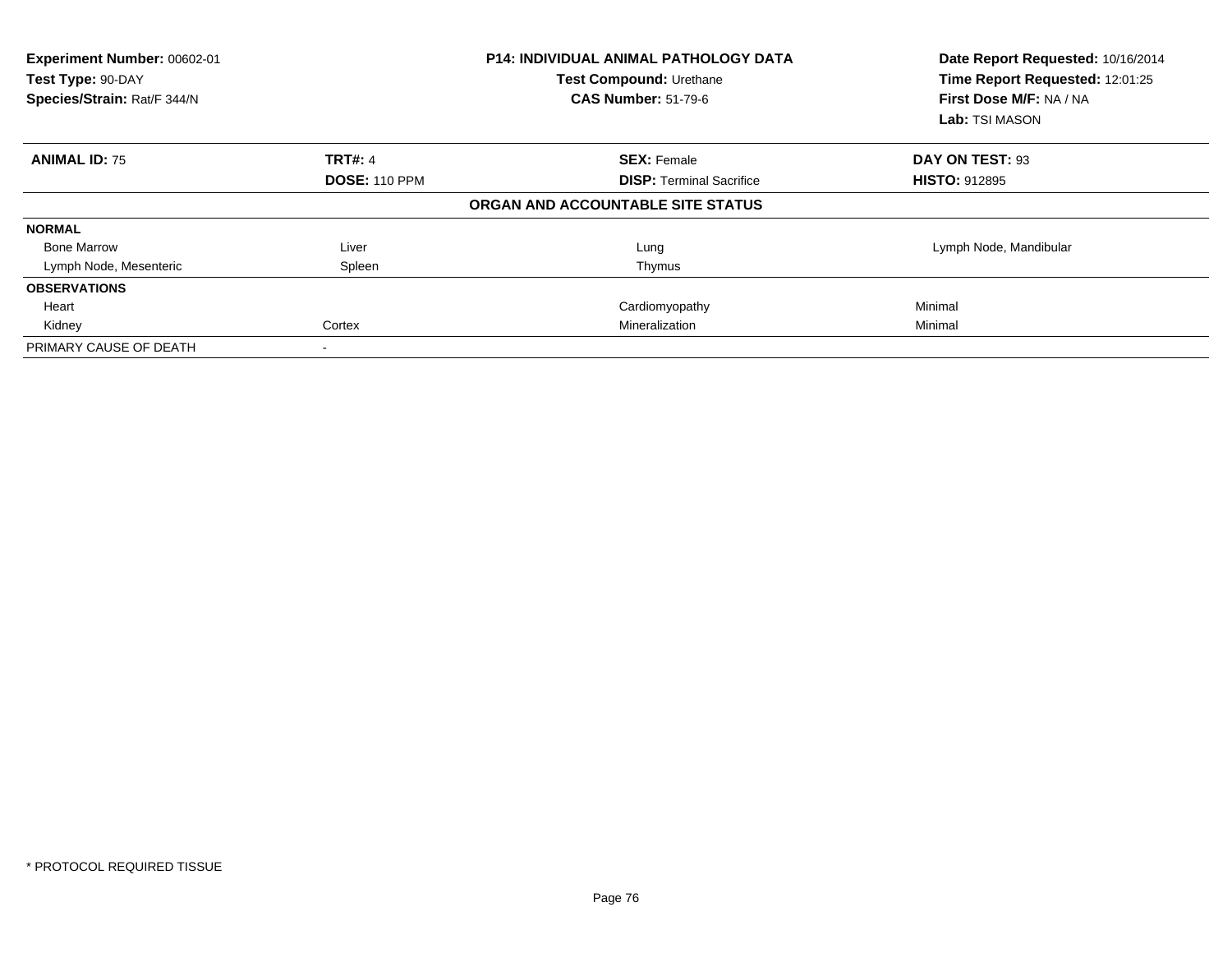| Experiment Number: 00602-01<br>Test Type: 90-DAY<br>Species/Strain: Rat/F 344/N |                      | <b>P14: INDIVIDUAL ANIMAL PATHOLOGY DATA</b><br>Test Compound: Urethane<br><b>CAS Number: 51-79-6</b> | Date Report Requested: 10/16/2014<br>Time Report Requested: 12:01:25<br>First Dose M/F: NA / NA<br>Lab: TSI MASON |
|---------------------------------------------------------------------------------|----------------------|-------------------------------------------------------------------------------------------------------|-------------------------------------------------------------------------------------------------------------------|
| <b>ANIMAL ID: 76</b>                                                            | <b>TRT#: 4</b>       | <b>SEX: Female</b>                                                                                    | DAY ON TEST: 93                                                                                                   |
|                                                                                 | <b>DOSE: 110 PPM</b> | <b>DISP:</b> Terminal Sacrifice                                                                       | <b>HISTO: 912896</b>                                                                                              |
|                                                                                 |                      | ORGAN AND ACCOUNTABLE SITE STATUS                                                                     |                                                                                                                   |
| <b>NORMAL</b>                                                                   |                      |                                                                                                       |                                                                                                                   |
| <b>Bone Marrow</b>                                                              | Liver                | Lung                                                                                                  | Lymph Node, Mandibular                                                                                            |
| Lymph Node, Mesenteric                                                          | Spleen               | Thymus                                                                                                |                                                                                                                   |
| <b>OBSERVATIONS</b>                                                             |                      |                                                                                                       |                                                                                                                   |
| Heart                                                                           |                      | Cardiomyopathy                                                                                        | Minimal                                                                                                           |
| Kidney                                                                          | Cortex               | Mineralization                                                                                        | Minimal                                                                                                           |
| PRIMARY CAUSE OF DEATH                                                          |                      |                                                                                                       |                                                                                                                   |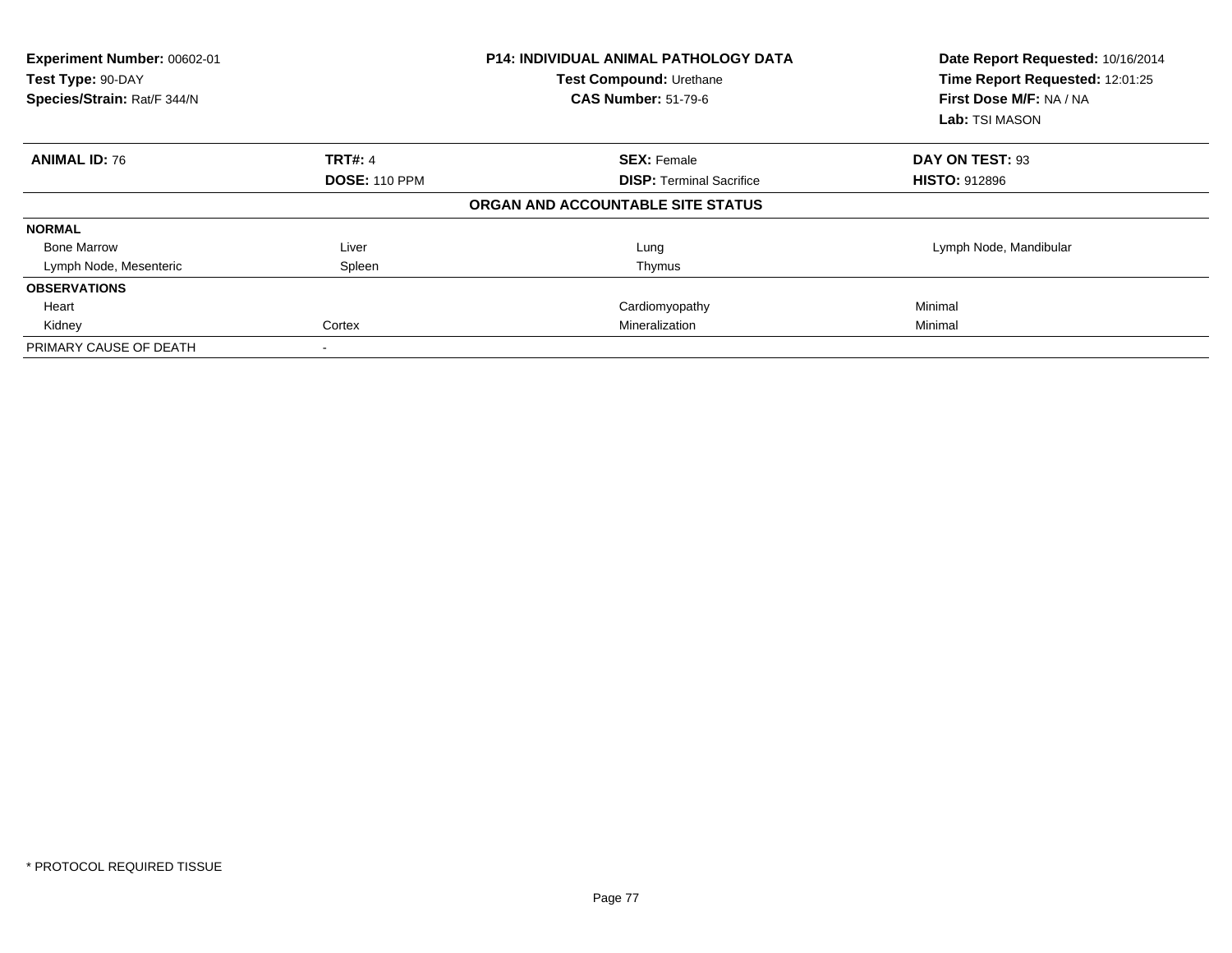| <b>Experiment Number: 00602-01</b><br>Test Type: 90-DAY<br>Species/Strain: Rat/F 344/N |                      | <b>P14: INDIVIDUAL ANIMAL PATHOLOGY DATA</b><br>Test Compound: Urethane<br><b>CAS Number: 51-79-6</b> | Date Report Requested: 10/16/2014<br>Time Report Requested: 12:01:25<br>First Dose M/F: NA / NA<br>Lab: TSI MASON |
|----------------------------------------------------------------------------------------|----------------------|-------------------------------------------------------------------------------------------------------|-------------------------------------------------------------------------------------------------------------------|
| <b>ANIMAL ID: 77</b>                                                                   | <b>TRT#: 4</b>       | <b>SEX: Female</b>                                                                                    | DAY ON TEST: 93                                                                                                   |
|                                                                                        | <b>DOSE: 110 PPM</b> | <b>DISP:</b> Terminal Sacrifice                                                                       | <b>HISTO: 912897</b>                                                                                              |
|                                                                                        |                      | ORGAN AND ACCOUNTABLE SITE STATUS                                                                     |                                                                                                                   |
| <b>NORMAL</b>                                                                          |                      |                                                                                                       |                                                                                                                   |
| <b>Bone Marrow</b>                                                                     | Heart                | Lung                                                                                                  | Lymph Node, Mandibular                                                                                            |
| Lymph Node, Mesenteric                                                                 | Spleen               | Thymus                                                                                                |                                                                                                                   |
| <b>OBSERVATIONS</b>                                                                    |                      |                                                                                                       |                                                                                                                   |
| Eye                                                                                    | Postr Chamber        | Hemorrhage                                                                                            | Moderate                                                                                                          |
| [Hemorrhage TGLS = $1-15$ ]                                                            |                      |                                                                                                       |                                                                                                                   |
| Kidney                                                                                 |                      | Nephropathy                                                                                           | Minimal                                                                                                           |
| Liver                                                                                  |                      | Hepatodiaphragmatic Nodule                                                                            |                                                                                                                   |
| [ Hepatodiaphragmatic Nodule TGLS = 2-6.01 ]                                           |                      |                                                                                                       |                                                                                                                   |
| PRIMARY CAUSE OF DEATH                                                                 |                      |                                                                                                       |                                                                                                                   |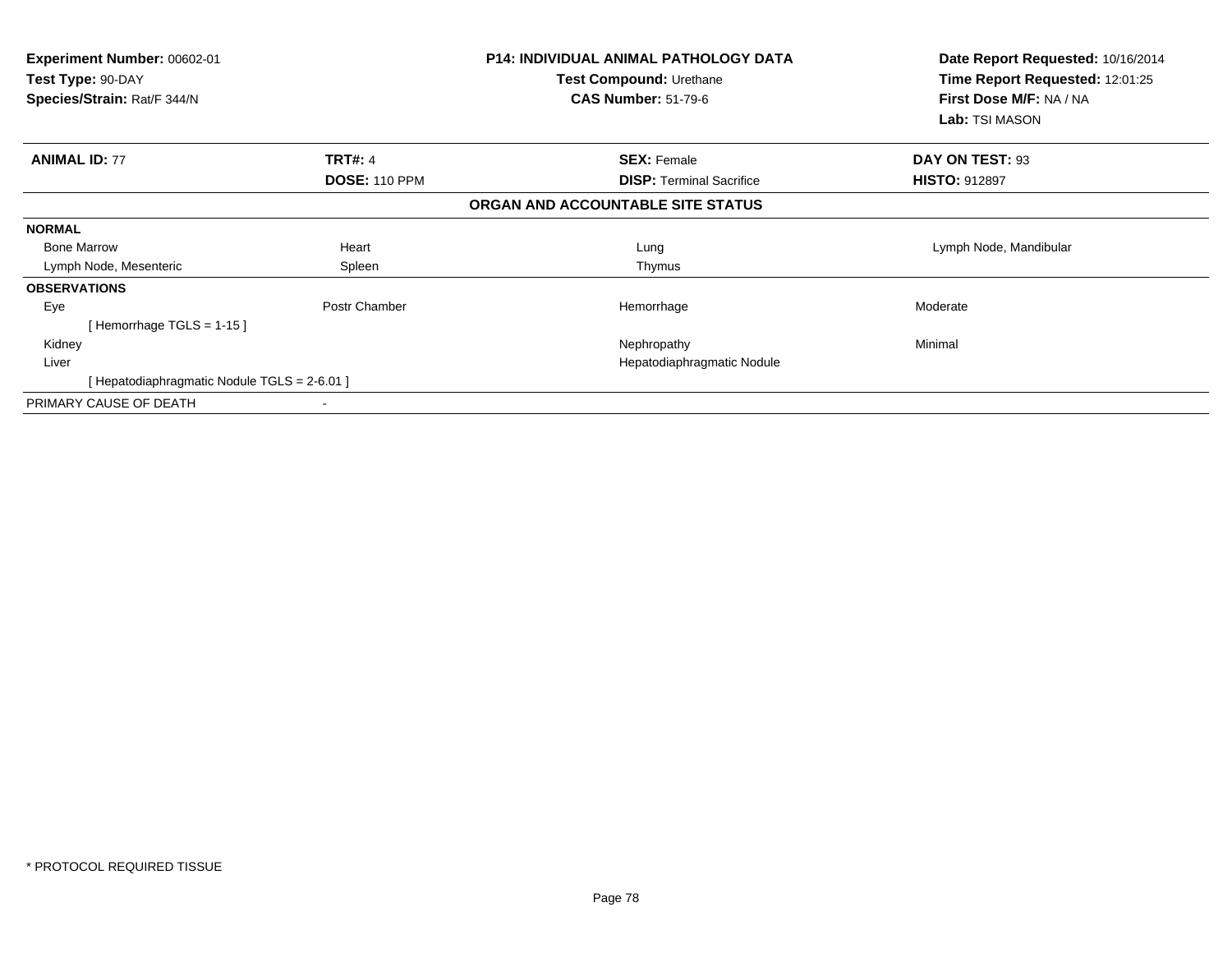| Experiment Number: 00602-01<br>Test Type: 90-DAY<br>Species/Strain: Rat/F 344/N | <b>P14: INDIVIDUAL ANIMAL PATHOLOGY DATA</b><br>Test Compound: Urethane<br><b>CAS Number: 51-79-6</b> |                                   | Date Report Requested: 10/16/2014<br>Time Report Requested: 12:01:25<br>First Dose M/F: NA / NA<br><b>Lab: TSI MASON</b> |
|---------------------------------------------------------------------------------|-------------------------------------------------------------------------------------------------------|-----------------------------------|--------------------------------------------------------------------------------------------------------------------------|
| <b>ANIMAL ID: 78</b>                                                            | <b>TRT#: 4</b>                                                                                        | <b>SEX: Female</b>                | DAY ON TEST: 93                                                                                                          |
|                                                                                 | <b>DOSE: 110 PPM</b>                                                                                  | <b>DISP: Terminal Sacrifice</b>   | <b>HISTO: 912898</b>                                                                                                     |
|                                                                                 |                                                                                                       | ORGAN AND ACCOUNTABLE SITE STATUS |                                                                                                                          |
| <b>NORMAL</b>                                                                   |                                                                                                       |                                   |                                                                                                                          |
| <b>Bone Marrow</b>                                                              | Heart                                                                                                 | Liver                             | Lung                                                                                                                     |
| Lymph Node, Mandibular                                                          | Lymph Node, Mesenteric                                                                                | Spleen                            | Thymus                                                                                                                   |
| <b>OBSERVATIONS</b>                                                             |                                                                                                       |                                   |                                                                                                                          |
| Kidney                                                                          | Cortex                                                                                                | Mineralization                    | Minimal                                                                                                                  |
| PRIMARY CAUSE OF DEATH                                                          |                                                                                                       |                                   |                                                                                                                          |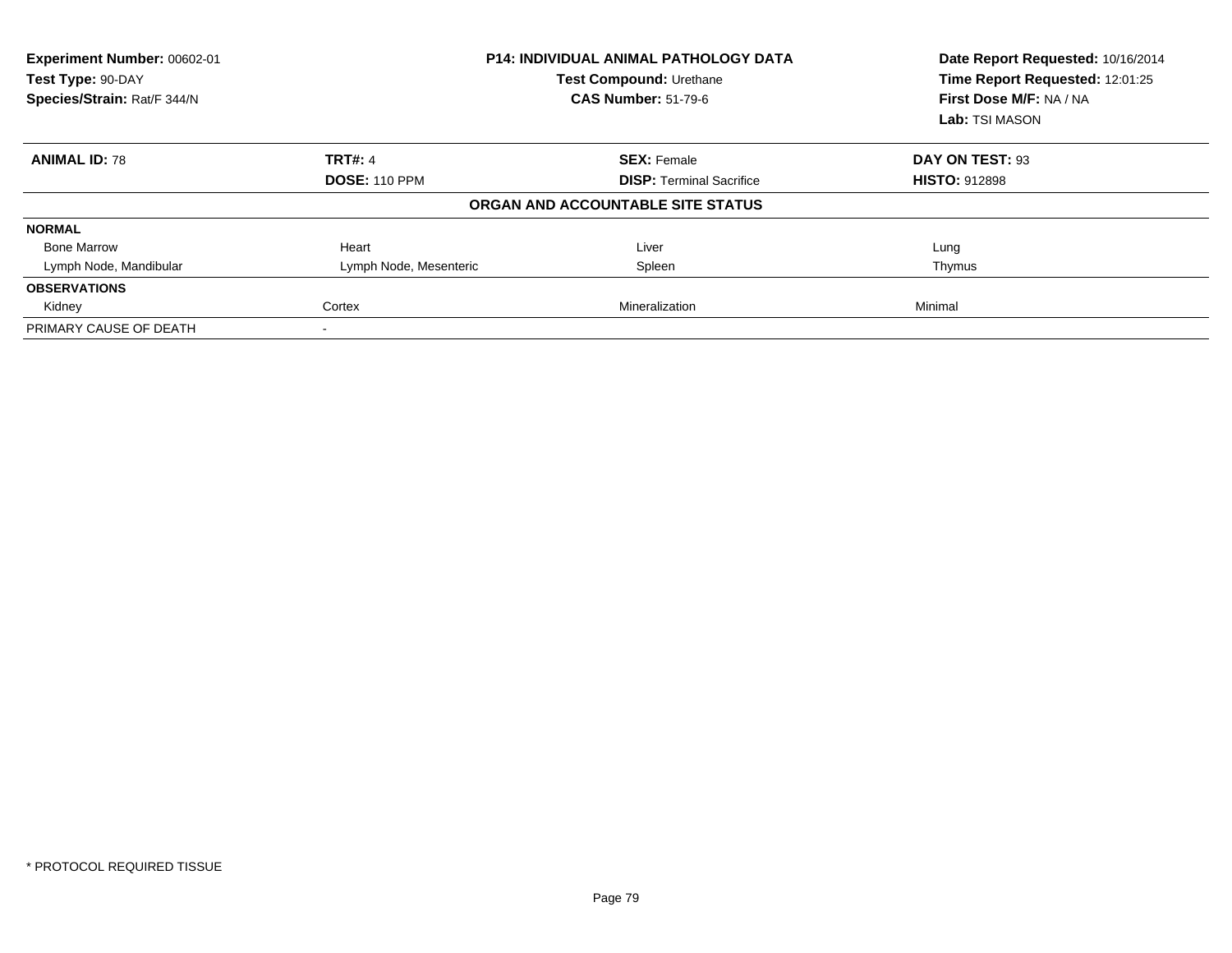| Experiment Number: 00602-01<br>Test Type: 90-DAY<br>Species/Strain: Rat/F 344/N |                        | <b>P14: INDIVIDUAL ANIMAL PATHOLOGY DATA</b><br><b>Test Compound: Urethane</b><br><b>CAS Number: 51-79-6</b> | Date Report Requested: 10/16/2014<br>Time Report Requested: 12:01:25<br>First Dose M/F: NA / NA<br>Lab: TSI MASON |  |
|---------------------------------------------------------------------------------|------------------------|--------------------------------------------------------------------------------------------------------------|-------------------------------------------------------------------------------------------------------------------|--|
| <b>ANIMAL ID: 79</b>                                                            | <b>TRT#: 4</b>         | <b>SEX: Female</b>                                                                                           | DAY ON TEST: 93                                                                                                   |  |
|                                                                                 | <b>DOSE: 110 PPM</b>   | <b>DISP: Terminal Sacrifice</b>                                                                              | <b>HISTO: 912899</b>                                                                                              |  |
|                                                                                 |                        | ORGAN AND ACCOUNTABLE SITE STATUS                                                                            |                                                                                                                   |  |
| <b>NORMAL</b>                                                                   |                        |                                                                                                              |                                                                                                                   |  |
| <b>Bone Marrow</b>                                                              | Kidney                 | Liver                                                                                                        | Lung                                                                                                              |  |
| Lymph Node, Mandibular                                                          | Lymph Node, Mesenteric | Spleen                                                                                                       | Thymus                                                                                                            |  |
| <b>OBSERVATIONS</b>                                                             |                        |                                                                                                              |                                                                                                                   |  |
| Heart                                                                           |                        | Cardiomyopathy                                                                                               | Minimal                                                                                                           |  |
| PRIMARY CAUSE OF DEATH                                                          | $\,$                   |                                                                                                              |                                                                                                                   |  |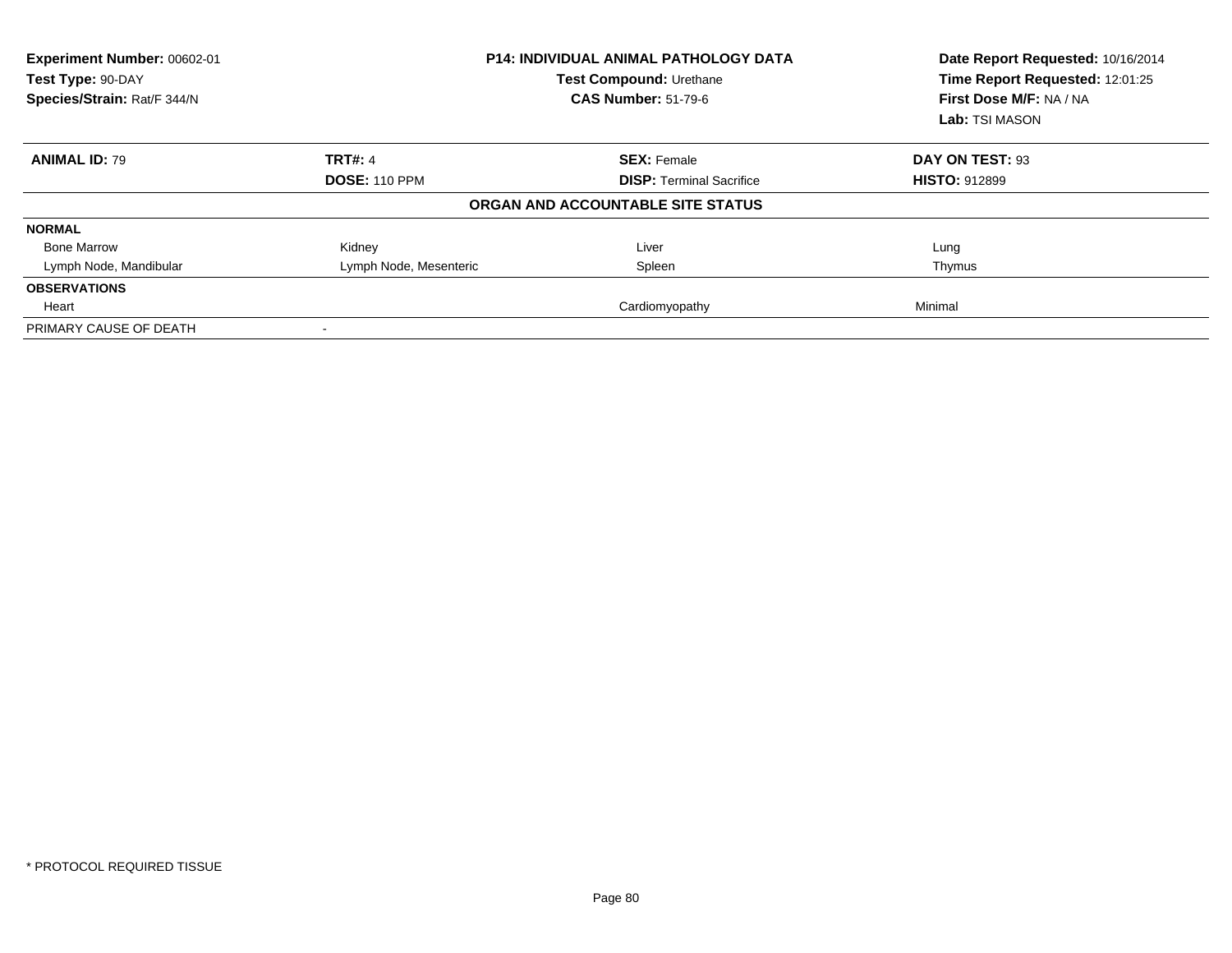| Experiment Number: 00602-01<br>Test Type: 90-DAY<br>Species/Strain: Rat/F 344/N |                        | <b>P14: INDIVIDUAL ANIMAL PATHOLOGY DATA</b><br>Test Compound: Urethane<br><b>CAS Number: 51-79-6</b> | Date Report Requested: 10/16/2014<br>Time Report Requested: 12:01:25<br>First Dose M/F: NA / NA<br>Lab: TSI MASON |
|---------------------------------------------------------------------------------|------------------------|-------------------------------------------------------------------------------------------------------|-------------------------------------------------------------------------------------------------------------------|
| <b>ANIMAL ID: 80</b>                                                            | <b>TRT#: 4</b>         | <b>SEX: Female</b>                                                                                    | DAY ON TEST: 93                                                                                                   |
|                                                                                 | <b>DOSE: 110 PPM</b>   | <b>DISP: Terminal Sacrifice</b>                                                                       | <b>HISTO: 912900</b>                                                                                              |
|                                                                                 |                        | ORGAN AND ACCOUNTABLE SITE STATUS                                                                     |                                                                                                                   |
| <b>NORMAL</b>                                                                   |                        |                                                                                                       |                                                                                                                   |
| <b>Bone Marrow</b>                                                              | Heart                  | Kidney                                                                                                | Liver                                                                                                             |
| Lung                                                                            | Lymph Node, Mandibular | Lymph Node, Mesenteric                                                                                | Spleen                                                                                                            |
| Thymus                                                                          |                        |                                                                                                       |                                                                                                                   |
| PRIMARY CAUSE OF DEATH                                                          |                        |                                                                                                       |                                                                                                                   |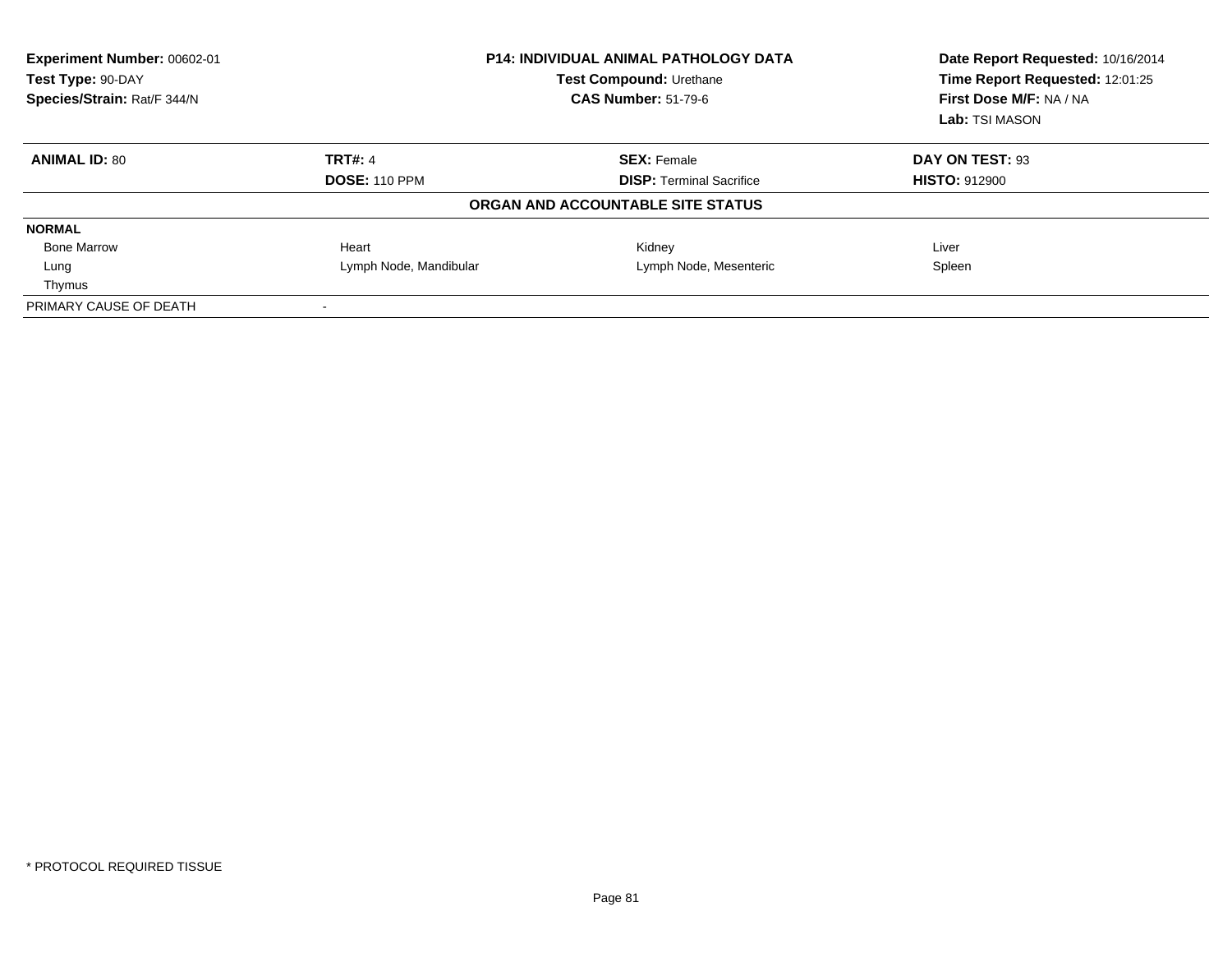| Experiment Number: 00602-01<br>Test Type: 90-DAY<br>Species/Strain: Rat/F 344/N |                      | <b>P14: INDIVIDUAL ANIMAL PATHOLOGY DATA</b><br>Test Compound: Urethane<br><b>CAS Number: 51-79-6</b> | Date Report Requested: 10/16/2014<br>Time Report Requested: 12:01:25<br>First Dose M/F: NA / NA<br>Lab: TSI MASON |
|---------------------------------------------------------------------------------|----------------------|-------------------------------------------------------------------------------------------------------|-------------------------------------------------------------------------------------------------------------------|
| <b>ANIMAL ID: 81</b>                                                            | <b>TRT#: 6</b>       | <b>SEX: Female</b>                                                                                    | DAY ON TEST: 93                                                                                                   |
|                                                                                 | <b>DOSE: 330 PPM</b> | <b>DISP:</b> Terminal Sacrifice                                                                       | <b>HISTO: 912881</b>                                                                                              |
|                                                                                 |                      | ORGAN AND ACCOUNTABLE SITE STATUS                                                                     |                                                                                                                   |
| <b>NORMAL</b>                                                                   |                      |                                                                                                       |                                                                                                                   |
| <b>Bone Marrow</b>                                                              | Lung                 | Lymph Node, Mandibular                                                                                | Lymph Node, Mesenteric                                                                                            |
| Spleen                                                                          | Thymus               |                                                                                                       |                                                                                                                   |
| <b>OBSERVATIONS</b>                                                             |                      |                                                                                                       |                                                                                                                   |
| Heart                                                                           |                      | Cardiomyopathy                                                                                        | Minimal                                                                                                           |
| Kidney                                                                          | Cortex               | Mineralization                                                                                        | Minimal                                                                                                           |
| Liver                                                                           |                      | <b>Basophilic Focus</b>                                                                               |                                                                                                                   |
| PRIMARY CAUSE OF DEATH                                                          |                      |                                                                                                       |                                                                                                                   |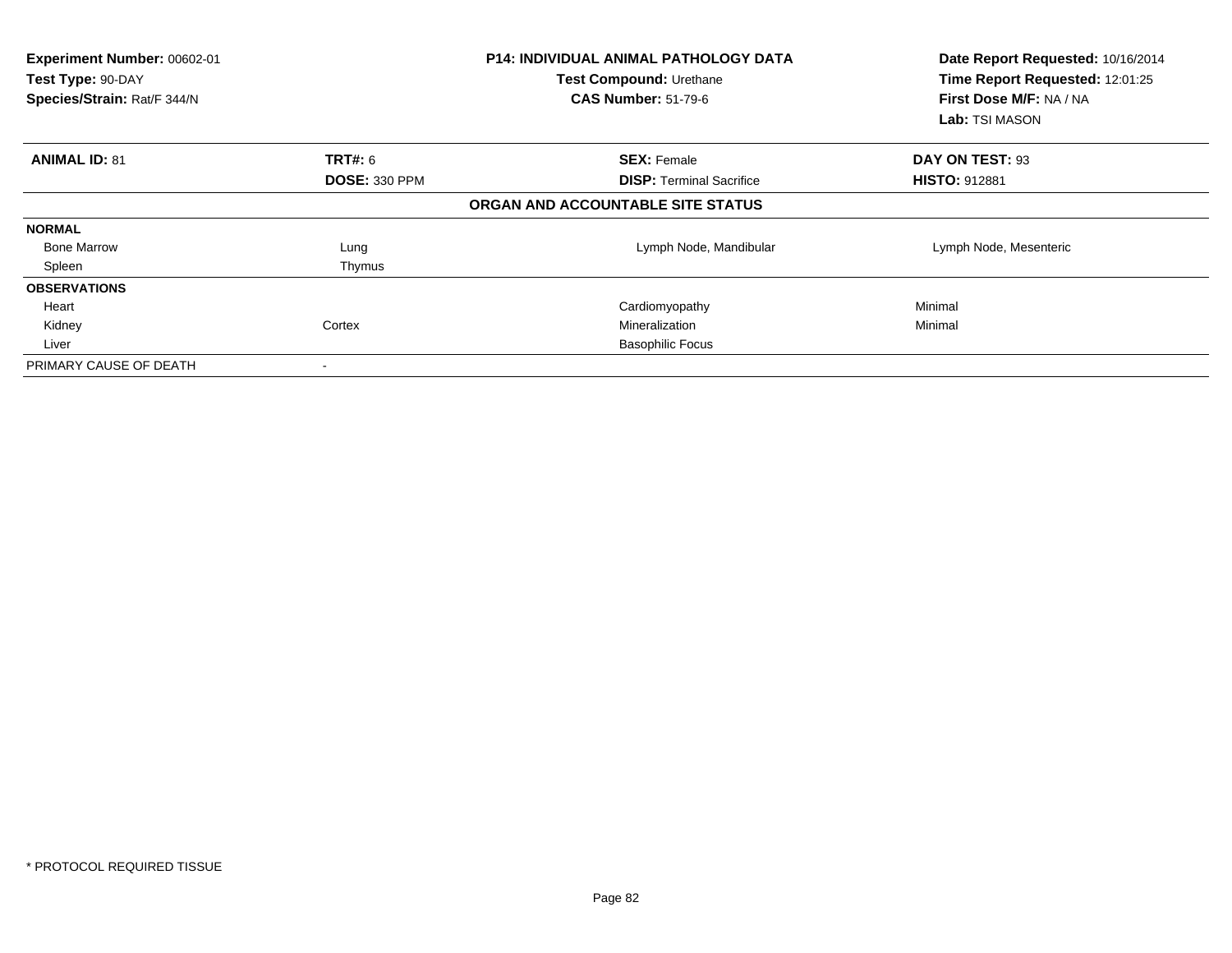| Experiment Number: 00602-01<br>Test Type: 90-DAY<br>Species/Strain: Rat/F 344/N |                        | <b>P14: INDIVIDUAL ANIMAL PATHOLOGY DATA</b><br>Test Compound: Urethane<br><b>CAS Number: 51-79-6</b> | Date Report Requested: 10/16/2014<br>Time Report Requested: 12:01:25<br>First Dose M/F: NA / NA<br>Lab: TSI MASON |
|---------------------------------------------------------------------------------|------------------------|-------------------------------------------------------------------------------------------------------|-------------------------------------------------------------------------------------------------------------------|
| <b>ANIMAL ID: 82</b>                                                            | <b>TRT#: 6</b>         | <b>SEX: Female</b>                                                                                    | DAY ON TEST: 93                                                                                                   |
|                                                                                 | <b>DOSE: 330 PPM</b>   | <b>DISP:</b> Terminal Sacrifice                                                                       | <b>HISTO: 912882</b>                                                                                              |
|                                                                                 |                        | ORGAN AND ACCOUNTABLE SITE STATUS                                                                     |                                                                                                                   |
| <b>NORMAL</b>                                                                   |                        |                                                                                                       |                                                                                                                   |
| <b>Bone Marrow</b>                                                              | Kidney                 | Liver                                                                                                 | Lung                                                                                                              |
| Lymph Node, Mandibular<br><b>Urinary Bladder</b>                                | Lymph Node, Mesenteric | Spleen                                                                                                | Thymus                                                                                                            |
| <b>OBSERVATIONS</b>                                                             |                        |                                                                                                       |                                                                                                                   |
| Heart                                                                           |                        | Cardiomyopathy                                                                                        | Minimal                                                                                                           |
| Urin Bladder                                                                    |                        |                                                                                                       |                                                                                                                   |
| Note: TGL 1 THICK BLADDER WALL IS INFUSION ARTIFACT                             |                        |                                                                                                       |                                                                                                                   |
| PRIMARY CAUSE OF DEATH                                                          |                        |                                                                                                       |                                                                                                                   |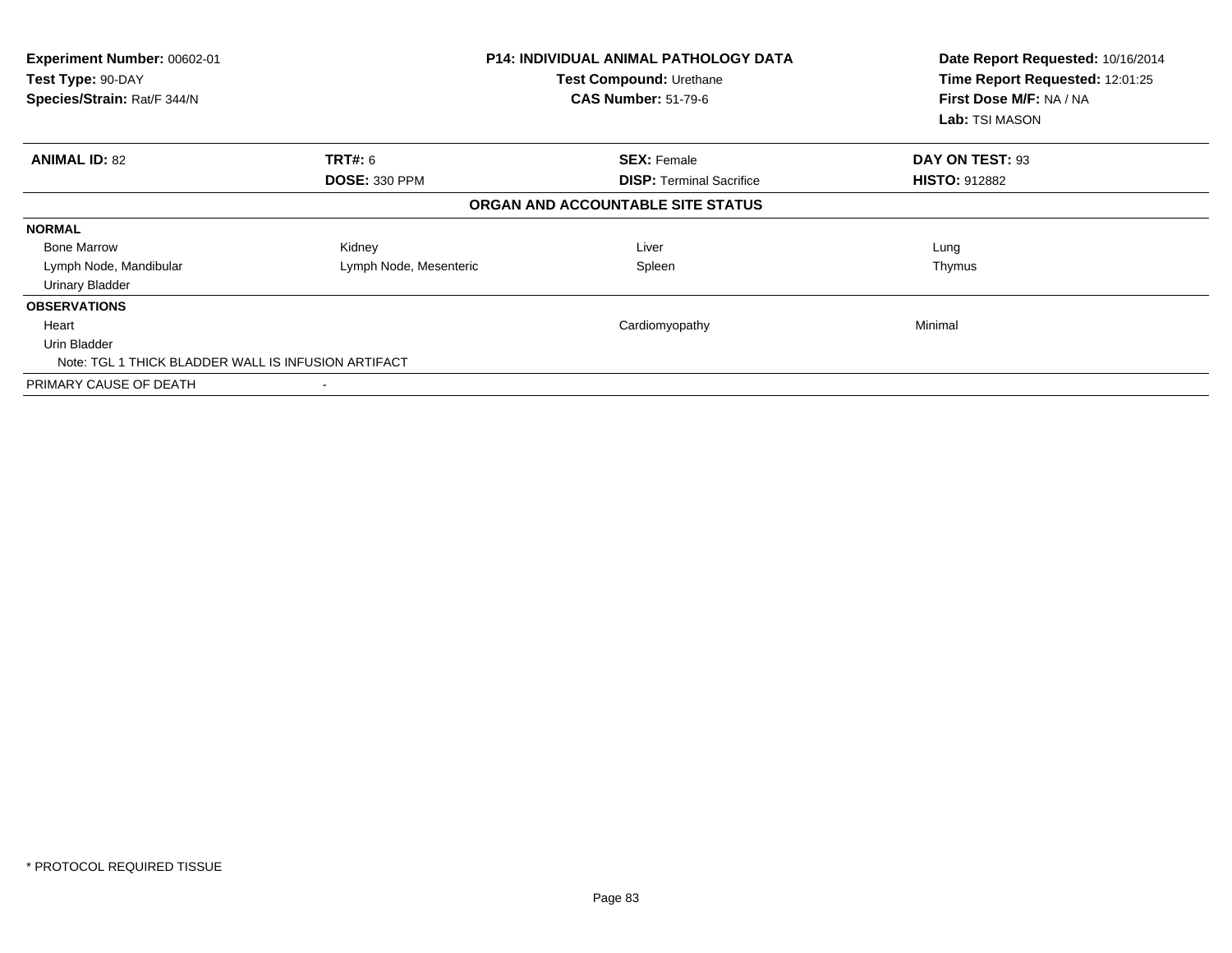| Experiment Number: 00602-01<br>Test Type: 90-DAY<br>Species/Strain: Rat/F 344/N |                      | <b>P14: INDIVIDUAL ANIMAL PATHOLOGY DATA</b><br>Test Compound: Urethane<br><b>CAS Number: 51-79-6</b> | Date Report Requested: 10/16/2014<br>Time Report Requested: 12:01:25<br>First Dose M/F: NA / NA<br>Lab: TSI MASON |
|---------------------------------------------------------------------------------|----------------------|-------------------------------------------------------------------------------------------------------|-------------------------------------------------------------------------------------------------------------------|
| <b>ANIMAL ID: 83</b>                                                            | <b>TRT#: 6</b>       | <b>SEX: Female</b>                                                                                    | DAY ON TEST: 93                                                                                                   |
|                                                                                 | <b>DOSE: 330 PPM</b> | <b>DISP:</b> Terminal Sacrifice                                                                       | <b>HISTO: 912883</b>                                                                                              |
|                                                                                 |                      | ORGAN AND ACCOUNTABLE SITE STATUS                                                                     |                                                                                                                   |
| <b>NORMAL</b>                                                                   |                      |                                                                                                       |                                                                                                                   |
| <b>Bone Marrow</b>                                                              | Lung                 | Lymph Node, Mandibular                                                                                | Lymph Node, Mesenteric                                                                                            |
| Spleen                                                                          | Thymus               |                                                                                                       |                                                                                                                   |
| <b>OBSERVATIONS</b>                                                             |                      |                                                                                                       |                                                                                                                   |
| Heart                                                                           |                      | Cardiomyopathy                                                                                        | Minimal                                                                                                           |
| Kidney                                                                          | Cortex               | Mineralization                                                                                        | Minimal                                                                                                           |
| Liver                                                                           |                      | Hepatodiaphragmatic Nodule                                                                            |                                                                                                                   |
| [ Hepatodiaphragmatic Nodule TGLS = 1-6.01 ]                                    |                      |                                                                                                       |                                                                                                                   |
| PRIMARY CAUSE OF DEATH                                                          |                      |                                                                                                       |                                                                                                                   |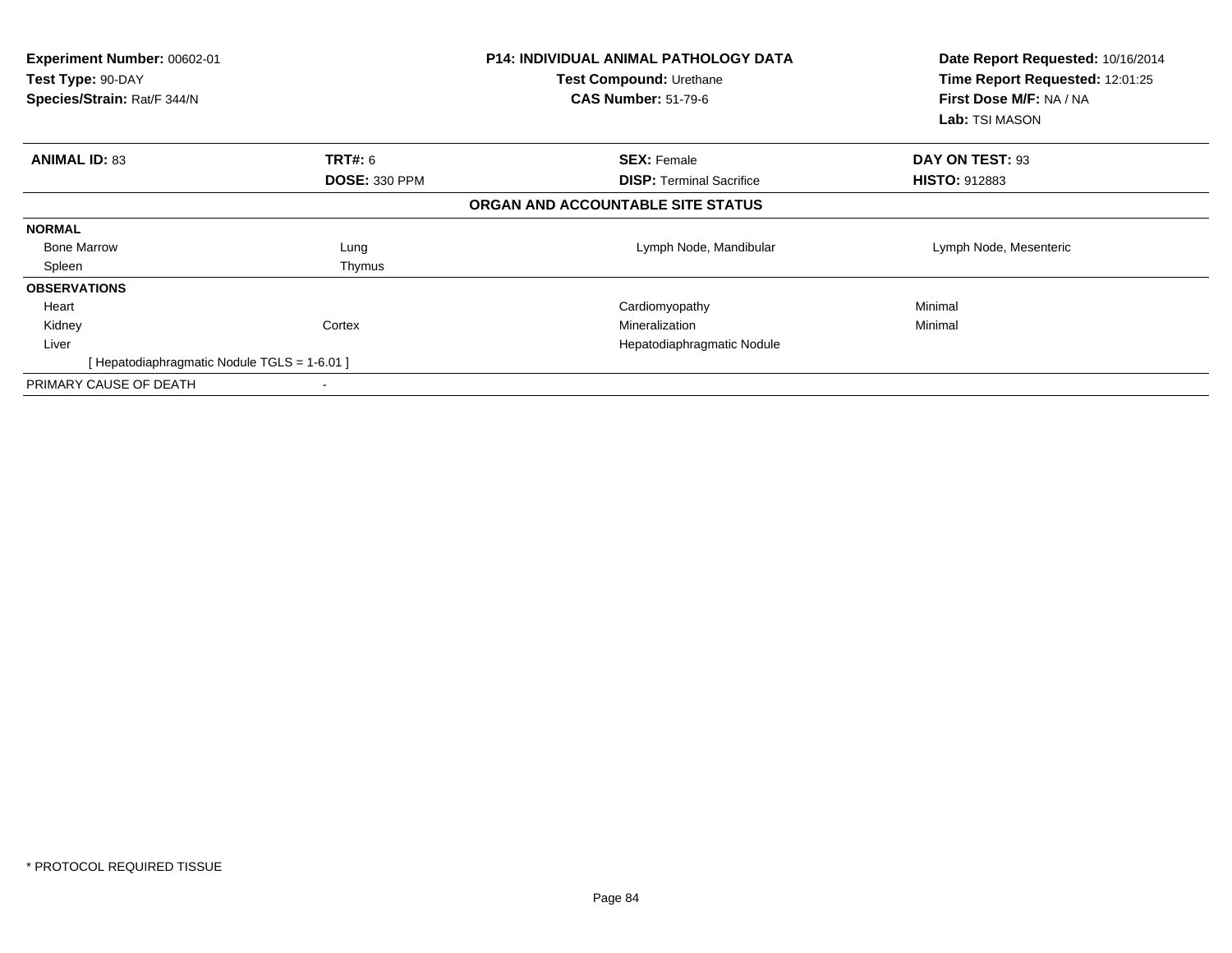| Experiment Number: 00602-01<br>Test Type: 90-DAY<br>Species/Strain: Rat/F 344/N |                      | <b>P14: INDIVIDUAL ANIMAL PATHOLOGY DATA</b><br>Test Compound: Urethane<br><b>CAS Number: 51-79-6</b> | Date Report Requested: 10/16/2014<br>Time Report Requested: 12:01:25<br>First Dose M/F: NA / NA<br>Lab: TSI MASON |
|---------------------------------------------------------------------------------|----------------------|-------------------------------------------------------------------------------------------------------|-------------------------------------------------------------------------------------------------------------------|
| <b>ANIMAL ID: 84</b>                                                            | <b>TRT#: 6</b>       | <b>SEX: Female</b>                                                                                    | DAY ON TEST: 93                                                                                                   |
|                                                                                 | <b>DOSE: 330 PPM</b> | <b>DISP:</b> Terminal Sacrifice                                                                       | <b>HISTO: 912884</b>                                                                                              |
|                                                                                 |                      | ORGAN AND ACCOUNTABLE SITE STATUS                                                                     |                                                                                                                   |
| <b>NORMAL</b>                                                                   |                      |                                                                                                       |                                                                                                                   |
| <b>Bone Marrow</b>                                                              | Lung                 | Lymph Node, Mandibular                                                                                | Lymph Node, Mesenteric                                                                                            |
| Spleen                                                                          | Thymus               |                                                                                                       |                                                                                                                   |
| <b>OBSERVATIONS</b>                                                             |                      |                                                                                                       |                                                                                                                   |
| Heart                                                                           |                      | Cardiomyopathy                                                                                        | Mild                                                                                                              |
| Kidney                                                                          |                      | Nephropathy                                                                                           | Minimal                                                                                                           |
| Liver                                                                           |                      | Hepatodiaphragmatic Nodule                                                                            |                                                                                                                   |
| [ Hepatodiaphragmatic Nodule TGLS = 1-6.01 ]                                    |                      |                                                                                                       |                                                                                                                   |
| PRIMARY CAUSE OF DEATH                                                          |                      |                                                                                                       |                                                                                                                   |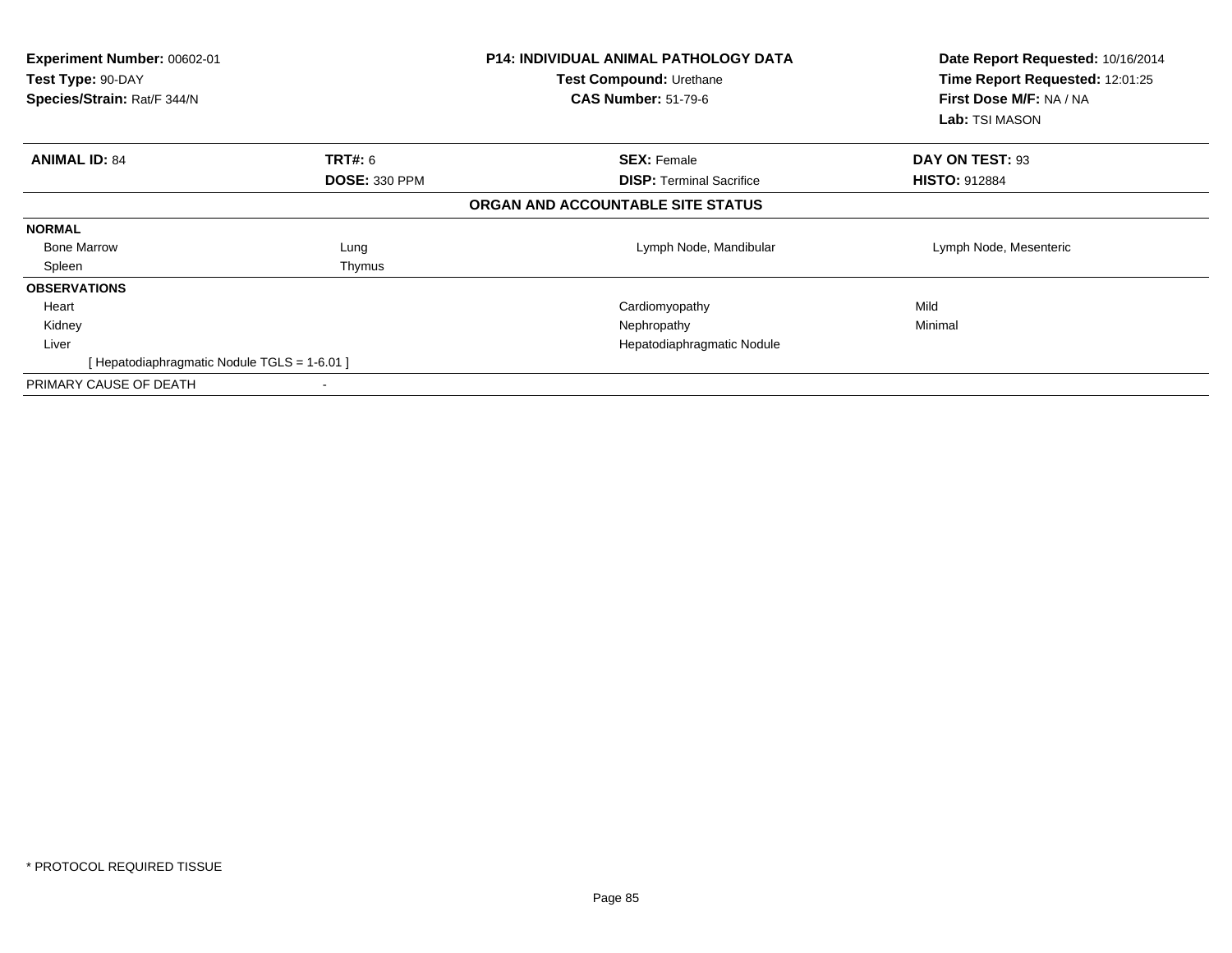| Experiment Number: 00602-01<br>Test Type: 90-DAY<br>Species/Strain: Rat/F 344/N |                      | <b>P14: INDIVIDUAL ANIMAL PATHOLOGY DATA</b><br>Test Compound: Urethane<br><b>CAS Number: 51-79-6</b> | Date Report Requested: 10/16/2014<br>Time Report Requested: 12:01:25<br>First Dose M/F: NA / NA<br>Lab: TSI MASON |
|---------------------------------------------------------------------------------|----------------------|-------------------------------------------------------------------------------------------------------|-------------------------------------------------------------------------------------------------------------------|
| <b>ANIMAL ID: 85</b>                                                            | TRT#: 6              | <b>SEX: Female</b>                                                                                    | DAY ON TEST: 93                                                                                                   |
|                                                                                 | <b>DOSE: 330 PPM</b> | <b>DISP:</b> Terminal Sacrifice                                                                       | <b>HISTO: 912885</b>                                                                                              |
|                                                                                 |                      | ORGAN AND ACCOUNTABLE SITE STATUS                                                                     |                                                                                                                   |
| <b>NORMAL</b>                                                                   |                      |                                                                                                       |                                                                                                                   |
| <b>Bone Marrow</b>                                                              | Liver                | Lung                                                                                                  | Lymph Node, Mandibular                                                                                            |
| Lymph Node, Mesenteric                                                          | Spleen               | Thymus                                                                                                |                                                                                                                   |
| <b>OBSERVATIONS</b>                                                             |                      |                                                                                                       |                                                                                                                   |
| Heart                                                                           |                      | Cardiomyopathy                                                                                        | Minimal                                                                                                           |
| Kidney                                                                          | Cortex               | Mineralization                                                                                        | Minimal                                                                                                           |
| PRIMARY CAUSE OF DEATH                                                          |                      |                                                                                                       |                                                                                                                   |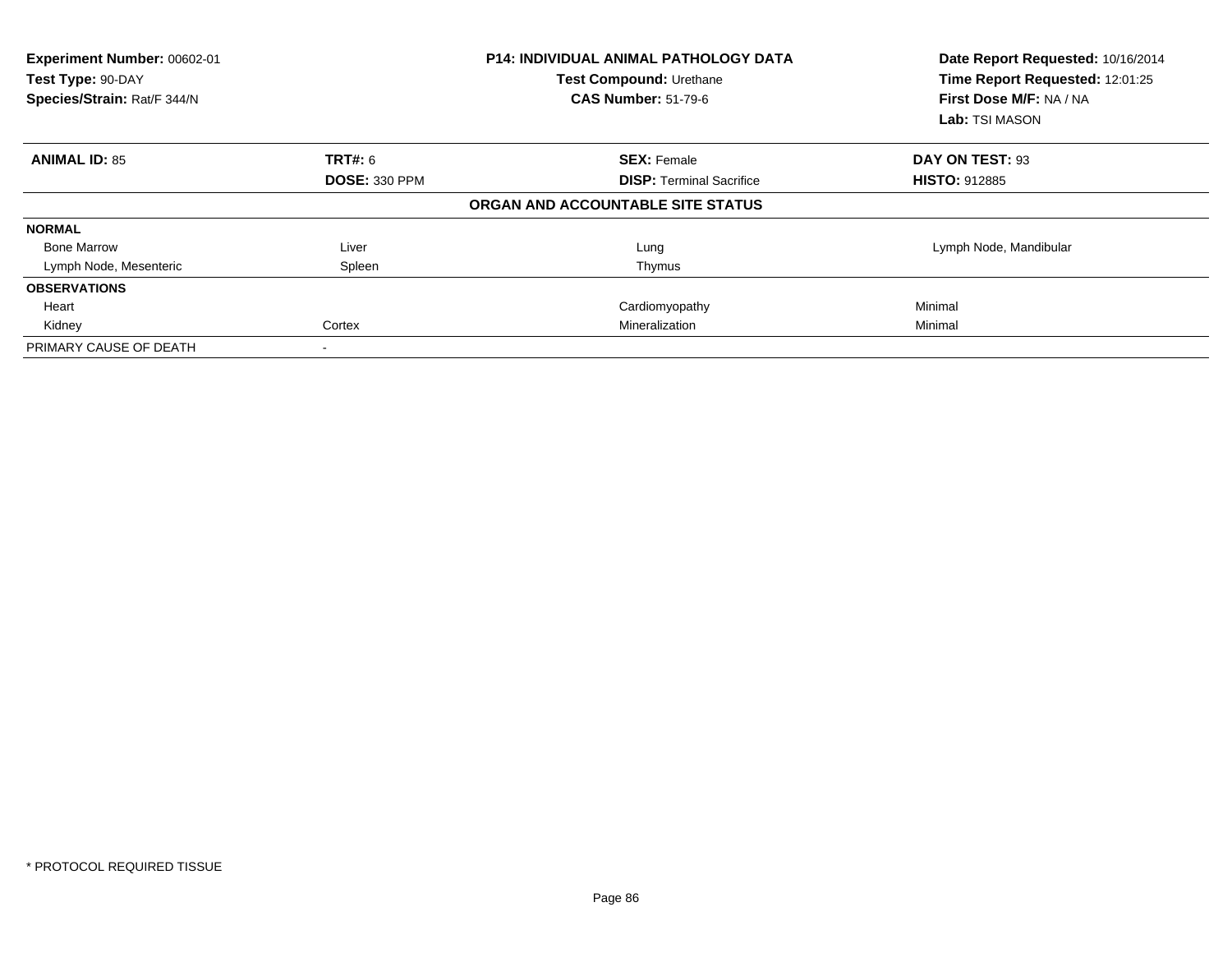| Experiment Number: 00602-01<br>Test Type: 90-DAY<br>Species/Strain: Rat/F 344/N |                      | <b>P14: INDIVIDUAL ANIMAL PATHOLOGY DATA</b><br>Test Compound: Urethane<br><b>CAS Number: 51-79-6</b> | Date Report Requested: 10/16/2014<br>Time Report Requested: 12:01:25<br>First Dose M/F: NA / NA<br>Lab: TSI MASON |
|---------------------------------------------------------------------------------|----------------------|-------------------------------------------------------------------------------------------------------|-------------------------------------------------------------------------------------------------------------------|
| <b>ANIMAL ID: 86</b>                                                            | TRT#: 6              | <b>SEX: Female</b>                                                                                    | DAY ON TEST: 93                                                                                                   |
|                                                                                 | <b>DOSE: 330 PPM</b> | <b>DISP:</b> Terminal Sacrifice                                                                       | <b>HISTO: 912886</b>                                                                                              |
|                                                                                 |                      | ORGAN AND ACCOUNTABLE SITE STATUS                                                                     |                                                                                                                   |
| <b>NORMAL</b>                                                                   |                      |                                                                                                       |                                                                                                                   |
| <b>Bone Marrow</b>                                                              | Liver                | Lung                                                                                                  | Lymph Node, Mandibular                                                                                            |
| Lymph Node, Mesenteric                                                          | Spleen               | Thymus                                                                                                |                                                                                                                   |
| <b>OBSERVATIONS</b>                                                             |                      |                                                                                                       |                                                                                                                   |
| Heart                                                                           |                      | Cardiomyopathy                                                                                        | Minimal                                                                                                           |
| Kidney                                                                          | Cortex               | Mineralization                                                                                        | Minimal                                                                                                           |
| PRIMARY CAUSE OF DEATH                                                          |                      |                                                                                                       |                                                                                                                   |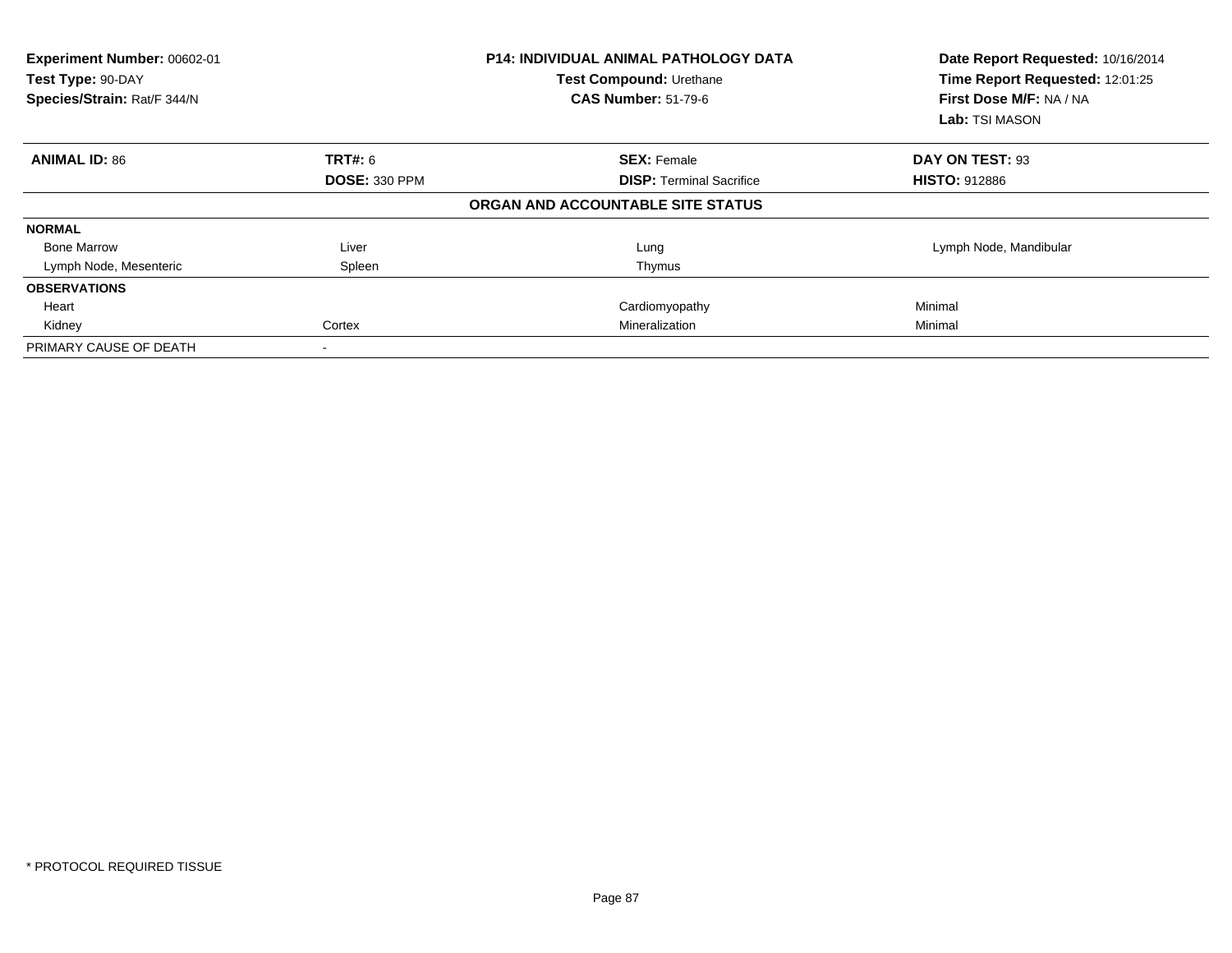| Experiment Number: 00602-01<br>Test Type: 90-DAY<br>Species/Strain: Rat/F 344/N |                          | <b>P14: INDIVIDUAL ANIMAL PATHOLOGY DATA</b><br>Test Compound: Urethane<br><b>CAS Number: 51-79-6</b> | Date Report Requested: 10/16/2014<br>Time Report Requested: 12:01:25<br>First Dose M/F: NA / NA<br>Lab: TSI MASON |
|---------------------------------------------------------------------------------|--------------------------|-------------------------------------------------------------------------------------------------------|-------------------------------------------------------------------------------------------------------------------|
| <b>ANIMAL ID: 87</b>                                                            | <b>TRT#: 6</b>           | <b>SEX: Female</b>                                                                                    | DAY ON TEST: 93                                                                                                   |
|                                                                                 | <b>DOSE: 330 PPM</b>     | <b>DISP:</b> Terminal Sacrifice                                                                       | <b>HISTO: 912887</b>                                                                                              |
|                                                                                 |                          | ORGAN AND ACCOUNTABLE SITE STATUS                                                                     |                                                                                                                   |
| <b>NORMAL</b>                                                                   |                          |                                                                                                       |                                                                                                                   |
| <b>Bone Marrow</b>                                                              | Lung                     | Lymph Node, Mandibular                                                                                | Lymph Node, Mesenteric                                                                                            |
| Spleen                                                                          | Thymus                   |                                                                                                       |                                                                                                                   |
| <b>OBSERVATIONS</b>                                                             |                          |                                                                                                       |                                                                                                                   |
| Heart                                                                           |                          | Cardiomyopathy                                                                                        | Minimal                                                                                                           |
| Kidney                                                                          | Cortex                   | Mineralization                                                                                        | Minimal                                                                                                           |
| Liver                                                                           |                          | Hepatodiaphragmatic Nodule                                                                            |                                                                                                                   |
| [Hepatodiaphragmatic Nodule TGLS = 1-6]                                         |                          |                                                                                                       |                                                                                                                   |
| PRIMARY CAUSE OF DEATH                                                          | $\overline{\phantom{a}}$ |                                                                                                       |                                                                                                                   |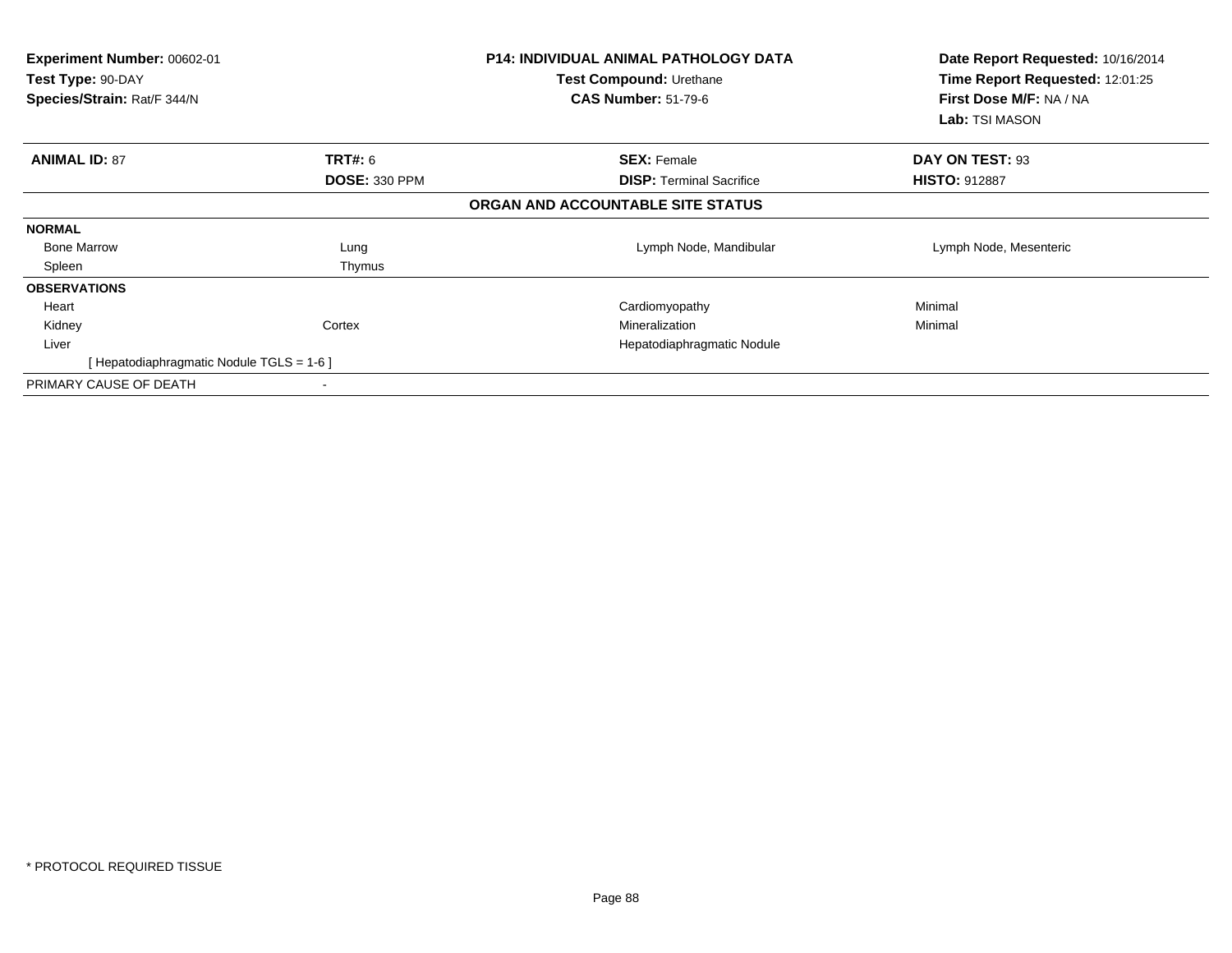| Experiment Number: 00602-01<br>Test Type: 90-DAY<br>Species/Strain: Rat/F 344/N |                      | <b>P14: INDIVIDUAL ANIMAL PATHOLOGY DATA</b><br><b>Test Compound: Urethane</b><br><b>CAS Number: 51-79-6</b> | Date Report Requested: 10/16/2014<br>Time Report Requested: 12:01:25<br>First Dose M/F: NA / NA<br>Lab: TSI MASON |
|---------------------------------------------------------------------------------|----------------------|--------------------------------------------------------------------------------------------------------------|-------------------------------------------------------------------------------------------------------------------|
| <b>ANIMAL ID: 88</b>                                                            | <b>TRT#: 6</b>       | <b>SEX: Female</b>                                                                                           | DAY ON TEST: 93                                                                                                   |
|                                                                                 | <b>DOSE: 330 PPM</b> | <b>DISP: Terminal Sacrifice</b>                                                                              | <b>HISTO: 912888</b>                                                                                              |
|                                                                                 |                      | ORGAN AND ACCOUNTABLE SITE STATUS                                                                            |                                                                                                                   |
| <b>NORMAL</b>                                                                   |                      |                                                                                                              |                                                                                                                   |
| <b>Bone Marrow</b>                                                              | Liver                | Lung                                                                                                         | Lymph Node, Mandibular                                                                                            |
| Lymph Node, Mesenteric                                                          | Spleen               | Thymus                                                                                                       |                                                                                                                   |
| <b>OBSERVATIONS</b>                                                             |                      |                                                                                                              |                                                                                                                   |
| Heart                                                                           |                      | Cardiomyopathy                                                                                               | Minimal                                                                                                           |
| Kidney                                                                          |                      | Inflammation                                                                                                 | Chronic, Minimal                                                                                                  |
| PRIMARY CAUSE OF DEATH                                                          |                      |                                                                                                              |                                                                                                                   |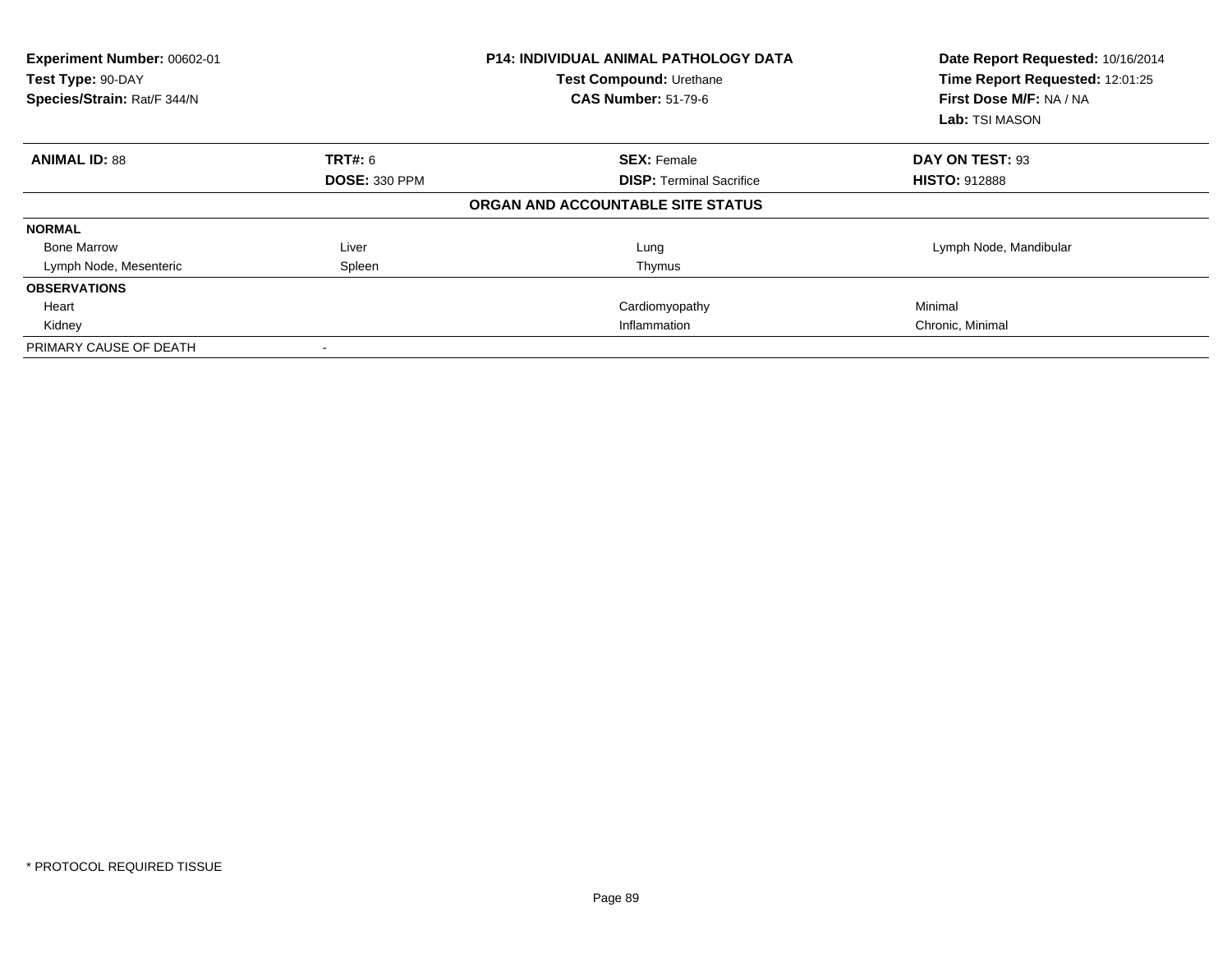| Experiment Number: 00602-01<br>Test Type: 90-DAY<br>Species/Strain: Rat/F 344/N |                      | <b>P14: INDIVIDUAL ANIMAL PATHOLOGY DATA</b><br>Test Compound: Urethane<br><b>CAS Number: 51-79-6</b> | Date Report Requested: 10/16/2014<br>Time Report Requested: 12:01:25<br>First Dose M/F: NA / NA<br>Lab: TSI MASON |
|---------------------------------------------------------------------------------|----------------------|-------------------------------------------------------------------------------------------------------|-------------------------------------------------------------------------------------------------------------------|
| <b>ANIMAL ID: 89</b>                                                            | TRT#: 6              | <b>SEX: Female</b>                                                                                    | DAY ON TEST: 93                                                                                                   |
|                                                                                 | <b>DOSE: 330 PPM</b> | <b>DISP: Terminal Sacrifice</b>                                                                       | <b>HISTO: 912889</b>                                                                                              |
|                                                                                 |                      | ORGAN AND ACCOUNTABLE SITE STATUS                                                                     |                                                                                                                   |
| <b>NORMAL</b>                                                                   |                      |                                                                                                       |                                                                                                                   |
| <b>Bone Marrow</b>                                                              | Liver                | Lung                                                                                                  | Lymph Node, Mandibular                                                                                            |
| Lymph Node, Mesenteric                                                          | Spleen               | Thymus                                                                                                |                                                                                                                   |
| <b>OBSERVATIONS</b>                                                             |                      |                                                                                                       |                                                                                                                   |
| Heart                                                                           |                      | Cardiomyopathy                                                                                        | Minimal                                                                                                           |
| Kidney                                                                          | Cortex               | Mineralization                                                                                        | Minimal                                                                                                           |
| PRIMARY CAUSE OF DEATH                                                          |                      |                                                                                                       |                                                                                                                   |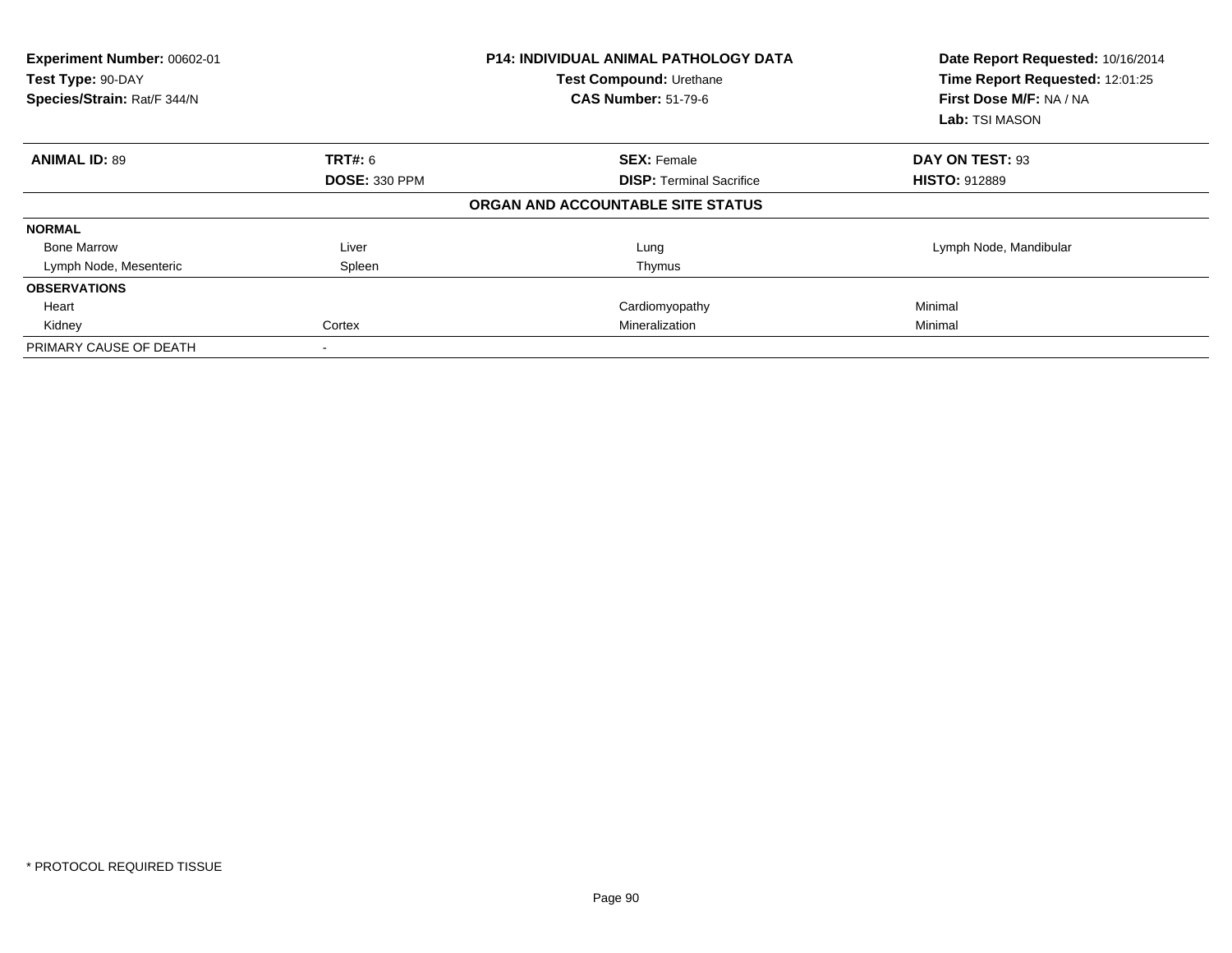| Experiment Number: 00602-01<br>Test Type: 90-DAY<br>Species/Strain: Rat/F 344/N |                      | <b>P14: INDIVIDUAL ANIMAL PATHOLOGY DATA</b><br>Test Compound: Urethane<br><b>CAS Number: 51-79-6</b> | Date Report Requested: 10/16/2014<br>Time Report Requested: 12:01:25<br>First Dose M/F: NA / NA<br>Lab: TSI MASON |
|---------------------------------------------------------------------------------|----------------------|-------------------------------------------------------------------------------------------------------|-------------------------------------------------------------------------------------------------------------------|
| <b>ANIMAL ID: 90</b>                                                            | TRT#: 6              | <b>SEX: Female</b>                                                                                    | DAY ON TEST: 93                                                                                                   |
|                                                                                 | <b>DOSE: 330 PPM</b> | <b>DISP:</b> Terminal Sacrifice                                                                       | <b>HISTO: 912890</b>                                                                                              |
|                                                                                 |                      | ORGAN AND ACCOUNTABLE SITE STATUS                                                                     |                                                                                                                   |
| <b>NORMAL</b>                                                                   |                      |                                                                                                       |                                                                                                                   |
| <b>Bone Marrow</b>                                                              | Liver                | Lung                                                                                                  | Lymph Node, Mandibular                                                                                            |
| Lymph Node, Mesenteric                                                          | Spleen               | Thymus                                                                                                |                                                                                                                   |
| <b>OBSERVATIONS</b>                                                             |                      |                                                                                                       |                                                                                                                   |
| Heart                                                                           |                      | Cardiomyopathy                                                                                        | Minimal                                                                                                           |
| Kidney                                                                          | Cortex               | Mineralization                                                                                        | Minimal                                                                                                           |
| PRIMARY CAUSE OF DEATH                                                          |                      |                                                                                                       |                                                                                                                   |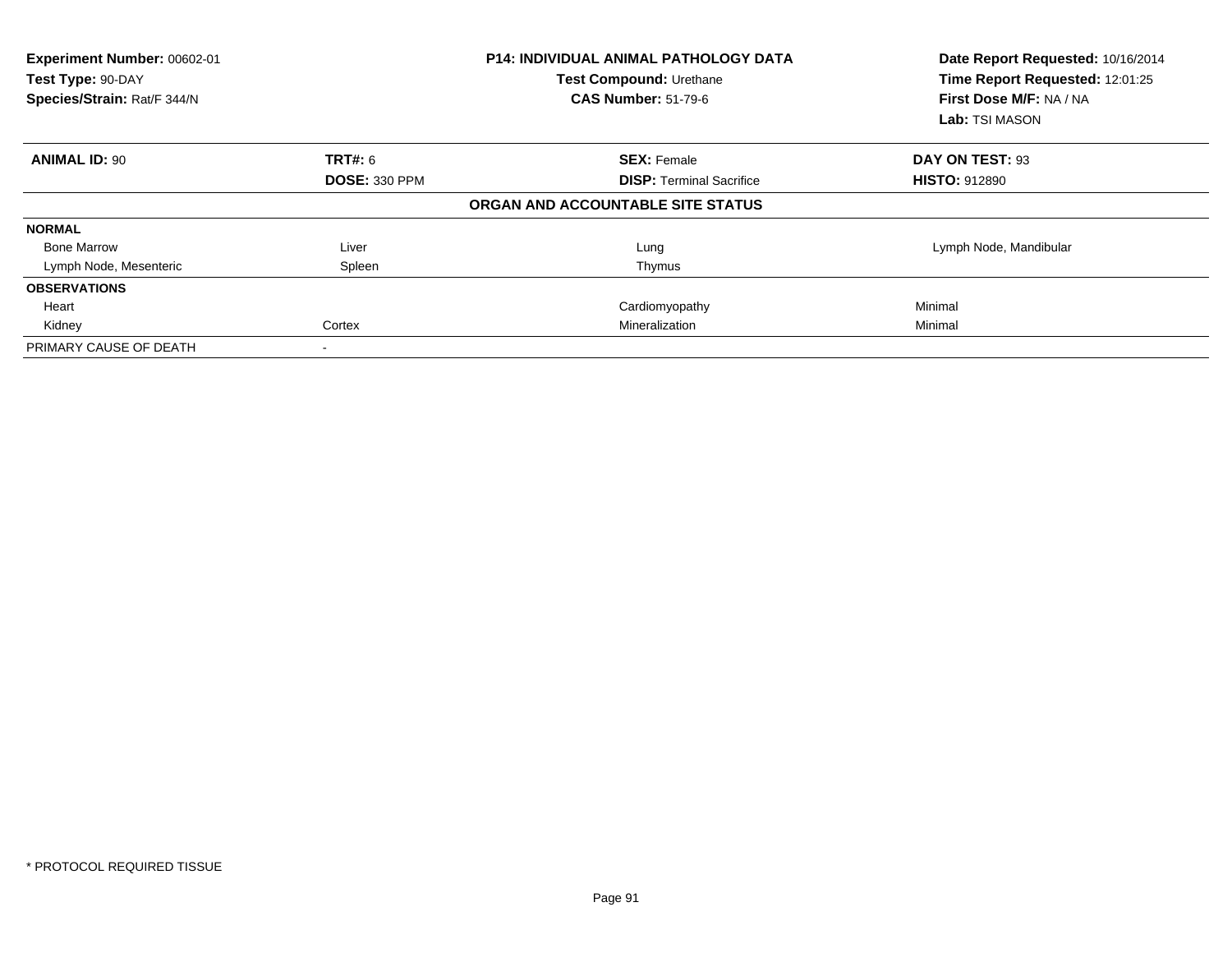| <b>Experiment Number: 00602-01</b><br>Test Type: 90-DAY<br>Species/Strain: Rat/F 344/N |                       | <b>P14: INDIVIDUAL ANIMAL PATHOLOGY DATA</b><br>Test Compound: Urethane<br><b>CAS Number: 51-79-6</b> | Date Report Requested: 10/16/2014<br>Time Report Requested: 12:01:25<br>First Dose M/F: NA / NA<br>Lab: TSI MASON |
|----------------------------------------------------------------------------------------|-----------------------|-------------------------------------------------------------------------------------------------------|-------------------------------------------------------------------------------------------------------------------|
| <b>ANIMAL ID: 91</b>                                                                   | TRT#: 8               | <b>SEX: Female</b>                                                                                    | DAY ON TEST: 93                                                                                                   |
|                                                                                        | <b>DOSE: 1100 PPM</b> | <b>DISP:</b> Terminal Sacrifice                                                                       | <b>HISTO: 912871</b>                                                                                              |
|                                                                                        |                       | ORGAN AND ACCOUNTABLE SITE STATUS                                                                     |                                                                                                                   |
| <b>NORMAL</b>                                                                          |                       |                                                                                                       |                                                                                                                   |
| <b>Bone Marrow</b>                                                                     | Lung                  | Lymph Node, Mandibular                                                                                | Lymph Node, Mesenteric                                                                                            |
| Thymus                                                                                 |                       |                                                                                                       |                                                                                                                   |
| <b>OBSERVATIONS</b>                                                                    |                       |                                                                                                       |                                                                                                                   |
| Heart                                                                                  |                       | Cardiomyopathy                                                                                        | Mild                                                                                                              |
| Kidney                                                                                 |                       | Nephropathy                                                                                           | Minimal                                                                                                           |
| Liver                                                                                  |                       | Clear Cell Focus                                                                                      |                                                                                                                   |
| Spleen                                                                                 |                       | Depletion Lymphoid                                                                                    | Minimal                                                                                                           |
| PRIMARY CAUSE OF DEATH                                                                 |                       |                                                                                                       |                                                                                                                   |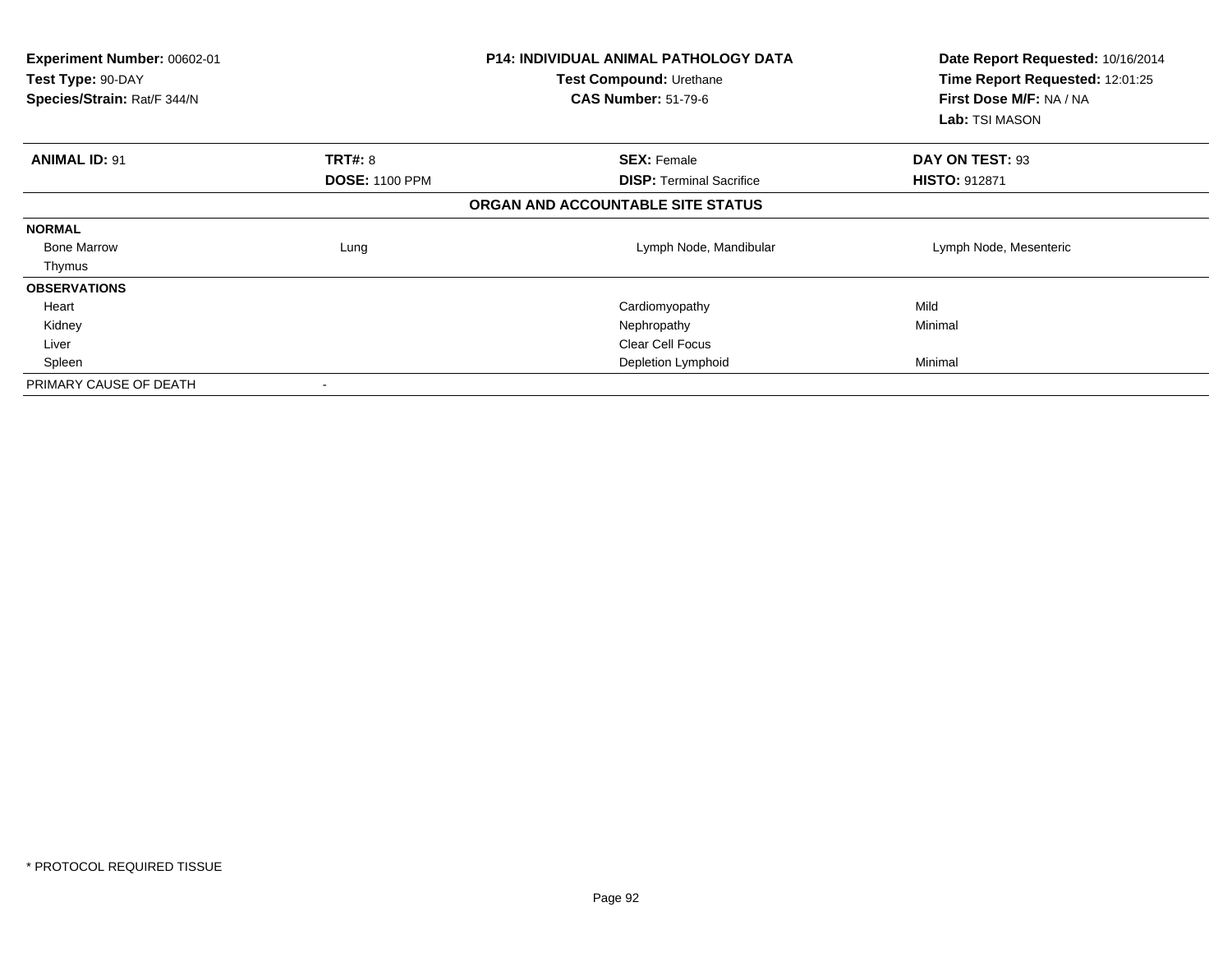| Experiment Number: 00602-01<br>Test Type: 90-DAY<br>Species/Strain: Rat/F 344/N | <b>P14: INDIVIDUAL ANIMAL PATHOLOGY DATA</b><br>Test Compound: Urethane<br><b>CAS Number: 51-79-6</b> |                                   | Date Report Requested: 10/16/2014<br>Time Report Requested: 12:01:25<br>First Dose M/F: NA / NA<br>Lab: TSI MASON |
|---------------------------------------------------------------------------------|-------------------------------------------------------------------------------------------------------|-----------------------------------|-------------------------------------------------------------------------------------------------------------------|
| <b>ANIMAL ID: 92</b>                                                            | <b>TRT#: 8</b>                                                                                        | <b>SEX: Female</b>                | DAY ON TEST: 93                                                                                                   |
|                                                                                 | <b>DOSE: 1100 PPM</b>                                                                                 | <b>DISP:</b> Terminal Sacrifice   | <b>HISTO: 912872</b>                                                                                              |
|                                                                                 |                                                                                                       | ORGAN AND ACCOUNTABLE SITE STATUS |                                                                                                                   |
| <b>NORMAL</b>                                                                   |                                                                                                       |                                   |                                                                                                                   |
| <b>Bone Marrow</b>                                                              | Liver                                                                                                 | Lung                              | Lymph Node, Mandibular                                                                                            |
| Lymph Node, Mesenteric                                                          | Spleen                                                                                                | Thymus                            |                                                                                                                   |
| <b>OBSERVATIONS</b>                                                             |                                                                                                       |                                   |                                                                                                                   |
| Heart                                                                           |                                                                                                       | Cardiomyopathy                    | Minimal                                                                                                           |
| Kidney                                                                          | Cortex                                                                                                | Mineralization                    | Minimal                                                                                                           |
|                                                                                 |                                                                                                       | Nephropathy                       | Minimal                                                                                                           |
| PRIMARY CAUSE OF DEATH                                                          |                                                                                                       |                                   |                                                                                                                   |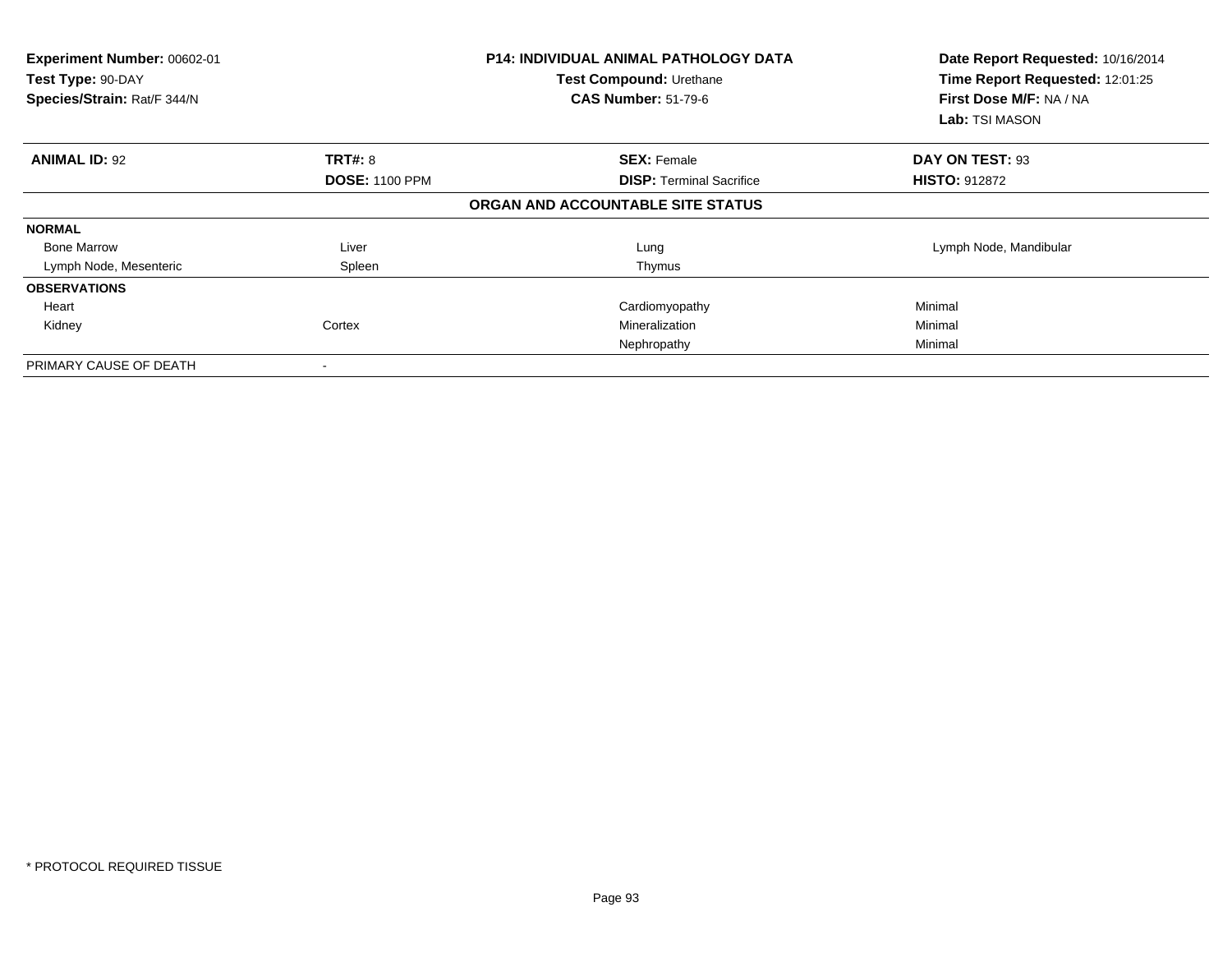| Experiment Number: 00602-01<br>Test Type: 90-DAY<br>Species/Strain: Rat/F 344/N |                       | <b>P14: INDIVIDUAL ANIMAL PATHOLOGY DATA</b><br>Test Compound: Urethane<br><b>CAS Number: 51-79-6</b> | Date Report Requested: 10/16/2014<br>Time Report Requested: 12:01:25<br>First Dose M/F: NA / NA<br>Lab: TSI MASON |
|---------------------------------------------------------------------------------|-----------------------|-------------------------------------------------------------------------------------------------------|-------------------------------------------------------------------------------------------------------------------|
| <b>ANIMAL ID: 93</b>                                                            | <b>TRT#: 8</b>        | <b>SEX: Female</b>                                                                                    | DAY ON TEST: 93                                                                                                   |
|                                                                                 | <b>DOSE: 1100 PPM</b> | <b>DISP:</b> Terminal Sacrifice                                                                       | <b>HISTO: 912873</b>                                                                                              |
|                                                                                 |                       | ORGAN AND ACCOUNTABLE SITE STATUS                                                                     |                                                                                                                   |
| <b>NORMAL</b>                                                                   |                       |                                                                                                       |                                                                                                                   |
| <b>Bone Marrow</b>                                                              | Liver                 | Lung                                                                                                  | Lymph Node, Mandibular                                                                                            |
| Lymph Node, Mesenteric                                                          | Spleen                | Thymus                                                                                                |                                                                                                                   |
| <b>OBSERVATIONS</b>                                                             |                       |                                                                                                       |                                                                                                                   |
| Eye                                                                             |                       | Inflammation                                                                                          | Chronic Active, Marked                                                                                            |
| [Inflammation TGLS = $1-15$ ]                                                   |                       |                                                                                                       |                                                                                                                   |
| Heart                                                                           |                       | Cardiomyopathy                                                                                        | Minimal                                                                                                           |
| Kidney                                                                          | Cortex                | Mineralization                                                                                        | Minimal                                                                                                           |
| PRIMARY CAUSE OF DEATH                                                          |                       |                                                                                                       |                                                                                                                   |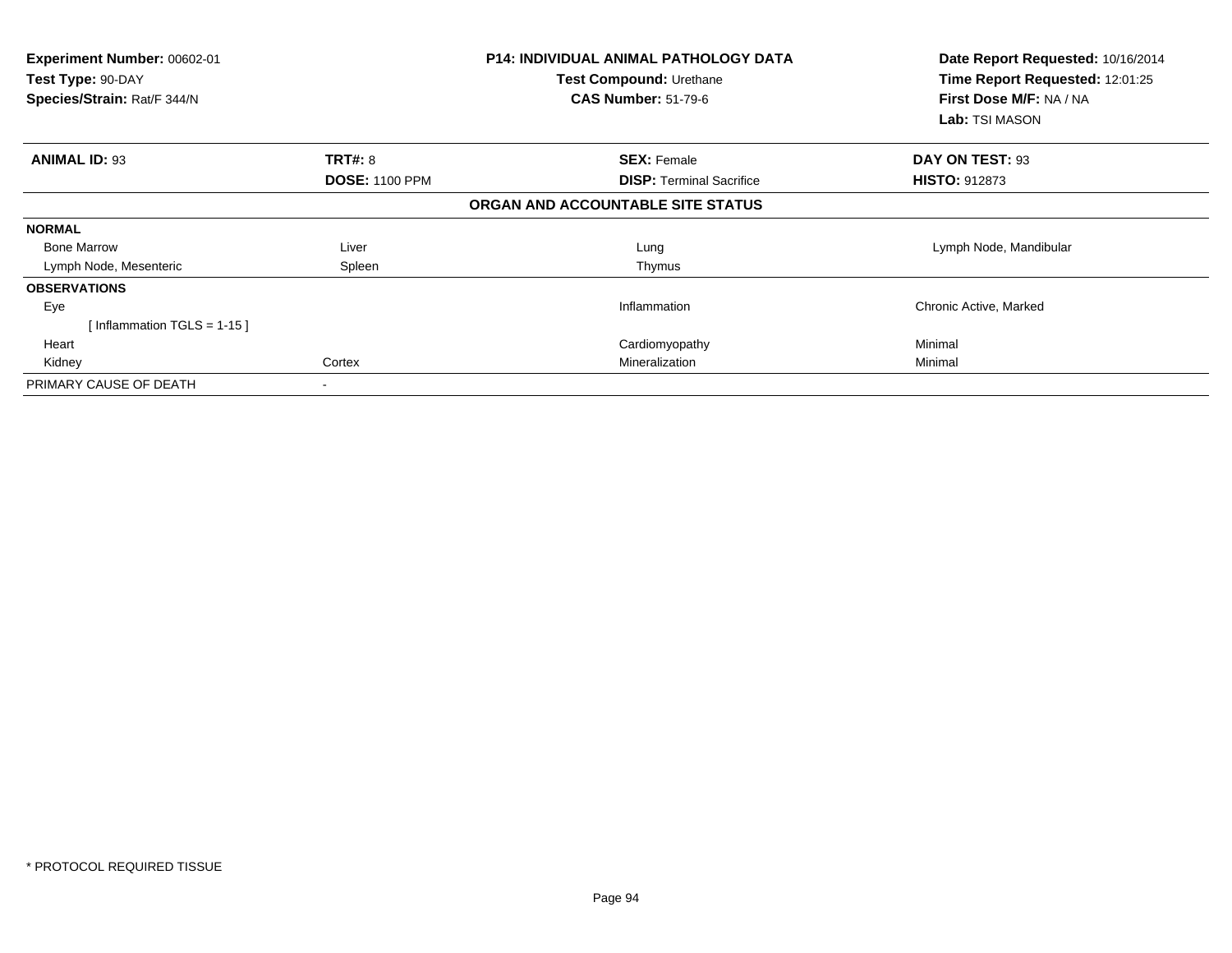| Experiment Number: 00602-01<br>Test Type: 90-DAY<br>Species/Strain: Rat/F 344/N |                       | <b>P14: INDIVIDUAL ANIMAL PATHOLOGY DATA</b><br>Test Compound: Urethane<br><b>CAS Number: 51-79-6</b> | Date Report Requested: 10/16/2014<br>Time Report Requested: 12:01:25<br>First Dose M/F: NA / NA<br>Lab: TSI MASON |
|---------------------------------------------------------------------------------|-----------------------|-------------------------------------------------------------------------------------------------------|-------------------------------------------------------------------------------------------------------------------|
| <b>ANIMAL ID: 94</b>                                                            | TRT#: 8               | <b>SEX: Female</b>                                                                                    | DAY ON TEST: 93                                                                                                   |
|                                                                                 | <b>DOSE: 1100 PPM</b> | <b>DISP:</b> Terminal Sacrifice                                                                       | <b>HISTO: 912874</b>                                                                                              |
|                                                                                 |                       | ORGAN AND ACCOUNTABLE SITE STATUS                                                                     |                                                                                                                   |
| <b>NORMAL</b>                                                                   |                       |                                                                                                       |                                                                                                                   |
| <b>Bone Marrow</b>                                                              | Liver                 | Lung                                                                                                  | Lymph Node, Mandibular                                                                                            |
| Lymph Node, Mesenteric                                                          | Spleen                | Thymus                                                                                                |                                                                                                                   |
| <b>OBSERVATIONS</b>                                                             |                       |                                                                                                       |                                                                                                                   |
| Heart                                                                           |                       | Cardiomyopathy                                                                                        | Minimal                                                                                                           |
| Kidney                                                                          | Cortex                | Mineralization                                                                                        | Minimal                                                                                                           |
| PRIMARY CAUSE OF DEATH                                                          |                       |                                                                                                       |                                                                                                                   |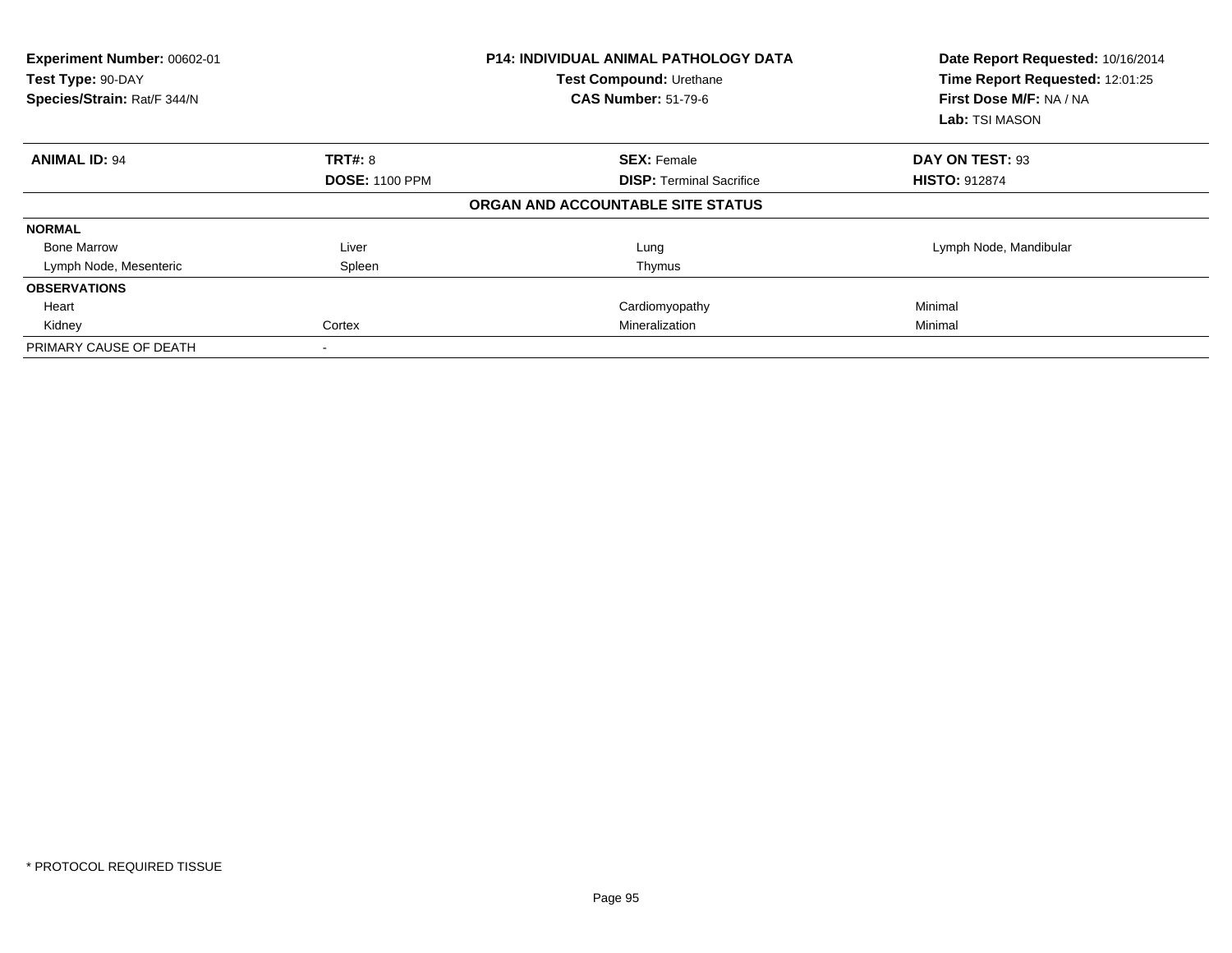| Experiment Number: 00602-01<br>Test Type: 90-DAY<br>Species/Strain: Rat/F 344/N |                        | <b>P14: INDIVIDUAL ANIMAL PATHOLOGY DATA</b><br>Test Compound: Urethane<br><b>CAS Number: 51-79-6</b> | Date Report Requested: 10/16/2014<br>Time Report Requested: 12:01:25<br>First Dose M/F: NA / NA<br>Lab: TSI MASON |
|---------------------------------------------------------------------------------|------------------------|-------------------------------------------------------------------------------------------------------|-------------------------------------------------------------------------------------------------------------------|
| <b>ANIMAL ID: 95</b>                                                            | TRT#: 8                | <b>SEX: Female</b>                                                                                    | DAY ON TEST: 93                                                                                                   |
|                                                                                 | <b>DOSE: 1100 PPM</b>  | <b>DISP:</b> Terminal Sacrifice                                                                       | <b>HISTO: 912875</b>                                                                                              |
|                                                                                 |                        | ORGAN AND ACCOUNTABLE SITE STATUS                                                                     |                                                                                                                   |
| <b>NORMAL</b>                                                                   |                        |                                                                                                       |                                                                                                                   |
| <b>Bone Marrow</b>                                                              | Kidney                 | Liver                                                                                                 | Lung                                                                                                              |
| Lymph Node, Mandibular                                                          | Lymph Node, Mesenteric | Spleen                                                                                                | Thymus                                                                                                            |
| <b>OBSERVATIONS</b>                                                             |                        |                                                                                                       |                                                                                                                   |
| Heart                                                                           |                        | Cardiomyopathy                                                                                        | Minimal                                                                                                           |
| PRIMARY CAUSE OF DEATH                                                          | $\,$                   |                                                                                                       |                                                                                                                   |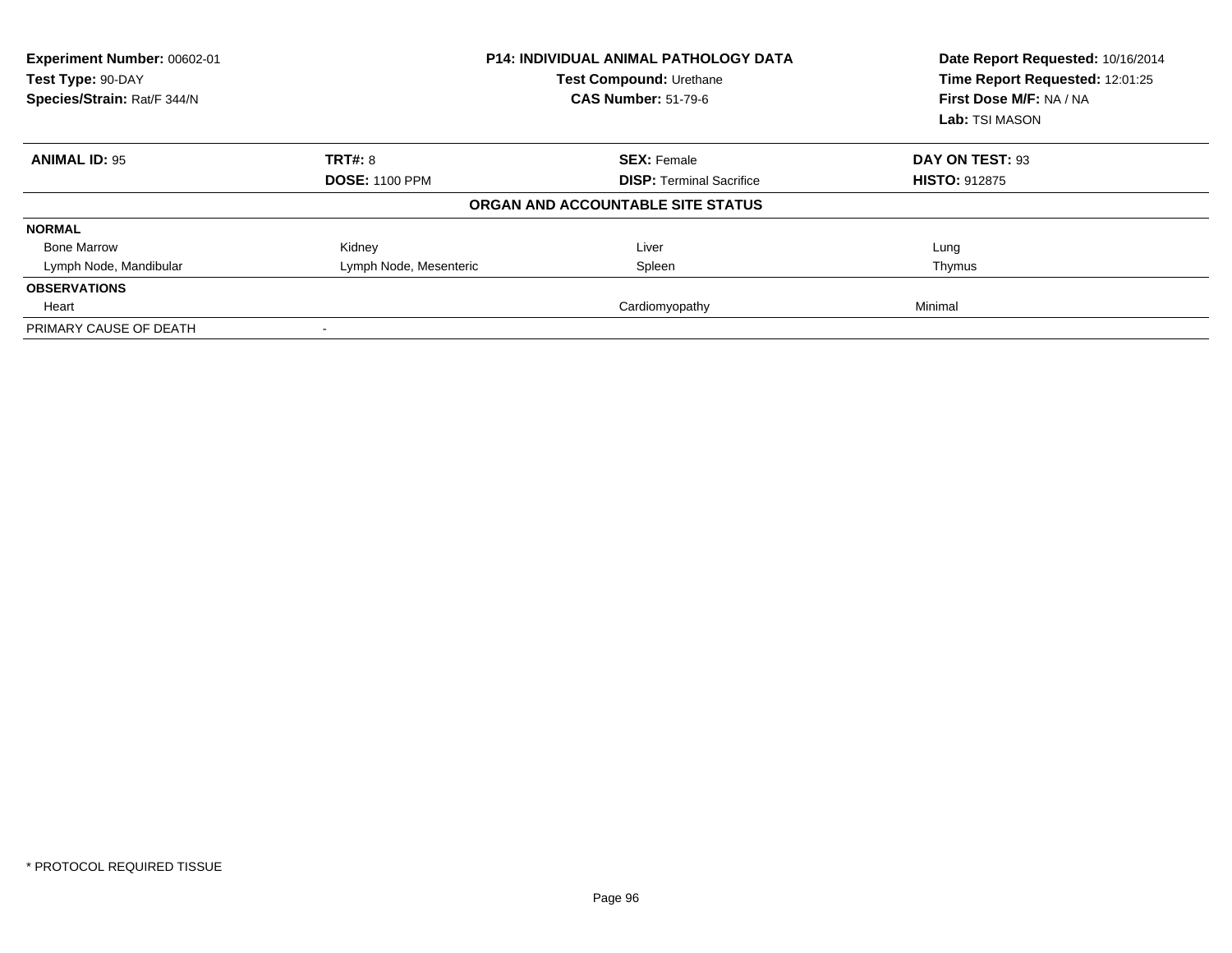| Experiment Number: 00602-01<br>Test Type: 90-DAY<br>Species/Strain: Rat/F 344/N |                       | <b>P14: INDIVIDUAL ANIMAL PATHOLOGY DATA</b><br>Test Compound: Urethane<br><b>CAS Number: 51-79-6</b> | Date Report Requested: 10/16/2014<br>Time Report Requested: 12:01:25<br>First Dose M/F: NA / NA<br>Lab: TSI MASON |
|---------------------------------------------------------------------------------|-----------------------|-------------------------------------------------------------------------------------------------------|-------------------------------------------------------------------------------------------------------------------|
| <b>ANIMAL ID: 96</b>                                                            | <b>TRT#: 8</b>        | <b>SEX: Female</b>                                                                                    | DAY ON TEST: 93                                                                                                   |
|                                                                                 | <b>DOSE: 1100 PPM</b> | <b>DISP: Terminal Sacrifice</b>                                                                       | <b>HISTO: 912876</b>                                                                                              |
|                                                                                 |                       | ORGAN AND ACCOUNTABLE SITE STATUS                                                                     |                                                                                                                   |
| <b>NORMAL</b>                                                                   |                       |                                                                                                       |                                                                                                                   |
| <b>Bone Marrow</b>                                                              | Liver                 | Lung                                                                                                  | Lymph Node, Mandibular                                                                                            |
| Lymph Node, Mesenteric                                                          | Thymus                |                                                                                                       |                                                                                                                   |
| <b>OBSERVATIONS</b>                                                             |                       |                                                                                                       |                                                                                                                   |
| Heart                                                                           |                       | Cardiomyopathy                                                                                        | Minimal                                                                                                           |
| Kidney                                                                          | Cortex                | Mineralization                                                                                        | Minimal                                                                                                           |
| Spleen                                                                          |                       | Depletion Lymphoid                                                                                    | Minimal                                                                                                           |
| PRIMARY CAUSE OF DEATH                                                          |                       |                                                                                                       |                                                                                                                   |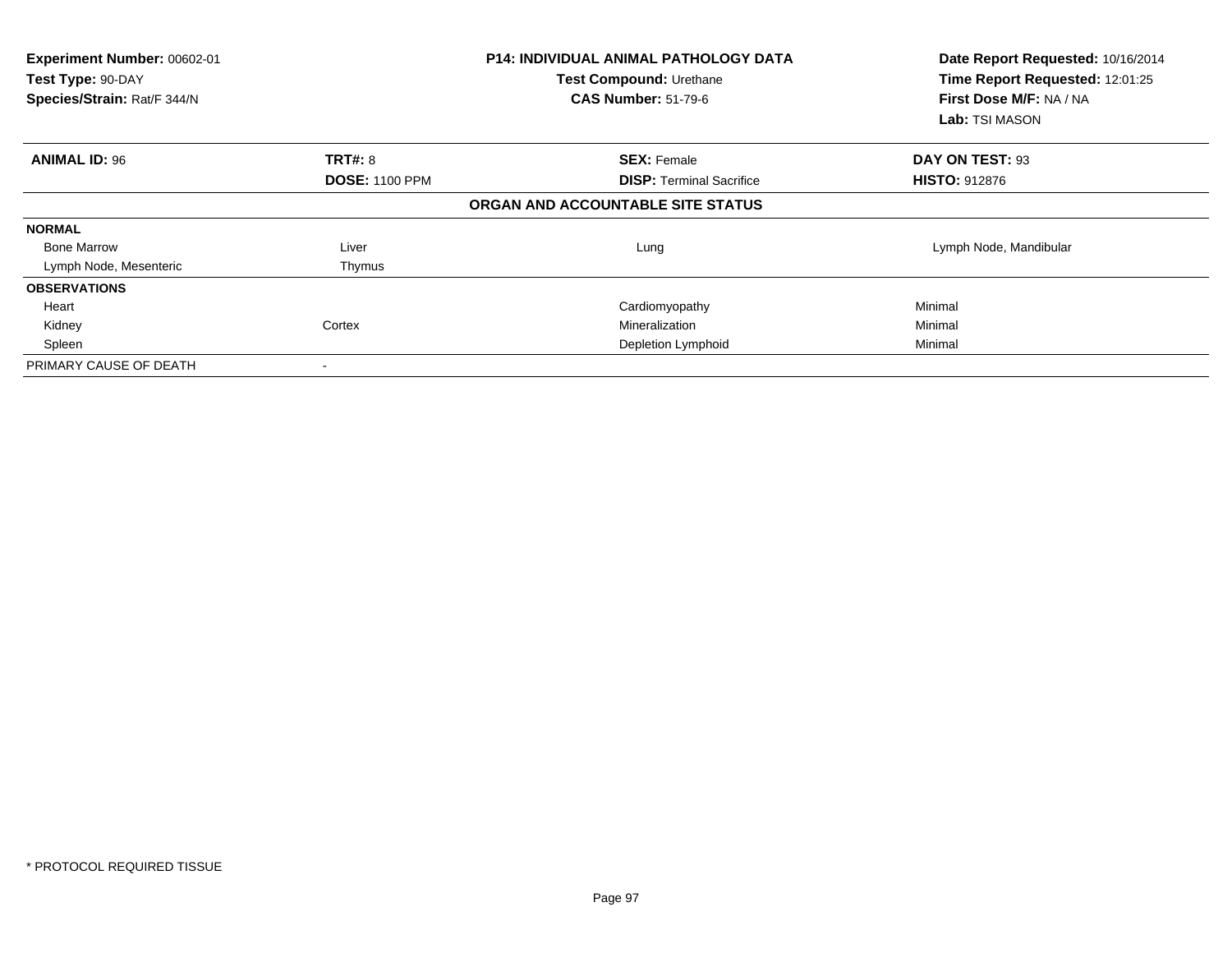| Experiment Number: 00602-01<br>Test Type: 90-DAY<br>Species/Strain: Rat/F 344/N |                       | <b>P14: INDIVIDUAL ANIMAL PATHOLOGY DATA</b><br>Test Compound: Urethane<br><b>CAS Number: 51-79-6</b> | Date Report Requested: 10/16/2014<br>Time Report Requested: 12:01:25<br>First Dose M/F: NA / NA<br>Lab: TSI MASON |
|---------------------------------------------------------------------------------|-----------------------|-------------------------------------------------------------------------------------------------------|-------------------------------------------------------------------------------------------------------------------|
| <b>ANIMAL ID: 97</b>                                                            | TRT#: 8               | <b>SEX: Female</b>                                                                                    | DAY ON TEST: 93                                                                                                   |
|                                                                                 | <b>DOSE: 1100 PPM</b> | <b>DISP: Terminal Sacrifice</b>                                                                       | <b>HISTO: 912877</b>                                                                                              |
|                                                                                 |                       | ORGAN AND ACCOUNTABLE SITE STATUS                                                                     |                                                                                                                   |
| <b>NORMAL</b>                                                                   |                       |                                                                                                       |                                                                                                                   |
| <b>Bone Marrow</b>                                                              | Liver                 | Lung                                                                                                  | Lymph Node, Mandibular                                                                                            |
| Lymph Node, Mesenteric                                                          | Thymus                |                                                                                                       |                                                                                                                   |
| <b>OBSERVATIONS</b>                                                             |                       |                                                                                                       |                                                                                                                   |
| Heart                                                                           |                       | Cardiomyopathy                                                                                        | Minimal                                                                                                           |
| Kidney                                                                          | Cortex                | Mineralization                                                                                        | Minimal                                                                                                           |
| Ovary                                                                           |                       | Cyst                                                                                                  |                                                                                                                   |
| [Cyst TGLS = $1-7$ ]                                                            |                       |                                                                                                       |                                                                                                                   |
| Spleen                                                                          |                       | Depletion Lymphoid                                                                                    | Minimal                                                                                                           |
| PRIMARY CAUSE OF DEATH                                                          |                       |                                                                                                       |                                                                                                                   |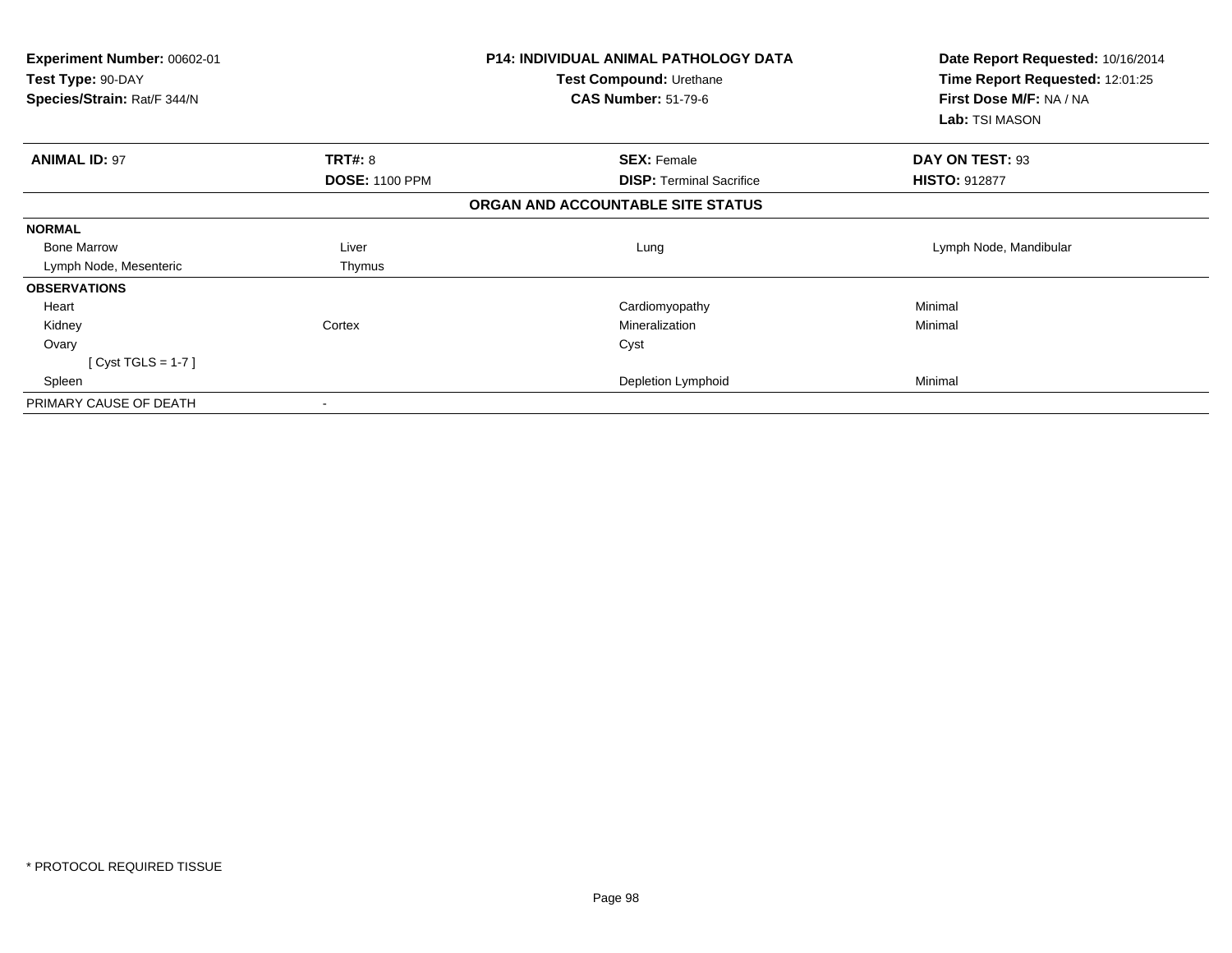| Experiment Number: 00602-01<br>Test Type: 90-DAY<br>Species/Strain: Rat/F 344/N |                       | <b>P14: INDIVIDUAL ANIMAL PATHOLOGY DATA</b><br>Test Compound: Urethane<br><b>CAS Number: 51-79-6</b> | Date Report Requested: 10/16/2014<br>Time Report Requested: 12:01:25<br>First Dose M/F: NA / NA<br>Lab: TSI MASON |
|---------------------------------------------------------------------------------|-----------------------|-------------------------------------------------------------------------------------------------------|-------------------------------------------------------------------------------------------------------------------|
| <b>ANIMAL ID: 98</b>                                                            | <b>TRT#: 8</b>        | <b>SEX: Female</b>                                                                                    | DAY ON TEST: 93                                                                                                   |
|                                                                                 | <b>DOSE: 1100 PPM</b> | <b>DISP:</b> Terminal Sacrifice                                                                       | <b>HISTO: 912878</b>                                                                                              |
|                                                                                 |                       | ORGAN AND ACCOUNTABLE SITE STATUS                                                                     |                                                                                                                   |
| <b>NORMAL</b>                                                                   |                       |                                                                                                       |                                                                                                                   |
| <b>Bone Marrow</b>                                                              | Liver                 | Lung                                                                                                  | Lymph Node, Mandibular                                                                                            |
| Lymph Node, Mesenteric                                                          | Spleen                | Thymus                                                                                                |                                                                                                                   |
| <b>OBSERVATIONS</b>                                                             |                       |                                                                                                       |                                                                                                                   |
| Heart                                                                           |                       | Cardiomyopathy                                                                                        | Minimal                                                                                                           |
| Kidney                                                                          | Cortex                | Mineralization                                                                                        | Minimal                                                                                                           |
|                                                                                 |                       | Nephropathy                                                                                           | Mild                                                                                                              |
| PRIMARY CAUSE OF DEATH                                                          |                       |                                                                                                       |                                                                                                                   |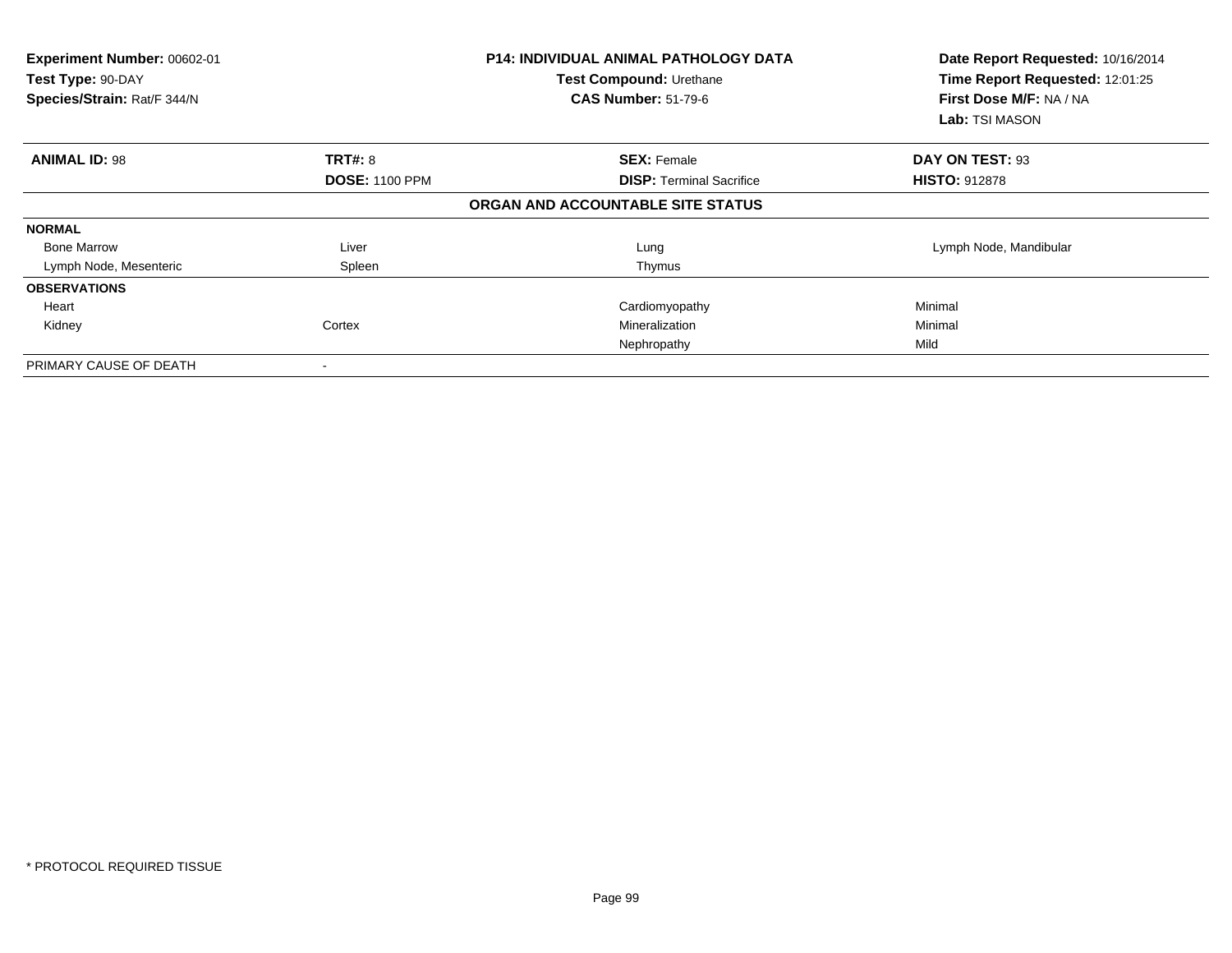| Experiment Number: 00602-01<br>Test Type: 90-DAY<br>Species/Strain: Rat/F 344/N |                       | <b>P14: INDIVIDUAL ANIMAL PATHOLOGY DATA</b><br>Test Compound: Urethane<br><b>CAS Number: 51-79-6</b> | Date Report Requested: 10/16/2014<br>Time Report Requested: 12:01:25<br>First Dose M/F: NA / NA<br>Lab: TSI MASON |
|---------------------------------------------------------------------------------|-----------------------|-------------------------------------------------------------------------------------------------------|-------------------------------------------------------------------------------------------------------------------|
| <b>ANIMAL ID: 99</b>                                                            | <b>TRT#: 8</b>        | <b>SEX: Female</b>                                                                                    | DAY ON TEST: 93                                                                                                   |
|                                                                                 | <b>DOSE: 1100 PPM</b> | <b>DISP: Terminal Sacrifice</b>                                                                       | <b>HISTO: 912879</b>                                                                                              |
|                                                                                 |                       | ORGAN AND ACCOUNTABLE SITE STATUS                                                                     |                                                                                                                   |
| <b>NORMAL</b>                                                                   |                       |                                                                                                       |                                                                                                                   |
| <b>Bone Marrow</b>                                                              | Lung                  | Lymph Node, Mandibular                                                                                | Lymph Node, Mesenteric                                                                                            |
| Spleen                                                                          | Thymus                |                                                                                                       |                                                                                                                   |
| <b>OBSERVATIONS</b>                                                             |                       |                                                                                                       |                                                                                                                   |
| Heart                                                                           |                       | Cardiomyopathy                                                                                        | Minimal                                                                                                           |
| Kidney                                                                          | Cortex                | Mineralization                                                                                        | Minimal                                                                                                           |
|                                                                                 |                       | Nephropathy                                                                                           | Minimal                                                                                                           |
| Liver                                                                           |                       | <b>Basophilic Focus</b>                                                                               |                                                                                                                   |
| Note: TGL 2 NODULE NOT SEEN ON MICRO EXAM                                       |                       |                                                                                                       |                                                                                                                   |
| Ovary                                                                           |                       | Cyst                                                                                                  |                                                                                                                   |
| $[Cyst TGLS = 1-7]$                                                             |                       |                                                                                                       |                                                                                                                   |
| PRIMARY CAUSE OF DEATH                                                          |                       |                                                                                                       |                                                                                                                   |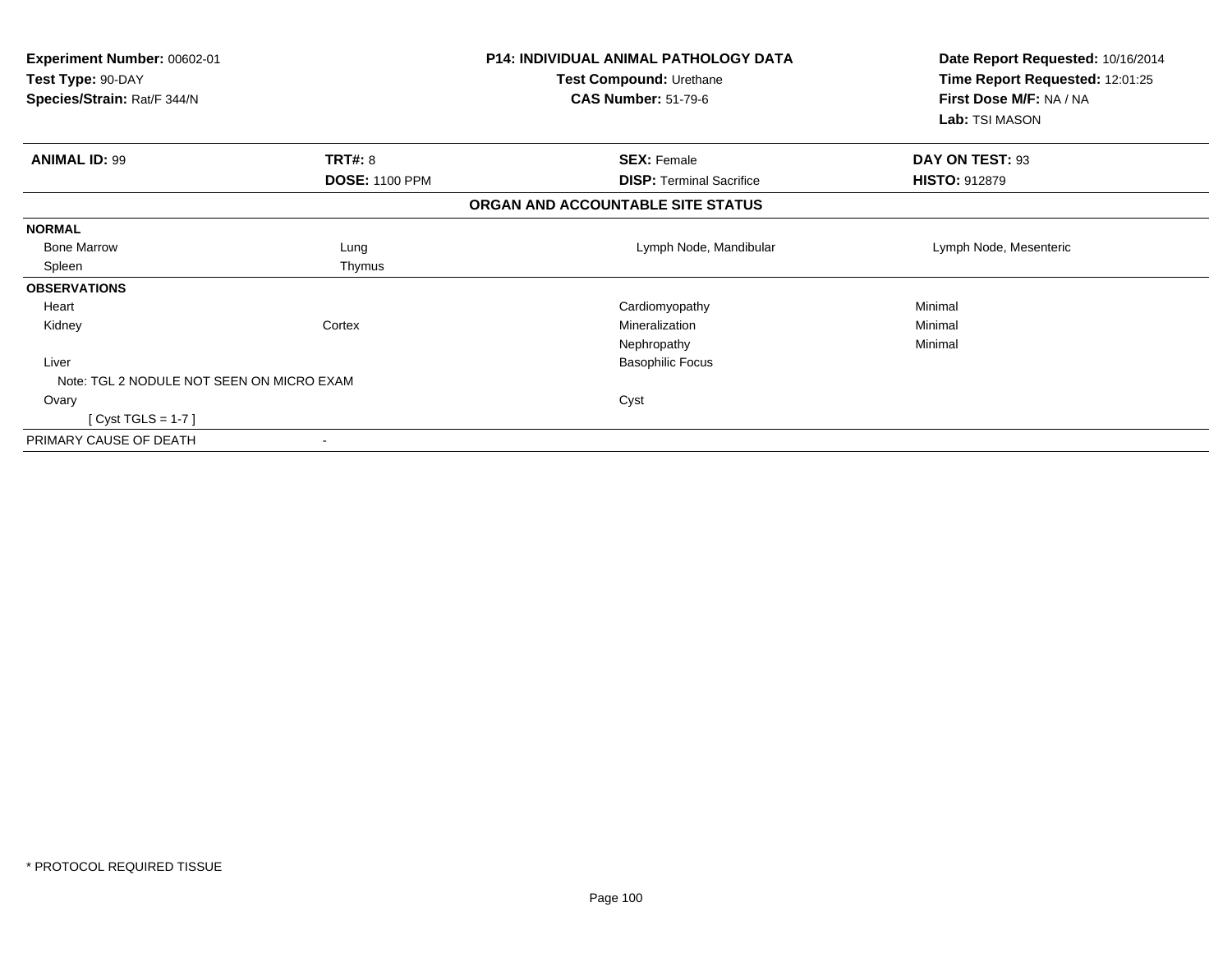| Experiment Number: 00602-01<br>Test Type: 90-DAY<br>Species/Strain: Rat/F 344/N |                        | <b>P14: INDIVIDUAL ANIMAL PATHOLOGY DATA</b><br>Test Compound: Urethane<br><b>CAS Number: 51-79-6</b> | Date Report Requested: 10/16/2014<br>Time Report Requested: 12:01:25<br>First Dose M/F: NA / NA<br>Lab: TSI MASON |
|---------------------------------------------------------------------------------|------------------------|-------------------------------------------------------------------------------------------------------|-------------------------------------------------------------------------------------------------------------------|
| <b>ANIMAL ID: 100</b>                                                           | TRT#: 8                | <b>SEX: Female</b>                                                                                    | DAY ON TEST: 93                                                                                                   |
|                                                                                 | <b>DOSE: 1100 PPM</b>  | <b>DISP:</b> Terminal Sacrifice                                                                       | <b>HISTO: 912880</b>                                                                                              |
|                                                                                 |                        | ORGAN AND ACCOUNTABLE SITE STATUS                                                                     |                                                                                                                   |
| <b>NORMAL</b>                                                                   |                        |                                                                                                       |                                                                                                                   |
| <b>Bone Marrow</b>                                                              | Kidney                 | Liver                                                                                                 | Lung                                                                                                              |
| Lymph Node, Mandibular                                                          | Lymph Node, Mesenteric | Spleen                                                                                                | Thymus                                                                                                            |
| <b>OBSERVATIONS</b>                                                             |                        |                                                                                                       |                                                                                                                   |
| Heart                                                                           |                        | Cardiomyopathy                                                                                        | Minimal                                                                                                           |
| PRIMARY CAUSE OF DEATH                                                          | $\,$                   |                                                                                                       |                                                                                                                   |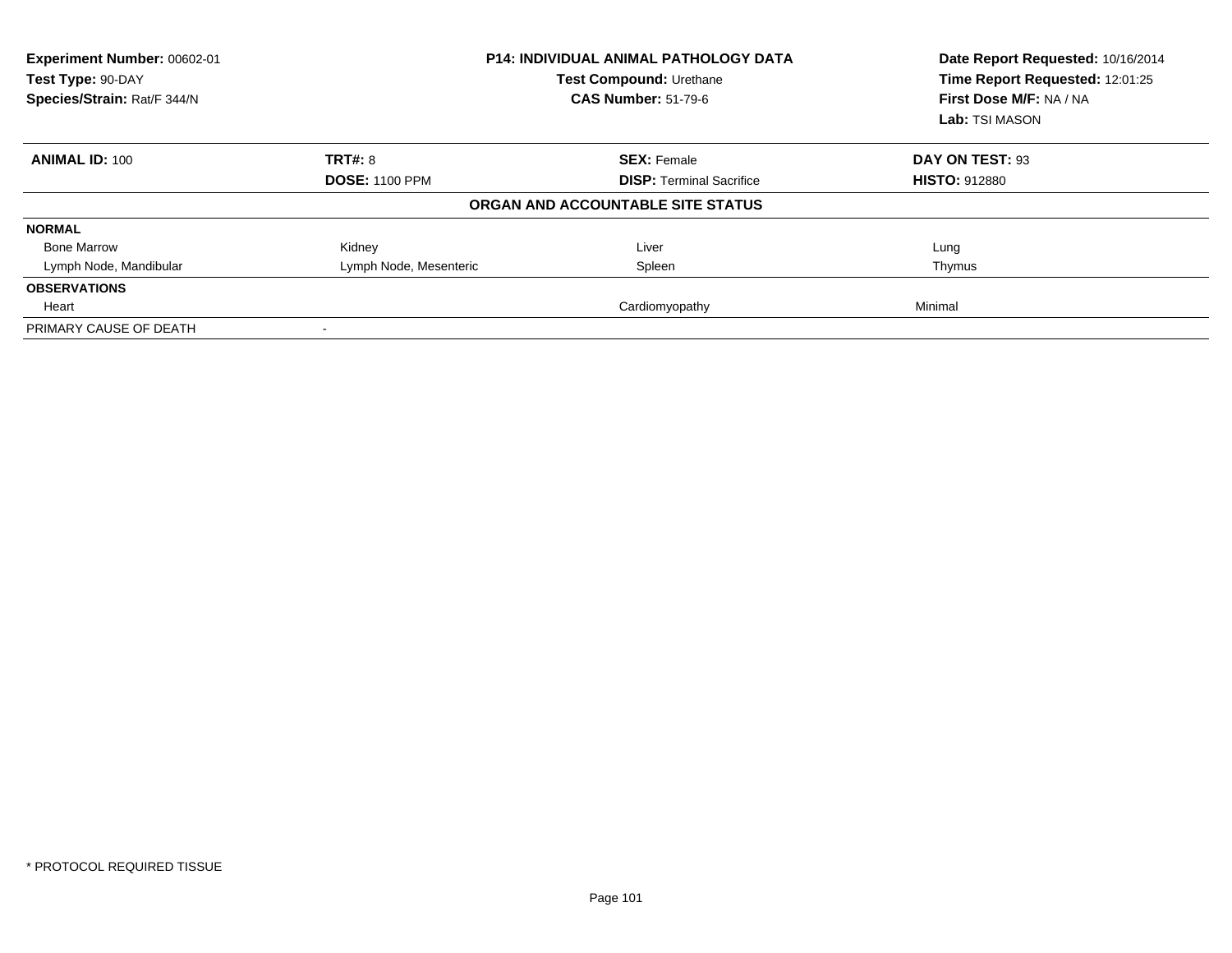| Experiment Number: 00602-01<br>Test Type: 90-DAY<br>Species/Strain: Rat/F 344/N | <b>P14: INDIVIDUAL ANIMAL PATHOLOGY DATA</b><br>Test Compound: Urethane<br><b>CAS Number: 51-79-6</b> |                                   | Date Report Requested: 10/16/2014<br>Time Report Requested: 12:01:25<br>First Dose M/F: NA / NA<br>Lab: TSI MASON |
|---------------------------------------------------------------------------------|-------------------------------------------------------------------------------------------------------|-----------------------------------|-------------------------------------------------------------------------------------------------------------------|
| <b>ANIMAL ID: 101</b>                                                           | <b>TRT#: 10</b>                                                                                       | <b>SEX: Female</b>                | DAY ON TEST: 93                                                                                                   |
|                                                                                 | <b>DOSE: 3300 PPM</b>                                                                                 | <b>DISP: Terminal Sacrifice</b>   | <b>HISTO: 912861</b>                                                                                              |
|                                                                                 |                                                                                                       | ORGAN AND ACCOUNTABLE SITE STATUS |                                                                                                                   |
| <b>NORMAL</b>                                                                   |                                                                                                       |                                   |                                                                                                                   |
| <b>Adrenal Cortex</b>                                                           | Adrenal Medulla                                                                                       | Bone                              | <b>Bone Marrow</b>                                                                                                |
| <b>Brain</b>                                                                    | <b>Clitoral Gland</b>                                                                                 | Esophagus                         | Intestine Large, Cecum                                                                                            |
| Intestine Large, Colon                                                          | Intestine Large, Rectum                                                                               | Intestine Small, Duodenum         | Intestine Small, Ileum                                                                                            |
| Intestine Small, Jejunum                                                        | Islets, Pancreatic                                                                                    | Liver                             | Lung                                                                                                              |
| Lymph Node, Mandibular                                                          | Lymph Node, Mesenteric                                                                                | Nose                              | Ovary                                                                                                             |
| Pancreas                                                                        | Parathyroid Gland                                                                                     | <b>Pituitary Gland</b>            | <b>Salivary Glands</b>                                                                                            |
| <b>Skin</b>                                                                     | Stomach, Forestomach                                                                                  | Stomach, Glandular                | Thymus                                                                                                            |
| <b>Thyroid Gland</b>                                                            | Trachea                                                                                               | <b>Urinary Bladder</b>            | <b>Uterus</b>                                                                                                     |
| <b>MISSING</b>                                                                  |                                                                                                       |                                   |                                                                                                                   |
| <b>Mammary Gland</b>                                                            |                                                                                                       |                                   |                                                                                                                   |
| <b>OBSERVATIONS</b>                                                             |                                                                                                       |                                   |                                                                                                                   |
| Heart                                                                           |                                                                                                       | Cardiomyopathy                    | Moderate                                                                                                          |
| Kidney                                                                          |                                                                                                       | Nephropathy                       | Moderate                                                                                                          |
| Spleen                                                                          |                                                                                                       | Depletion Lymphoid                | Mild                                                                                                              |
| PRIMARY CAUSE OF DEATH                                                          | $\blacksquare$                                                                                        |                                   |                                                                                                                   |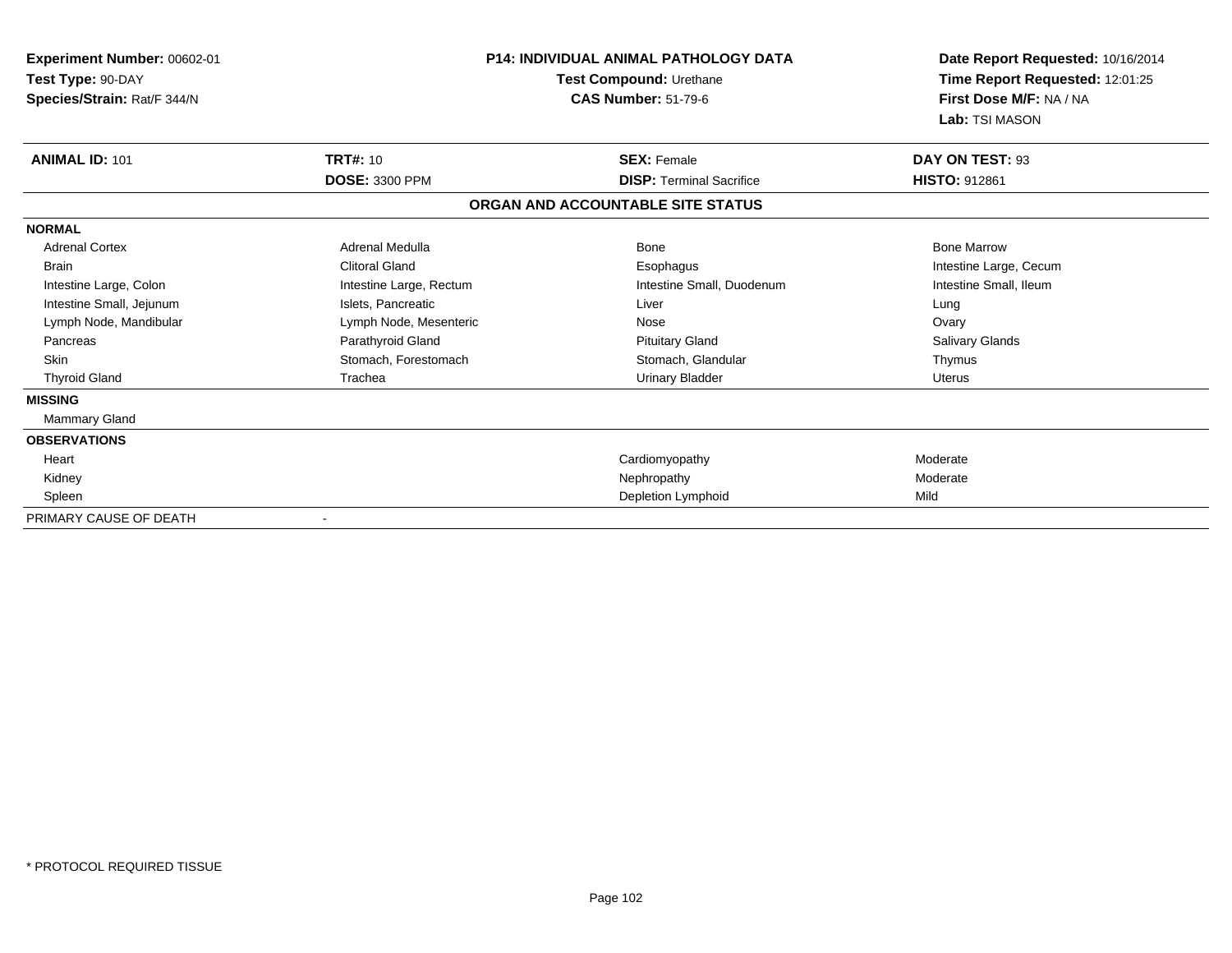| Experiment Number: 00602-01<br>Test Type: 90-DAY |                         | <b>P14: INDIVIDUAL ANIMAL PATHOLOGY DATA</b><br>Test Compound: Urethane | Date Report Requested: 10/16/2014<br>Time Report Requested: 12:01:25<br>First Dose M/F: NA / NA<br>Lab: TSI MASON |
|--------------------------------------------------|-------------------------|-------------------------------------------------------------------------|-------------------------------------------------------------------------------------------------------------------|
| Species/Strain: Rat/F 344/N                      |                         | <b>CAS Number: 51-79-6</b>                                              |                                                                                                                   |
| <b>ANIMAL ID: 102</b>                            | <b>TRT#: 10</b>         | <b>SEX: Female</b>                                                      | DAY ON TEST: 93                                                                                                   |
|                                                  | <b>DOSE: 3300 PPM</b>   | <b>DISP: Terminal Sacrifice</b>                                         | <b>HISTO: 912862</b>                                                                                              |
|                                                  |                         | ORGAN AND ACCOUNTABLE SITE STATUS                                       |                                                                                                                   |
| <b>NORMAL</b>                                    |                         |                                                                         |                                                                                                                   |
| <b>Adrenal Cortex</b>                            | Adrenal Medulla         | Bone                                                                    | <b>Bone Marrow</b>                                                                                                |
| <b>Brain</b>                                     | <b>Clitoral Gland</b>   | Esophagus                                                               | Intestine Large, Cecum                                                                                            |
| Intestine Large, Colon                           | Intestine Large, Rectum | Intestine Small, Duodenum                                               | Intestine Small, Ileum                                                                                            |
| Intestine Small, Jejunum                         | Islets, Pancreatic      | Liver                                                                   | Lung                                                                                                              |
| Lymph Node, Mandibular                           | Lymph Node, Mesenteric  | <b>Mammary Gland</b>                                                    | Nose                                                                                                              |
| Ovary                                            | Pancreas                | Parathyroid Gland                                                       | <b>Pituitary Gland</b>                                                                                            |
| <b>Salivary Glands</b>                           | Skin                    | Stomach, Forestomach                                                    | Stomach, Glandular                                                                                                |
| Thymus                                           | <b>Thyroid Gland</b>    | Trachea                                                                 | <b>Urinary Bladder</b>                                                                                            |
| <b>Uterus</b>                                    |                         |                                                                         |                                                                                                                   |
| <b>OBSERVATIONS</b>                              |                         |                                                                         |                                                                                                                   |
| Heart                                            |                         | Cardiomyopathy                                                          | Marked                                                                                                            |
| Kidney                                           | Cortex                  | Mineralization                                                          | Minimal                                                                                                           |
|                                                  |                         | Nephropathy                                                             | Minimal                                                                                                           |
| Spleen                                           |                         | Depletion Lymphoid                                                      | Mild                                                                                                              |
| PRIMARY CAUSE OF DEATH                           |                         |                                                                         |                                                                                                                   |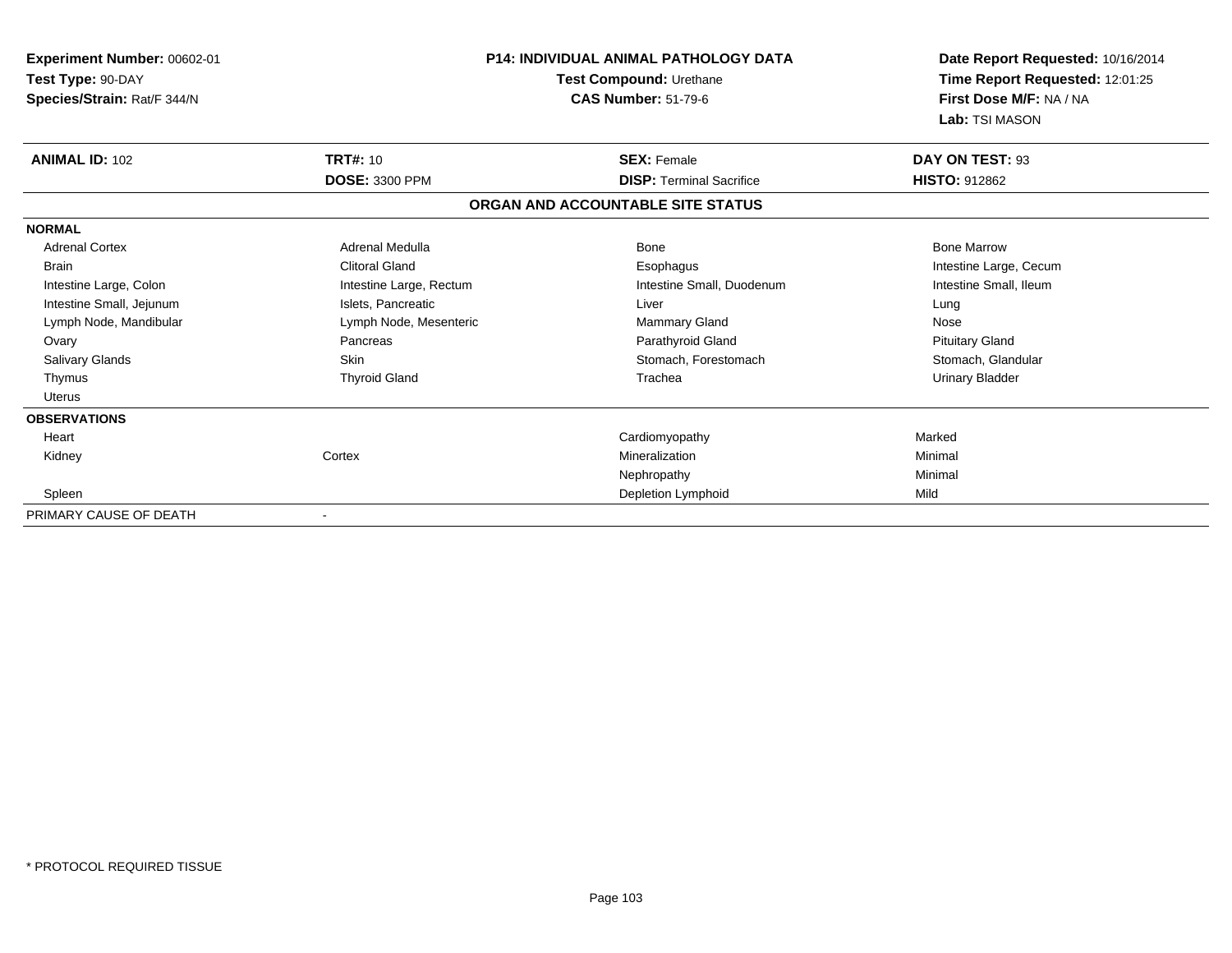| Experiment Number: 00602-01<br>Test Type: 90-DAY<br>Species/Strain: Rat/F 344/N |                         | <b>P14: INDIVIDUAL ANIMAL PATHOLOGY DATA</b><br>Test Compound: Urethane<br><b>CAS Number: 51-79-6</b> |                        |
|---------------------------------------------------------------------------------|-------------------------|-------------------------------------------------------------------------------------------------------|------------------------|
| <b>ANIMAL ID: 103</b>                                                           | <b>TRT#: 10</b>         | <b>SEX: Female</b>                                                                                    | DAY ON TEST: 93        |
|                                                                                 | <b>DOSE: 3300 PPM</b>   | <b>DISP: Terminal Sacrifice</b>                                                                       | <b>HISTO: 912863</b>   |
|                                                                                 |                         | ORGAN AND ACCOUNTABLE SITE STATUS                                                                     |                        |
| <b>NORMAL</b>                                                                   |                         |                                                                                                       |                        |
| <b>Adrenal Cortex</b>                                                           | Adrenal Medulla         | Bone                                                                                                  | <b>Bone Marrow</b>     |
| <b>Brain</b>                                                                    | <b>Clitoral Gland</b>   | Esophagus                                                                                             | Intestine Large, Cecum |
| Intestine Large, Colon                                                          | Intestine Large, Rectum | Intestine Small, Duodenum                                                                             | Intestine Small, Ileum |
| Intestine Small, Jejunum                                                        | Islets, Pancreatic      | Lung                                                                                                  | Lymph Node, Mandibular |
| Lymph Node, Mesenteric                                                          | <b>Mammary Gland</b>    | Nose                                                                                                  | Ovary                  |
| Pancreas                                                                        | <b>Pituitary Gland</b>  | <b>Salivary Glands</b>                                                                                | Skin                   |
| Stomach, Forestomach                                                            | Stomach, Glandular      | Thymus                                                                                                | <b>Thyroid Gland</b>   |
| Trachea                                                                         | <b>Urinary Bladder</b>  | <b>Uterus</b>                                                                                         |                        |
| <b>MISSING</b>                                                                  |                         |                                                                                                       |                        |
| Parathyroid Gland                                                               |                         |                                                                                                       |                        |
| <b>OBSERVATIONS</b>                                                             |                         |                                                                                                       |                        |
| Heart                                                                           |                         | Cardiomyopathy                                                                                        | Marked                 |
| Kidney                                                                          |                         | Nephropathy                                                                                           | Minimal                |
| Liver                                                                           |                         | <b>Clear Cell Focus</b>                                                                               |                        |
| Spleen                                                                          |                         | Depletion Lymphoid                                                                                    | Mild                   |
| PRIMARY CAUSE OF DEATH                                                          |                         |                                                                                                       |                        |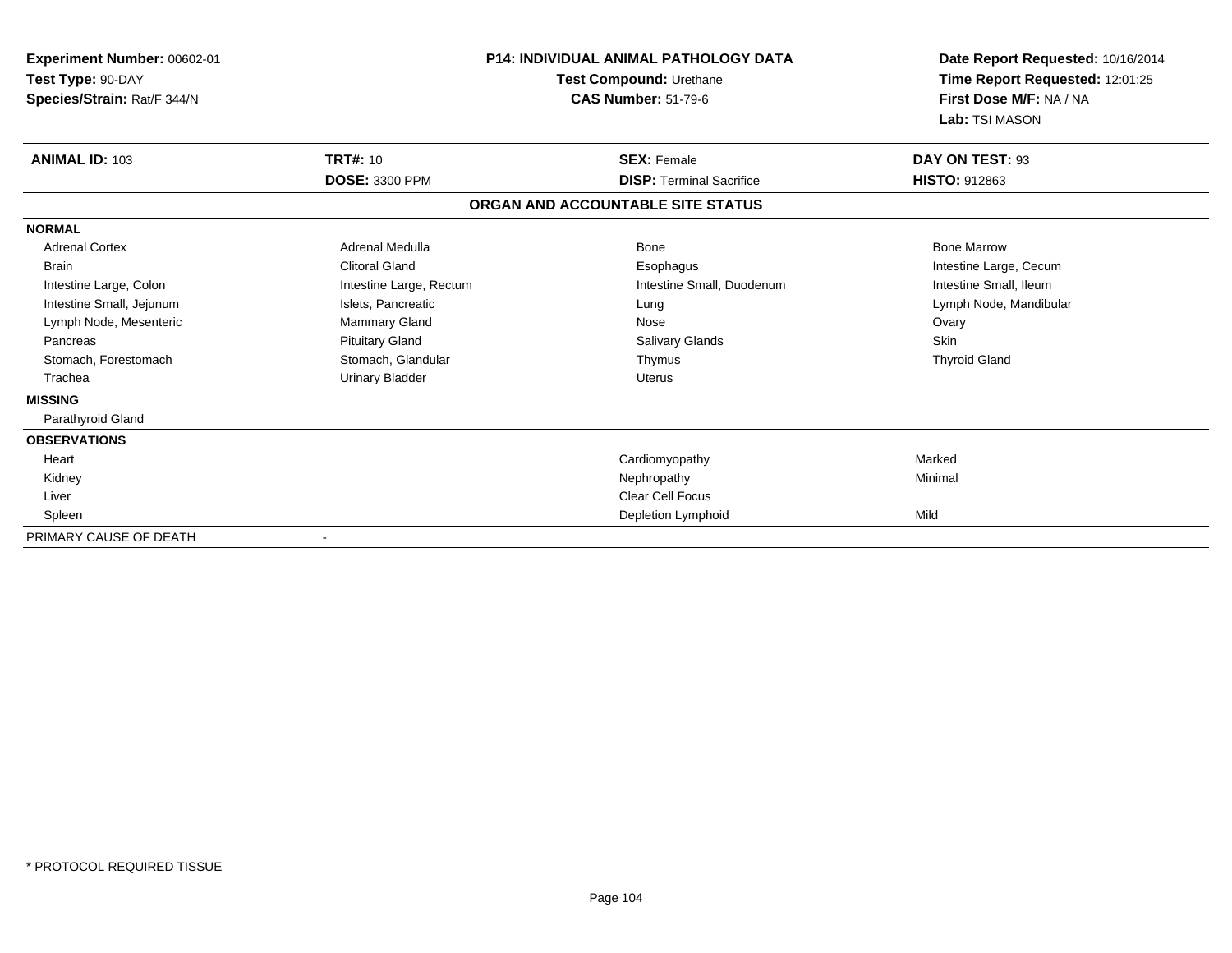| Experiment Number: 00602-01<br>Test Type: 90-DAY<br>Species/Strain: Rat/F 344/N | P14: INDIVIDUAL ANIMAL PATHOLOGY DATA<br>Test Compound: Urethane<br><b>CAS Number: 51-79-6</b> |                                   | Date Report Requested: 10/16/2014<br>Time Report Requested: 12:01:25<br>First Dose M/F: NA / NA |  |
|---------------------------------------------------------------------------------|------------------------------------------------------------------------------------------------|-----------------------------------|-------------------------------------------------------------------------------------------------|--|
|                                                                                 |                                                                                                |                                   | Lab: TSI MASON                                                                                  |  |
| <b>ANIMAL ID: 104</b>                                                           | <b>TRT#: 10</b>                                                                                | <b>SEX: Female</b>                | DAY ON TEST: 93                                                                                 |  |
|                                                                                 | <b>DOSE: 3300 PPM</b>                                                                          | <b>DISP: Terminal Sacrifice</b>   | <b>HISTO: 912864</b>                                                                            |  |
|                                                                                 |                                                                                                | ORGAN AND ACCOUNTABLE SITE STATUS |                                                                                                 |  |
| <b>NORMAL</b>                                                                   |                                                                                                |                                   |                                                                                                 |  |
| <b>Adrenal Cortex</b>                                                           | Adrenal Medulla                                                                                | <b>Bone</b>                       | <b>Bone Marrow</b>                                                                              |  |
| <b>Brain</b>                                                                    | <b>Clitoral Gland</b>                                                                          | Esophagus                         | Intestine Large, Cecum                                                                          |  |
| Intestine Large, Colon                                                          | Intestine Large, Rectum                                                                        | Intestine Small, Duodenum         | Intestine Small, Ileum                                                                          |  |
| Intestine Small, Jejunum                                                        | Islets, Pancreatic                                                                             | Lung                              | Lymph Node, Mandibular                                                                          |  |
| Lymph Node, Mesenteric                                                          | Mammary Gland                                                                                  | Nose                              | Ovary                                                                                           |  |
| Pancreas                                                                        | Parathyroid Gland                                                                              | <b>Pituitary Gland</b>            | Salivary Glands                                                                                 |  |
| <b>Skin</b>                                                                     | Stomach, Forestomach                                                                           | Stomach, Glandular                | Thymus                                                                                          |  |
| Trachea                                                                         | <b>Urinary Bladder</b>                                                                         | <b>Uterus</b>                     |                                                                                                 |  |
| <b>OBSERVATIONS</b>                                                             |                                                                                                |                                   |                                                                                                 |  |
| Heart                                                                           |                                                                                                | Cardiomyopathy                    | Mild                                                                                            |  |
| Kidney                                                                          |                                                                                                | Nephropathy                       | Minimal                                                                                         |  |
| Liver                                                                           |                                                                                                | <b>Clear Cell Focus</b>           |                                                                                                 |  |
| Spleen                                                                          |                                                                                                | <b>Depletion Lymphoid</b>         | Minimal                                                                                         |  |
| <b>Thyroid Gland</b>                                                            |                                                                                                | Ultimobranchial Cyst              |                                                                                                 |  |
| PRIMARY CAUSE OF DEATH                                                          | $\overline{\phantom{a}}$                                                                       |                                   |                                                                                                 |  |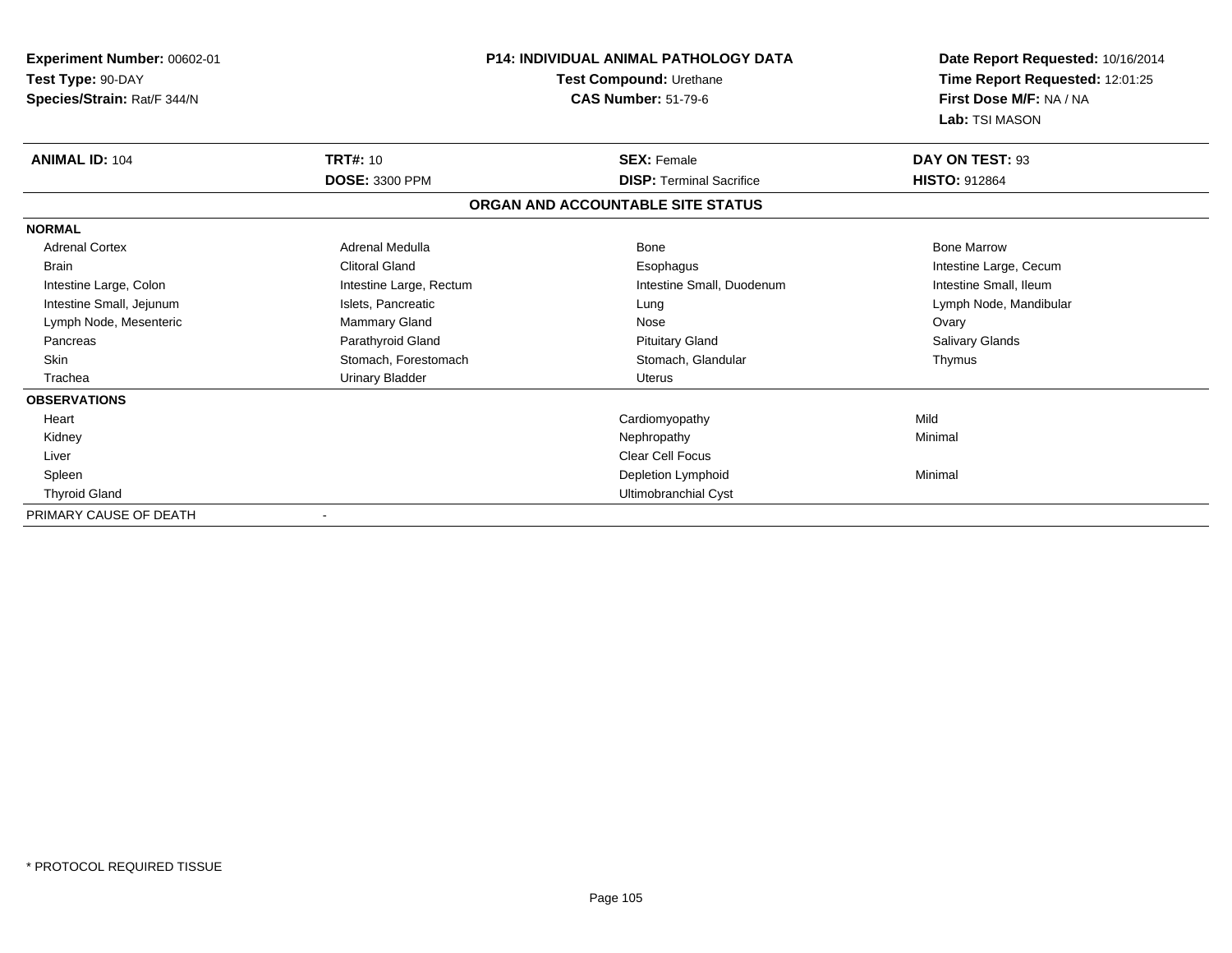| Experiment Number: 00602-01<br>Test Type: 90-DAY<br>Species/Strain: Rat/F 344/N | <b>P14: INDIVIDUAL ANIMAL PATHOLOGY DATA</b><br>Test Compound: Urethane<br><b>CAS Number: 51-79-6</b> |                                   | Date Report Requested: 10/16/2014<br>Time Report Requested: 12:01:25<br>First Dose M/F: NA / NA<br>Lab: TSI MASON |
|---------------------------------------------------------------------------------|-------------------------------------------------------------------------------------------------------|-----------------------------------|-------------------------------------------------------------------------------------------------------------------|
| <b>ANIMAL ID: 105</b>                                                           | <b>TRT#: 10</b>                                                                                       | <b>SEX: Female</b>                | DAY ON TEST: 93                                                                                                   |
|                                                                                 | <b>DOSE: 3300 PPM</b>                                                                                 | <b>DISP: Terminal Sacrifice</b>   | <b>HISTO: 912865</b>                                                                                              |
|                                                                                 |                                                                                                       | ORGAN AND ACCOUNTABLE SITE STATUS |                                                                                                                   |
| <b>NORMAL</b>                                                                   |                                                                                                       |                                   |                                                                                                                   |
| <b>Adrenal Cortex</b>                                                           | Adrenal Medulla                                                                                       | Bone                              | <b>Bone Marrow</b>                                                                                                |
| <b>Brain</b>                                                                    | <b>Clitoral Gland</b>                                                                                 | Esophagus                         | Intestine Large, Cecum                                                                                            |
| Intestine Large, Colon                                                          | Intestine Large, Rectum                                                                               | Intestine Small, Duodenum         | Intestine Small, Ileum                                                                                            |
| Intestine Small, Jejunum                                                        | Islets, Pancreatic                                                                                    | Lung                              | Lymph Node, Mandibular                                                                                            |
| Lymph Node, Mesenteric                                                          | Mammary Gland                                                                                         | Nose                              | Ovary                                                                                                             |
| Pancreas                                                                        | Parathyroid Gland                                                                                     | <b>Pituitary Gland</b>            | <b>Salivary Glands</b>                                                                                            |
| Skin                                                                            | Stomach, Forestomach                                                                                  | Stomach, Glandular                | Thymus                                                                                                            |
| <b>Thyroid Gland</b>                                                            | Trachea                                                                                               | <b>Urinary Bladder</b>            | <b>Uterus</b>                                                                                                     |
| <b>OBSERVATIONS</b>                                                             |                                                                                                       |                                   |                                                                                                                   |
| Heart                                                                           |                                                                                                       | Cardiomyopathy                    | Moderate                                                                                                          |
| Kidney                                                                          | Cortex                                                                                                | Mineralization                    | Minimal                                                                                                           |
| Liver                                                                           |                                                                                                       | <b>Clear Cell Focus</b>           |                                                                                                                   |
| Spleen                                                                          |                                                                                                       | Depletion Lymphoid                | Mild                                                                                                              |
| PRIMARY CAUSE OF DEATH                                                          |                                                                                                       |                                   |                                                                                                                   |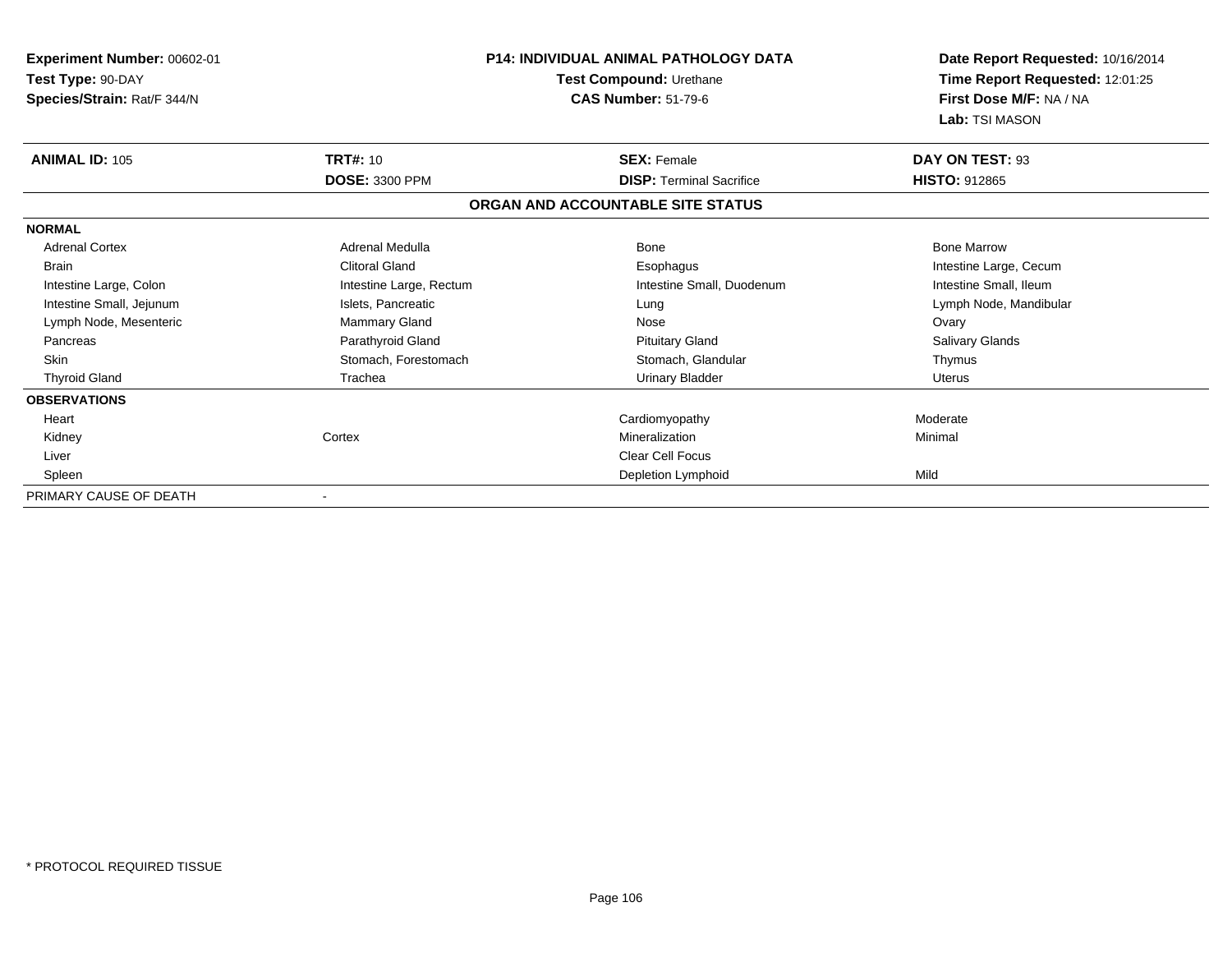| Experiment Number: 00602-01<br>Test Type: 90-DAY<br>Species/Strain: Rat/F 344/N | <b>P14: INDIVIDUAL ANIMAL PATHOLOGY DATA</b><br>Test Compound: Urethane<br><b>CAS Number: 51-79-6</b> |                                   | Date Report Requested: 10/16/2014<br>Time Report Requested: 12:01:25<br>First Dose M/F: NA / NA<br>Lab: TSI MASON |
|---------------------------------------------------------------------------------|-------------------------------------------------------------------------------------------------------|-----------------------------------|-------------------------------------------------------------------------------------------------------------------|
| <b>ANIMAL ID: 106</b>                                                           | <b>TRT#: 10</b>                                                                                       | <b>SEX: Female</b>                | DAY ON TEST: 93                                                                                                   |
|                                                                                 | <b>DOSE: 3300 PPM</b>                                                                                 | <b>DISP: Terminal Sacrifice</b>   | <b>HISTO: 912866</b>                                                                                              |
|                                                                                 |                                                                                                       | ORGAN AND ACCOUNTABLE SITE STATUS |                                                                                                                   |
| <b>NORMAL</b>                                                                   |                                                                                                       |                                   |                                                                                                                   |
| <b>Adrenal Cortex</b>                                                           | Adrenal Medulla                                                                                       | <b>Bone</b>                       | <b>Bone Marrow</b>                                                                                                |
| <b>Brain</b>                                                                    | <b>Clitoral Gland</b>                                                                                 | Esophagus                         | Intestine Large, Cecum                                                                                            |
| Intestine Large, Colon                                                          | Intestine Large, Rectum                                                                               | Intestine Small, Duodenum         | Intestine Small, Ileum                                                                                            |
| Intestine Small, Jejunum                                                        | Islets, Pancreatic                                                                                    | Lung                              | Lymph Node, Mandibular                                                                                            |
| Lymph Node, Mesenteric                                                          | Mammary Gland                                                                                         | Nose                              | Pancreas                                                                                                          |
| Parathyroid Gland                                                               | <b>Pituitary Gland</b>                                                                                | Salivary Glands                   | Skin                                                                                                              |
| Stomach, Forestomach                                                            | Stomach, Glandular                                                                                    | Thymus                            | <b>Thyroid Gland</b>                                                                                              |
| Trachea                                                                         | <b>Urinary Bladder</b>                                                                                | <b>Uterus</b>                     |                                                                                                                   |
| <b>OBSERVATIONS</b>                                                             |                                                                                                       |                                   |                                                                                                                   |
| Heart                                                                           |                                                                                                       | Cardiomyopathy                    | Moderate                                                                                                          |
| Kidney                                                                          |                                                                                                       | Nephropathy                       | Minimal                                                                                                           |
| Liver                                                                           |                                                                                                       | <b>Clear Cell Focus</b>           |                                                                                                                   |
| Ovary                                                                           |                                                                                                       | Cyst                              |                                                                                                                   |
| [Cyst TGLS = $1-7$ ]                                                            |                                                                                                       |                                   |                                                                                                                   |
| Spleen                                                                          |                                                                                                       | <b>Depletion Lymphoid</b>         | Minimal                                                                                                           |
| PRIMARY CAUSE OF DEATH                                                          |                                                                                                       |                                   |                                                                                                                   |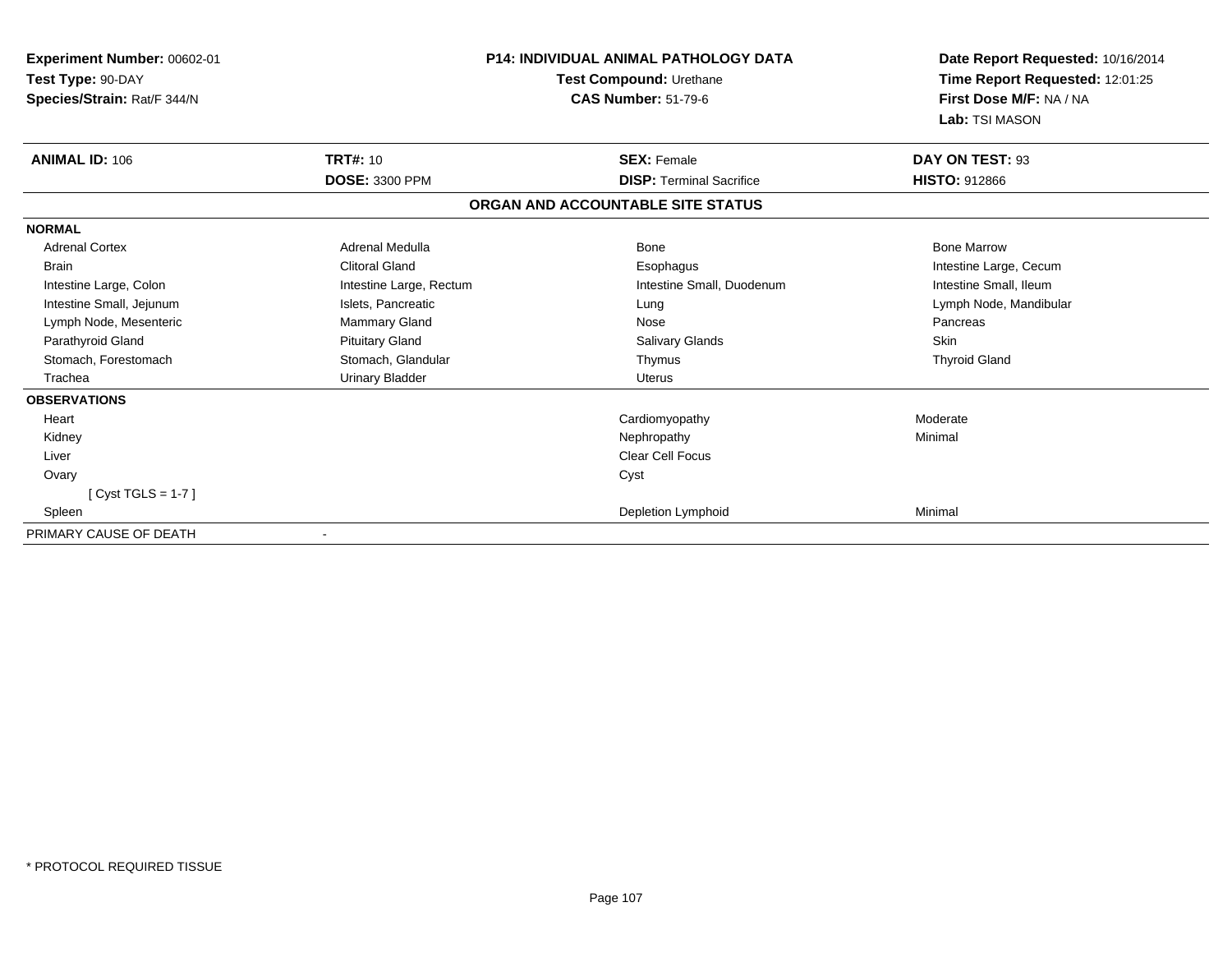| Experiment Number: 00602-01                      |                         | <b>P14: INDIVIDUAL ANIMAL PATHOLOGY DATA</b>          | Date Report Requested: 10/16/2014<br>Time Report Requested: 12:01:25<br>First Dose M/F: NA / NA<br>Lab: TSI MASON |
|--------------------------------------------------|-------------------------|-------------------------------------------------------|-------------------------------------------------------------------------------------------------------------------|
| Test Type: 90-DAY<br>Species/Strain: Rat/F 344/N |                         | Test Compound: Urethane<br><b>CAS Number: 51-79-6</b> |                                                                                                                   |
| <b>ANIMAL ID: 107</b>                            | <b>TRT#: 10</b>         | <b>SEX: Female</b>                                    | DAY ON TEST: 93                                                                                                   |
|                                                  | <b>DOSE: 3300 PPM</b>   | <b>DISP: Terminal Sacrifice</b>                       | <b>HISTO: 912867</b>                                                                                              |
|                                                  |                         | ORGAN AND ACCOUNTABLE SITE STATUS                     |                                                                                                                   |
| <b>NORMAL</b>                                    |                         |                                                       |                                                                                                                   |
| <b>Adrenal Cortex</b>                            | Adrenal Medulla         | Bone                                                  | <b>Bone Marrow</b>                                                                                                |
| <b>Brain</b>                                     | <b>Clitoral Gland</b>   | Esophagus                                             | Intestine Large, Cecum                                                                                            |
| Intestine Large, Colon                           | Intestine Large, Rectum | Intestine Small, Duodenum                             | Intestine Small, Ileum                                                                                            |
| Intestine Small, Jejunum                         | Islets, Pancreatic      | Liver                                                 | Lung                                                                                                              |
| Lymph Node, Mandibular                           | Lymph Node, Mesenteric  | Mammary Gland                                         | Nose                                                                                                              |
| Ovary                                            | Pancreas                | Parathyroid Gland                                     | <b>Pituitary Gland</b>                                                                                            |
| Salivary Glands                                  | <b>Skin</b>             | Stomach, Forestomach                                  | Stomach, Glandular                                                                                                |
| Thymus                                           | <b>Thyroid Gland</b>    | Trachea                                               | <b>Urinary Bladder</b>                                                                                            |
| Uterus                                           |                         |                                                       |                                                                                                                   |
| <b>OBSERVATIONS</b>                              |                         |                                                       |                                                                                                                   |
| Heart                                            |                         | Cardiomyopathy                                        | Marked                                                                                                            |
| Kidney                                           | Cortex                  | Mineralization                                        | Minimal                                                                                                           |
|                                                  |                         | Nephropathy                                           | Minimal                                                                                                           |
| Spleen                                           |                         | Depletion Lymphoid                                    | Mild                                                                                                              |
| PRIMARY CAUSE OF DEATH                           |                         |                                                       |                                                                                                                   |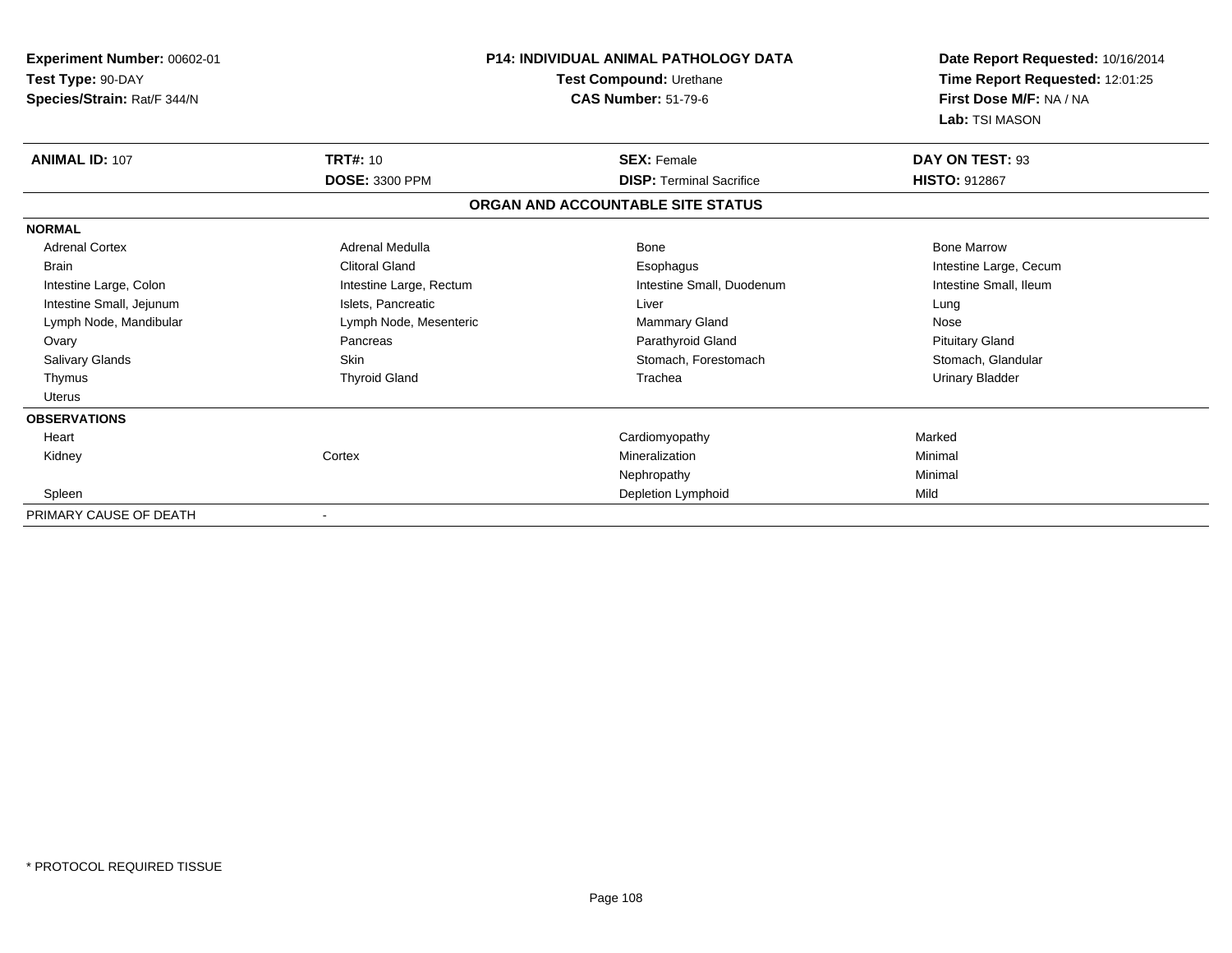| <b>Experiment Number: 00602-01</b><br>Test Type: 90-DAY<br>Species/Strain: Rat/F 344/N |                           | <b>P14: INDIVIDUAL ANIMAL PATHOLOGY DATA</b><br><b>Test Compound: Urethane</b><br><b>CAS Number: 51-79-6</b> | Date Report Requested: 10/16/2014<br>Time Report Requested: 12:01:25<br>First Dose M/F: NA / NA<br>Lab: TSI MASON |
|----------------------------------------------------------------------------------------|---------------------------|--------------------------------------------------------------------------------------------------------------|-------------------------------------------------------------------------------------------------------------------|
| <b>ANIMAL ID: 108</b>                                                                  | <b>TRT#: 10</b>           | <b>SEX: Female</b>                                                                                           | DAY ON TEST: 86                                                                                                   |
|                                                                                        | <b>DOSE: 3300 PPM</b>     | <b>DISP:</b> Accidentally Killed                                                                             | <b>HISTO: 912868</b>                                                                                              |
|                                                                                        |                           | ORGAN AND ACCOUNTABLE SITE STATUS                                                                            |                                                                                                                   |
| <b>NORMAL</b>                                                                          |                           |                                                                                                              |                                                                                                                   |
| <b>Adrenal Cortex</b>                                                                  | Adrenal Medulla           | Bone                                                                                                         | <b>Brain</b>                                                                                                      |
| <b>Clitoral Gland</b>                                                                  | Esophagus                 | Intestine Large, Cecum                                                                                       | Intestine Large, Colon                                                                                            |
| Intestine Large, Rectum                                                                | Intestine Small, Duodenum | Intestine Small, Ileum                                                                                       | Intestine Small, Jejunum                                                                                          |
| Islets, Pancreatic                                                                     | Lung                      | Lymph Node, Mandibular                                                                                       | Lymph Node, Mesenteric                                                                                            |
| Mammary Gland                                                                          | Nose                      | Ovary                                                                                                        | Pancreas                                                                                                          |
| Parathyroid Gland                                                                      | <b>Pituitary Gland</b>    | Salivary Glands                                                                                              | Skin                                                                                                              |
| Stomach, Forestomach                                                                   | Stomach, Glandular        | Thymus                                                                                                       | <b>Thyroid Gland</b>                                                                                              |
| Trachea                                                                                | <b>Urinary Bladder</b>    | <b>Uterus</b>                                                                                                |                                                                                                                   |
| <b>OBSERVATIONS</b>                                                                    |                           |                                                                                                              |                                                                                                                   |
| <b>Bone Marrow</b>                                                                     |                           | <b>Depletion Cellular</b>                                                                                    | Mild                                                                                                              |
| Heart                                                                                  |                           | Cardiomyopathy                                                                                               | Mild                                                                                                              |
| Kidney                                                                                 | Cortex                    | Mineralization                                                                                               | Minimal                                                                                                           |
|                                                                                        |                           | Nephropathy                                                                                                  | Minimal                                                                                                           |
| Liver                                                                                  |                           | Hepatodiaphragmatic Nodule                                                                                   |                                                                                                                   |
| [Hepatodiaphragmatic Nodule TGLS = 1-6.01]                                             |                           |                                                                                                              |                                                                                                                   |
| Spleen                                                                                 |                           | Depletion Lymphoid                                                                                           | Mild                                                                                                              |
| PRIMARY CAUSE OF DEATH                                                                 |                           |                                                                                                              |                                                                                                                   |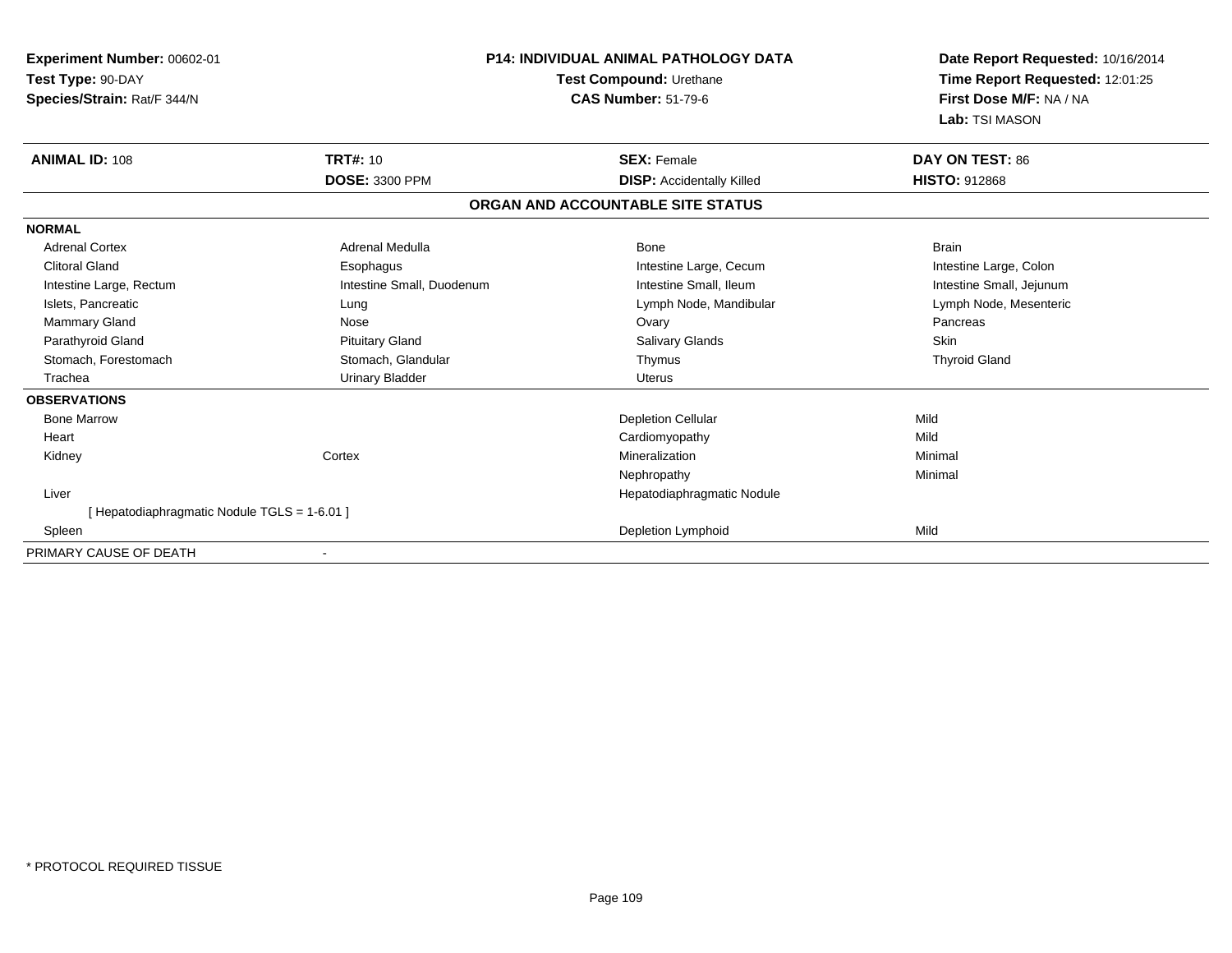| Experiment Number: 00602-01<br>Test Type: 90-DAY<br>Species/Strain: Rat/F 344/N |                         | P14: INDIVIDUAL ANIMAL PATHOLOGY DATA<br>Test Compound: Urethane<br><b>CAS Number: 51-79-6</b> | Date Report Requested: 10/16/2014<br>Time Report Requested: 12:01:25<br>First Dose M/F: NA / NA |
|---------------------------------------------------------------------------------|-------------------------|------------------------------------------------------------------------------------------------|-------------------------------------------------------------------------------------------------|
|                                                                                 |                         |                                                                                                | Lab: TSI MASON                                                                                  |
| <b>ANIMAL ID: 109</b>                                                           | <b>TRT#: 10</b>         | <b>SEX: Female</b>                                                                             | DAY ON TEST: 93                                                                                 |
|                                                                                 | <b>DOSE: 3300 PPM</b>   | <b>DISP:</b> Terminal Sacrifice                                                                | <b>HISTO: 912869</b>                                                                            |
|                                                                                 |                         | ORGAN AND ACCOUNTABLE SITE STATUS                                                              |                                                                                                 |
| <b>NORMAL</b>                                                                   |                         |                                                                                                |                                                                                                 |
| <b>Adrenal Cortex</b>                                                           | Adrenal Medulla         | <b>Bone</b>                                                                                    | <b>Bone Marrow</b>                                                                              |
| <b>Brain</b>                                                                    | <b>Clitoral Gland</b>   | Esophagus                                                                                      | Intestine Large, Cecum                                                                          |
| Intestine Large, Colon                                                          | Intestine Large, Rectum | Intestine Small, Duodenum                                                                      | Intestine Small, Ileum                                                                          |
| Intestine Small, Jejunum                                                        | Islets, Pancreatic      | Lung                                                                                           | Mammary Gland                                                                                   |
| Nose                                                                            | Ovary                   | Pancreas                                                                                       | Parathyroid Gland                                                                               |
| <b>Pituitary Gland</b>                                                          | Salivary Glands         | <b>Skin</b>                                                                                    | Stomach, Forestomach                                                                            |
| Stomach, Glandular                                                              | Thymus                  | <b>Thyroid Gland</b>                                                                           | Trachea                                                                                         |
| <b>Urinary Bladder</b>                                                          | <b>Uterus</b>           |                                                                                                |                                                                                                 |
| <b>OBSERVATIONS</b>                                                             |                         |                                                                                                |                                                                                                 |
| Heart                                                                           |                         | Cardiomyopathy                                                                                 | Marked                                                                                          |
| Kidney                                                                          | Cortex                  | Mineralization                                                                                 | Minimal                                                                                         |
| Liver                                                                           |                         | <b>Clear Cell Focus</b>                                                                        |                                                                                                 |
| Lymph Node, Mandibular                                                          |                         | Depletion Lymphoid                                                                             | Mild                                                                                            |
| Lymph Node, Mesenteric                                                          |                         | Depletion Lymphoid                                                                             | Mild                                                                                            |
| Spleen                                                                          |                         | Depletion Lymphoid                                                                             | Mild                                                                                            |
| PRIMARY CAUSE OF DEATH                                                          | $\blacksquare$          |                                                                                                |                                                                                                 |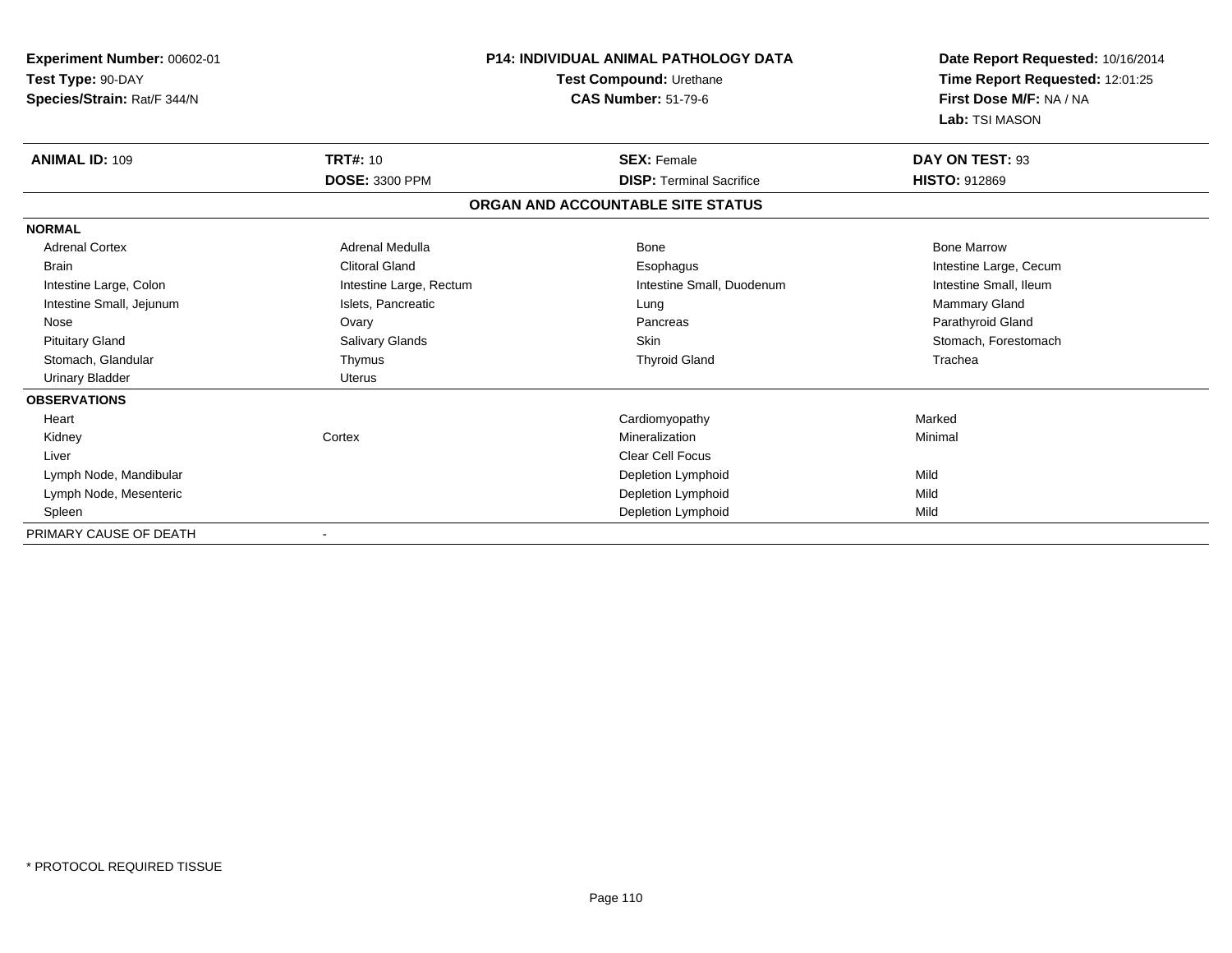| Experiment Number: 00602-01<br>Test Type: 90-DAY<br>Species/Strain: Rat/F 344/N |                         | <b>P14: INDIVIDUAL ANIMAL PATHOLOGY DATA</b><br>Test Compound: Urethane<br><b>CAS Number: 51-79-6</b> | Date Report Requested: 10/16/2014<br>Time Report Requested: 12:01:25<br>First Dose M/F: NA / NA<br>Lab: TSI MASON |
|---------------------------------------------------------------------------------|-------------------------|-------------------------------------------------------------------------------------------------------|-------------------------------------------------------------------------------------------------------------------|
| <b>ANIMAL ID: 110</b>                                                           | <b>TRT#: 10</b>         | <b>SEX: Female</b>                                                                                    | DAY ON TEST: 93                                                                                                   |
|                                                                                 | <b>DOSE: 3300 PPM</b>   | <b>DISP: Terminal Sacrifice</b>                                                                       | <b>HISTO: 912870</b>                                                                                              |
|                                                                                 |                         | ORGAN AND ACCOUNTABLE SITE STATUS                                                                     |                                                                                                                   |
| <b>NORMAL</b>                                                                   |                         |                                                                                                       |                                                                                                                   |
| <b>Adrenal Cortex</b>                                                           | Adrenal Medulla         | Bone                                                                                                  | <b>Bone Marrow</b>                                                                                                |
| <b>Brain</b>                                                                    | <b>Clitoral Gland</b>   | Esophagus                                                                                             | Intestine Large, Cecum                                                                                            |
| Intestine Large, Colon                                                          | Intestine Large, Rectum | Intestine Small, Duodenum                                                                             | Intestine Small, Ileum                                                                                            |
| Intestine Small, Jejunum                                                        | Islets, Pancreatic      | Lung                                                                                                  | Lymph Node, Mandibular                                                                                            |
| Lymph Node, Mesenteric                                                          | Mammary Gland           | Nose                                                                                                  | Ovary                                                                                                             |
| Pancreas                                                                        | Parathyroid Gland       | <b>Pituitary Gland</b>                                                                                | <b>Salivary Glands</b>                                                                                            |
| <b>Skin</b>                                                                     | Stomach, Forestomach    | Stomach, Glandular                                                                                    | Thymus                                                                                                            |
| <b>Thyroid Gland</b>                                                            | Trachea                 | <b>Urinary Bladder</b>                                                                                | <b>Uterus</b>                                                                                                     |
| <b>OBSERVATIONS</b>                                                             |                         |                                                                                                       |                                                                                                                   |
| Heart                                                                           |                         | Cardiomyopathy                                                                                        | Marked                                                                                                            |
| Kidney                                                                          |                         | Nephropathy                                                                                           | Minimal                                                                                                           |
| Liver                                                                           |                         | <b>Clear Cell Focus</b>                                                                               |                                                                                                                   |
|                                                                                 |                         | Infarct                                                                                               | Moderate                                                                                                          |
| [Infarct TGLS = $1-6$ ]                                                         |                         |                                                                                                       |                                                                                                                   |
| Spleen                                                                          |                         | <b>Depletion Lymphoid</b>                                                                             | Mild                                                                                                              |
| PRIMARY CAUSE OF DEATH                                                          |                         |                                                                                                       |                                                                                                                   |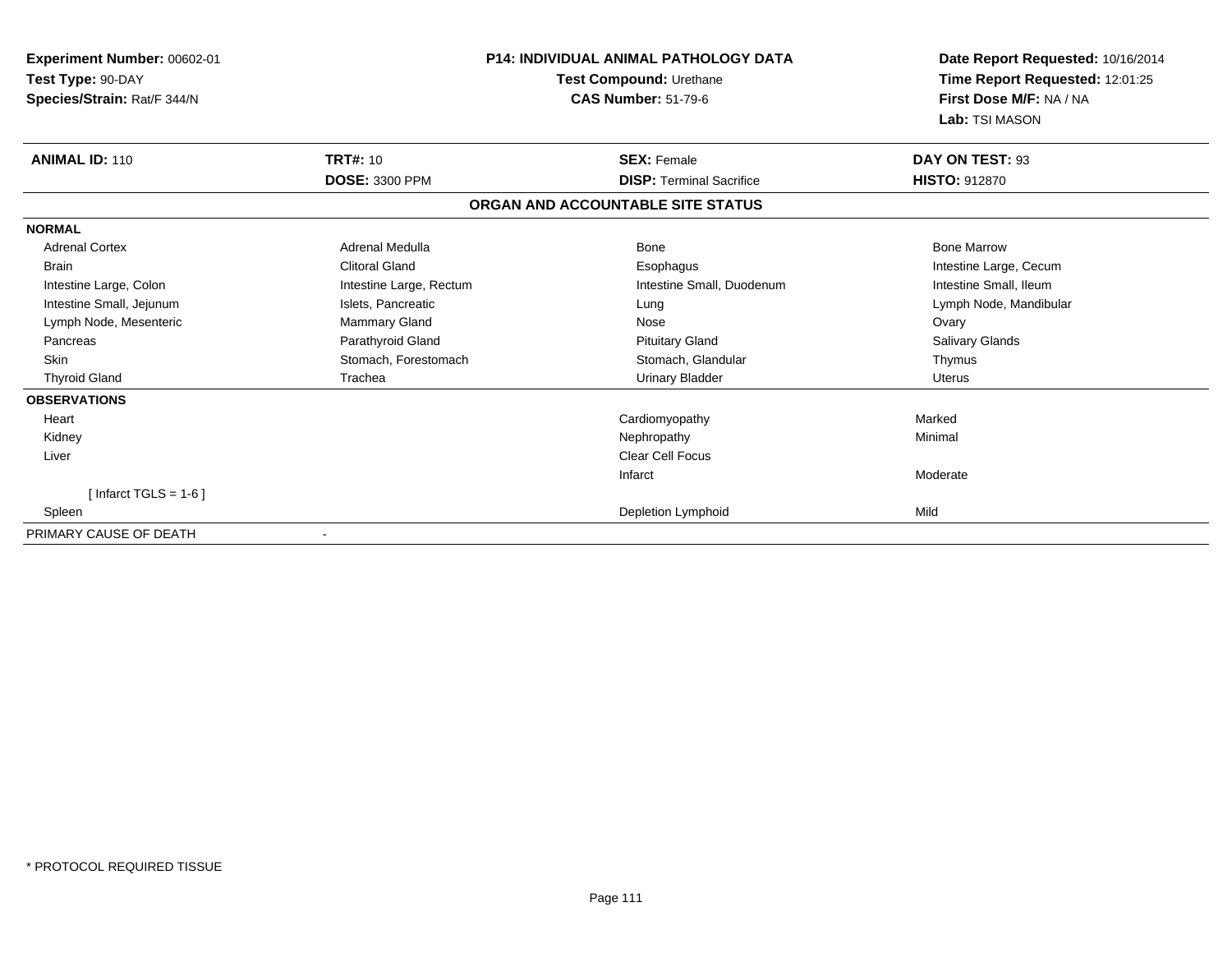| Experiment Number: 00602-01<br>Test Type: 90-DAY<br>Species/Strain: Rat/F 344/N |                           | <b>P14: INDIVIDUAL ANIMAL PATHOLOGY DATA</b><br>Test Compound: Urethane<br><b>CAS Number: 51-79-6</b> | Date Report Requested: 10/16/2014<br>Time Report Requested: 12:01:25<br>First Dose M/F: NA / NA<br>Lab: TSI MASON |
|---------------------------------------------------------------------------------|---------------------------|-------------------------------------------------------------------------------------------------------|-------------------------------------------------------------------------------------------------------------------|
| <b>ANIMAL ID: 111</b>                                                           | <b>TRT#: 12</b>           | <b>SEX: Female</b>                                                                                    | DAY ON TEST: 93                                                                                                   |
|                                                                                 | DOSE: 10000 PPM           | <b>DISP: Terminal Sacrifice</b>                                                                       | <b>HISTO: 912851</b>                                                                                              |
|                                                                                 |                           | ORGAN AND ACCOUNTABLE SITE STATUS                                                                     |                                                                                                                   |
| <b>NORMAL</b>                                                                   |                           |                                                                                                       |                                                                                                                   |
| <b>Adrenal Cortex</b>                                                           | Adrenal Medulla           | Bone                                                                                                  | <b>Brain</b>                                                                                                      |
| <b>Clitoral Gland</b>                                                           | Esophagus                 | Intestine Large, Cecum                                                                                | Intestine Large, Colon                                                                                            |
| Intestine Large, Rectum                                                         | Intestine Small, Duodenum | Intestine Small, Ileum                                                                                | Intestine Small, Jejunum                                                                                          |
| Islets, Pancreatic                                                              | Liver                     | Lung                                                                                                  | Mammary Gland                                                                                                     |
| Nose                                                                            | Ovary                     | Pancreas                                                                                              | Parathyroid Gland                                                                                                 |
| <b>Pituitary Gland</b>                                                          | Salivary Glands           | Skin                                                                                                  | Stomach, Forestomach                                                                                              |
| Stomach, Glandular                                                              | Thymus                    | <b>Thyroid Gland</b>                                                                                  | Trachea                                                                                                           |
| <b>Urinary Bladder</b>                                                          | <b>Uterus</b>             |                                                                                                       |                                                                                                                   |
| <b>OBSERVATIONS</b>                                                             |                           |                                                                                                       |                                                                                                                   |
| <b>Bone Marrow</b>                                                              |                           | <b>Depletion Cellular</b>                                                                             | Minimal                                                                                                           |
| Heart                                                                           |                           | Cardiomyopathy                                                                                        | Moderate                                                                                                          |
| Kidney                                                                          | Cortex                    | Mineralization                                                                                        | Minimal                                                                                                           |
|                                                                                 |                           | Nephropathy                                                                                           | Moderate                                                                                                          |
| Lymph Node, Mandibular                                                          |                           | Depletion Lymphoid                                                                                    | Mild                                                                                                              |
| Lymph Node, Mesenteric                                                          |                           | Depletion Lymphoid                                                                                    | Moderate                                                                                                          |
| Spleen                                                                          |                           | Depletion Lymphoid                                                                                    | Mild                                                                                                              |
| PRIMARY CAUSE OF DEATH                                                          |                           |                                                                                                       |                                                                                                                   |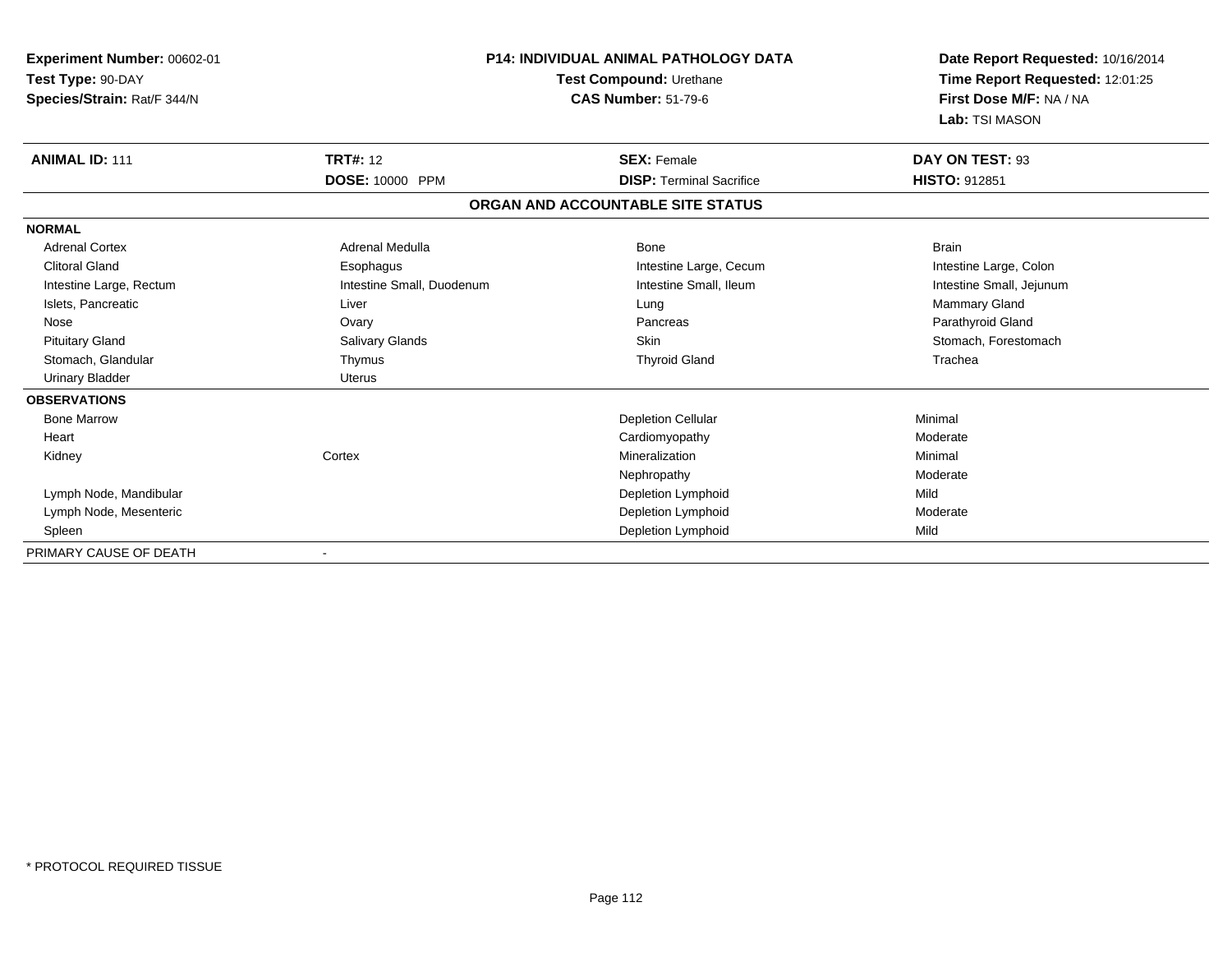| Experiment Number: 00602-01<br>Test Type: 90-DAY<br>Species/Strain: Rat/F 344/N |                           | <b>P14: INDIVIDUAL ANIMAL PATHOLOGY DATA</b><br>Test Compound: Urethane<br><b>CAS Number: 51-79-6</b> | Date Report Requested: 10/16/2014<br>Time Report Requested: 12:01:25<br>First Dose M/F: NA / NA<br>Lab: TSI MASON |
|---------------------------------------------------------------------------------|---------------------------|-------------------------------------------------------------------------------------------------------|-------------------------------------------------------------------------------------------------------------------|
| <b>ANIMAL ID: 112</b>                                                           | <b>TRT#: 12</b>           | <b>SEX: Female</b>                                                                                    | DAY ON TEST: 93                                                                                                   |
|                                                                                 | DOSE: 10000 PPM           | <b>DISP: Terminal Sacrifice</b>                                                                       | <b>HISTO: 912852</b>                                                                                              |
|                                                                                 |                           | ORGAN AND ACCOUNTABLE SITE STATUS                                                                     |                                                                                                                   |
| <b>NORMAL</b>                                                                   |                           |                                                                                                       |                                                                                                                   |
| <b>Adrenal Cortex</b>                                                           | Adrenal Medulla           | Bone                                                                                                  | <b>Brain</b>                                                                                                      |
| <b>Clitoral Gland</b>                                                           | Esophagus                 | Intestine Large, Cecum                                                                                | Intestine Large, Colon                                                                                            |
| Intestine Large, Rectum                                                         | Intestine Small, Duodenum | Intestine Small, Ileum                                                                                | Intestine Small, Jejunum                                                                                          |
| Islets, Pancreatic                                                              | Liver                     | Lung                                                                                                  | Mammary Gland                                                                                                     |
| Nose                                                                            | Ovary                     | Pancreas                                                                                              | Parathyroid Gland                                                                                                 |
| <b>Pituitary Gland</b>                                                          | Salivary Glands           | Skin                                                                                                  | Stomach, Forestomach                                                                                              |
| Stomach, Glandular                                                              | Thymus                    | <b>Thyroid Gland</b>                                                                                  | Trachea                                                                                                           |
| <b>Urinary Bladder</b>                                                          | <b>Uterus</b>             |                                                                                                       |                                                                                                                   |
| <b>OBSERVATIONS</b>                                                             |                           |                                                                                                       |                                                                                                                   |
| <b>Bone Marrow</b>                                                              |                           | <b>Depletion Cellular</b>                                                                             | Mild                                                                                                              |
| Heart                                                                           |                           | Cardiomyopathy                                                                                        | Marked                                                                                                            |
| Kidney                                                                          | Cortex                    | Mineralization                                                                                        | Minimal                                                                                                           |
|                                                                                 |                           | Nephropathy                                                                                           | Minimal                                                                                                           |
| Lymph Node, Mandibular                                                          |                           | Depletion Lymphoid                                                                                    | Mild                                                                                                              |
| Lymph Node, Mesenteric                                                          |                           | Depletion Lymphoid                                                                                    | Moderate                                                                                                          |
| Spleen                                                                          |                           | Depletion Lymphoid                                                                                    | Moderate                                                                                                          |
| PRIMARY CAUSE OF DEATH                                                          |                           |                                                                                                       |                                                                                                                   |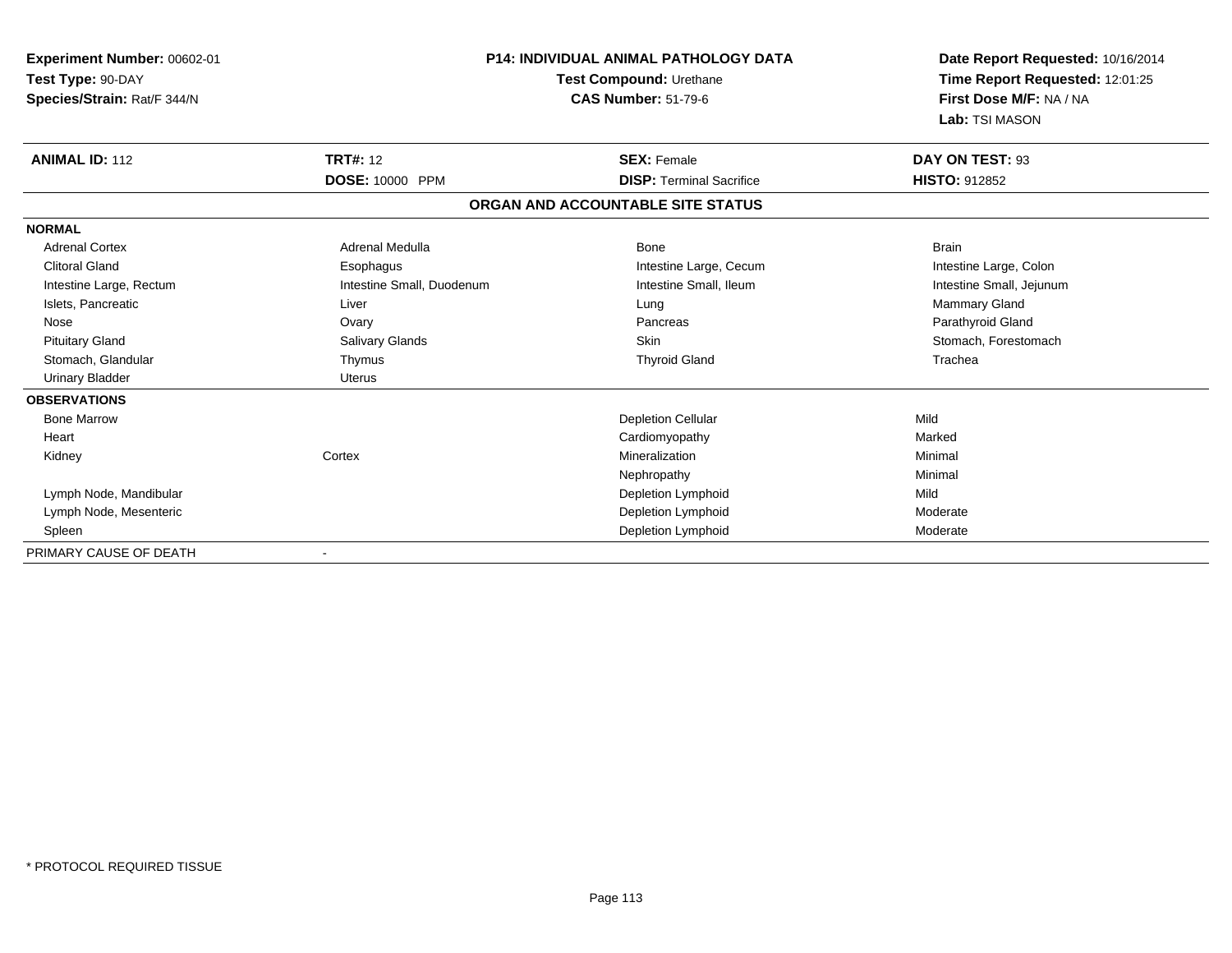| Experiment Number: 00602-01<br>Test Type: 90-DAY<br>Species/Strain: Rat/F 344/N |                         | <b>P14: INDIVIDUAL ANIMAL PATHOLOGY DATA</b><br>Test Compound: Urethane<br><b>CAS Number: 51-79-6</b> | Date Report Requested: 10/16/2014<br>Time Report Requested: 12:01:25<br>First Dose M/F: NA / NA<br>Lab: TSI MASON |
|---------------------------------------------------------------------------------|-------------------------|-------------------------------------------------------------------------------------------------------|-------------------------------------------------------------------------------------------------------------------|
| <b>ANIMAL ID: 113</b>                                                           | <b>TRT#: 12</b>         | <b>SEX: Female</b>                                                                                    | DAY ON TEST: 93                                                                                                   |
|                                                                                 | DOSE: 10000 PPM         | <b>DISP: Terminal Sacrifice</b>                                                                       | <b>HISTO: 912853</b>                                                                                              |
|                                                                                 |                         | ORGAN AND ACCOUNTABLE SITE STATUS                                                                     |                                                                                                                   |
| <b>NORMAL</b>                                                                   |                         |                                                                                                       |                                                                                                                   |
| <b>Adrenal Cortex</b>                                                           | Adrenal Medulla         | <b>Bone</b>                                                                                           | <b>Bone Marrow</b>                                                                                                |
| <b>Brain</b>                                                                    | <b>Clitoral Gland</b>   | Esophagus                                                                                             | Intestine Large, Cecum                                                                                            |
| Intestine Large, Colon                                                          | Intestine Large, Rectum | Intestine Small, Duodenum                                                                             | Intestine Small, Ileum                                                                                            |
| Intestine Small, Jejunum                                                        | Islets, Pancreatic      | Liver                                                                                                 | Lung                                                                                                              |
| <b>Mammary Gland</b>                                                            | Nose                    | Ovary                                                                                                 | Pancreas                                                                                                          |
| Parathyroid Gland                                                               | <b>Pituitary Gland</b>  | <b>Salivary Glands</b>                                                                                | Skin                                                                                                              |
| Stomach, Forestomach                                                            | Stomach, Glandular      | Thymus                                                                                                | <b>Thyroid Gland</b>                                                                                              |
| Trachea                                                                         | <b>Urinary Bladder</b>  | <b>Uterus</b>                                                                                         |                                                                                                                   |
| <b>OBSERVATIONS</b>                                                             |                         |                                                                                                       |                                                                                                                   |
| Heart                                                                           |                         | Cardiomyopathy                                                                                        | Moderate                                                                                                          |
| Kidney                                                                          | Cortex                  | Mineralization                                                                                        | Minimal                                                                                                           |
|                                                                                 |                         | Nephropathy                                                                                           | Moderate                                                                                                          |
| Lymph Node, Mandibular                                                          |                         | Depletion Lymphoid                                                                                    | Moderate                                                                                                          |
| Lymph Node, Mesenteric                                                          |                         | Depletion Lymphoid                                                                                    | Moderate                                                                                                          |
| Spleen                                                                          |                         | Depletion Lymphoid                                                                                    | Mild                                                                                                              |
| PRIMARY CAUSE OF DEATH                                                          | $\blacksquare$          |                                                                                                       |                                                                                                                   |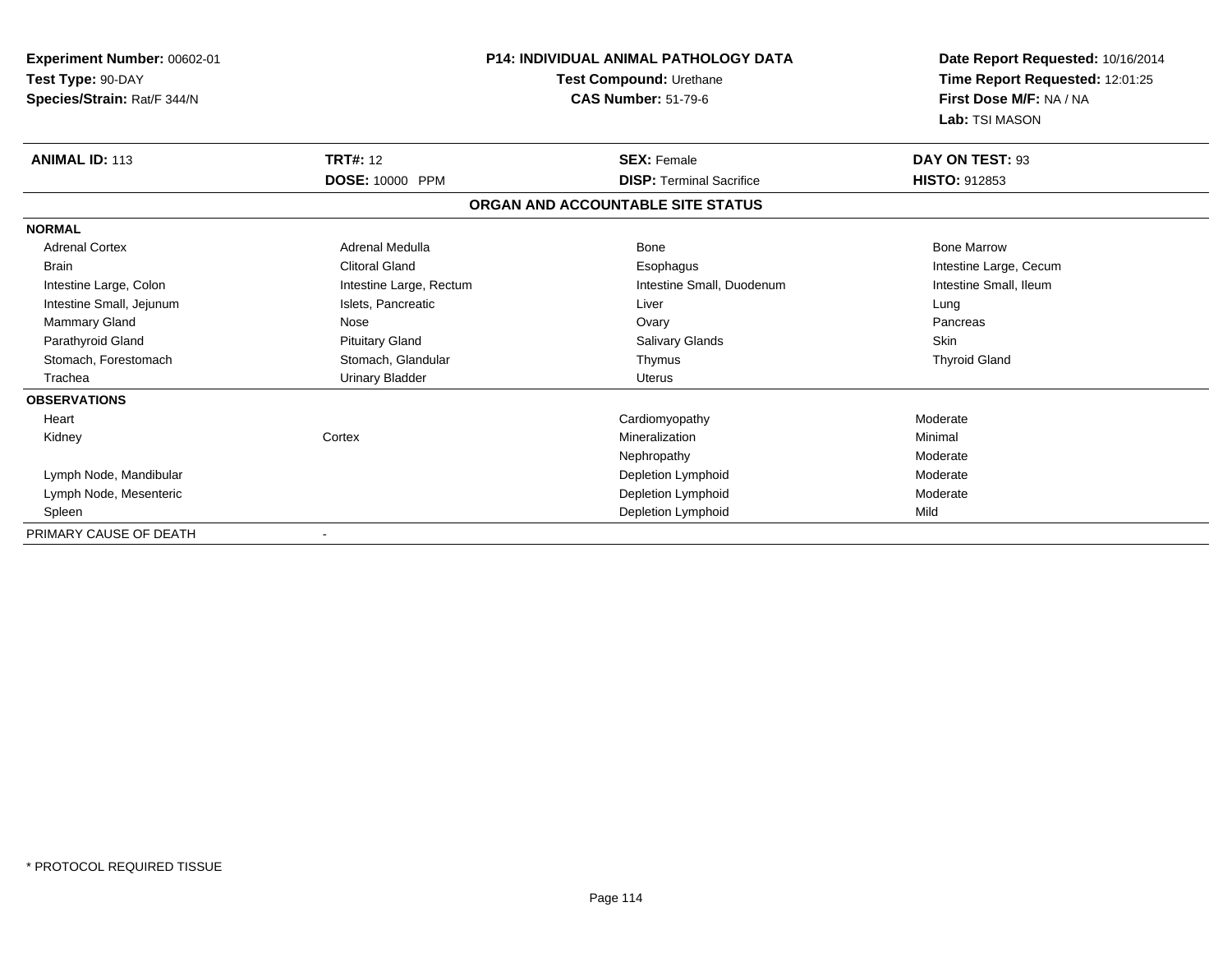| Experiment Number: 00602-01<br>Test Type: 90-DAY<br>Species/Strain: Rat/F 344/N |                           | <b>P14: INDIVIDUAL ANIMAL PATHOLOGY DATA</b><br><b>Test Compound: Urethane</b><br><b>CAS Number: 51-79-6</b> |                          |
|---------------------------------------------------------------------------------|---------------------------|--------------------------------------------------------------------------------------------------------------|--------------------------|
| <b>ANIMAL ID: 114</b>                                                           | <b>TRT#: 12</b>           | <b>SEX: Female</b>                                                                                           | DAY ON TEST: 93          |
|                                                                                 | DOSE: 10000 PPM           | <b>DISP: Terminal Sacrifice</b>                                                                              | <b>HISTO: 912854</b>     |
|                                                                                 |                           | ORGAN AND ACCOUNTABLE SITE STATUS                                                                            |                          |
| <b>NORMAL</b>                                                                   |                           |                                                                                                              |                          |
| <b>Adrenal Cortex</b>                                                           | Adrenal Medulla           | <b>Bone</b>                                                                                                  | <b>Brain</b>             |
| <b>Clitoral Gland</b>                                                           | Esophagus                 | Intestine Large, Cecum                                                                                       | Intestine Large, Colon   |
| Intestine Large, Rectum                                                         | Intestine Small, Duodenum | Intestine Small, Ileum                                                                                       | Intestine Small, Jejunum |
| Islets, Pancreatic                                                              | Lung                      | Lymph Node, Mesenteric                                                                                       | <b>Mammary Gland</b>     |
| Nose                                                                            | Ovary                     | Pancreas                                                                                                     | Parathyroid Gland        |
| <b>Pituitary Gland</b>                                                          | Salivary Glands           | Skin                                                                                                         | Stomach, Forestomach     |
| Stomach, Glandular                                                              | Thymus                    | <b>Thyroid Gland</b>                                                                                         | <b>Urinary Bladder</b>   |
| Uterus                                                                          |                           |                                                                                                              |                          |
| <b>OBSERVATIONS</b>                                                             |                           |                                                                                                              |                          |
| <b>Bone Marrow</b>                                                              |                           | <b>Depletion Cellular</b>                                                                                    | Mild                     |
| Heart                                                                           |                           | Cardiomyopathy                                                                                               | Moderate                 |
| Kidney                                                                          |                           | Nephropathy                                                                                                  | Mild                     |
| Liver                                                                           |                           | <b>Clear Cell Focus</b>                                                                                      |                          |
| Lymph Node, Mandibular                                                          |                           | Depletion Lymphoid                                                                                           | Mild                     |
| Spleen                                                                          |                           | Depletion Lymphoid                                                                                           | Mild                     |
| Trachea                                                                         | Glands                    | Ectasia                                                                                                      | Minimal                  |
| PRIMARY CAUSE OF DEATH                                                          |                           |                                                                                                              |                          |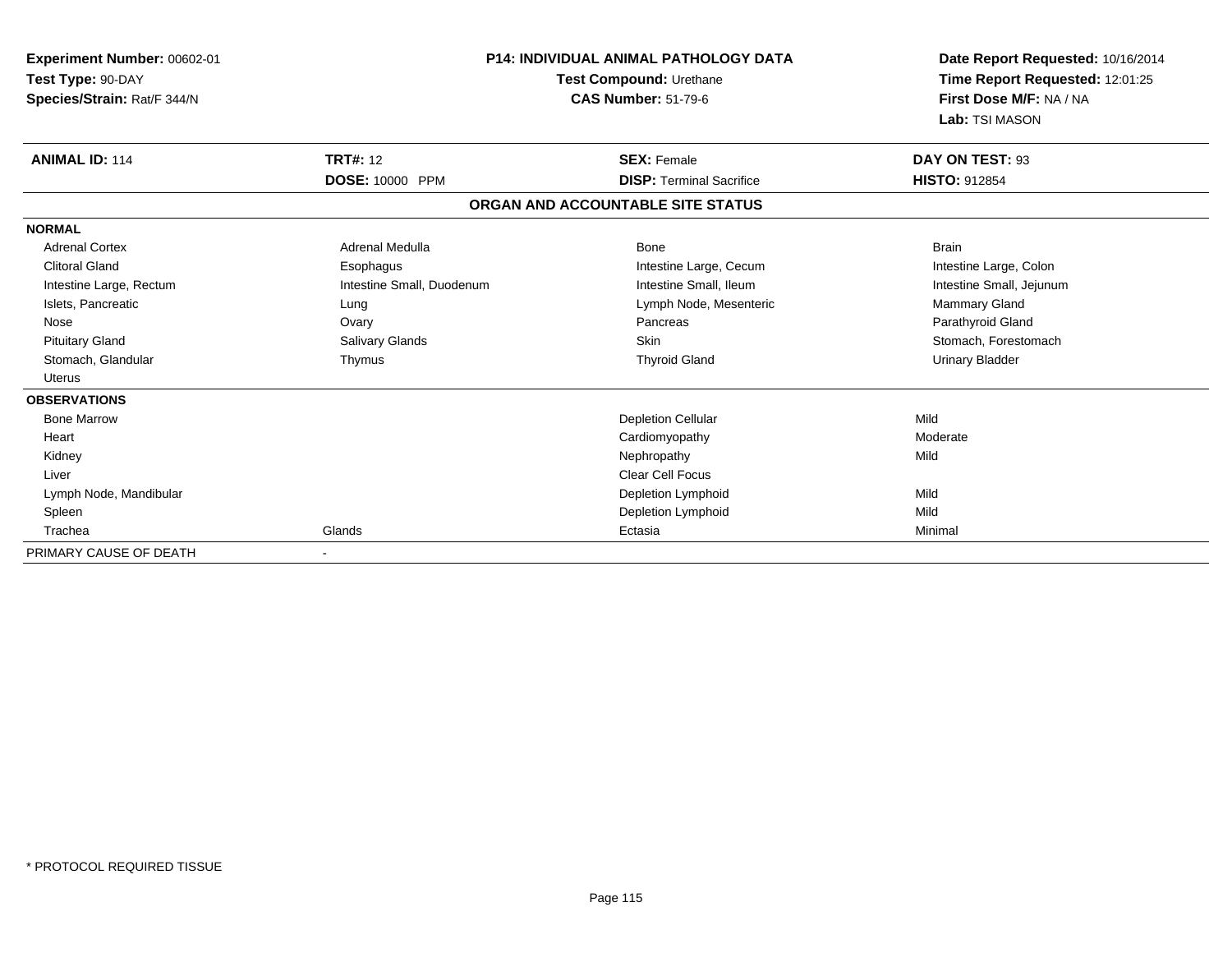| <b>Experiment Number: 00602-01</b><br>Test Type: 90-DAY<br>Species/Strain: Rat/F 344/N |                           | <b>P14: INDIVIDUAL ANIMAL PATHOLOGY DATA</b><br>Test Compound: Urethane<br><b>CAS Number: 51-79-6</b> |                          |
|----------------------------------------------------------------------------------------|---------------------------|-------------------------------------------------------------------------------------------------------|--------------------------|
| <b>ANIMAL ID: 115</b>                                                                  | <b>TRT#: 12</b>           | <b>SEX: Female</b>                                                                                    | DAY ON TEST: 93          |
|                                                                                        | DOSE: 10000 PPM           | <b>DISP: Terminal Sacrifice</b>                                                                       | <b>HISTO: 912855</b>     |
|                                                                                        |                           | ORGAN AND ACCOUNTABLE SITE STATUS                                                                     |                          |
| <b>NORMAL</b>                                                                          |                           |                                                                                                       |                          |
| <b>Adrenal Cortex</b>                                                                  | Adrenal Medulla           | <b>Bone</b>                                                                                           | <b>Brain</b>             |
| <b>Clitoral Gland</b>                                                                  | Esophagus                 | Intestine Large, Cecum                                                                                | Intestine Large, Colon   |
| Intestine Large, Rectum                                                                | Intestine Small, Duodenum | Intestine Small, Ileum                                                                                | Intestine Small, Jejunum |
| Islets, Pancreatic                                                                     | Liver                     | Lung                                                                                                  | Lymph Node, Mandibular   |
| Mammary Gland                                                                          | Nose                      | Ovary                                                                                                 | Pancreas                 |
| Parathyroid Gland                                                                      | <b>Pituitary Gland</b>    | Salivary Glands                                                                                       | Skin                     |
| Stomach, Forestomach                                                                   | Stomach, Glandular        | Thymus                                                                                                | <b>Thyroid Gland</b>     |
| Trachea                                                                                | <b>Urinary Bladder</b>    | <b>Uterus</b>                                                                                         |                          |
| <b>OBSERVATIONS</b>                                                                    |                           |                                                                                                       |                          |
| <b>Bone Marrow</b>                                                                     |                           | <b>Depletion Cellular</b>                                                                             | Minimal                  |
| Heart                                                                                  |                           | Cardiomyopathy                                                                                        | Moderate                 |
| Kidney                                                                                 | Cortex                    | Mineralization                                                                                        | Minimal                  |
|                                                                                        |                           | Nephropathy                                                                                           | Mild                     |
| Lymph Node, Mesenteric                                                                 |                           | Depletion Lymphoid                                                                                    | Mild                     |
| Spleen                                                                                 |                           | Depletion Lymphoid                                                                                    | Moderate                 |
| PRIMARY CAUSE OF DEATH                                                                 |                           |                                                                                                       |                          |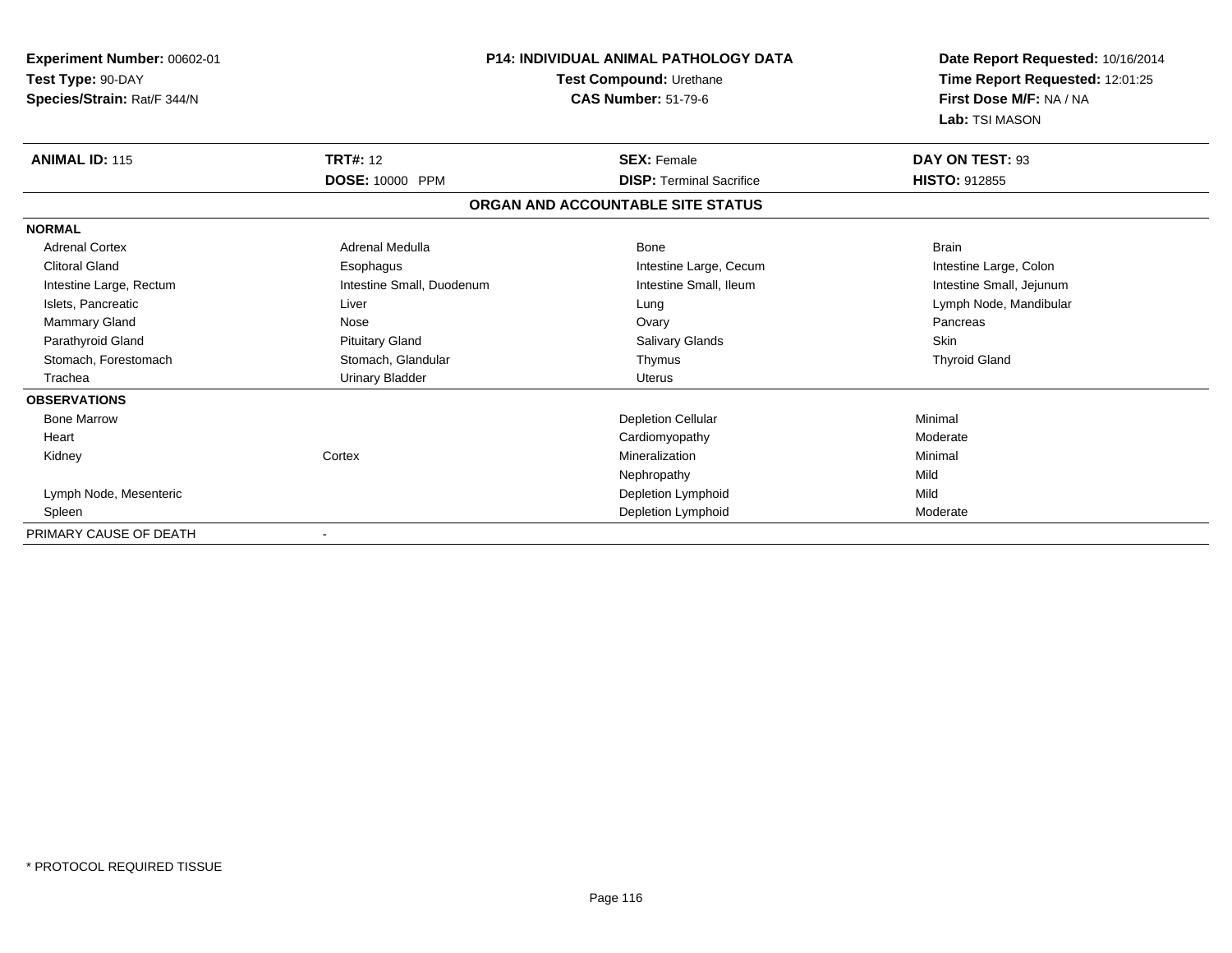| <b>P14: INDIVIDUAL ANIMAL PATHOLOGY DATA</b><br>Experiment Number: 00602-01<br>Test Type: 90-DAY<br>Test Compound: Urethane |                           |                                   | Date Report Requested: 10/16/2014<br>Time Report Requested: 12:01:25 |
|-----------------------------------------------------------------------------------------------------------------------------|---------------------------|-----------------------------------|----------------------------------------------------------------------|
| Species/Strain: Rat/F 344/N                                                                                                 |                           | <b>CAS Number: 51-79-6</b>        | First Dose M/F: NA / NA                                              |
|                                                                                                                             |                           |                                   | Lab: TSI MASON                                                       |
| <b>ANIMAL ID: 116</b>                                                                                                       | <b>TRT#: 12</b>           | <b>SEX: Female</b>                | DAY ON TEST: 86                                                      |
|                                                                                                                             | DOSE: 10000 PPM           | <b>DISP:</b> Accidentally Killed  | <b>HISTO: 912856</b>                                                 |
|                                                                                                                             |                           | ORGAN AND ACCOUNTABLE SITE STATUS |                                                                      |
| <b>NORMAL</b>                                                                                                               |                           |                                   |                                                                      |
| <b>Adrenal Cortex</b>                                                                                                       | Adrenal Medulla           | <b>Bone</b>                       | <b>Brain</b>                                                         |
| <b>Clitoral Gland</b>                                                                                                       | Esophagus                 | Intestine Large, Cecum            | Intestine Large, Colon                                               |
| Intestine Large, Rectum                                                                                                     | Intestine Small, Duodenum | Intestine Small, Ileum            | Intestine Small, Jejunum                                             |
| Islets, Pancreatic                                                                                                          | Lung                      | <b>Mammary Gland</b>              | Nose                                                                 |
| Ovary                                                                                                                       | Pancreas                  | Parathyroid Gland                 | <b>Pituitary Gland</b>                                               |
| <b>Salivary Glands</b>                                                                                                      | <b>Skin</b>               | Stomach, Glandular                | Thymus                                                               |
| <b>Thyroid Gland</b>                                                                                                        | Trachea                   | <b>Urinary Bladder</b>            | <b>Uterus</b>                                                        |
| <b>OBSERVATIONS</b>                                                                                                         |                           |                                   |                                                                      |
| <b>Bone Marrow</b>                                                                                                          |                           | <b>Depletion Cellular</b>         | Mild                                                                 |
| Heart                                                                                                                       |                           | Cardiomyopathy                    | Marked                                                               |
| Kidney                                                                                                                      | Cortex                    | Mineralization                    | Minimal                                                              |
|                                                                                                                             |                           | Nephropathy                       | Minimal                                                              |
| Liver                                                                                                                       |                           | <b>Clear Cell Focus</b>           |                                                                      |
| Lymph Node, Mandibular                                                                                                      |                           | Depletion Lymphoid                | Mild                                                                 |
| Lymph Node, Mesenteric                                                                                                      |                           | Depletion Lymphoid                | Mild                                                                 |
| Spleen                                                                                                                      |                           | Depletion Lymphoid                | Moderate                                                             |
| Stomach, Forestomach                                                                                                        |                           | Hyperplasia                       | Squamous, Minimal                                                    |
| PRIMARY CAUSE OF DEATH                                                                                                      |                           |                                   |                                                                      |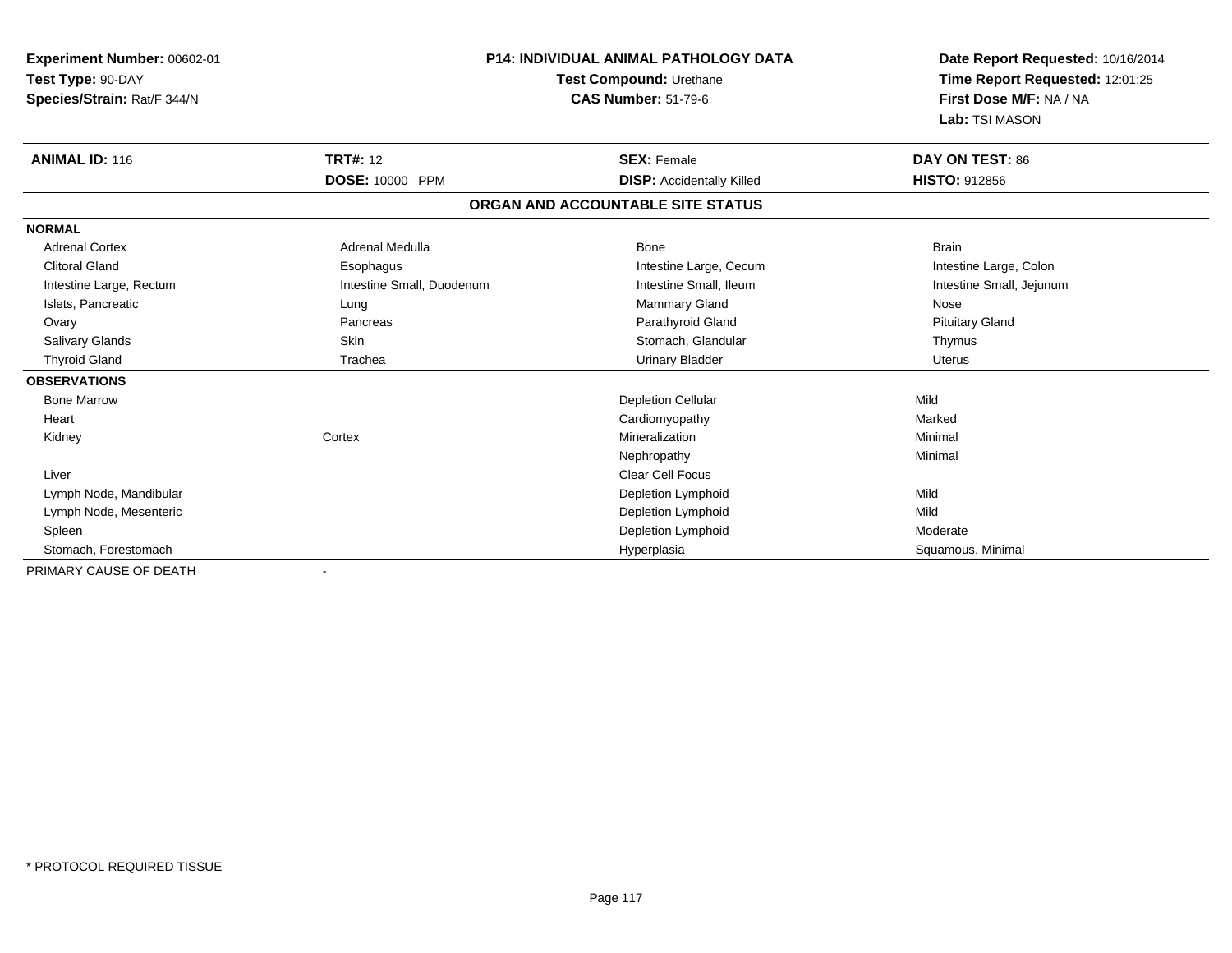| Experiment Number: 00602-01 | <b>P14: INDIVIDUAL ANIMAL PATHOLOGY DATA</b> |                                   | Date Report Requested: 10/16/2014                          |
|-----------------------------|----------------------------------------------|-----------------------------------|------------------------------------------------------------|
| Test Type: 90-DAY           |                                              | Test Compound: Urethane           |                                                            |
| Species/Strain: Rat/F 344/N |                                              | <b>CAS Number: 51-79-6</b>        | Time Report Requested: 12:01:25<br>First Dose M/F: NA / NA |
|                             |                                              |                                   | Lab: TSI MASON                                             |
| <b>ANIMAL ID: 117</b>       | <b>TRT#: 12</b>                              | <b>SEX: Female</b>                | DAY ON TEST: 86                                            |
|                             | DOSE: 10000 PPM                              | <b>DISP:</b> Accidentally Killed  | <b>HISTO: 912857</b>                                       |
|                             |                                              | ORGAN AND ACCOUNTABLE SITE STATUS |                                                            |
| <b>NORMAL</b>               |                                              |                                   |                                                            |
| <b>Adrenal Cortex</b>       | <b>Adrenal Medulla</b>                       | Bone                              | <b>Brain</b>                                               |
| <b>Clitoral Gland</b>       | Esophagus                                    | Intestine Large, Cecum            | Intestine Large, Colon                                     |
| Intestine Large, Rectum     | Intestine Small, Duodenum                    | Intestine Small, Ileum            | Intestine Small, Jejunum                                   |
| Islets, Pancreatic          | Lung                                         | Lymph Node, Mesenteric            | <b>Mammary Gland</b>                                       |
| Nose                        | Ovary                                        | Pancreas                          | Parathyroid Gland                                          |
| <b>Pituitary Gland</b>      | Salivary Glands                              | <b>Skin</b>                       | Stomach, Forestomach                                       |
| Stomach, Glandular          | Thymus                                       | <b>Thyroid Gland</b>              | Trachea                                                    |
| <b>Urinary Bladder</b>      | <b>Uterus</b>                                |                                   |                                                            |
| <b>OBSERVATIONS</b>         |                                              |                                   |                                                            |
| <b>Bone Marrow</b>          |                                              | <b>Depletion Cellular</b>         | Moderate                                                   |
| Heart                       |                                              | Cardiomyopathy                    | Marked                                                     |
| Kidney                      | Cortex                                       | Mineralization                    | Minimal                                                    |
|                             |                                              | Nephropathy                       | Minimal                                                    |
| Liver                       |                                              | <b>Clear Cell Focus</b>           |                                                            |
| Lymph Node, Mandibular      |                                              | Depletion Lymphoid                | Mild                                                       |
| Spleen                      |                                              | Depletion Lymphoid                | Mild                                                       |
| PRIMARY CAUSE OF DEATH      |                                              |                                   |                                                            |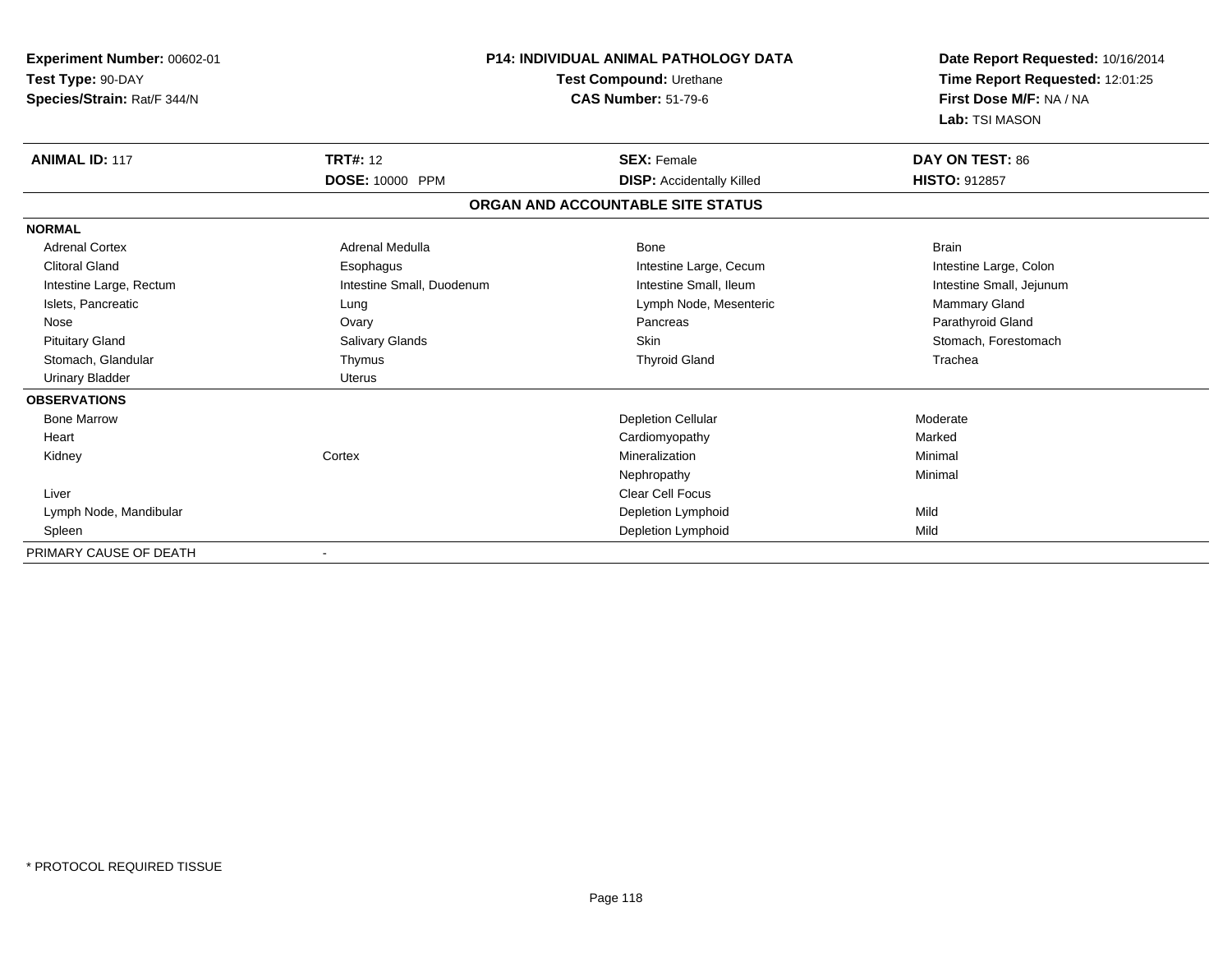| Experiment Number: 00602-01<br>Test Type: 90-DAY<br>Species/Strain: Rat/F 344/N |                           | <b>P14: INDIVIDUAL ANIMAL PATHOLOGY DATA</b><br>Test Compound: Urethane<br><b>CAS Number: 51-79-6</b> | Date Report Requested: 10/16/2014<br>Time Report Requested: 12:01:25<br>First Dose M/F: NA / NA<br>Lab: TSI MASON |
|---------------------------------------------------------------------------------|---------------------------|-------------------------------------------------------------------------------------------------------|-------------------------------------------------------------------------------------------------------------------|
| <b>ANIMAL ID: 118</b>                                                           | <b>TRT#: 12</b>           | <b>SEX: Female</b>                                                                                    | DAY ON TEST: 86                                                                                                   |
|                                                                                 | DOSE: 10000 PPM           | <b>DISP: Accidentally Killed</b>                                                                      | HISTO: 912858                                                                                                     |
|                                                                                 |                           | ORGAN AND ACCOUNTABLE SITE STATUS                                                                     |                                                                                                                   |
| <b>NORMAL</b>                                                                   |                           |                                                                                                       |                                                                                                                   |
| <b>Adrenal Cortex</b>                                                           | Adrenal Medulla           | Bone                                                                                                  | <b>Brain</b>                                                                                                      |
| <b>Clitoral Gland</b>                                                           | Esophagus                 | Intestine Large, Cecum                                                                                | Intestine Large, Colon                                                                                            |
| Intestine Large, Rectum                                                         | Intestine Small, Duodenum | Intestine Small, Ileum                                                                                | Intestine Small, Jejunum                                                                                          |
| Islets, Pancreatic                                                              | Liver                     | Lung                                                                                                  | Lymph Node, Mesenteric                                                                                            |
| Mammary Gland                                                                   | Nose                      | Ovary                                                                                                 | Parathyroid Gland                                                                                                 |
| <b>Pituitary Gland</b>                                                          | Salivary Glands           | <b>Skin</b>                                                                                           | Stomach, Forestomach                                                                                              |
| Stomach, Glandular                                                              | Thymus                    | <b>Thyroid Gland</b>                                                                                  | Trachea                                                                                                           |
| <b>Urinary Bladder</b>                                                          | <b>Uterus</b>             |                                                                                                       |                                                                                                                   |
| <b>OBSERVATIONS</b>                                                             |                           |                                                                                                       |                                                                                                                   |
| <b>Bone Marrow</b>                                                              |                           | <b>Depletion Cellular</b>                                                                             | Mild                                                                                                              |
| Heart                                                                           |                           | Cardiomyopathy                                                                                        | Moderate                                                                                                          |
| Kidney                                                                          | Cortex                    | Mineralization                                                                                        | Minimal                                                                                                           |
|                                                                                 |                           | Nephropathy                                                                                           | Moderate                                                                                                          |
| Lymph Node, Mandibular                                                          |                           | Depletion Lymphoid                                                                                    | Mild                                                                                                              |
| Pancreas                                                                        | Acinus                    | Atrophy                                                                                               | Minimal                                                                                                           |
| Spleen                                                                          |                           | Depletion Lymphoid                                                                                    | Moderate                                                                                                          |
| PRIMARY CAUSE OF DEATH                                                          |                           |                                                                                                       |                                                                                                                   |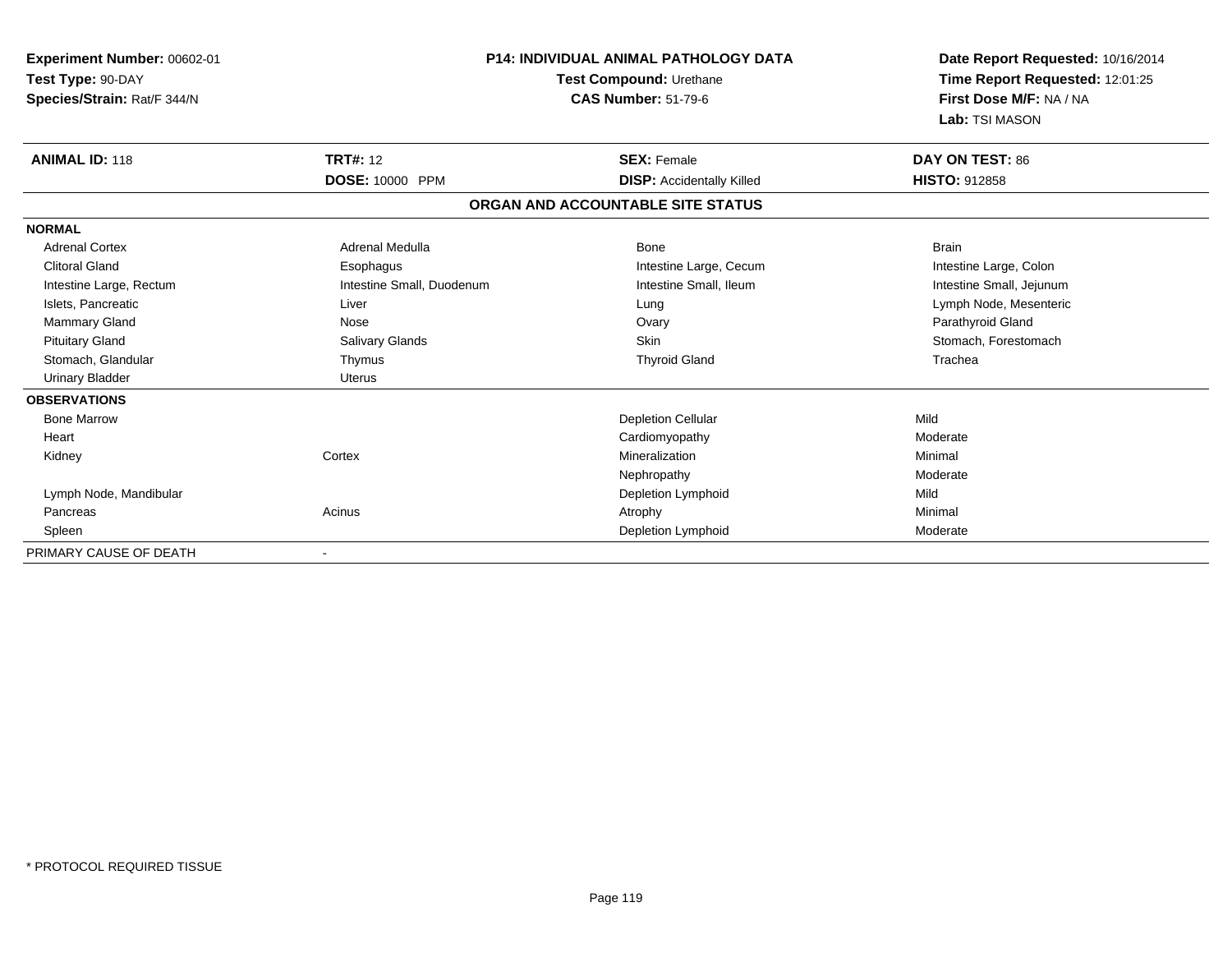| <b>Experiment Number: 00602-01</b><br>Test Type: 90-DAY<br>Species/Strain: Rat/F 344/N |                           | <b>P14: INDIVIDUAL ANIMAL PATHOLOGY DATA</b><br>Test Compound: Urethane<br><b>CAS Number: 51-79-6</b> | Date Report Requested: 10/16/2014<br>Time Report Requested: 12:01:25<br>First Dose M/F: NA / NA<br>Lab: TSI MASON |
|----------------------------------------------------------------------------------------|---------------------------|-------------------------------------------------------------------------------------------------------|-------------------------------------------------------------------------------------------------------------------|
| <b>ANIMAL ID: 119</b>                                                                  | <b>TRT#: 12</b>           | <b>SEX: Female</b>                                                                                    | DAY ON TEST: 93                                                                                                   |
|                                                                                        | DOSE: 10000 PPM           | <b>DISP: Terminal Sacrifice</b>                                                                       | <b>HISTO: 912859</b>                                                                                              |
|                                                                                        |                           | ORGAN AND ACCOUNTABLE SITE STATUS                                                                     |                                                                                                                   |
| <b>NORMAL</b>                                                                          |                           |                                                                                                       |                                                                                                                   |
| <b>Adrenal Cortex</b>                                                                  | Adrenal Medulla           | Bone                                                                                                  | <b>Brain</b>                                                                                                      |
| <b>Clitoral Gland</b>                                                                  | Esophagus                 | Intestine Large, Cecum                                                                                | Intestine Large, Colon                                                                                            |
| Intestine Large, Rectum                                                                | Intestine Small, Duodenum | Intestine Small, Ileum                                                                                | Intestine Small, Jejunum                                                                                          |
| Islets, Pancreatic                                                                     | Liver                     | Lung                                                                                                  | Lymph Node, Mandibular                                                                                            |
| Lymph Node, Mesenteric                                                                 | <b>Mammary Gland</b>      | Nose                                                                                                  | Pancreas                                                                                                          |
| Parathyroid Gland                                                                      | <b>Pituitary Gland</b>    | <b>Salivary Glands</b>                                                                                | Skin                                                                                                              |
| Stomach, Forestomach                                                                   | Stomach, Glandular        | <b>Thyroid Gland</b>                                                                                  | Trachea                                                                                                           |
| <b>Urinary Bladder</b>                                                                 | Uterus                    |                                                                                                       |                                                                                                                   |
| <b>OBSERVATIONS</b>                                                                    |                           |                                                                                                       |                                                                                                                   |
| <b>Bone Marrow</b>                                                                     |                           | <b>Depletion Cellular</b>                                                                             | Minimal                                                                                                           |
| Heart                                                                                  |                           | Cardiomyopathy                                                                                        | Marked                                                                                                            |
| Kidney                                                                                 |                           | Nephropathy                                                                                           | Minimal                                                                                                           |
| Ovary                                                                                  |                           | Cyst                                                                                                  |                                                                                                                   |
| Spleen                                                                                 |                           | Depletion Lymphoid                                                                                    | Moderate                                                                                                          |
| Thymus                                                                                 |                           | Depletion Lymphoid                                                                                    | Mild                                                                                                              |
| PRIMARY CAUSE OF DEATH                                                                 |                           |                                                                                                       |                                                                                                                   |